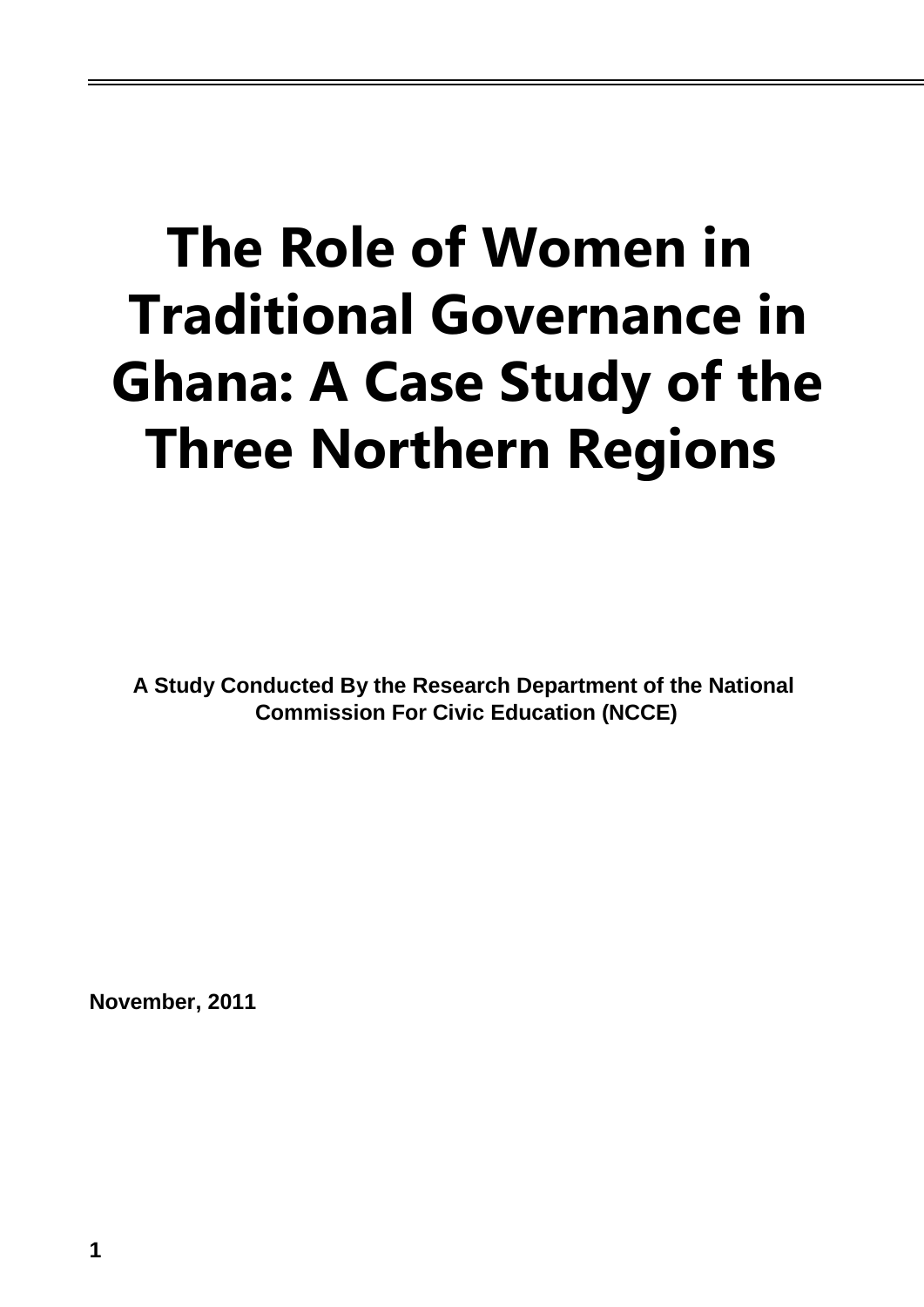## **CONTENT**

|                                                                           |                      | Page |
|---------------------------------------------------------------------------|----------------------|------|
| List of Tables                                                            |                      | 5    |
| List of Figures                                                           |                      | 6    |
| Acknowledgement                                                           |                      | 7    |
| <b>Executive Summary</b>                                                  | .                    | 8    |
| <b>Chapter 1 - Introduction and Methodology</b>                           |                      | 11   |
| Background<br>1.0                                                         | $\ddot{\phantom{a}}$ | 11   |
| <b>Statement of Problem</b><br>1.1                                        |                      | 14   |
| 1.2 Organization of Work                                                  |                      | 15   |
| 1.3 Objectives of the Study                                               |                      | 16   |
| 1.4 Methodology                                                           |                      | 16   |
| 1.4.1 Sample Design                                                       | .                    | 16   |
| 1.4.2 Sample Selection                                                    |                      | 17   |
| 1.4.3 Survey Instrument                                                   |                      | 17   |
| 1.5 Questionnaire Administration                                          |                      | 17   |
| Training and Field Work<br>1.6                                            |                      | 18   |
| Data Analysis<br>1.7                                                      |                      | 18   |
|                                                                           |                      |      |
| <b>Chapter 2 - Socio-Demographic Background of Respondents</b>            | $\ddot{\phantom{a}}$ | 19   |
| 2.0<br>Introduction                                                       |                      | 19   |
| Sex Distribution of Respondents<br>2.1                                    |                      | 19   |
| 2.2<br>Age Distribution of Respondents                                    |                      | 20   |
| 2.3<br><b>Educational Attainment of Respondents</b>                       | $\cdot$              | 22   |
| 2.4.<br>Occupational Background of Respondents                            |                      | 23   |
| 2.5<br><b>Marital Status of Respondents</b>                               |                      | 26   |
| Religious Affiliation of Respondents<br>2.6                               |                      | 28   |
|                                                                           |                      |      |
| <b>Chapter 3 - Roles Played by Women in Traditional Governance System</b> |                      | 29   |
| 3.0 Introduction                                                          |                      | 29   |
| 3.1 Leadership Roles Played by Women                                      |                      | 29   |
| 3.1.1 The Woman Chief                                                     |                      | 30   |
| 3.1.2 The Female Tindana                                                  |                      | 32   |
| 3.1.3 The Queen Mother                                                    |                      | 35   |
| 3.1.4 The Magajia                                                         |                      | 37   |
| 3.1.5 Other Leadership Roles Played by Women                              |                      | 40   |
| 3.2 Economic Roles Played by Women                                        |                      | 42   |
| 3.2.1 Economic Roles Women Played in the Past                             |                      | 42   |
| 3.2.2 Economic Roles Currently Played by Women                            |                      | 43   |
| 3.3 Changes in Traditional Roles of Women                                 |                      | 44   |
| 3.3.1 What Accounted for Changes in the Traditional Roles in Women        |                      | 44   |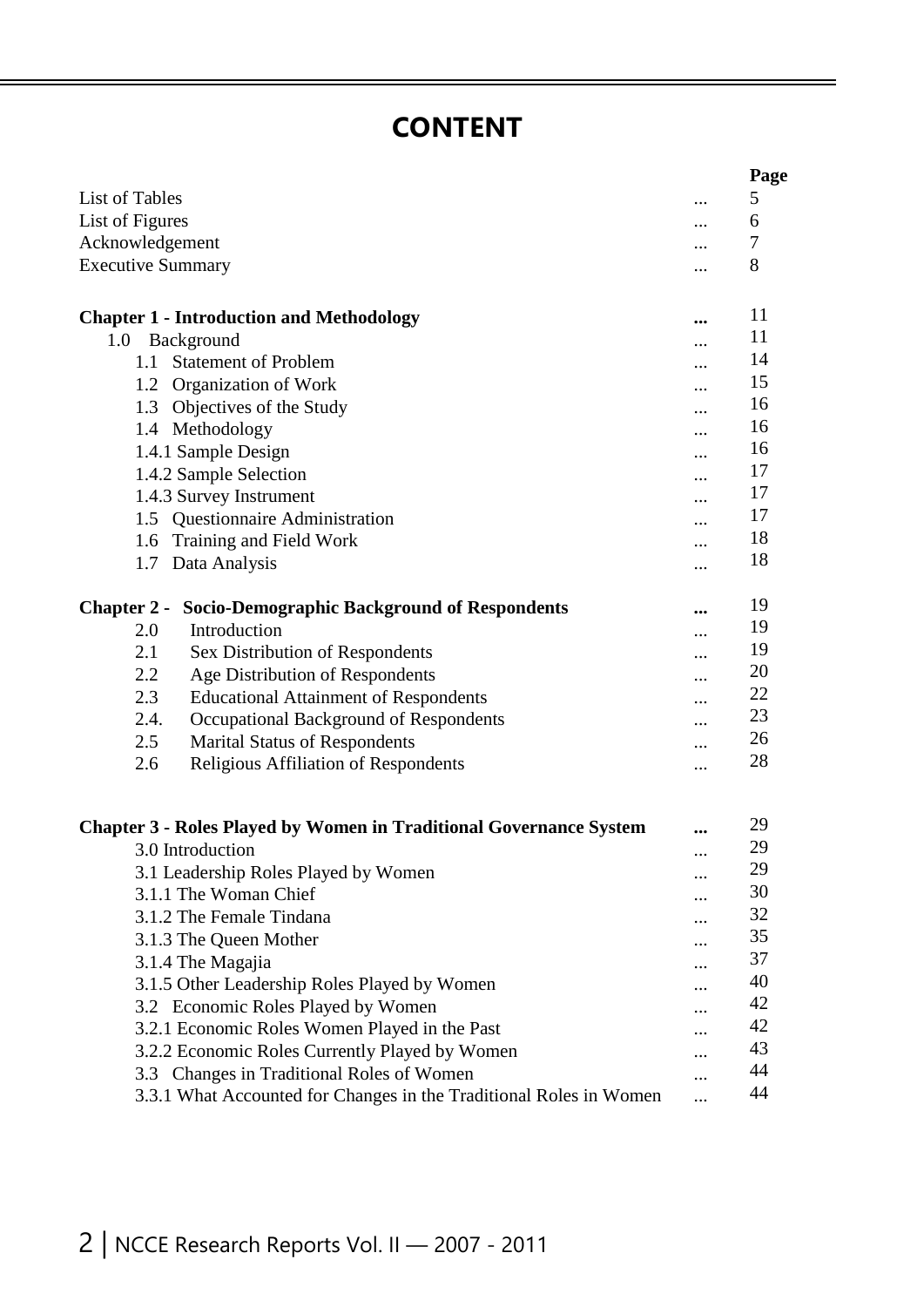| <b>Chapter 4 - Assessing General Participation of Women in Governance</b>                                                          | 46     |
|------------------------------------------------------------------------------------------------------------------------------------|--------|
| 4.0 Introduction                                                                                                                   | 46     |
| 4.1 Women in Traditional Governance                                                                                                | 46     |
| 4.1.1 Reasons for the Assessment                                                                                                   | 47     |
| Reasons for the Assessment-Very High and High Reasons                                                                              | 48     |
| Reasons for the Assessment- Low and Very Low Reasons                                                                               | 48     |
| 4.2 Women in District Assembly Elections                                                                                           |        |
| 4.2.1 Analysis of Assessment of General Participation of Women in the<br>District Assembly Elections Over the Years With Region of |        |
| Respondents                                                                                                                        | <br>50 |
| 4.3 Women in Parliamentary Elections                                                                                               | <br>51 |
| 4.3.1 Cross Analysis of Region of Interview and Assessing General                                                                  |        |
| Participation of Women in the Parliamentary Elections                                                                              | 52     |
| 4.4 The State and Women                                                                                                            | 53     |
| 4.4.1 Willingness to Vote for a Female Candidate                                                                                   | <br>53 |
| Willingness to Vote for a Female Candidate at Any Level.                                                                           |        |
| of Election by Region of Interview                                                                                                 | 54     |
| Willingness to Vote for a Female Candidate at Any Level                                                                            |        |
| of Election by Sex of Respondents                                                                                                  | 54     |
| Willingness to Vote for a Female Candidate by Age                                                                                  |        |
| Groups of Respondents                                                                                                              | 55     |
| 4.4.2 The Role of the State Towards the Participation of Women in                                                                  |        |
| Governance                                                                                                                         | <br>55 |
|                                                                                                                                    |        |
| (Tapter S • Challenges Impeding Women from Taking Up Leadership Roles<br>in Governance                                             | <br>59 |
| 51 minim                                                                                                                           |        |
| <sup>1</sup> (stocal stoc                                                                                                          |        |
| <u>i shij</u> arrashu                                                                                                              |        |
| Traditions Permit Women to be Chiefs and Region of Interview                                                                       | 61     |
| 512 Vas Cubal Beleš Vinnee Vineris Patientin in Grenzice.                                                                          |        |
| 513 A Cow Tandain of the Specific Cultural Beliefs that Minimize                                                                   |        |
| Women's Participation in Traditional Governance and their Religious<br>Affiliation (General Public and Orimion Leaders)            | 66     |
|                                                                                                                                    | 68     |
| Taking Up Leadership Positions in Traditional Governance and                                                                       |        |
| Educational Background                                                                                                             |        |
| <b>Modern Governance</b><br>                                                                                                       | 68     |
|                                                                                                                                    | 72     |
| <b>Chapter 6 - Enhancing Women Participation in Governance</b><br>Introduction<br>6.0                                              | 72     |
| 6.1                                                                                                                                | 72     |
| Strengthening Women Participation in Traditional Governance<br>6.2                                                                 | 72     |
| Strengthening Women Participation in Modern Governance.<br>Ways Political Parties Can Promote the Participation of<br>6.3          |        |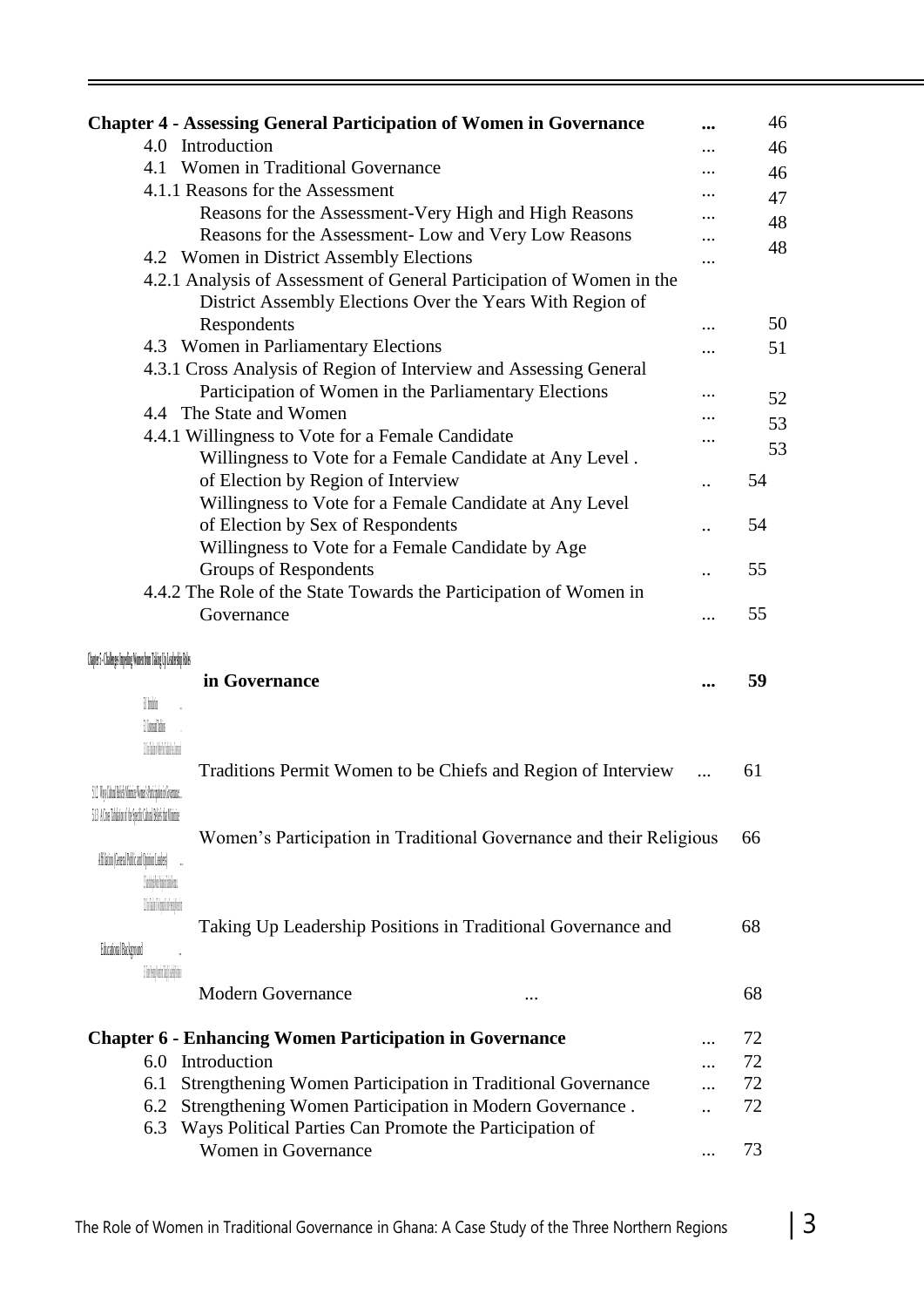|                                                                   | 6.4 | Improving the Participation of Women in District Assembly<br>Elections | 73   |
|-------------------------------------------------------------------|-----|------------------------------------------------------------------------|------|
|                                                                   | 6.5 | Improving the Participation of Women in Parliamentary Elections        | 74   |
| Rating Participation of Women In Parliamentary Elections<br>6.5.1 |     | 74                                                                     |      |
|                                                                   |     | <b>Chapter 7 - Field Experiences of Research Assistants</b>            | 75   |
|                                                                   | 7.0 | Introduction                                                           | 75   |
|                                                                   | 7.1 | Procedure Adopted in Selecting the Respondents                         | 75   |
|                                                                   |     | 7.2 Constraints Faced in Adopting Procedure Selected                   | 75   |
|                                                                   | 7.3 | Response to the Questionnaire                                          | 76   |
|                                                                   |     | 7.4 Noteworthy Issues                                                  | 76   |
|                                                                   | 7.5 | Suggestion                                                             | - 76 |
|                                                                   |     | <b>Chapter 8 - Summary of Findings and Conclusion</b>                  | 78   |
| <b>References</b>                                                 |     |                                                                        | 81   |
| <b>Appendix</b>                                                   |     |                                                                        | 82   |
|                                                                   |     | A - Questionnaire                                                      | 82   |
|                                                                   |     | <b>B</b> - Sampled Constituencies                                      | 94   |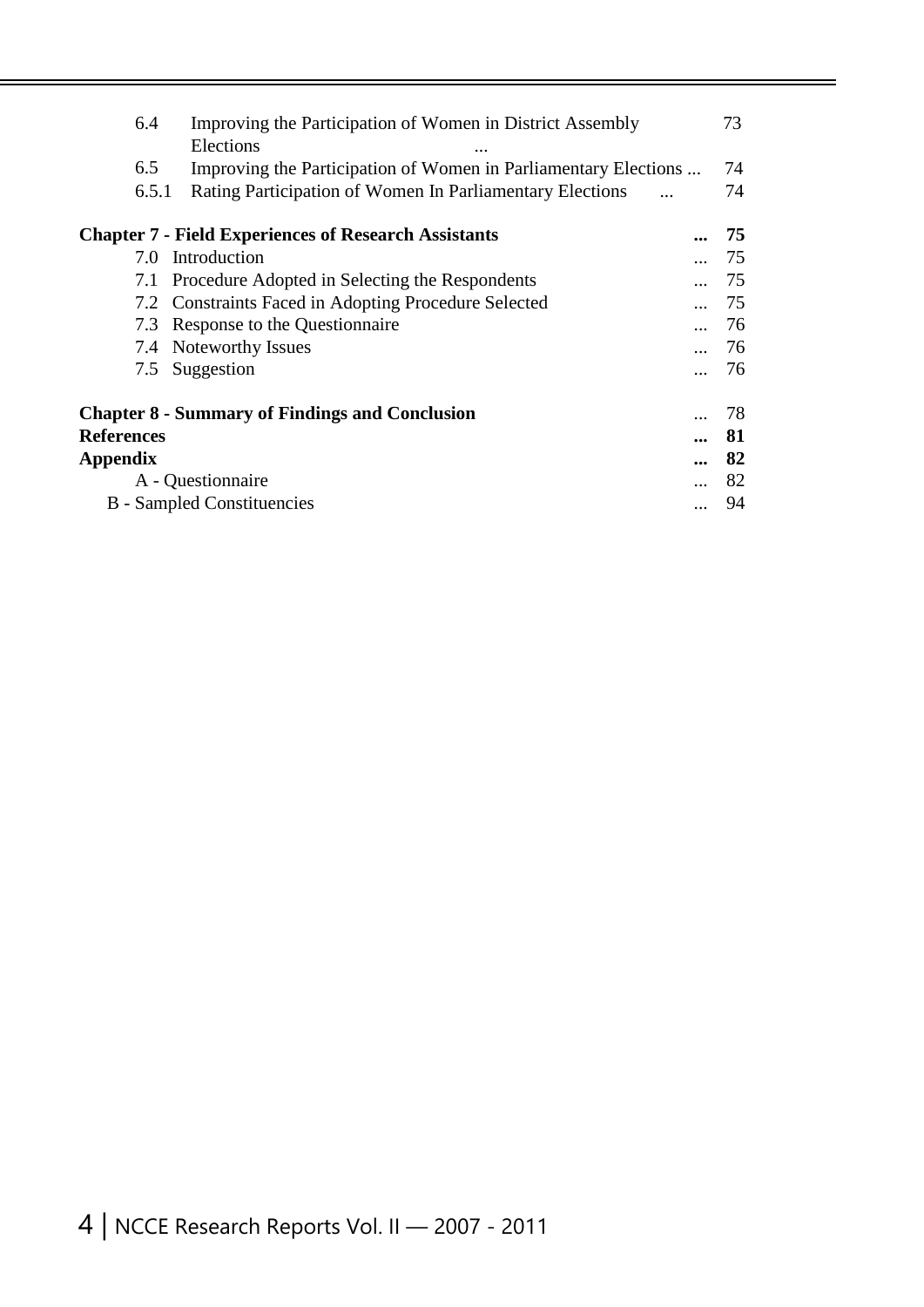# **List of Tables**

| Table 1.1: | <b>Response to Questionnaire Administration</b>                                                                                                 | 18         |    |
|------------|-------------------------------------------------------------------------------------------------------------------------------------------------|------------|----|
| Table 2.1: | Age Distribution of Both General Public and Opinion Leaders' Respondents                                                                        | $\dddotsc$ | 20 |
| Table 2.2: | Age Distribution of the Specialized Respondents                                                                                                 |            | 21 |
| Table 2.3: | Educational Attainment of Both General and Opinion Leaders' Respondents                                                                         | $\dddotsc$ | 22 |
| Table 2.4: | <b>Educational Attainment of the Specialized Respondents</b>                                                                                    | $\ddotsc$  | 23 |
| Table 2.5: | Occupational Background of the General Public Respondents                                                                                       | $\dddotsc$ | 23 |
| Table 2.6: | Occupational Background of Opinion Leaders                                                                                                      | $\cdots$   | 24 |
| Table 2.7: | Occupational Background of Specialized Respondents                                                                                              | $\cdots$   | 24 |
| Table 3.1: | Reasons Why There Has Never Been a Female Tindana in the<br><b>Traditional Areas (General Public)</b>                                           | $\dddotsc$ | 34 |
| Table 3.2: | The Distribution of Reasons for Having Queen mothers in the Past                                                                                |            | 36 |
| Table 3.3: | Distribution of Reasons Why there Were no Queen mothers in the                                                                                  |            |    |
|            | <b>Traditional Areas of Respondents (General Public)</b>                                                                                        |            | 36 |
| Table 3.4  | Distribution of Other Leadership Roles Played by Women in Traditional                                                                           |            |    |
|            | Governance (General Public)                                                                                                                     |            | 40 |
| Table 3.5: | Other Leadership Roles Played by Women in Traditional Governance                                                                                |            |    |
|            | <b>Systems</b>                                                                                                                                  | .          | 41 |
| Table 4.1: | General Participation of Women in Traditional Governance                                                                                        |            | 46 |
| Table 4.2: | Assessment of General Participation of Women in the District Assembly                                                                           |            |    |
|            | <b>Elections Over the Years</b>                                                                                                                 | $\cdots$   | 49 |
| Table 4.3: | Assessment of General Participation of Women in the Parliamentary<br><b>Elections Over the Years</b>                                            |            | 51 |
| Table 4.4: | Cross Tabulation of Willingness to Vote for a Female Candidate at Any<br>Level of Election with the Type of Respondents                         | .          | 54 |
| Table 4.5: | Willingness to Vote for a Female Candidate at Any Level of Election by                                                                          |            |    |
|            | Region of Interview in Percentage (%)                                                                                                           |            | 54 |
| Table 4.6: | Willingness to Vote for Female Candidate by Age Groups of Respondents<br>in Percentages (%)                                                     |            | 55 |
| Table 5.1: | Cross Tabulation on Whether in Your Traditional Area, Customs and                                                                               |            |    |
|            | Traditions Permit Women to be Chiefs and Region of Interview-Opinion                                                                            |            |    |
|            | Leaders and General Public                                                                                                                      |            | 61 |
| Table 5.2: | Specialized Individual: Cross Tabulation on Whether in Your Traditional<br>Area, Customs and Traditions Permit Women to be Chiefs and Region of |            |    |
|            | Interview                                                                                                                                       |            | 63 |
| Table 5.3: | General Public and Opinion leaders; Specific Cultural Beliefs that                                                                              |            |    |
|            | Minimize Women's Participation in Traditional Governance                                                                                        |            | 64 |
| Table 5.4: | Specialized Individuals; Specific Cultural Beliefs that Minimize                                                                                |            |    |
|            | Women's Participation in Traditional Governance.                                                                                                |            | 65 |
| Table 5.5: | General Public and Opinion Leaders: Two Important Factors Preventing                                                                            |            |    |
|            | Women from Taking up Leadership Positions in Modern Governance                                                                                  |            | 69 |
| Table 5.6: | Specialized Individual: Important Factors Preventing Women from Taking                                                                          |            |    |
|            | up Leadership Positions in Modern Governance                                                                                                    |            | 70 |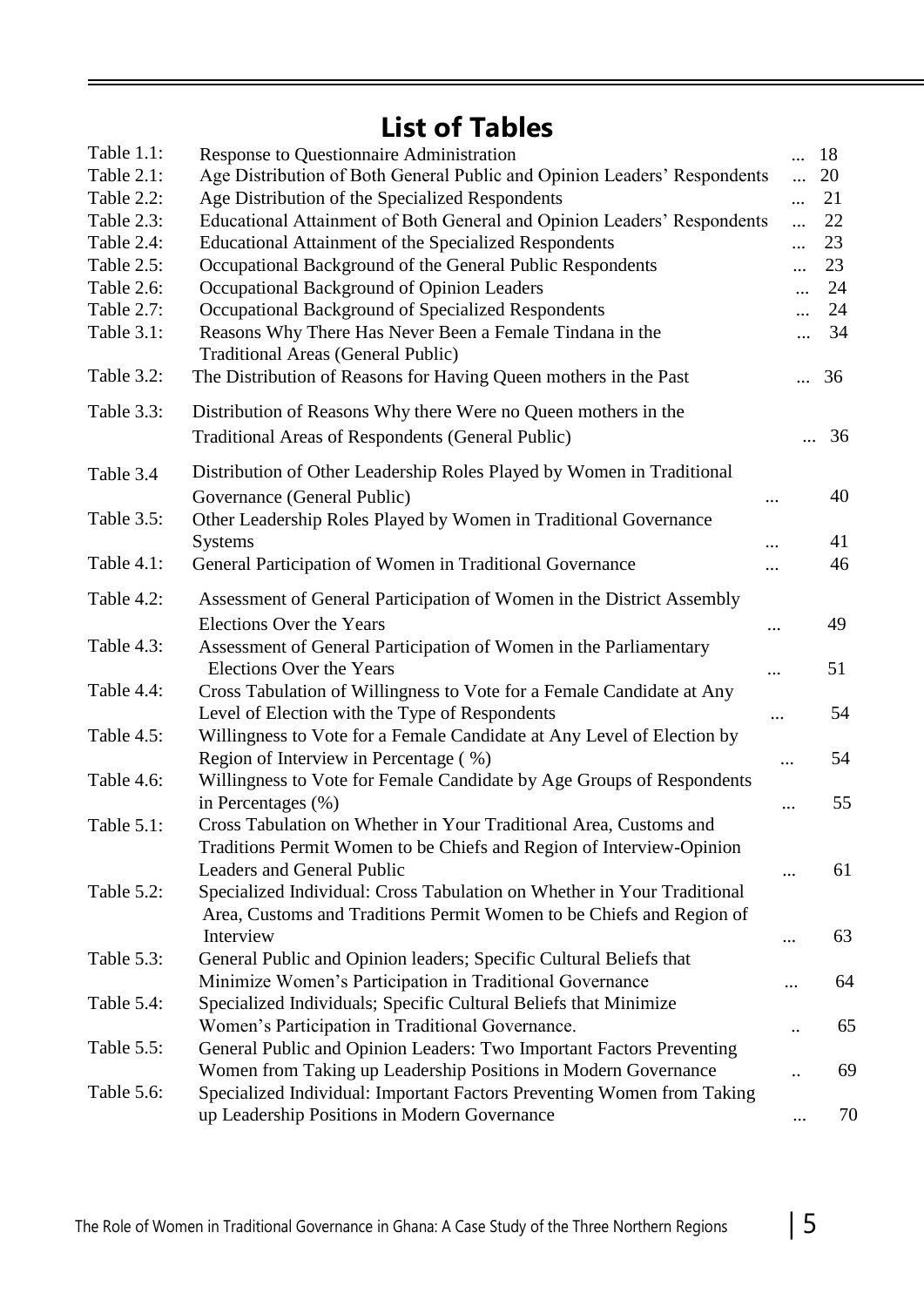# **List of Figures**

| Sex of Respondents                                                      | 19 |
|-------------------------------------------------------------------------|----|
| Age and Sex of Respondents                                              | 20 |
| Age and Sex of Respondents (Specialized)                                | 21 |
| Marital Status of General Public Respondents                            | 26 |
| Marital Status of Opinion Leaders' Respondents                          | 26 |
| <b>Marital Status of Specialized Respondents</b>                        | 27 |
| Religious Affiliation (General)                                         | 28 |
| Assessing General Participation of Women in District Assembly Elections |    |
| over the Years with Region of Respondent                                | 50 |
| Assessing General Participation of Women in Parliamentary Elections     | 52 |
| Over the Years with Region of Respondent                                |    |
| Whether the State is Doing Enough to Ensure Effective Participation of  | 56 |
| Women in Governance                                                     |    |
| General Public and Opinion leaders: Whether in Your Traditional Area,   | 60 |
| Customs and Traditions Permit Women to be Chiefs                        |    |
| Specialized Individuals: Whether in Your Traditional Area, Customs      | 60 |
| and Traditions Permit Women to be Chiefs                                |    |
|                                                                         |    |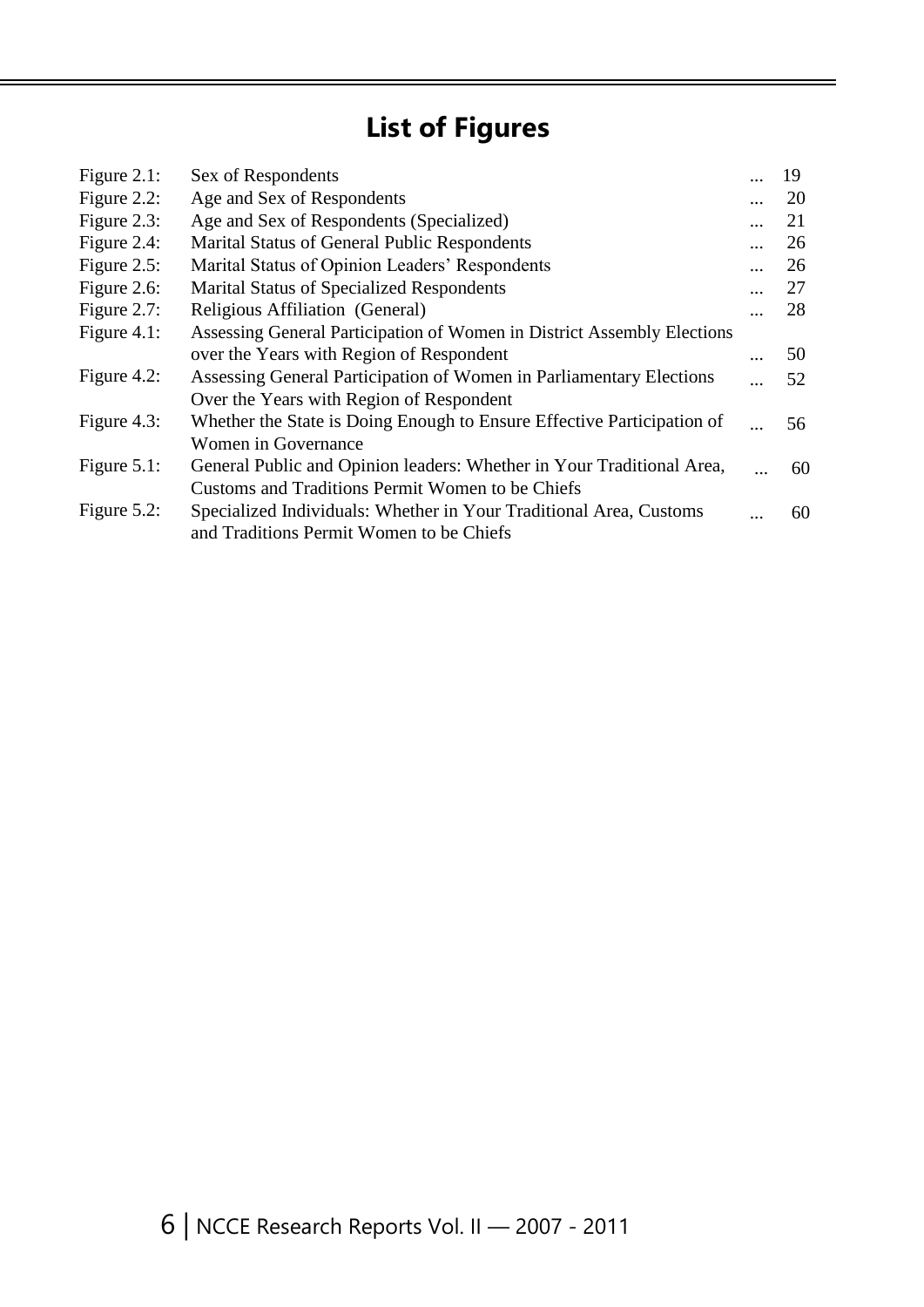### **Acknowledgement**

This research report on *The Role of Women in Traditional Governance in Ghana: A Case Study of the Three Northern Regions* was conducted by the National Commission for Civic Education in November, 2011.

We wish to express our profound gratitude to the European Union for sponsoring this research and our late Chairman of the Commission, Mr. Laary Bimi, who came up with the idea for the research to be conducted.

We also acknowledge that this survey has been successful due to the support, contributions and assistance of several individuals, institutions and organizations. To the forty (40) research assistants who went to the field to collect the data, and their directors, we say thank you for your assistance and cooperation. Our commendation also goes to the staff of the Research Department of the National Commission for Civic Education (NCCE) and the regional directors of the three northern regions.

The one thousand interviewees who availed themselves to have questions administered to them also deserve our acknowledgment.

Finally, NCCE acknowledges with gratitude the diverse contribution of several other people who made this survey a success.

**Baron Y. Amoafo Deputy Chairman (Support Services)**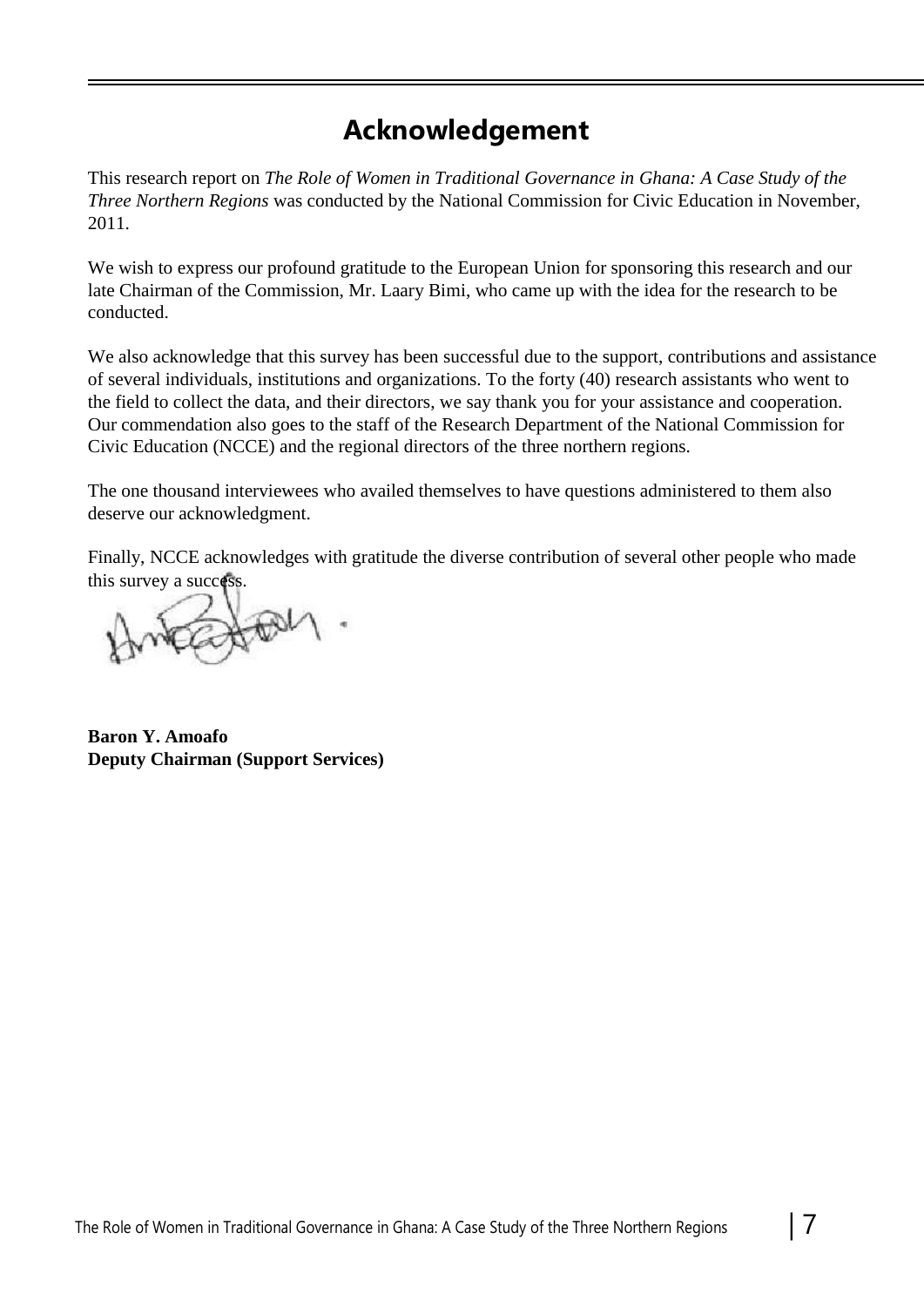### **Executive Summary**

The Research Department undertook a study on the *Role of Women in Traditional Governance: Case Study of the three Northern Regions* in November 2012. The report provides findings on the roles women have played in traditional governance. It also indicates the appropriate ways to enhance the participation of women in both traditional and modern governance to enhance our nation's democracy.

#### **Some Characteristics of Respondents**

A total of a thousand respondents (1,000) were chosen for the survey. This comprised of eight hundred (800) respondents from the general public, one hundred (100) opinion leaders and one hundred (100) individuals who had specialized knowledge about the subject under study. Five hundred and twenty (520) representing fifty two per cent (52 per cent) of the respondents were female. Four hundred and eighty males (480) constituting forty eighth per cent (48 per cent) were also interviewed.

Within the general public and opinion leaders more respondents were aged between  $40 - 49$  years, consisting of 220 respondents, representing (24.4 per cent). This was closely followed by age group 30 – 39 and 50 – 59 with 219 (24.3 per cent) and 181 (20.1 per cent) respectively.

More of the respondents with specialized knowledge were older. They consisted of 43 (43 per cent) who were aged between  $50 - 59$  years. This was followed by age group  $60+$  with 31 (31 per cent) and  $40 - 49$  age group with 15 (15 per cent).

The religious affiliation of respondents indicate that 479 (47.9 per cent) of respondents were Muslims, 385 (38.5 per cent) Christians and 134 (13.4 per cent) Traditionalists.

#### **Some Roles Played by Women in Traditional Governance**

The study portrays that women did play some roles within the traditional governance system in the northern regions in the past. These roles include that of Women Chief, Female Tindana, Queen Mother and Magajia.

Of the 800 respondents of the general public, 614 (68.2 per cent) indicated that customs and traditions do not permit women to be chiefs. Whilst 285 respondents (31.7 per cent) indicated that customs and traditions permitted women to be chief. This indicates that though in a minority in some areas women chiefs existed in the past.

The female Tindana who is the earth Priestess and owner of the land has the same or similar authority and functions as her male counterpart. The results indicate that 650 (72.6 per cent) of the 900 of the general public and opinion leaders said there had never been a Tindana in their traditional area; 248 (27.6 per cent) said they had female Tindanas in their traditional area. The findings also indicate that queen mother's existed in the traditional governance system. The position of *Magajia* is one that cuts across all three northern regions with a majority of respondents indicating that the position has always been part of their traditional system.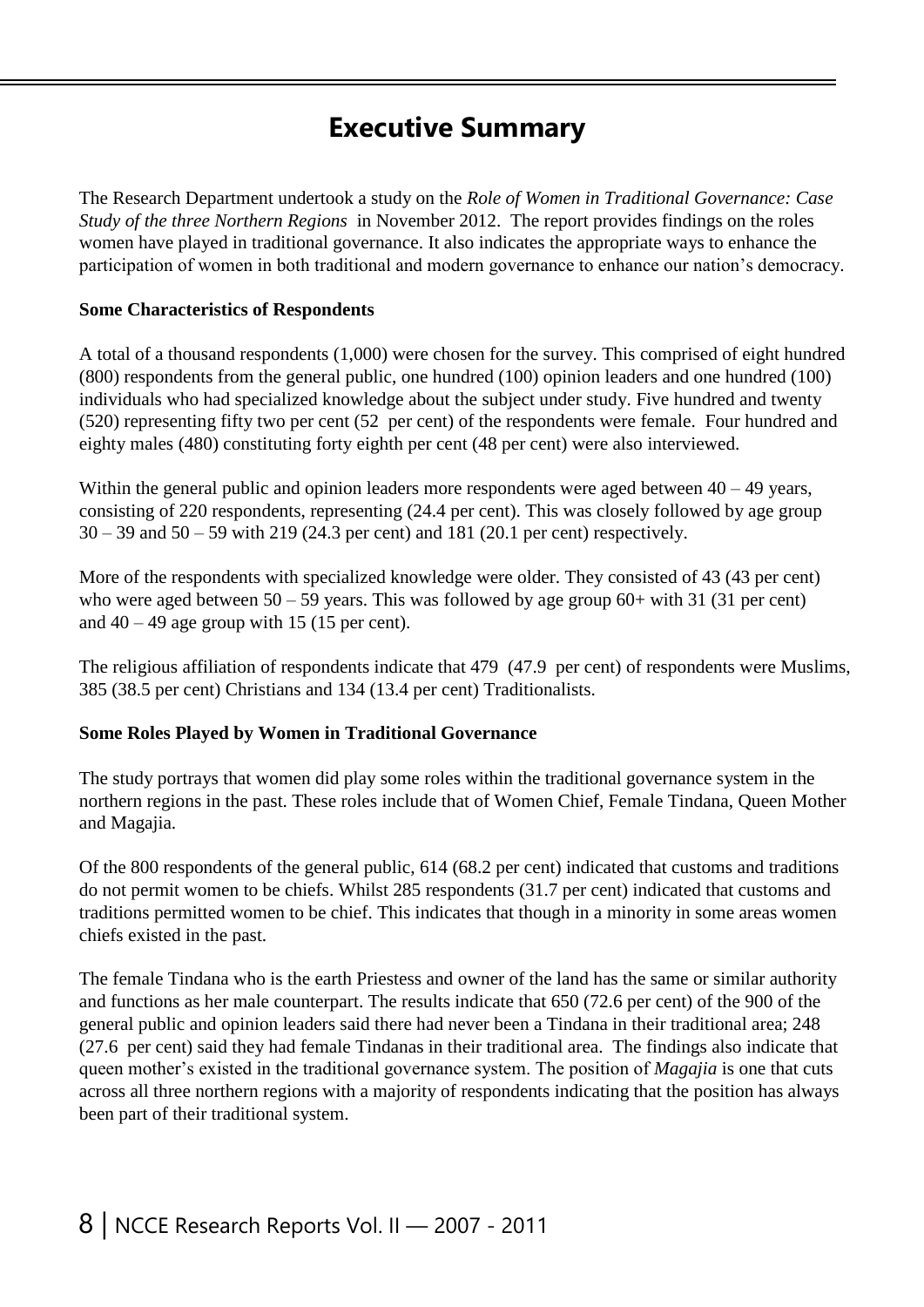#### **Participation of Women in Governance**

Respondents were asked to rank the participation of women in traditional governance. The rankings included Very High, High, Low, Very low. Over forty per cent of respondents from the general public 348 (43.5 per cent), opinion leaders, 44 (44 per cent) and 43 (43 per cent) of individuals with specialized knowledge described that the participation of women in traditional governance in the Northern regions as low.

The respondents also indicated that there is a low participation of women in the district assembly elections. As many as 54 per cent of individuals with specialized knowledge, 51.6 per cent of the general public and 49 per cent of opinion leaders gave this response. Respondents indicated an equally low participation in Parliamentary elections

Most of the respondents, 513 (64.1 per cent) of the general public, 61 (61 per cent) of individuals with specialized knowledge and 57 (57 per cent) of opinion leaders said the state was doing enough to ensure effective participation of women in governance.

However, for 285 (35.6 per cent) of the general public, 39 (39 per cent) of individuals with specialized knowledge and 43 (43 per cent) of opinion leaders, the state was not doing enough to ensure the participation of women in governance.

#### **Impediments to Women's Leadership in Governance**

The result indicates that some cultural beliefs do minimize women's participation in governance. Findings show that out of 900 respondents (who comprised of the general public and opinion leaders) 245 (27.29 per cent) mentioned superstitious beliefs on the part of the community as a hindrance to women participation in governance'' Another 188(20.8 per cent) of respondents held this cultural view that women were not strong enough, incapable and are ritually unclean and therefore cannot lead.

The respondents indicated the factors that prevented women's participation in traditional governance. A few examples are that in the three northern regions some of the traditions and customs do not permit women to be leaders. Women in the area have low self esteem or lack self confidence. Men also do not support their wives to take up leadership positions.

Other factors preventing women from participating in modern governance include the lack of education, ignorance and financial constraints on the part of women.

#### **Enhancing Women's Participation in Governance**

The findings indicate that there is a need for women to be participating in all forms of governance activities.

- Women need to take up traditional leadership positions and stand for district or parliamentary elections. They also need to actively participate in voting.
- Women should be given formal education as well as capacity building in leadership skills.
- There is also the need to do away with cultural beliefs that inhibit the effective involvement of women in governance and change the negative perception people have about women.
- Mobilize logistics and financial support for women contesting elections.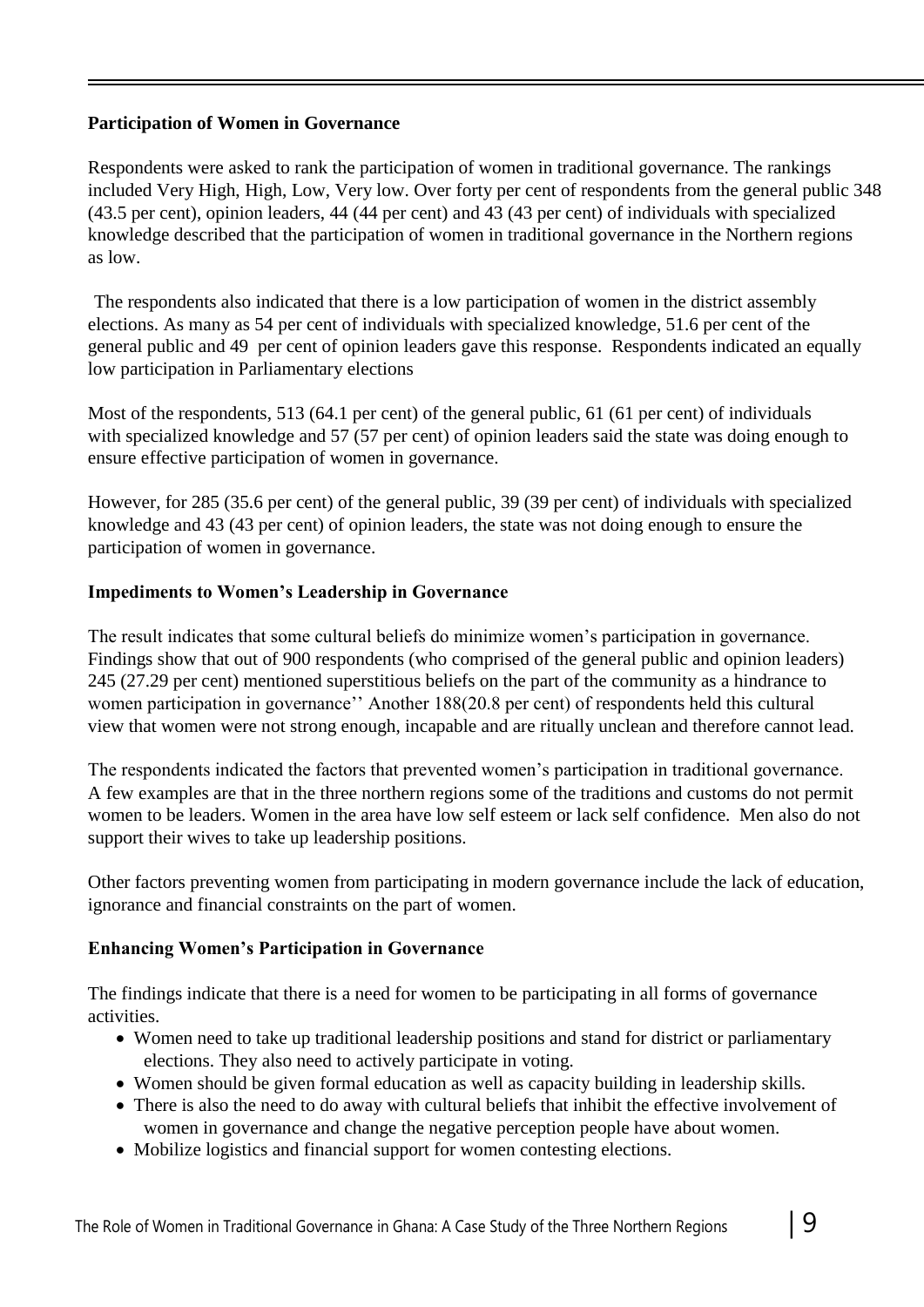- Demand and support for quota systems for women to be represented in all governance at levels.
- Finally work for quota systems for women to be represented at all levels of political party activities, district assemblies, parliament and other important high governmental positions.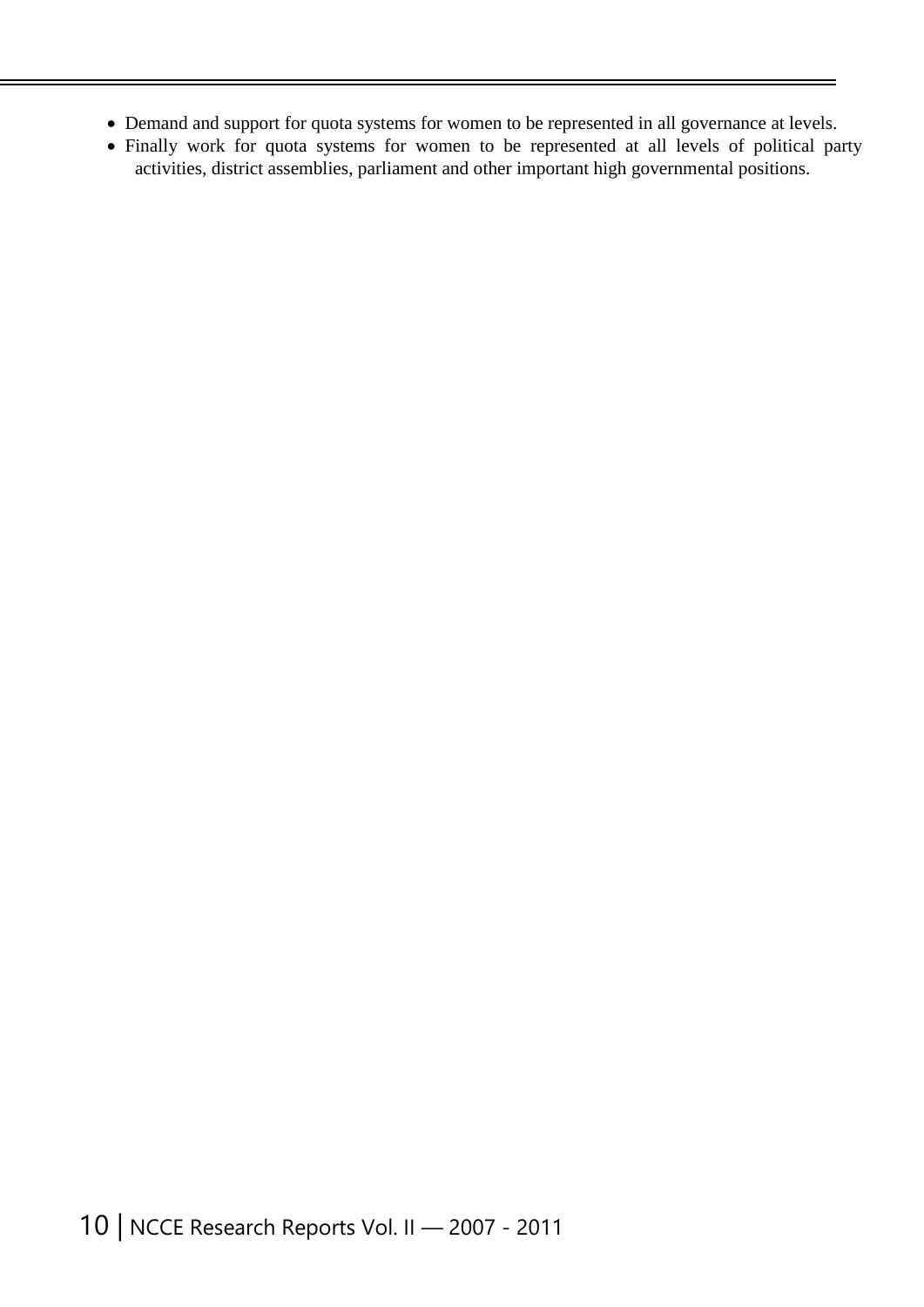### **CHAPTER 1 Introduction and Methodology**

#### **1.0 Background**

Traditional governance is a system of governance where individuals are selected or nominated to a leadership position through the existing customary laws and practices. Such individuals are from the royal family or lineage. For the modern system of governance individuals are elected to a leadership position through party sponsored elections organized by the state. Ghana thus has a dual system of governance.

There are different forms of African traditional governance among the various ethnic groups and societies in different parts of Africa. Despite the differences one common feature or element runs through them all, which is the devolution of power by ascription. By ascription a person inherits governmental authority or position mainly by virtue of membership of a particular family or clan (Wikipedia).

In some cases birth is not solely the only requirement for appointment of a person to leadership position. Other criteria such as the character or other personal traits are involved. People who exercise governmental authority are referred to by different names in different parts of Africa such as Kings, chiefs, elders, and emirs. These leaders rule or govern their societies with the assistance of lower rank rulers, and/or advisers who are also heads of their respective clans and families (His Excellency Otumfuo Osei Tutu II, 2004).

In Ghana, chieftaincy is one of the oldest, enduring and important traditional institutions and because of its importance it is granted under the Fourth Republican Constitution (1992), Article 270 (1) which states that "the Institution of chieftaincy, together with its traditional council as established by customary law and usage, is guaranteed".

Article 277 of the 1992 Constitution defines a chief as "a person, who, hailing from the appropriate family and lineage, has been validly nominated, elected or selected and enstooled, enskinned or installed as a chief or queen mother in accordance with the relevant customary law and usage". Chiefs are therefore the highest decision makers in the traditional system.

In the past among the Akans, chiefs were responsible for maintaining a link between their people and the ancestors, division or town and to make sure that his people are well protected against attacks or molestation from neighbours and enemies (Nukunya 2004:69). It is also known that among the Akans the matrilineal descent plays a very vital role in the selection or nomination of a chief. Stoeltje (1988) said the duties of the queen mother and the chief differ but run parallel in duality, that is to say, while the chief oversees the entire community, the queen mother is also responsible for women and domestic affairs as well as advising the chief in all matters.

The most important person in the chiefs' entourage is the priest or priestess. Traditionally, the priest tells the chief the time to start a war, what to do during crises and so on. He or she performs rituals to find out from the gods what needs to be done in the community. He also offers sacrifices to pacify the gods when there are any wrongdoings done by any member of the community. The priest is chosen by the gods through divination.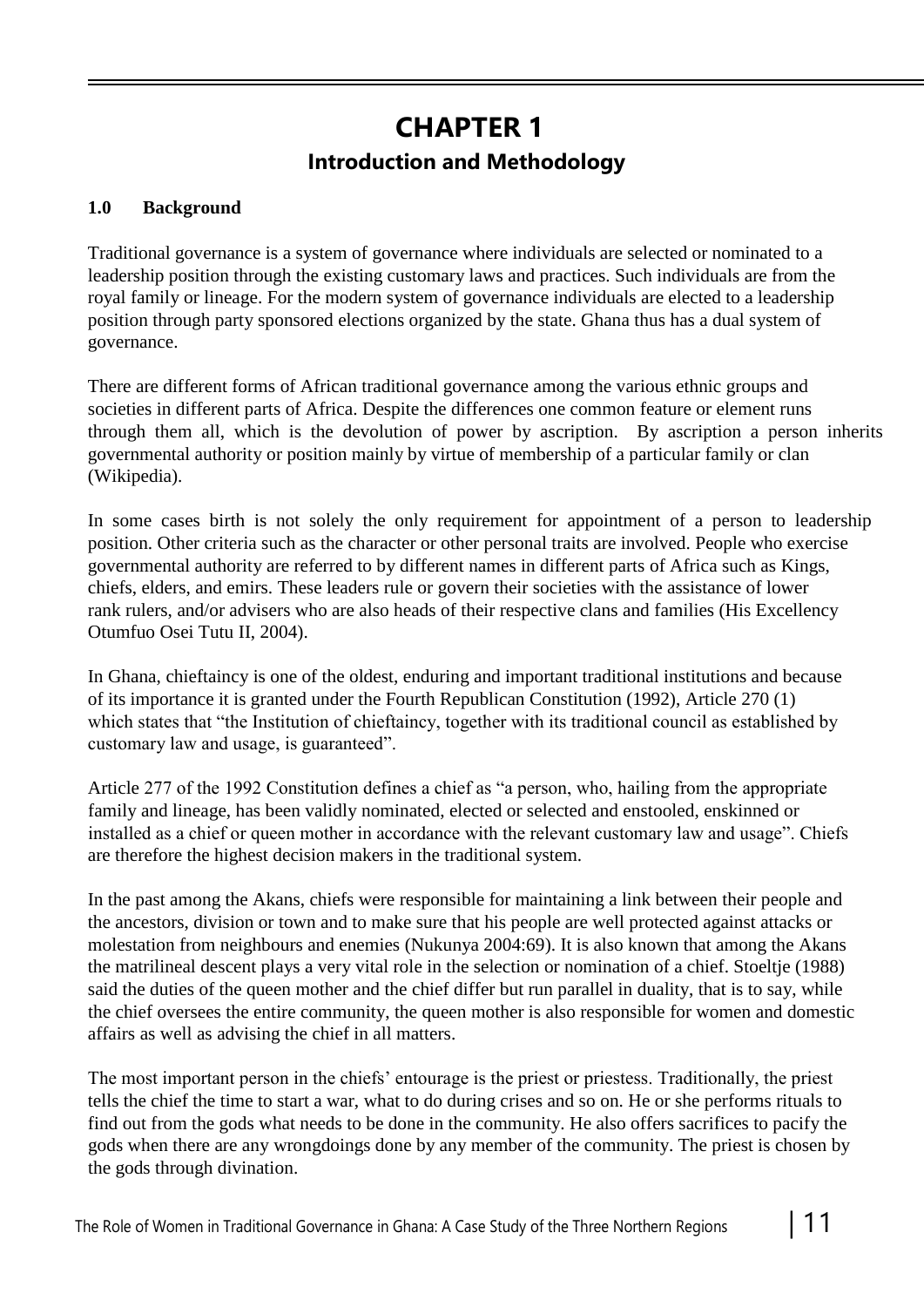Communities in Northern Ghana have known chieftaincy prior to the era of colonization. For the people of Dagomba, Mamprusi and Gonja the culture of chieftaincy goes far back in time to the 15th century. However, in some communities such as Bulsa, Moba, Konkomba, Lowiili and Talensi, which are acephalous societies where there were no chiefs but councils and elders, authority was in the hands of the earth priests known as Tindana. The Tindana was head of the first family that settled in every new village, only he knew, and was known to the ancestral spirits and the earth deities. Some of his duties included:

- Allocating lands to new settlers and collecting from them tithe, offering and sacrifices
- Mediating between tenants and the earth deities and
- Serving as Justice of peace who settles disputes.

Apart from the matrilineal descent system of the Akans, other communities have patrilineal descent system which is practiced among the people of the North, Ewes and Gas in Ghana.

"Among the Dagbamba's in Northern Ghana, a person is forbidden by custom to rise on the chieftaincy hierarchy to a title higher than that attained by his father." "Also the princely statuses are based on descent and therefore the Dagbambas' recognize the patrilineal descent". (Awedoba, 2006). Awedoba used the term 'Dagbamba' to refer to the 'Dagomba', 'Mamprusi' and 'Nanumba'.

The traditional governance system and the modern governance system do have some similarities. In the modern governance system the leader/president is supported in his work by such independent agencies as the Judiciary, the council of state and an elected Parliament as well as Commissions, whose existence and functions are provided for in the Constitution. The traditional rulers/chiefs also combined executive, legislative, judiciary, military, economic and religious roles in the past and even currently to rule their people. In other words the chiefs or kings were supported by several sub-chiefs who perform different functions both military and other wise (Nukunya, 2004).

Indeed, the office of the traditional rulers are protected and recognized by the Constitution. Article 270 (2) of the 1992 Constitution states that "Parliament shall have no power to enact any law which;

- (a) confers on any person or authority the right to accord or withdraw recognition to or from a chief for any purpose whatsoever, or
- (b) In any way detract or derogate from the honour and dignity of the institution of chieftaincy".

According to the 2010 provisional census result, women represent about 53 per cent of the total population of Ghana and yet when it comes to major roles played by women little is said about them. Gender roles socialization and allocation plays a very vital feature in the various ethnic societies. In fact in the pre modern society, there were roles that were solely preserved or played by women and men.

Among all the ethnic groups in Ghana, men are seen as the overall head of the family, he undertakes the more laborious tasks when it comes to basic agriculture production. In terms of leadership positions, men were usually appointed to fill positions such as Kings, Chiefs, Okyeame etc. Women on the other hand assume basic domestic roles and were seen as bearers of children and retailers of food items. Petty trade was a pervasive economic activity that was exclusively a woman's occupation.

According to Boaten I, (1991); the position of a woman as a wife makes her an economic asset since the husband uses the service of the wife to enhance his economic status and this still pertains in current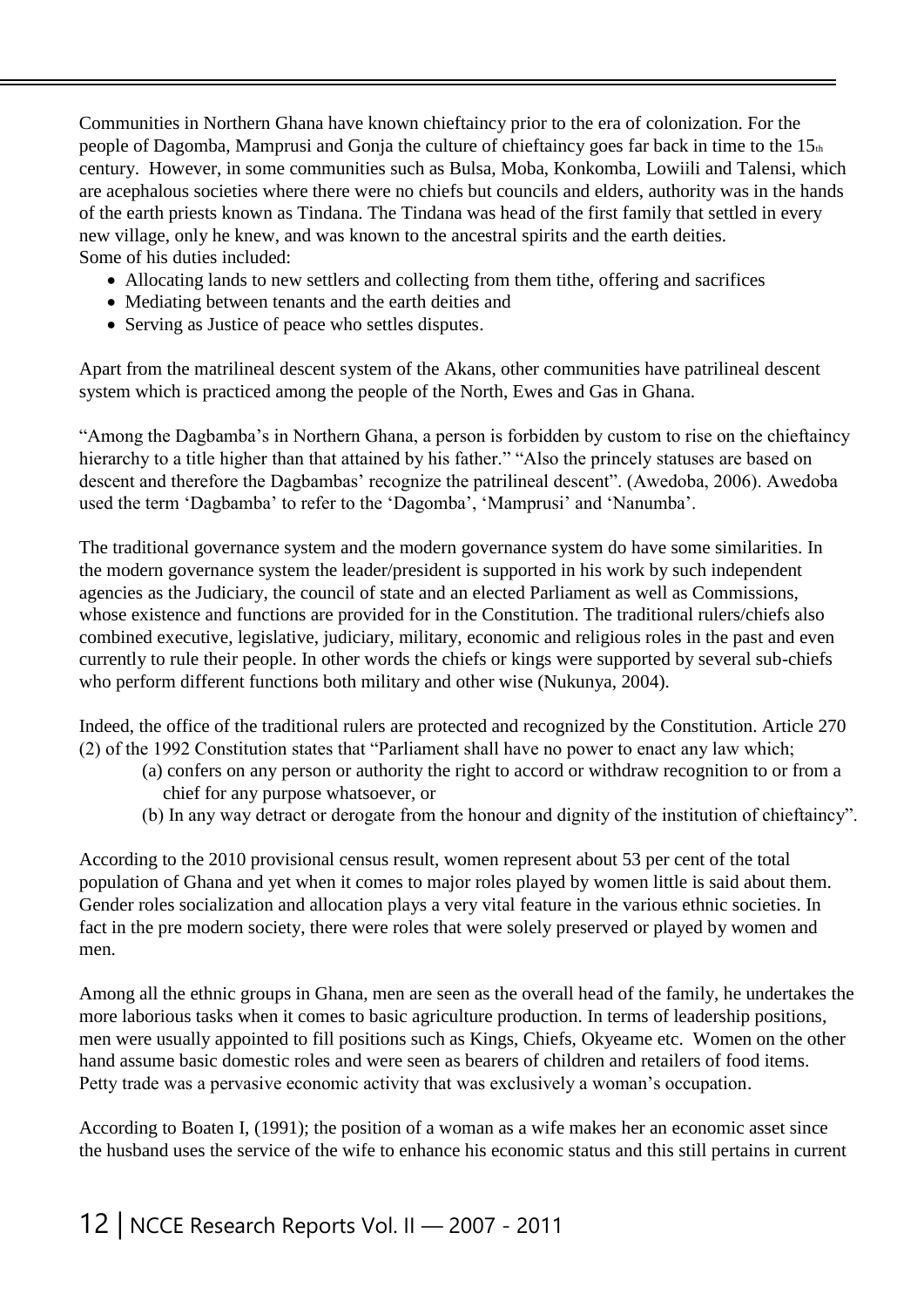traditional segment of modern Ghana. In most homes, women independently controlled any money that they receive from their own endeavors, even though their husbands normally provided the capital funding, and as wives, assume the main work and financial responsibility for feeding their husbands and children and for other child-care expenses.

In the event of wars, there were many ways in which women helped the cause. Women on the battlefield helped pass water and ammunition to the soldiers; they acted as nurses to treat soldiers who were injured. Some women also participated in the wars as leaders of the army, the case of Queen Adisa of Nanumba, Dokua of Akyem and Yaa Asantewaa of Asante, are well known in the history of their people.

In terms of leadership positions, women in an ethnic society such as the Asantes assume important social, political and ritual roles. Within the lineage and extended family, female elders assume authority, predominantly over other women. The oldest women are considered to be the ablest advisers and the repositories of family histories.

Boaten I, (1991) noted that the male stool would not have been in existence in the Akan Traditional area, since it is a matrilineal society, if not for the fact that women have physical inferiority and are seen to be soft; and also the cycle of menstruation which is seen to be evil or unclean.

In the Akan traditional area, the queen mother is the second most important person in the Asante state. She is responsible for the women in the clan or town and has a large say in picking a new chief. It is she (the queen mother) who announces the successor after the destoolment or death of the chief, but only after discussion, consultation and agreement with the lineage heads and other elders. She always sits on the left hand side of the chief and when the chief travels abroad, except during wars, she must accompany him. She alone has the right to publicly rebuke the chief, spokesman and the elders and to directly address the court.

Another important responsibility for her is to be in daily attendance at the palace and attend all court sessions except during her menstrual periods (Busia, 1951: Warren, 1973:14). The same can be said about the Ewes and Gas' where the queen mother takes part in nominating a new king and sits in the council during meetings.

In Northern Ghana, the notion that women do not play leadership roles is debatable, since some leadership positions were reserved for them. In the colonial era there used to be women who played much bigger roles in their respective ethnic groups or clan. For instance in Mamprugu, female chiefs occupy the skins of Dindani and Samini. The 'Dindani-Tamboku' chieftancy position is reserved for the daughter of the Nayiri as compensation for the service of Lamisi, a daughter of the Nayiri who assisted her father in defeating a powerful chief called Nanoraara who was a menace to Mamprugu (Odotei & Awedoba, 2006). The 'Dindani' performs the following special duties for Mamprugu.

She notifies the sub-chiefs who are potential contestants to come and contest for the skin when vacant. If the Nayiri dies, she comes to occupy the palace and sleeps in the Nayiri's room till a new Nayiri is enskinned, while there she takes charge of the widows.

She settles disputes between people in the community and has her own council of elders. She performs a religious role by providing the ritual items that the Tindanas would use as sacrificial offering. (Odotei & Awedoba, 2006).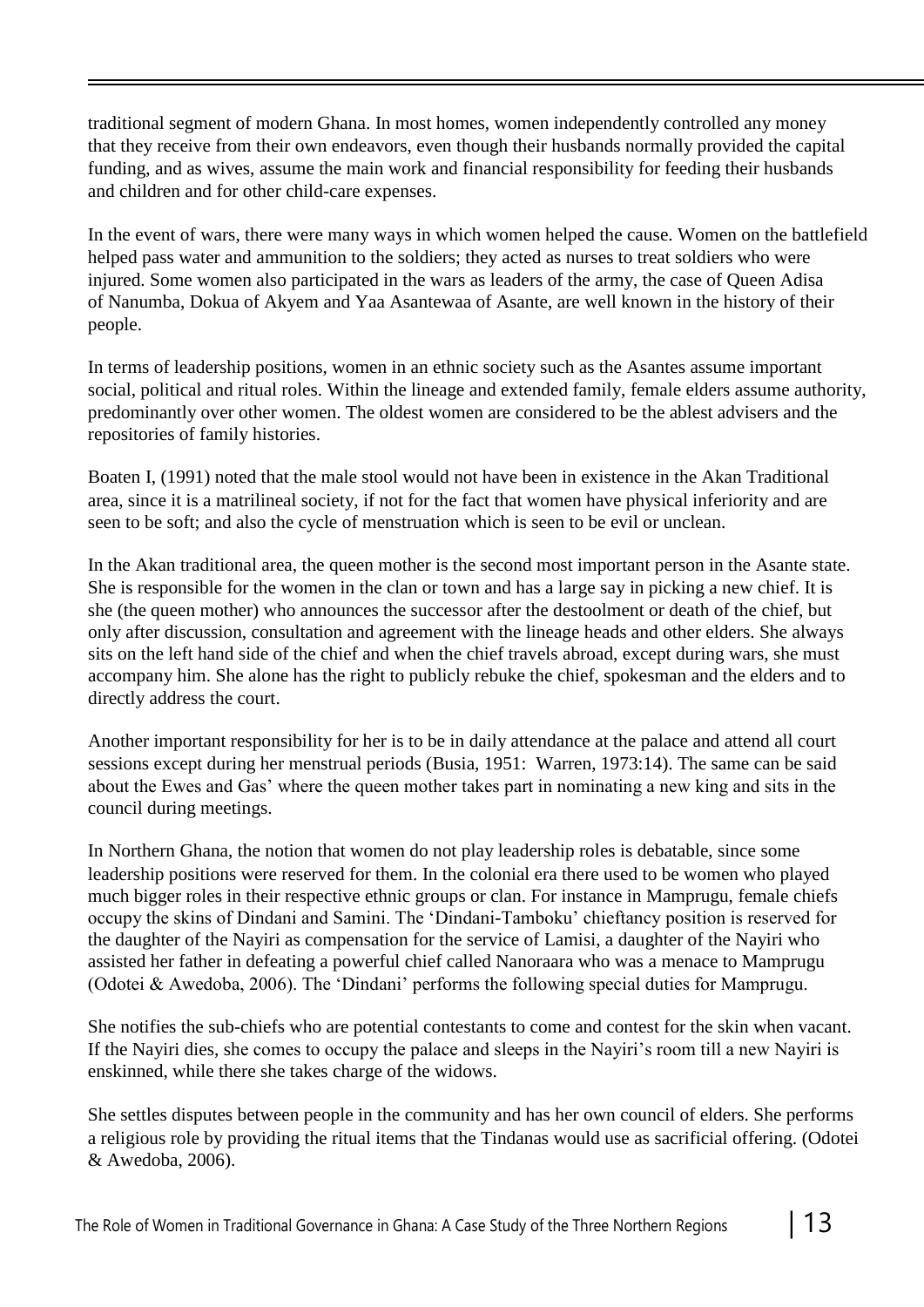Among the Mamprusis, any senior woman from the chiefs lineage called the Pua-Kpeim is the leader of the women and her role is to intervene whenever there is a misunderstanding between and among the chiefs wives and also prepares food for funeral ritual purposes. The first wife of the chief also acts as a queen mother and head of the women. Her duty is to take custody of the skin regalia of a deceased divisional chief during the period of enskinment of a new divisional chief. She also arranges the order in which the chief's wives routinely spend the night with him, (Boaten I 1996:37).

Boaten I went further to mention the situation in the Dagbon traditional area where they have a detailed system of female chief ship. Ya-Na is the overall leader and Gundo-Naa, the daughter of Ya-Na the territorial ruler with full administrative authority. The first six wives of the chief are also enskined as chiefs and assigned to the various sub chiefs. They are to look after the interest of these chiefs and defend them at the chief's court where they have a case before the court. The first wife is however, given the title Gbangzaling and given a territorial jurisdiction.

Another female leader in Northern Ghana is the Magajia. There are diverging beliefs and information on how exactly a Magajia is appointed. Whiles some claim that Magajia requires the majority consent from the other women; others also believe that the acting community's chief chooses his favorite candidate to represent the women. There are no formal criteria for candidacy and there seem to be no official election involving several candidates.

However, before a woman is appointed as a Magajia, she needs to fulfill some requirements so that she can meet her female followers' expectation. First, her family situation has to be flexible enough so that she can spare time for the numerous duties that the office demands. In addition, she needs to be in position of authority and respect–usually generated through age in the societies concerned. It is also important that she has accumulated wealth (Meier, 2003).

The duties of the magajia among the Builsa and Tallensi is that she settles disputes, acts as the overall head of the women. She also caters for people especially women by providing them with credit loans to start up small business enterprises (Meier, 2003). In addition among the Hausa settlers in Ghana, Magajia had their own compounds, advised the king, and received part of the royal money (Smith 1965).

#### **1.1 Statement of Problem**

Even though the traditional governance system is vibrant and run alongside the modern governance system, it does not seem to give sufficient recognition to the leadership role of women.

For a long time, queen mothers and magajias were not admitted to the National House of Chiefs even though the Constitution recognizes them. Women are only included if they occupy the position of paramount ruler in the traditional state which is very rare. In response to women's petition to be allowed into these statutory bodies, only two out of the ten regions voted in favour of the inclusion of women. With some arguing that their inclusion will create confusion in the traditional hierarchy, the northern region based their rejection on the fact that they did not have queen mothers in spite of the fact that there are women traditional-leaders of comparable status.

In the southern part of Ghana, there is a clearly defined role for the queen mothers and they are part of the decision making process in their traditional area. It is also noted that, they take part in nominating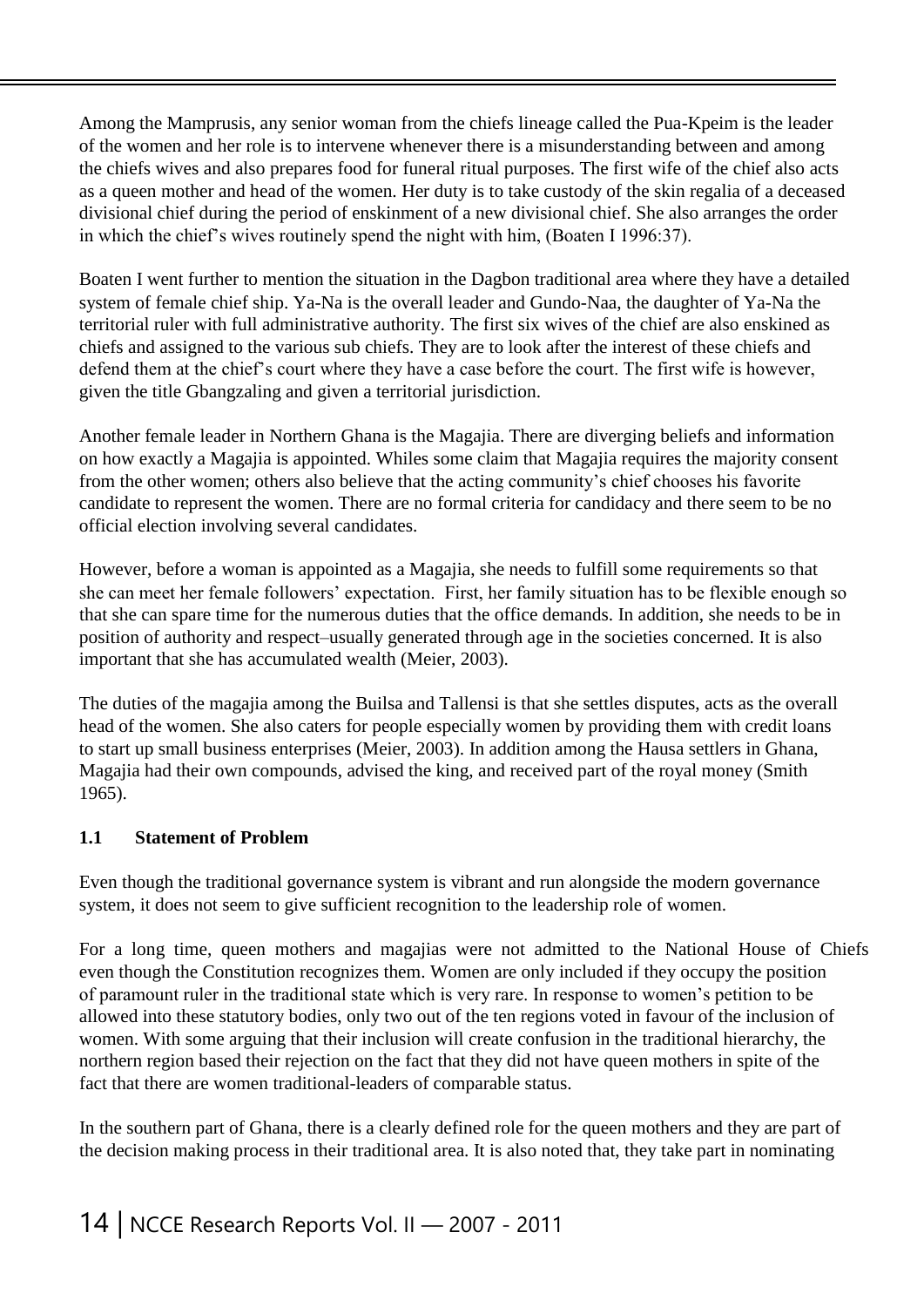a chief and are the only ones that can rebuke a chief openly. This is however not the case in Northern Ghana, where they have over the years held the notion that, women did not play any role in traditional governance. But it has been discovered that women in Northern Ghana did play leadership roles in the past and in fact some positions were reserved for them.

In the Dagbon traditional area, the wives of the chief up to the sixth wife were all assigned to the various sub chiefs to defend them in the chiefs' court whenever they had a problem. But why have female chiefs not been able to influence some cultural practices, many of which are harmful to them, examples are the female genital mutilation, widowhood rites and forced marriages. This goes to show how far they can influence decisions since they were not made to sit in council.

Because of the perceived non-recognition of the traditional roles of women in the northern part of the country, fewer women from that part are seen in traditional leadership position today. Examples are Puanaba Akuolug from Gumbo Divisional area and Pognaba Abeliwine Dalin Kiima, Paramount Queen of Bongo Traditional area. The installment of "Puanaba," as queen mother's would be called in the Northern Region and Upper East Region and "Pognaa" in the Upper West Region is a great joy since women will now be able to serve on council and influence decisions.

Today, Parliament has nineteen women parliamentarians (8 per cent out of 230). Out of this figure the Northern part of the country has two women parliamentarians, one from the Northern region and the other, Upper West region. In the last parliament, there were six women parliamentarians from Northern Ghana out of the total number of twenty-five women. The first, second and third parliament of the fourth republic saw one, four and three women respectively from Northern Ghana.

Ghana is among the few countries on the continent with low women representation in parliament. Some countries have adopted the quota system, which has helped them in having many women in political office. A quota system of 30-50 per cent is mostly used in promoting women advancement in politics in these countries. An example is Rwanda where 50 per cent of their parliamentarians are women.

It is revealed that lack of experience and fear of competition and campaigning are some of the factors attributing to why women are reluctant to take up political office. It is clear that women do not have enough support in political position, the question is, should the government of Ghana follow the footsteps of Rwanda by reserving some seats for women in order for a number of them to take part in active politics? Should the political parties reserve some of their safe seats for women in order to increase women participation in politics?

#### **1.2 Organization of Work**

From September 25 to October 11, 2011, a 4-member team from the Research Department of the Commission embarked on a fact-finding mission to the three northern regions earmarked for the study. These were made up of the Northern, Upper West and Upper East regions. This exercise engaged people with specialized knowledge on the role of women in traditional governance system. Thus, information was elicited from personalities with varied background such as academia, women chiefs, chief linguists as well as registrars of both the regional houses of chiefs and the traditional area councils. Others were heads of institutions like the Tamale Institute of Cross-Culture Studies, Centre for Sustainable Development Initiative, Bolgatanga and the Wa Municipal Assembly. The information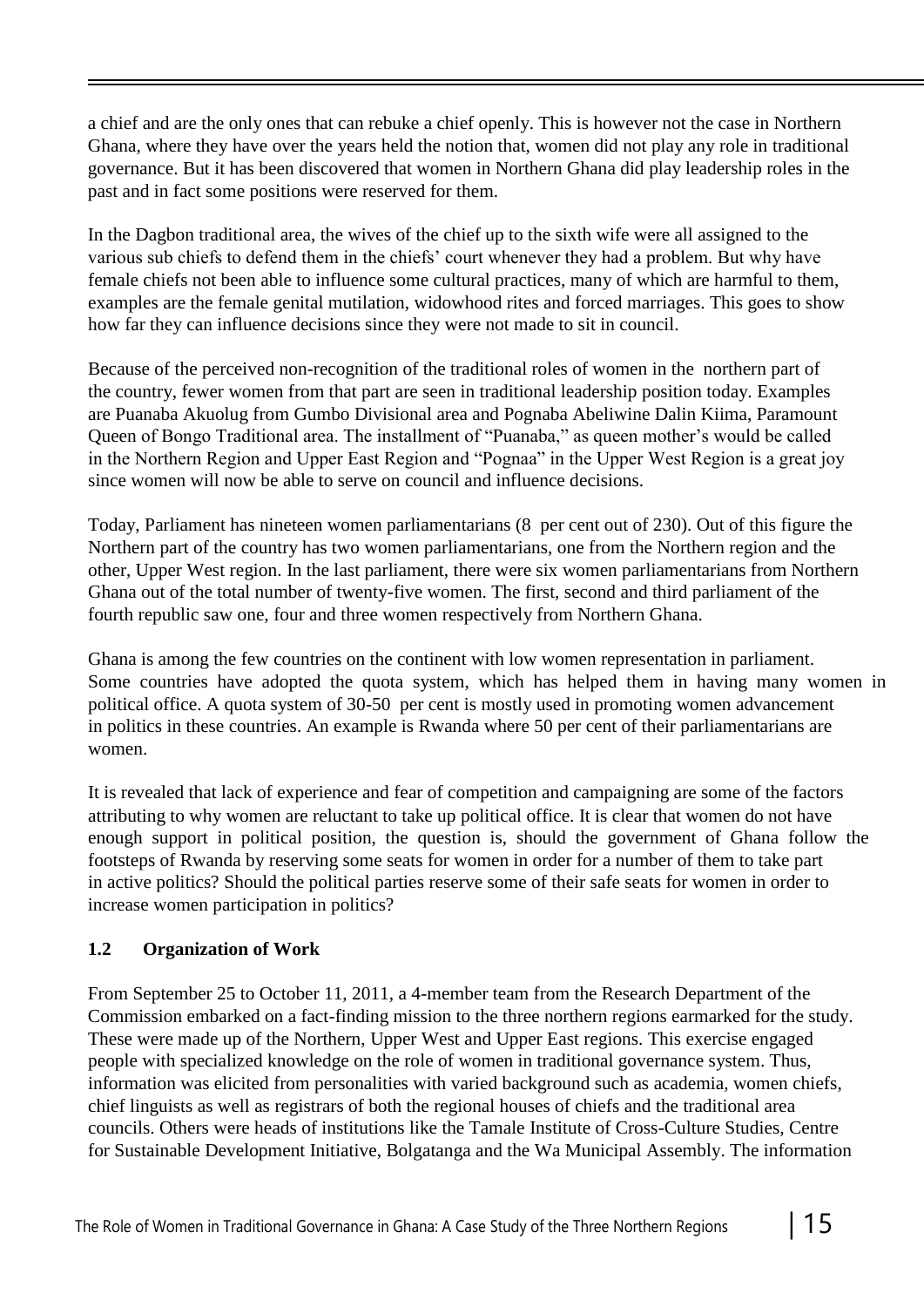gathered which made a tremendous impact in the finalization and conceptualization process of the study touched on issues such as;

- History of the major traditional areas of the selected regions.
- General history about women in leadership position.
- History of traditional roles of women in the past.
- Leadership and traditional roles that women play currently
- Women in governance.
- Challenges women face in relation to Customs, religion and tradition etc.

#### **1.3 Objectives of the Study**

The main purpose of the study was to establish what roles women in northern Ghana played in traditional governance system historically, and how this can be brought to bear and to improve their role in leadership position in modern Ghana. However, the specific objectives of the study were;

- To identify specific leadership roles played by women in traditional governance in Northern Ghana.
- To find out the factors preventing women from playing important leadership roles in modern governance system.
- To find out what leadership roles women play or can play in current modern governance system.
- Suggest ways to increase women participation in leadership position

#### **1.4 Methodology**

A semi-structured questionnaire was used to collate the primary data and it was supplemented with secondary data. In all, twenty (20) constituencies were selected from the three northern regions for the study. Training programmes were organized for forty (40) research assistants who were engaged to collect the data from the field. The selection of the respondents was based on both purposive and random sampling techniques. In all, one thousand (1,000) respondents were contacted and were engaged in a face-to-face interview session.

#### **1.4.1 Sample Design**

The survey was conducted in twenty (20) constituencies in the three northern regions of Ghana, namely the Northern, Upper East and Upper West regions. The constituencies selected were derived from a sample of forty nine (49), proportionate to the size of the total number of constituencies in the three northern regions. The study covered eleven (11) constituencies in the Northern Region, five (5) in the Upper East Region and four (4) in the Upper West Region. The population of the study included the general public, opinion leaders and specialized persons all from the selected constituencies. Fifty per cent (50 per cent) of the total respondents were women. The breakdown of the selected constituencies is as follows:

| <b>Northern Region</b> | <b>Upper East Region</b> | <b>Upper West Region</b> |
|------------------------|--------------------------|--------------------------|
| Wulensi                | Bolgantanga              | Jirapa                   |
| <b>Bole</b>            | Bongo                    | La-Nanton                |
| Bunkpurugu-Yunyoo      | Builsa South             | Sissala                  |
| Yapei-Kusawgu          | Garu-Tempane             | Wa Central               |
| Gushegu                | Talensi                  |                          |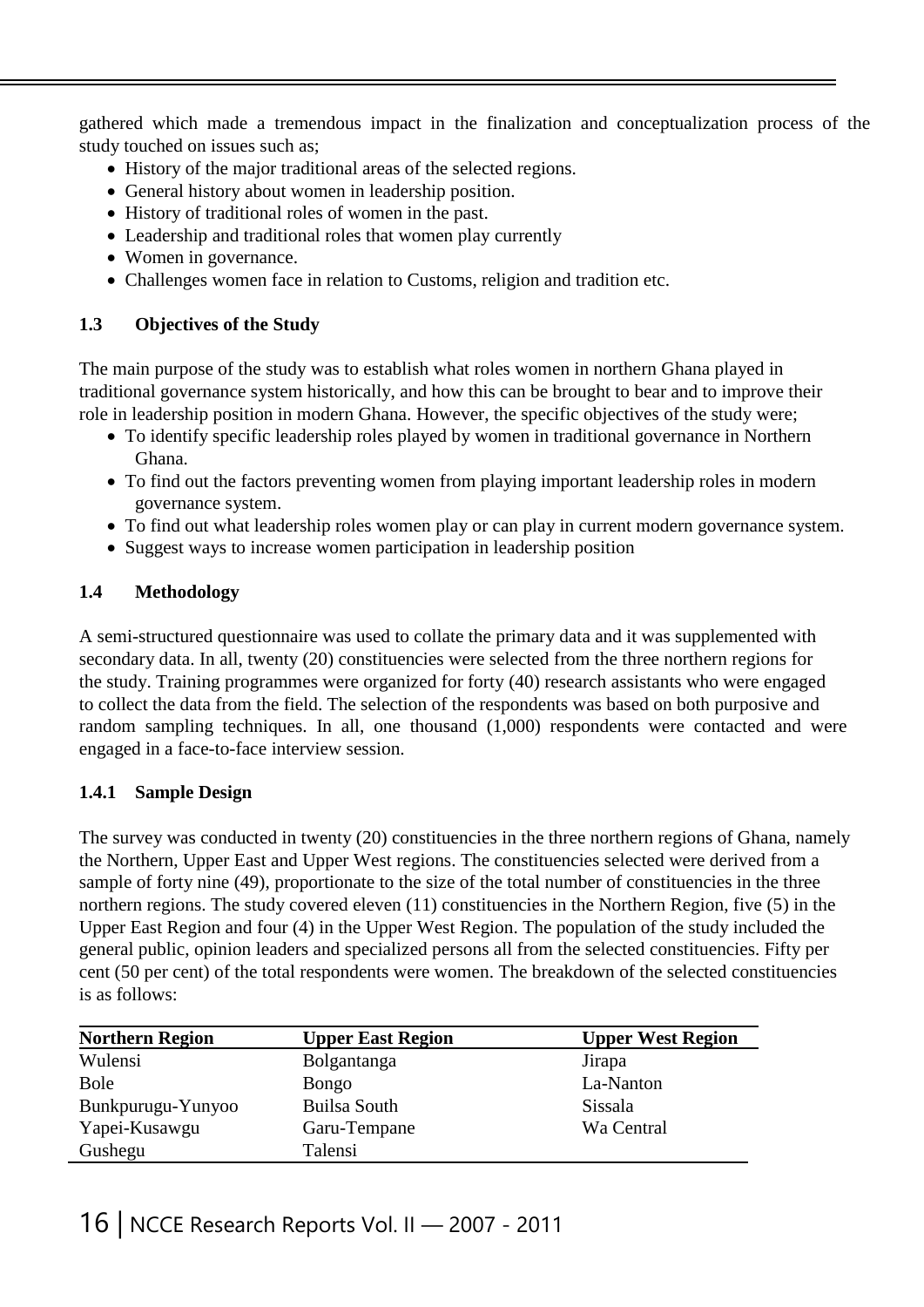Nalerigu Karaga Saboba Savelugu

#### **1.4.2 Sample Selection**

The study employed both purposive and random sampling techniques in selecting one thousand (1,000) respondents. The purposive sampling technique was used to select two hundred (200) each of the opinion leaders and specialized persons. Six hundred (600) respondents were selected from the general public by the application of the simple random sampling technique. With this technique, respondents were selected based on the purpose of the survey and every person had an equal chance of being selected. In all, fifty (50) respondents were selected from each of the twenty (20) constituencies. This comprised of a total of forty (40) members of the general public, five (5) each from the opinion leaders and specialized persons categories respectively.

In selecting the respondents from the general public category, the household was used as the main primary sampling unit and those who qualified for selection were individuals who were eighteen years (18) or above as at the time of the exercise. Each day, the research assistants used the day's code to select the starting point for the location of a house to enter for the administration of the questionnaire. A sampling gap of three (3) for sparsely populated areas and five (5) for densely populated areas were also applied in selecting the houses.

The opinion leaders selected included religious leaders, head of civil society organizations, teachers, women organizations, district chief executives assembly members, Members of Parliament and heads of institutions. Those covered under the specialized persons were paramount chiefs, council of elders, registrars of regional and traditional councils among others.

#### **1.4.3 Survey Instrument**

Two semi-structured questionnaires were developed, one for both the respondents from the general public and opinion leaders' categories and an in-depth questionnaire designed for the specialized persons.

Both questionnaires assessed the socio-demographic background of the respondents such as age, sex, marital status, highest educational attainment, occupation and religion.

Views were also sought on the role of women in traditional governance in the areas under investigation. The survey instrument underwent a two-day pre-testing after which it was fine tuned for implementation.

#### **1.5 Questionnaire Administration**

The forty research assistants (40) administered fifty (50) questionnaires on respondent at each of the twenty (20) constituencies selected for the survey. Hence, the total of one thousand (1,000) questionnaires targeted for the survey was achieved. The table below shows detail of the responses.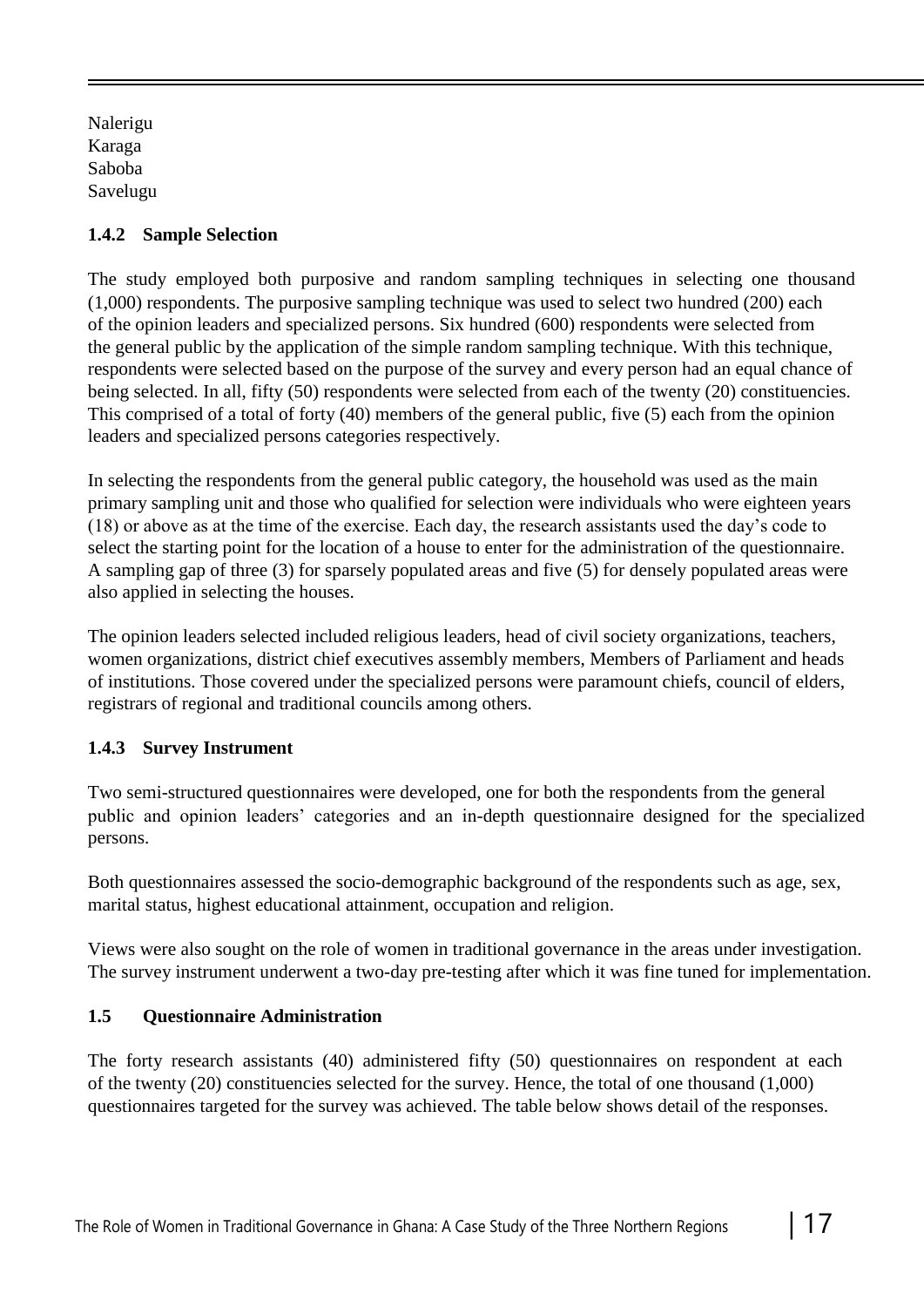|  |  | <b>Table 1.1: Response to Questionnaire Administration</b> |
|--|--|------------------------------------------------------------|
|  |  |                                                            |

| <b>Respondents</b>         | <b>Questionnaire Administered</b> | <b>Response</b> | <b>Percentage</b> |
|----------------------------|-----------------------------------|-----------------|-------------------|
| General Public             | 600                               | 600             | 60                |
| <b>Specialized Persons</b> | 200                               | 200             | 20                |
| <b>Opinion Leaders</b>     | 200                               | 200             | 20                |
| <b>Total</b>               | .000                              | . 000           | 100               |

#### **1.6 Training and Field Work**

A training team made up of officers from the Research Department undertook a ten (10) day residential training workshop for the forty (40) research assistants engaged to collect data from the field. All the research assistants were officers from the regional and district offices of the NCCE. In attendance at the training workshop was the Northern Regional Director of the NCCE. The training took place at the Tamale Institute of Cross-Cultural Studies in the Northern Region.

The training workshop which was carried out in two parts because it entailed two different questionnaires exposed the research assistants to the essence of the study. The objectives, methodology and the survey instruments were comprehensively expatiated on. After each presentation, research assistants were given the opportunity to seek clarification on areas they might have lacked better understanding. Group work and demonstration on interviewing skills normally summed up the training session. During the demonstrations, research assistants were made to administer the questionnaire on each another in both the English and local languages. This exercise proved how best research assistants had grasped the knowledge imparted to them for the task. The result on this exercise was highly encouraging.

The data collection started a day after each training session. Each research assistant administered twenty five (25) questionnaires within a period of three (3) days. Averagely, eight (8) questionnaires were administered per day. The English and local languages were used in interviewing respondents were applicable.

The research assistants were supervised by the District Directors of the Commission. The District Directors ensured that completed questionnaires met the required standard before they were accepted for onward transfer to the head office of the Commission.

#### **1.7 Data Analysis**

The data received from the field were edited, coded and entered at the Research Department using the Statistical Package for Social Sciences (SPSS) software. The results of the study are presented in the analysis which follows.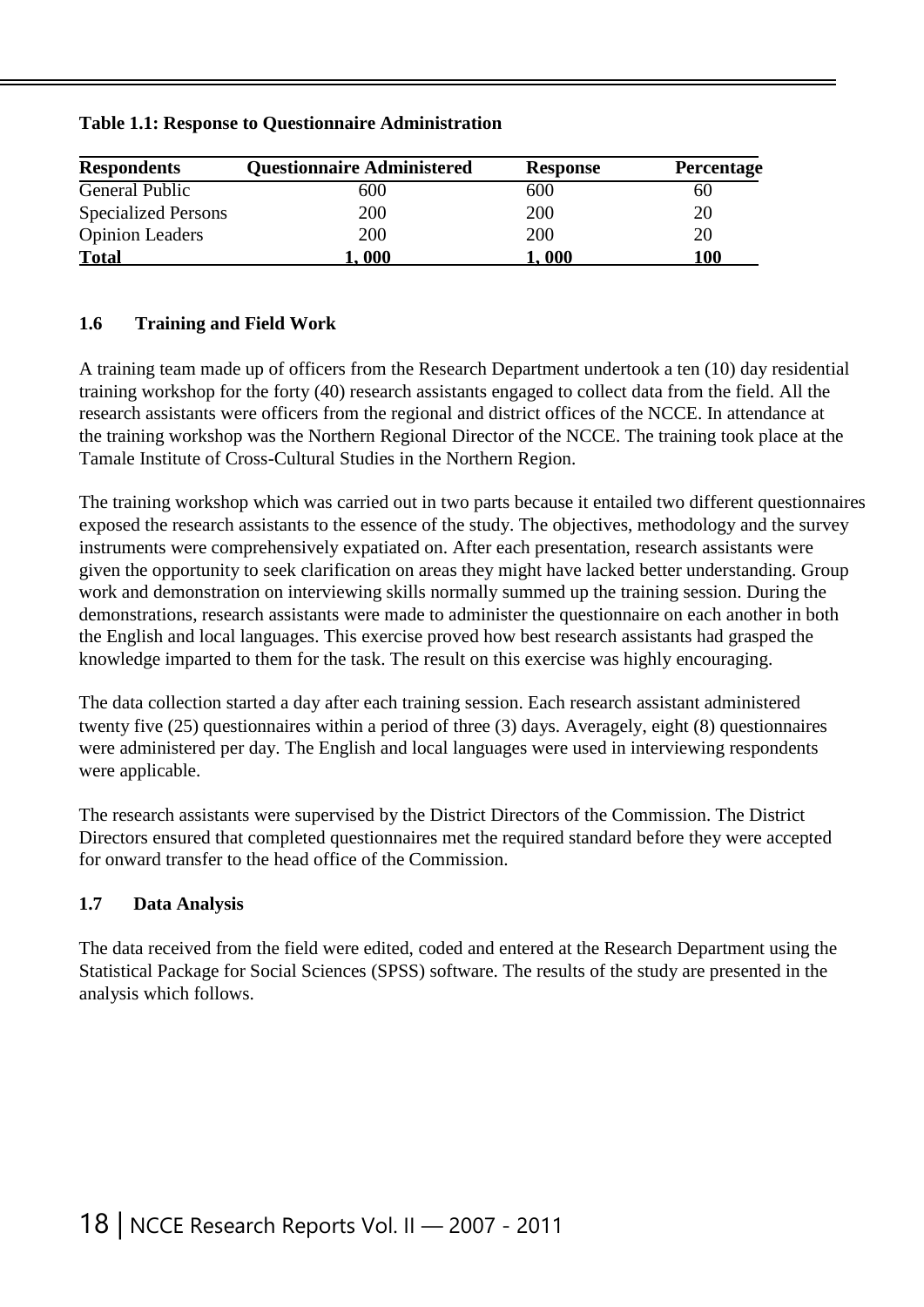# **CHAPTER 2 Socio-Demographic Background of Respondents**

#### **2.0 Introduction**

This chapter gives an overview of the demographic characteristics of the sample population such as age and sex distribution, marital status, occupation and as well as religious affiliation. This will help us better understand our respondents.

#### **2.1 Sex Distribution of Respondents**

As shown the figure 2.1 below, the survey indicates that out of the 1000 respondents comprising of the General Public, Opinion Leaders and Specialized Individuals, more female 520 (52 per cent), than male 480 (48 per cent) respondents were interviewed. This can be attributed to the fact that this survey is about or concerns women and priority was given to more female respondents. Thus up to 50 per cent of the sample questionnaires were to be administered to female.



#### **Figure 2.1: Sex of Respondents**

A further break down of sex by type of respondents also revealed that all but one had more female respondents than males. Out of total of 100 opinion leaders interviewed, 53 (53 per cent) were females whiles 47 (47 per cent) were males, with the general public out of the 800 interviewed, 422 (52.75) were females as compared to 378 (47.25 per cent) respondents who were males. However with regards to the specialized respondents, 55 (55 per cent) out of the total 100 respondents were males as compared to 45 (45 per cent) respondents who were females.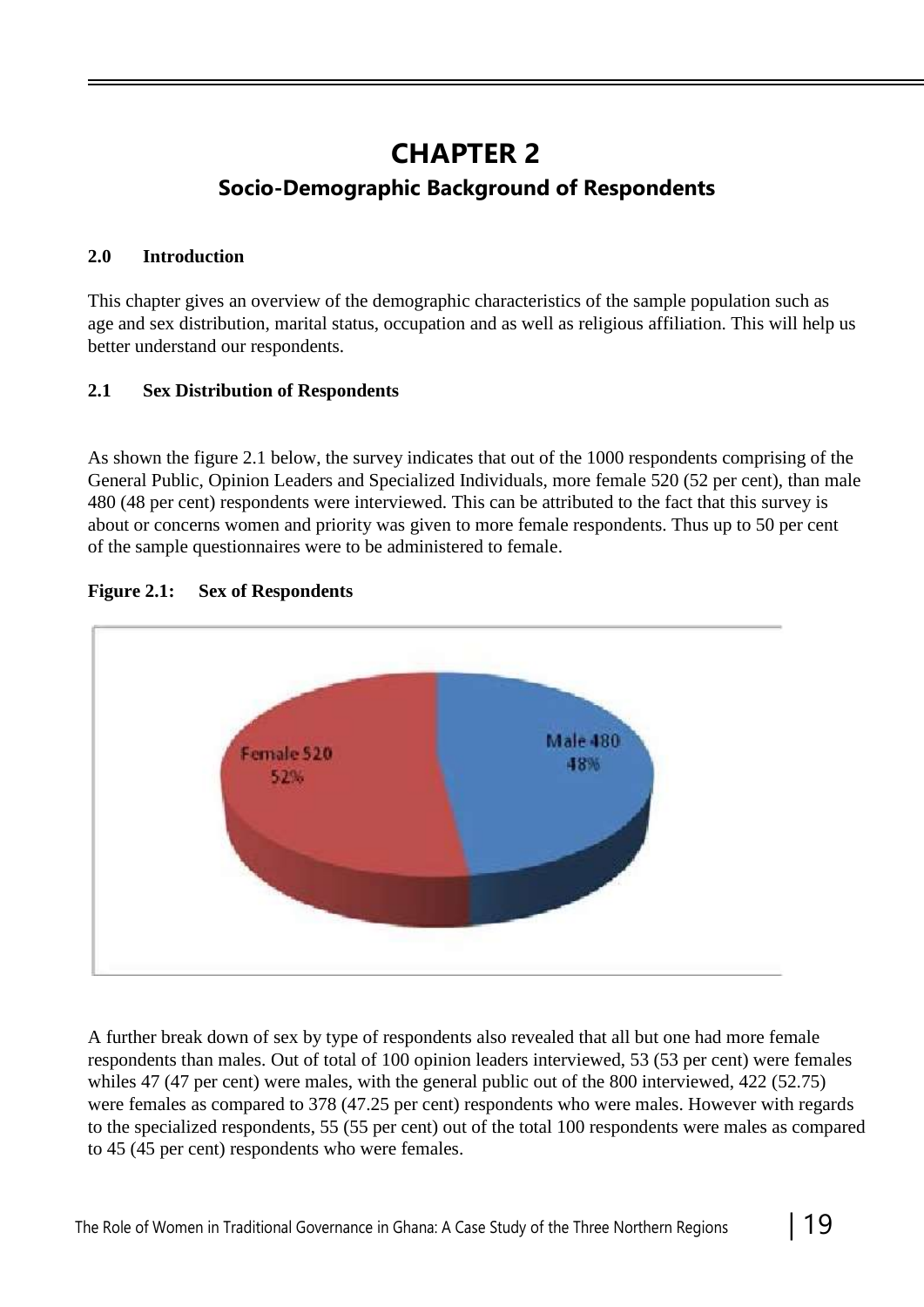#### **2.2 Age Distribution of Respondents**

The study covered respondents of various age groups and for the purpose of study the age groups were grouped into four namely 19and below, 20-29, 30-39, 40-49, 50-59, and 60+.

With the general public and the opinion leaders, large proportions were between the ages of 40-49.This group comprised of 220 respondents representing 24.4 percent. Out of this number, 93(10.9 per cent) were male as compared to 127(14.1 per cent) who were females. And this was closely followed by the age group 30-39 and 50-59 with 219 (24.3 per cent) and 181 (20.1 per cent) respectively. Table 2.1 and Fig 2.2 below provides full details on the age groups of the respondents as well as the age by sex of respondents.

|              | <b>Frequency</b> | Percent (per cent) |
|--------------|------------------|--------------------|
| 19 and below | 30               | 3.3                |
| 20-29        | 151              | 16.8               |
| 30-39        | 219              | 24.3               |
| 40-49        | 220              | 24.4               |
| 50-59        | 181              | 20.1               |
| $60+$        | 97               | 10.9               |
| No response  |                  | 0.2                |
| Total        | 900              | 100                |

**Table 2.1: Age Distribution of Both General Public and Opinion Leaders' Respondents**

#### **Figure 2.2: Age and Sex of Respondents**



In terms of the specialized persons, majority of the respondents are seen to be older people as a greater number 43 (43 per cent) of respondents were within the ages of 50-59 followed by the ages group 60+ with 31(31 per cent) and the age group 40-49 with 15 (15 per cent). This is so because these respondents are supposed to be people who are well versed in the cultural practices of their various traditional areas and have more knowledge in their traditional governance system.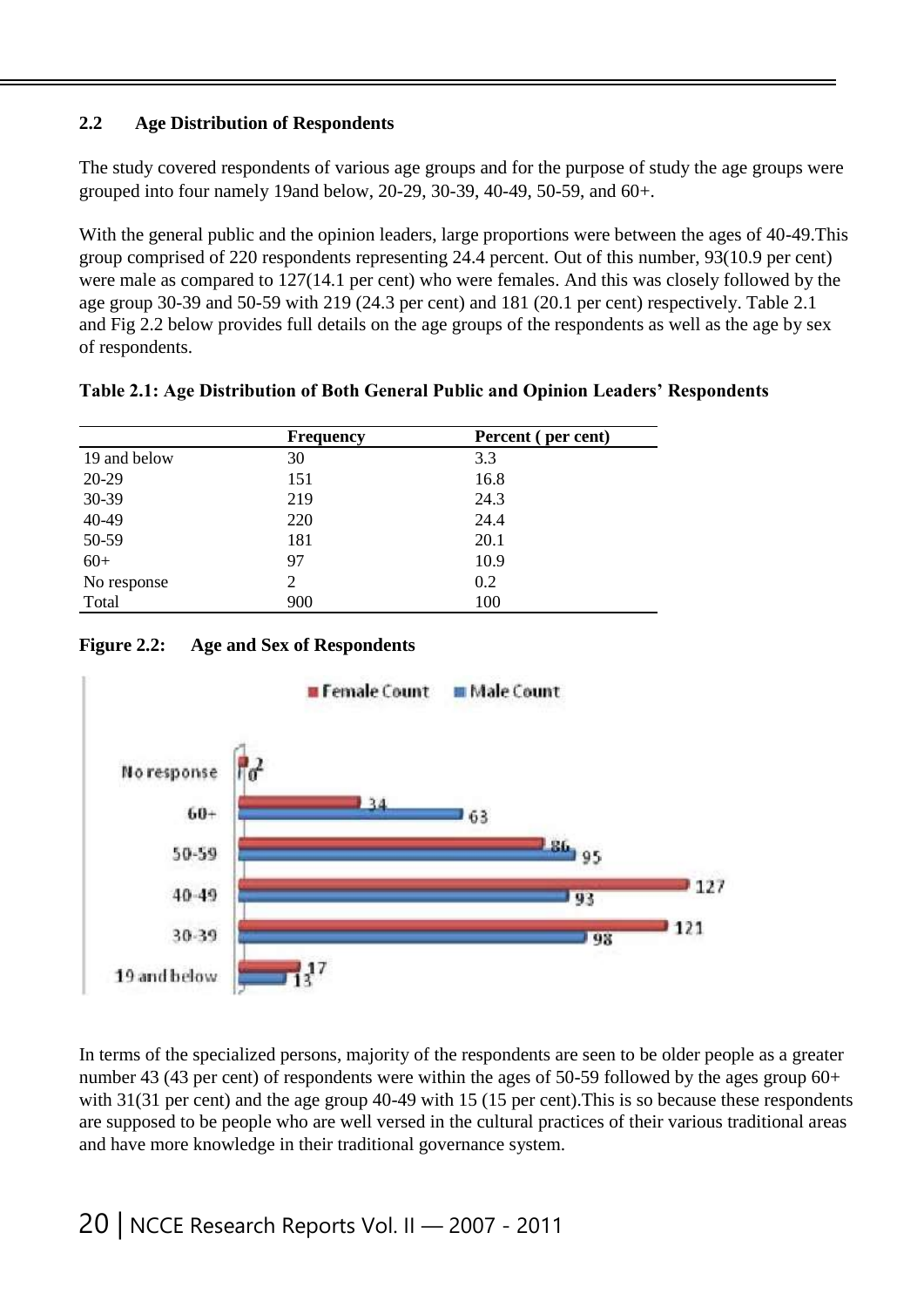|              | <b>Frequency</b> | $\frac{0}{0}$ |
|--------------|------------------|---------------|
| 19 and below |                  | 1.0           |
| 20-29        | $\overline{2}$   | 2.0           |
| 30-39        | 8                | 8.0           |
| 40-49        | 15               | 15.0          |
| 50-59        | 43               | 43.0          |
| $60+$        | 31               | 31.0          |
| Total        | 100              | 100.0         |

**Table 2.2: Age Distribution of the Specialized Respondents**

Analysis of the age and sex of the specialized respondents shows that all the age groups had a higher response rate for males compared to females. In comparison, the highest male respondents were from the age group 50-59 with 27 (62.8) of the total male respondents as compared to 16 (37.2 per cent) of the total female respondents within the same age group. The figure below shows the age and sex of respondents.



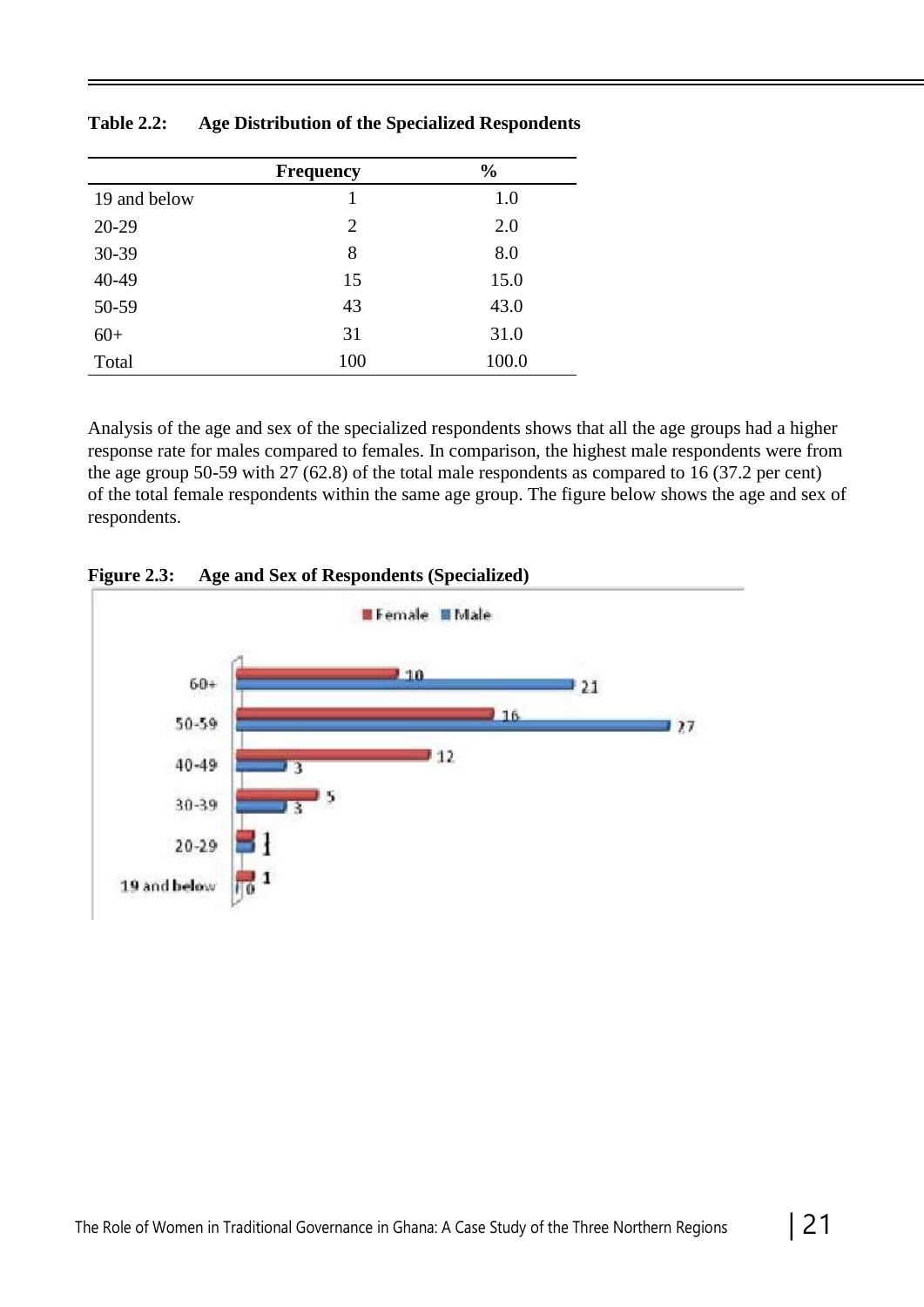#### **2.3 Educational Attainment of Respondents**

|                                             |     | <b>Frequency</b> | Per cent |      |
|---------------------------------------------|-----|------------------|----------|------|
| No Formal Education                         | 285 | 31.7             |          |      |
| No Formal Education (But Can Speak/Write in |     | 59               |          | 6.6  |
| English and/or Vernacular)                  |     |                  |          |      |
| Basic (Primary, Middle, JHS, etc)           |     | 165              |          | 18.3 |
| Secondary (SHS, Trg.Col., Voc., etc)        |     | 248              |          | 27.6 |
| Tertiary (Poly, Univ, etc.)                 |     | 130              |          | 14.4 |
| Any Other                                   |     | 6                |          | 0.7  |
| No Response                                 |     | 7                |          | 0.8  |
| Total                                       |     | 900              |          | 100  |

#### **Table 2.3: Educational Attainment of Bot h General and Opinion Leaders' Respondents**

Table 2.3 above depicts the educational attainment of the general public and the opinion leaders. From the table, a large number 285 (31.7 per cent) of the respondents have had no formal education (are illiterate), 59 (6.6 per cent) have no formal education but can speak or write in English and\or vernacular, 248 (27.6 per cent) have however had secondary education. Respondents with basic education amounted to 165(18.3 per cent) and those with tertiary education also amounted to 130 (14.4 per cent).

A cross tabulation of the educational attainment and sex of respondents revealed that 167 (35.2 per cent) of the female respondents had no formal education, as compared to 118(27.8 per cent) of the male respondents who had no formal education.

In regards to the number of male respondents, 124 (29.2 per cent) had secondary education followed by those with no formal education with 118 (27.8 per cent) and those with tertiary education with 72 (16.9 per cent).

From the above analysis, it is true to say that there is a marked contrast between females and males in levels of educational attainments. The perception that girls are homemakers or belong to the kitchen can be one factor which results in high illiteracy among females. Such low educational attainment will necessarily have a negative impact on the nation's level of literacy since reading and writing skills of people would be very low.

With regard to the specialized respondents, it is interesting to note that out of the total, 100 respondents 41 (41 per cent) had no formal education, 19 (19 per cent) had tertiary education and followed by basic education 18 (18 per cent) and secondary education 15 (15 per cent). Again a cross tabulation of the sex and educational attainment also revealed that more than half 25 (55.6 per cent) of the total females respondents had no formal education, 7 (15.6 per cent) have had secondary education and 5 (11.1 per cent) have had tertiary education as compared to 16 (29.1 per cent) of the male respondents who had on formal education and 14 (25.2 per cent) who have had tertiary education.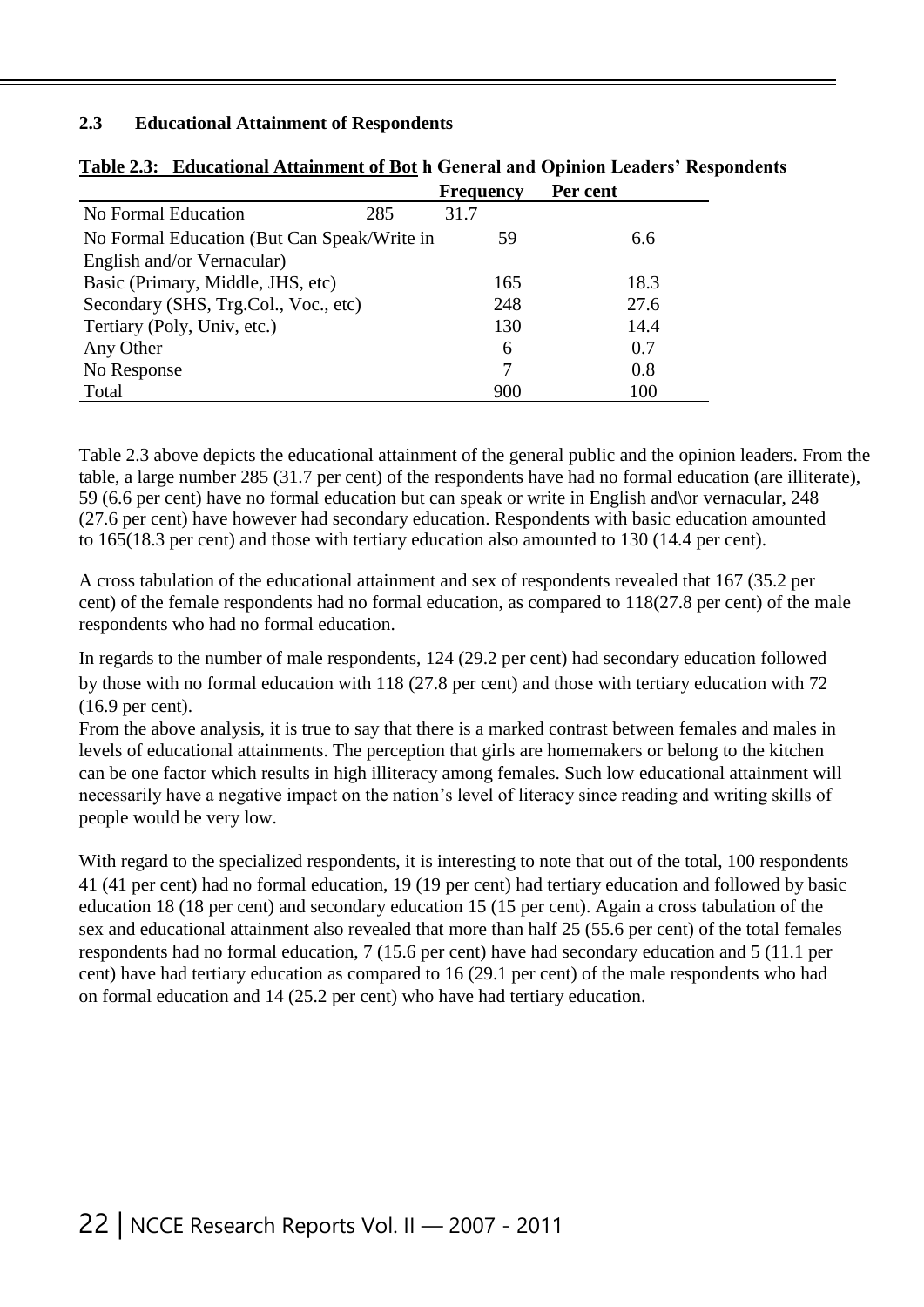|                                      | <b>Frequency</b> | Per cent |
|--------------------------------------|------------------|----------|
| No Formal Education                  | 41               | 41.0     |
| No Formal Education (But Can         |                  |          |
| Speak/Write in English and/or Ver-   | 6                | 6.0      |
| nacular)                             |                  |          |
| Basic (Primary, Middle, JHS, etc)    | 18               | 18.0     |
| Secondary (SHS, Trg.Col., Voc., etc) | 15               | 15.0     |
| Tertiary (Poly, Univ, etc.)          | 19               | 19.0     |
| Any Other                            |                  | 1.0      |
| Total                                | 100              | 100.0    |

#### **Table 2.4: Educational Attainment of the Specialized Respondents**

#### **2.4 Occupational Background of Respondents**

Respondents were asked to state their occupational background and in order to capture the various occupational groups in Ghana; we categorized them into eight groups.

|                       | <b>Frequency</b> | Per cent |  |
|-----------------------|------------------|----------|--|
| Student               | 74               | 9.3      |  |
| Farmer/Fisherman      | 233              | 29.1     |  |
| Teacher/Lecturer      | 110              | 13.8     |  |
| <b>Public Servant</b> | 103              | 12.9     |  |
| Trader/Businessman    | 130              | 16.3     |  |
| Unemployed            | 72               | 9.0      |  |
| Artisan               | 54               | 6.8      |  |
| Any Other             | 24               | 3.0      |  |
| <b>TOTAL</b>          | 800              | 100      |  |

#### **Table 2.5: Occupational Background of the General Public Respondents**

The analysis of the survey results of the general public reveal that the highest number of respondents, 233, were farmers/fishermen. They constituted 29.1 per cent of the total of 800 respondents. Traders/ businessmen were the next predominant occupation with 130 (16.3 per cent), followed by Teachers/ lecturers 110 (13.8 per cent), public servants 103 (12.9 per cent) and students 74 (9.3 per cent), however unemployed amounted to 72 (9 per cent).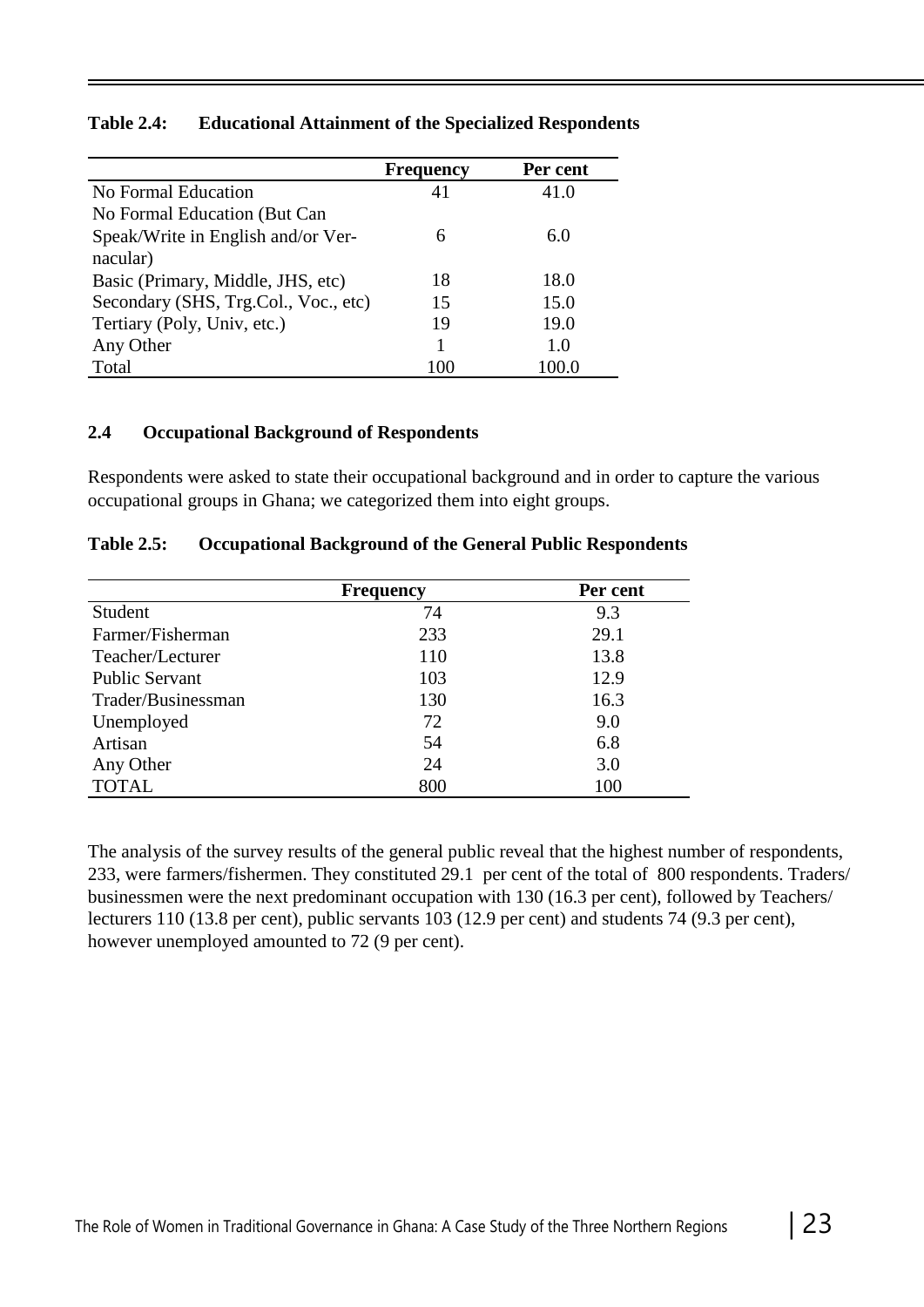#### **Table 2.6: Occupational Background of Opinion Leaders**

|                       | <b>Frequency</b> | Per cent |
|-----------------------|------------------|----------|
| Student               | 5                | 5.0      |
| Farmer/Fisherman      | 22               | 22.0     |
| Teacher/Lecturer      | 19               | 19.0     |
| <b>Public Servant</b> | 28               | 28.0     |
| Trader/Businessman    | 12               | 12.0     |
| Unemployed            | 4                | 4.0      |
| Artisan               | $\overline{2}$   | 2.0      |
| Any Other             | 8                | 8.0      |
| Total                 | 100              | 100.0    |

A look at the table above of the opinion leaders also shows that the highest number of respondents, 22 (22 per cent) out of the total of 100 respondents were public servants. Farming/fishing were the next predominant occupation with 22 (22 per cent), Teachers/lecturers followed with 19 (19 per cent), students 5(5 per cent) whiles 8 (8 per cent) respondents were in occupations other than the ones listed and they form the "any other" category, these include chiefs, priests, pastors etc.

#### **Table 2.7: Occupational Background of Specialized Respondents**

|                       | <b>Frequency</b> | Per cent |
|-----------------------|------------------|----------|
| Student               | $\overline{2}$   | 2.0      |
| Farmer/Fisherman      | 30               | 30.0     |
| Teacher/Lecturer      | 12               | 12.0     |
| <b>Public Servant</b> | 14               | 14.0     |
| Trader/Businessman    | 12               | 12.0     |
| Unemployed            | 15               | 15.0     |
| Artisan               | 4                | 4.0      |
| Any Other             | 11               | 11.0     |
| <b>Total</b>          | <b>100</b>       | 100.0    |

The table above also depicts the occupational background of the specialized respondents. From the table it is clear that out of the total of 100 respondents, the highest number of respondents were farmers/ fishermen with 30(30 per cent), surprisingly unemployed were next with 15(15 per cent), public servants 14 (14 per cent). Respondents who were Teachers/Lecturers and those into trading/businesses followed with 12 (12 per cent) each. 11(11 per cent) were in the "any other option".

A critical look at all the types of respondents and occupational background shows that the most predominate occupation is farming/fishing, this can be attributed to the fact that the agriculture sector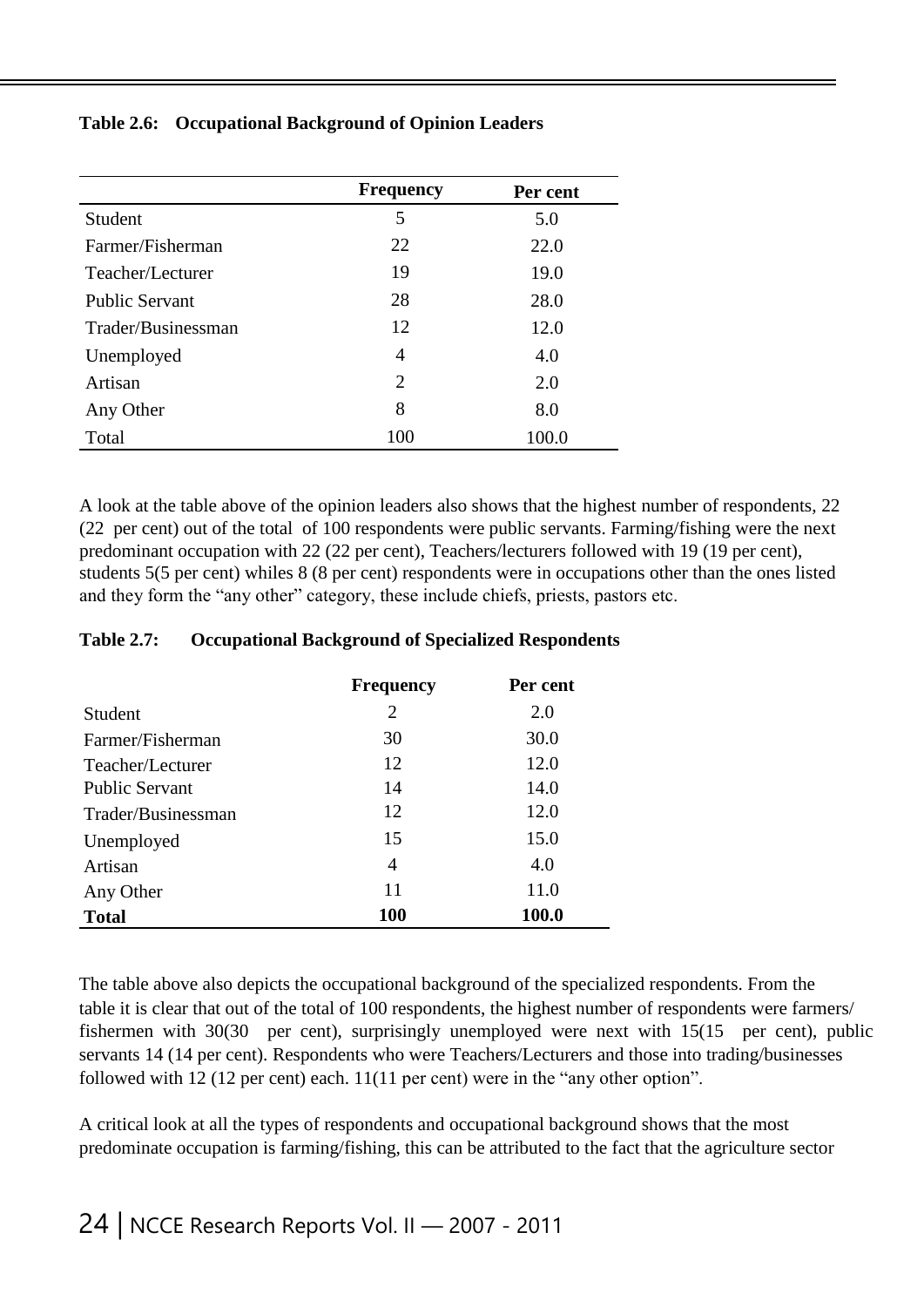is the largest sector in Ghana and as such farming is the most common occupation in the three Northern regions.

Analysis of the occupation and sex of the types of respondents also shows that, with the general public and the opinion leaders, a large number 113 (23.8 per cent) of the female respondents were into trading and businesses, 104 (21.9 per cent) were into farming/fishing, 70 (14.7 per cent) were teachers/lecturers while 56 (11.8 per cent) were public servants. The high number of respondents in trading and businesses could be a reflection of the fact that government or civil service jobs are hard to come by and as a result many more Ghanaians especially women in the absence of a vibrant industrial economy have adopted trading or private enterprise as a means of livelihood.

On the other hand, male respondents dominated farming/fishing with 151 (35.5 per cent), 75 (17.6 per cent) were public servants, 59 (13.9 per cent) and 38 (8.9 per cent) were teachers/lecturers and students respectively as compared to 70 (14.7 per cent) and 41(8.6 per cent) for the female respondents. In terms of unemployment, females respondents had the highest with 45 (9.5 per cent) whiles 31 (7.3 per cent) was recorded for the male respondents.

An analysis of educational background and occupational background also shows that one's educational background goes a long way to determine ones occupation as 166(58.2 per cent) who had no formal education were involved in farming/fishing whiles those with tertiary education 50(38.5 per cent) were public servants.

A cross tabulation of sex and occupational background of the specialized respondents reveals that majority of the female respondents into trading/businesses and unemployed with 11 (11 per cent) each. 9 (9 per cent) were into farming/fishing while only 5(5 per cent) were teachers/lecturers. On the other hand, majority 21 (21 per cent) of the male respondents were into farming/fishing, 11 (11 per cent) were public servants whiles only 4(4 per cent) were unemployed.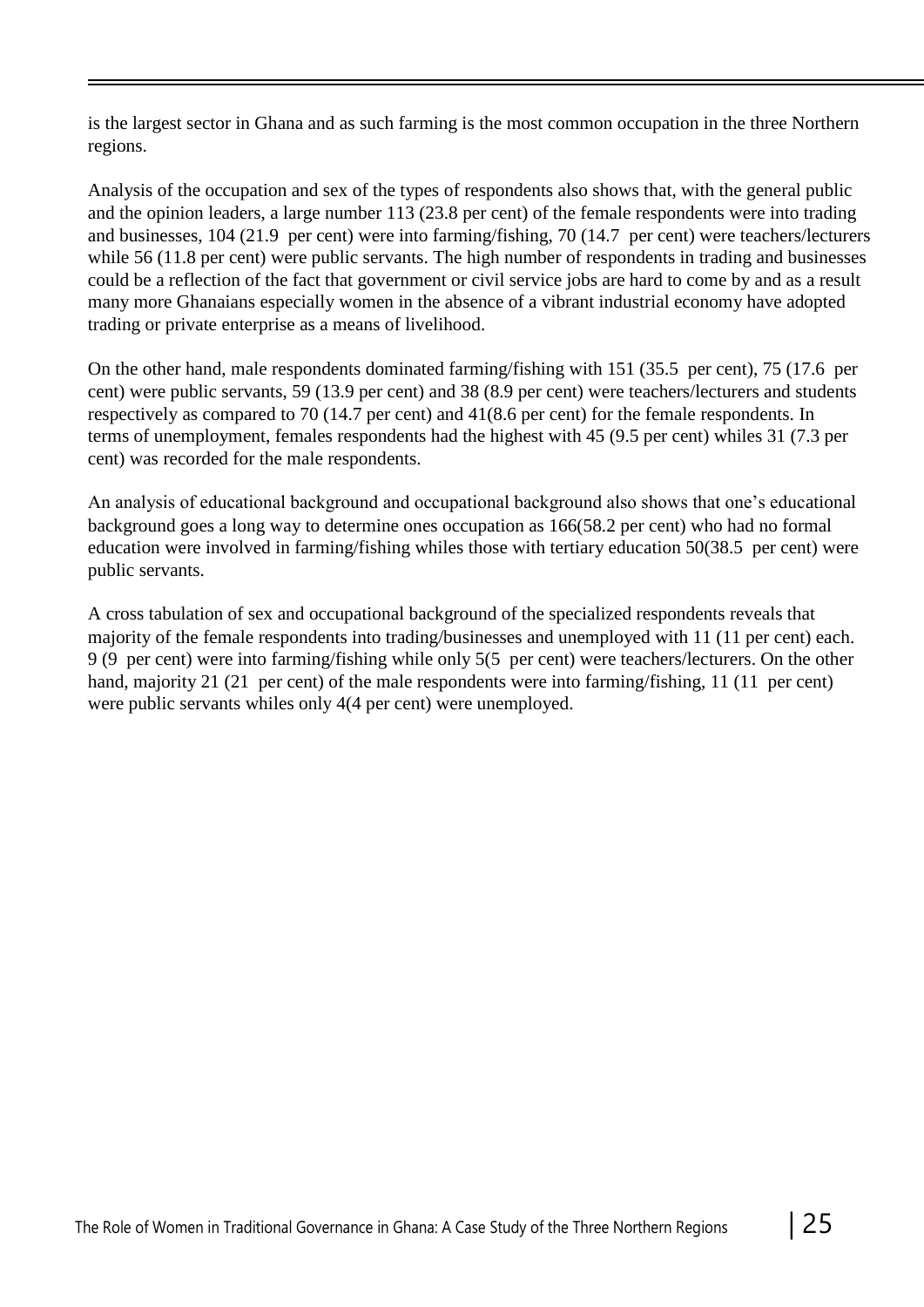#### **.5 Marital Status of Respondents**



**Figure 2.4: Marital Status of General Public Respondents**

The population data split by marital status of the general public shows that, more than half of the population 547 (68.4 per cent) were married, 159 (19.9 per cent) were single, 51(6.4 per cent) were widowed while 22 (2.8 per cent) and 18 ( 2.3) were divorced and separated respectively.

**Figure 2.5: Marital Status of Opinion Leaders' Respondents**



The marital status of the opinion leaders also revealed that, majority 80(80 per cent) of the total respondents were married, 9 (9 per cent) were single, 6(6 per cent) were widowed while those separated and divorced amounted to 2 (2 per cent) each.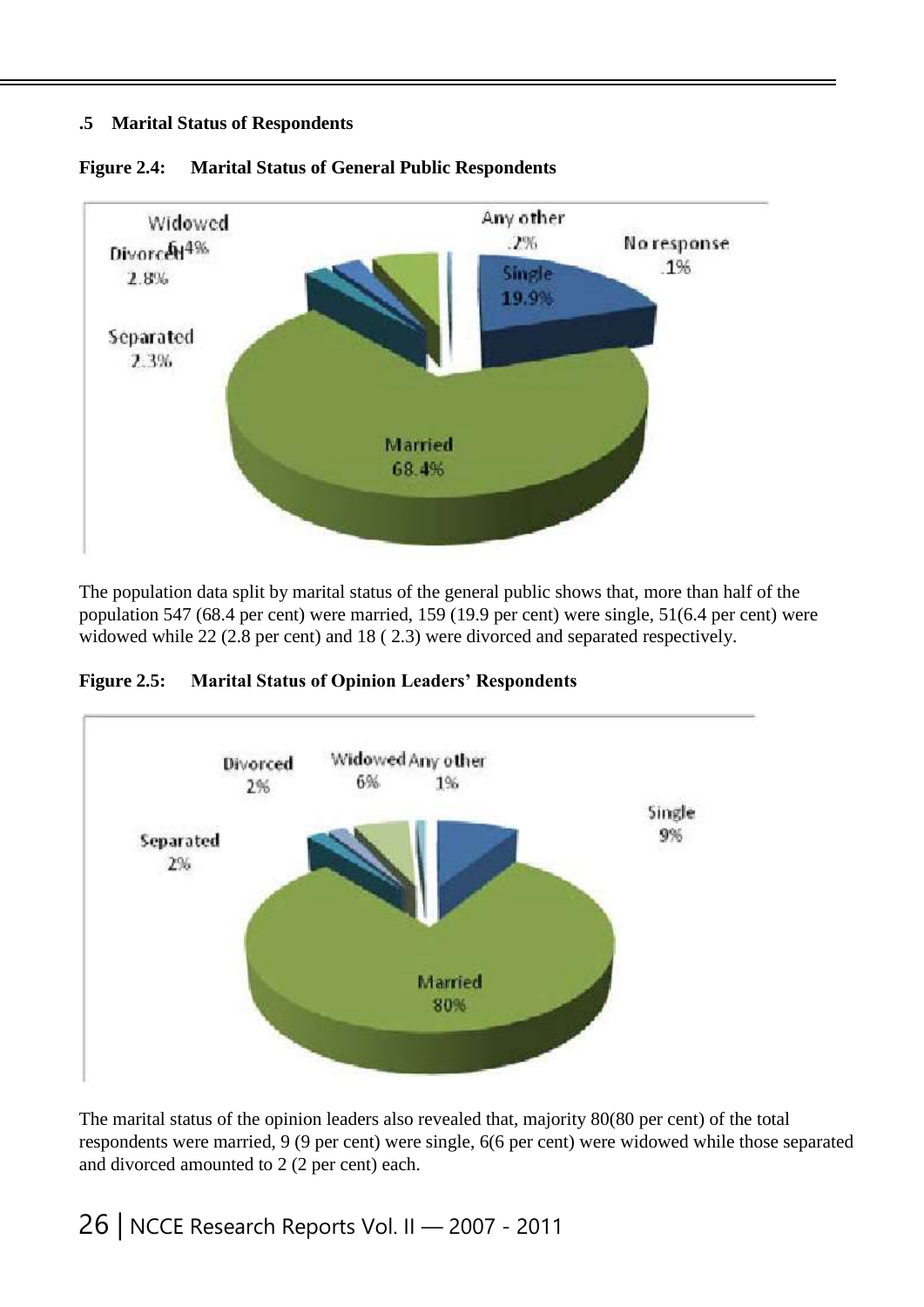



With the specialized respondents, similar pattern also occurred as majority 76 (76 per cent) out of the total 100 were married, 18(18 per cent) widowed, 3 (3 per cent) separated while only 2 (2 per cent) and 1(1 per cent) were single and divorced respectively.

In general, by examining the types of respondents and the marital status one can conclude that, a large number 703 (70.3 per cent) of the respondents were married, followed by those who were single with 170 (17 per cent) and the widowed with 75 (7.5 per cent).

In cross examine marital status by sex of respondents of the general public and opinion leaders, it is interesting to note that 320 (75.3 per cent) of the male respondents were married and 14 (3.3 per cent) widowed as compared to 307 (64.6 per cent) of the female respondents who were married and 43 (9.1 per cent) who were widowed, this is because males turn to marry more frequently than female and also because there are more male death at every age.

Analysis of the marital status and age of respondents shows that a greater number of respondents who were married 186 (29.7 per cent) were within the age group "40-49", while respondents who were widowed 24 (42.1 per cent) and 23 (40.4 per cent) were within the age groups "50-59" and 60+ respectively.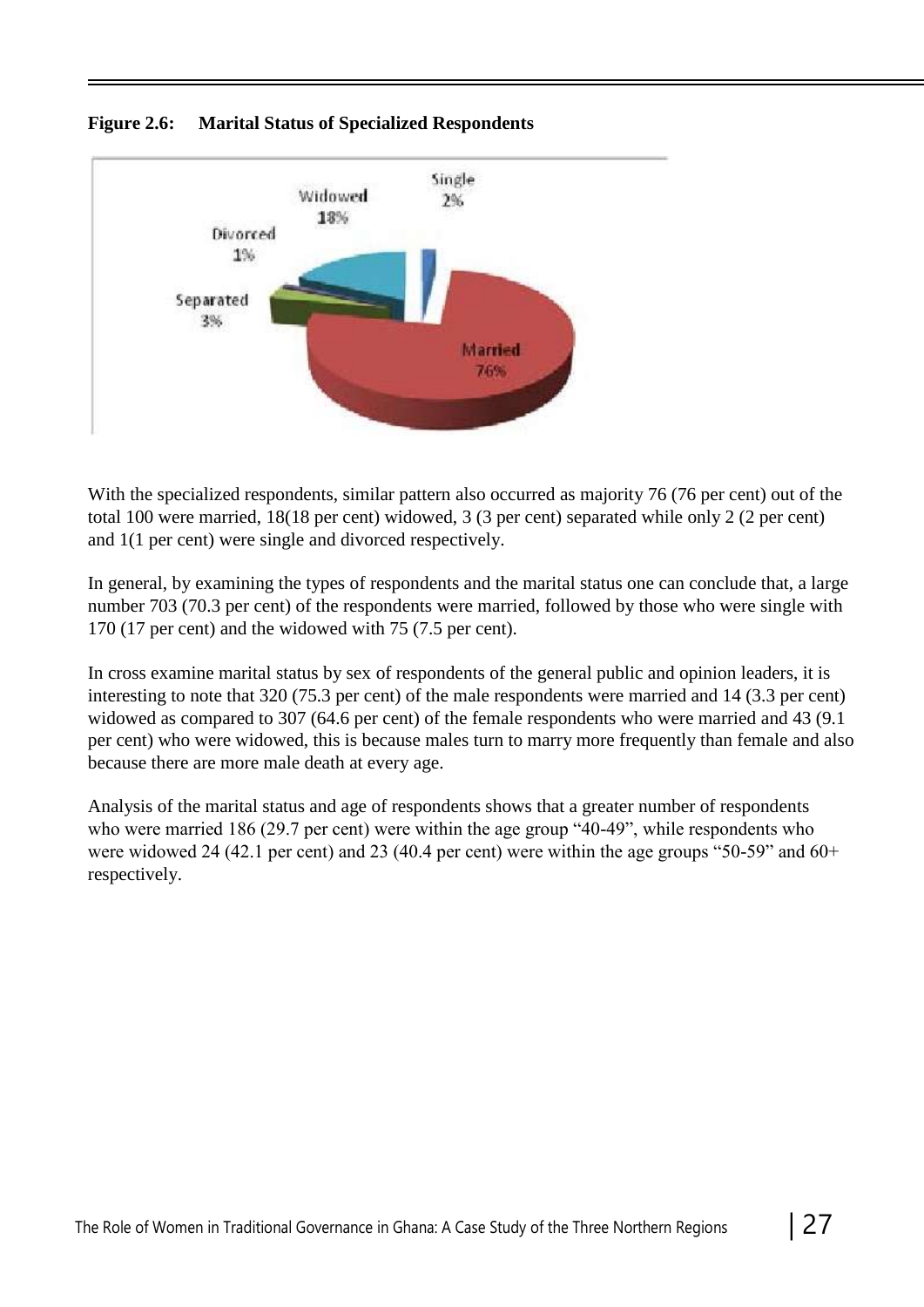#### **2.6 Religious Affiliation of Respondents**

In Ghana, the freedom of worship guaranteed in our Constitution has made it possible for citizens to join any religious denomination of their choice. The three main religions are Christianity, Islam and African traditional religion.





Analyzing the general religious affiliation of all the types of respondents (general public, opinion leaders and specialized) it was observed that 479 (47.9 per cent) respondents were Muslims; respondents who were followers of the Christianity religion were 385 (38.5 per cent) while traditionalists were 134(13.4 per cent). This confirms the fact that more than half of the population in the Northern sector of the country is Muslims. However, 1 (1 per cent) respondent did not fall under any of the three religions and it was classified under "any other". Religions such as Buddhism, Eckankar etc fell under this category, 1(1 per cent) did not respond to this question.

A study of the religious affiliation and the constituency of interview shows that Karaga Constituency had the most respondents who were Muslims with 48(12.2 per cent) this was followed by Savelugu Constituency with 46 (11.3 per cent). On the other hand, the Constituency with the highest Christian respondents was Lawra-Nandom with 43(12.3 per cent), next was Jirapa Constituency with 39(10.6 per cent).

In contrast, Lawra-Nandom and Karaga constituencies had the lowest number of respondents who were Moslems and Christians with 2(.5 per cent) and 1(3.4 per cent) respectively.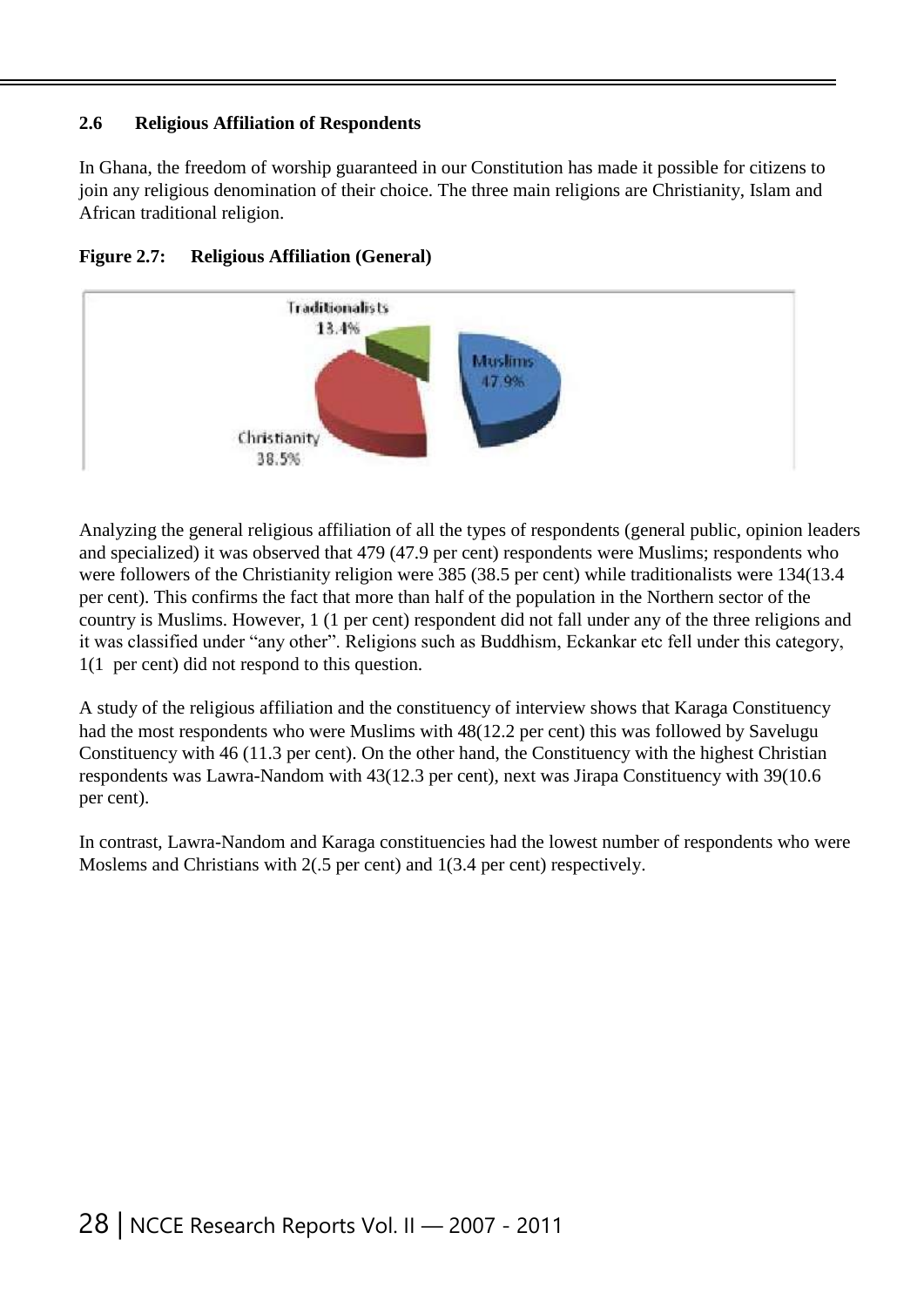# **CHAPTER 3**

### **Roles Played by Women in Traditional Governance System**

#### **3.0 Introduction**

Women in Northern Ghana played and continue to play some leadership roles in traditional governance in their respective traditional areas.

Men have been seen and continue to be seen as the overall head of the family and communities in the traditional governance system in both the northern and southern parts of Ghana.

Thus, in terms of leadership roles, men were and are still appointed to fill positions such as Kings, Chiefs, Linguists (Okyeame), executioner etc. Women assume very minimal leadership roles generally in the traditional governance system.

However, in the Akan, Ewe and Ga traditional areas of southern Ghana, the Queen mother is seen as the second most important person in the traditional governance system in these traditional areas. The Queen mother assumes authority over women of the clan, town or chiefdom or kingdom and largely responsible for picking a new chief or King. The queen mother announces the successor after destoolment or death of a chief. She also sits in council and is the only person who has the right to rebuke publicly the chief and the council.

The seemingly absence of clearly defined roles for comparable leadership roles of a queen mother in the Northern sector of Ghana gave the impression that women in Northern Ghana did not play any leadership roles in the past. It has however, been discovered that women played some leadership roles in the past and still continue to play in traditional governance systems in their respective traditional areas. In fact some positions were reserved for them in the traditional governance system of their respective areas. The chapter examines the knowledge/view of respondents of the leadership roles played by women in the past in the traditional governance system in Northern Ghana.

It also examines the knowledge and view of respondent on the current leadership roles women play in the traditional governance system.

The specific issues examined under the chapter are as follows; Leadership roles played by women:

- i. The Female Chief
- ii. The Female Tindana
- iii. The Queenmother
- iv. The Magajia

Also other leadership roles played by women are looked at. Then, again, the chapter looks at economic roles played by women. Here it looks specifically at economic roles played in the past by women; economic roles played currently by women and finally, the changes in the traditional roles of women.

#### **3.1 Leadership Roles Played By Women**

Women in the three Northern regions played some leadership roles in the traditional governance system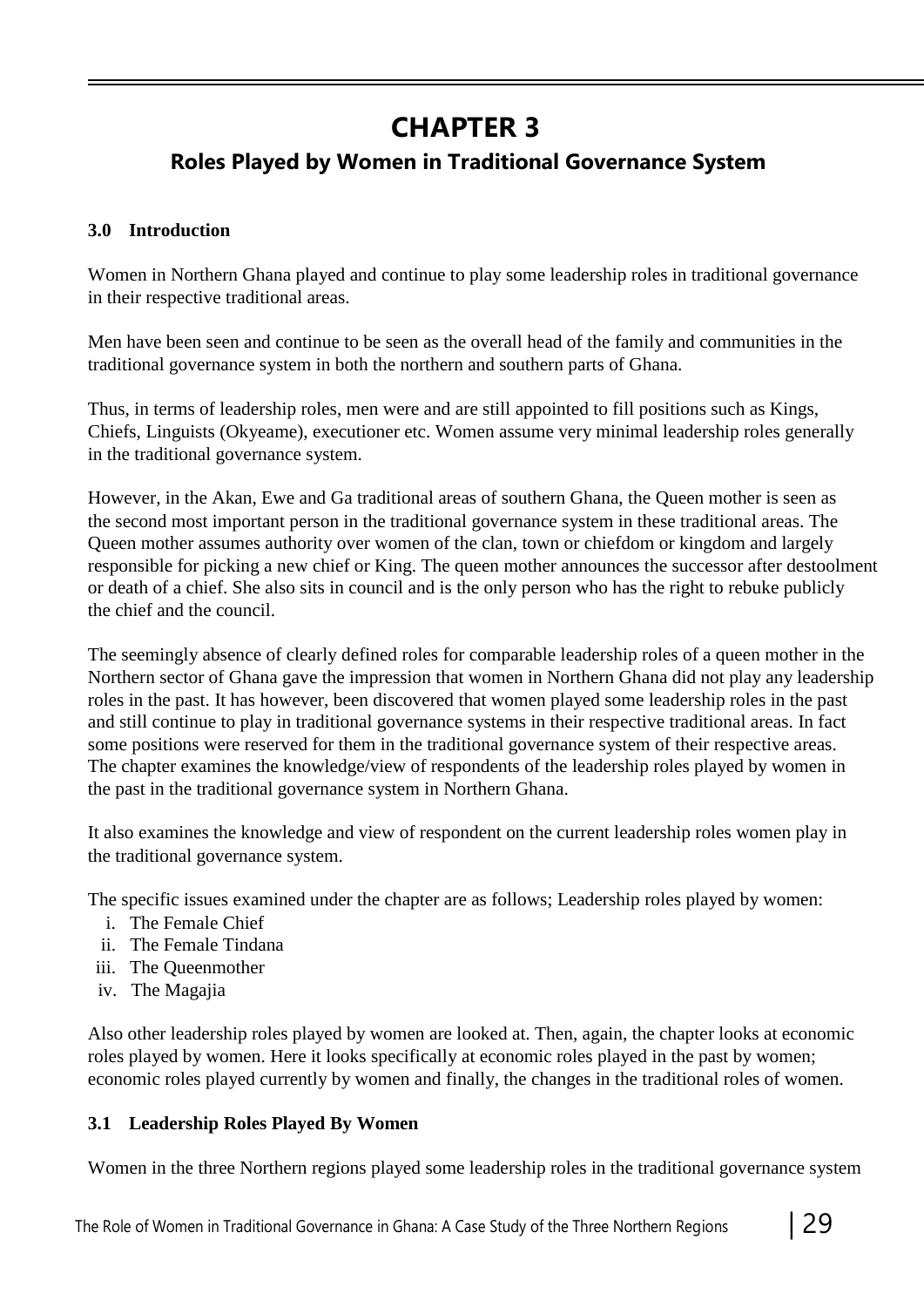of their respective areas contrary to the general notion over the years that women did not play any leadership roles in traditional governance. Among the major leadership roles played by women in the traditional governance system identified by the respondents are that women served as chiefs or women chiefs, Tindana or land priests or priestess, Queen mother and magajia (leader of women). The study also identified some other leadership roles played by women among which are; mobilization of women for developmental activities as well as forming associations to mobilize women for financial support and facilitation of other community activities. These are looked at in detail later in the write up.

#### **3.1.1 The Female Chief**

According to Odotei and Awedoba (2006), in Northern Ghana, women played and continue to play much bigger roles contrary to the general view that they did not play any roles in the traditional setting. They held that in Mamprugu, female chiefs occupy the skins of Dindani and Samini as well, other few areas where the position was solely reserved for women. The study therefore tried to find out the veracity or otherwise of this notion.

To establish this fact, the respondents were asked whether in their traditional areas, customs and tradition permit women to be chiefs. To this question, the majority of respondents, 614 out of 900 (68.2 per cent) indicated that customs and traditions do not permit women to be chiefs in their traditional areas. 285 respondents out of the 900 (31.7 per cent) also indicated that customs and traditions permit women to be chiefs in their traditional areas while one respondent (1 per cent) declined to answer. The study also sought the views of opinion leaders and out of the 900 general public respondents, 100 were opinion leaders. When their views were sought on the same issue, 74 respondents out of the 100 (74.0 per cent) said in their traditional areas, customs and traditions do not permit women to be chiefs while 26 respondents (26.0 per cent) also said in their traditional areas, customs and traditions allow women to be chiefs.

The study further sought the views of 100 respondents or individuals with specialized knowledge on traditional governance system. From this category of respondents, (58.0 per cent) indicated that customs and traditions do not permit women to be chiefs in their traditional areas, while 42 respondents (42.0 per cent) also said customs and traditions permit women to become chiefs in their traditional areas. From this data, it is clear that some women occupy skins in the traditional governance system, an important leadership position in the northern sector of Ghana. This revelation therefore confirms the view of Odotei and Awedoba (2006) that female chiefs occupy some skins in the Northern region. It also goes to confirm the view of Boateng I that in Dagbon, there is a detailed system of female chief ship, thus putting to rest the notion that women do not play any leadership roles in traditional governance in the North.

The study went further to establish whether there has ever been a woman chief in the traditional area of the respondents. This question was asked because even though customs and traditions may permit a female to be chief, it could be possible that no woman has ever been made a chief.

In answer to whether there has ever been a woman chief in the traditional area of respondents, as many as 576 respondents (64.0 per cent) said there has never been a woman chief in their traditional area while 260 respondents (28.9 per cent) of the same general public also asserted that there has ever been a woman chief in their traditional area. However, 64 respondents (7.1 per cent) declined to answer to this question.

From the perspective of opinion leaders, out of the 100 opinion leaders interviewed on whether there has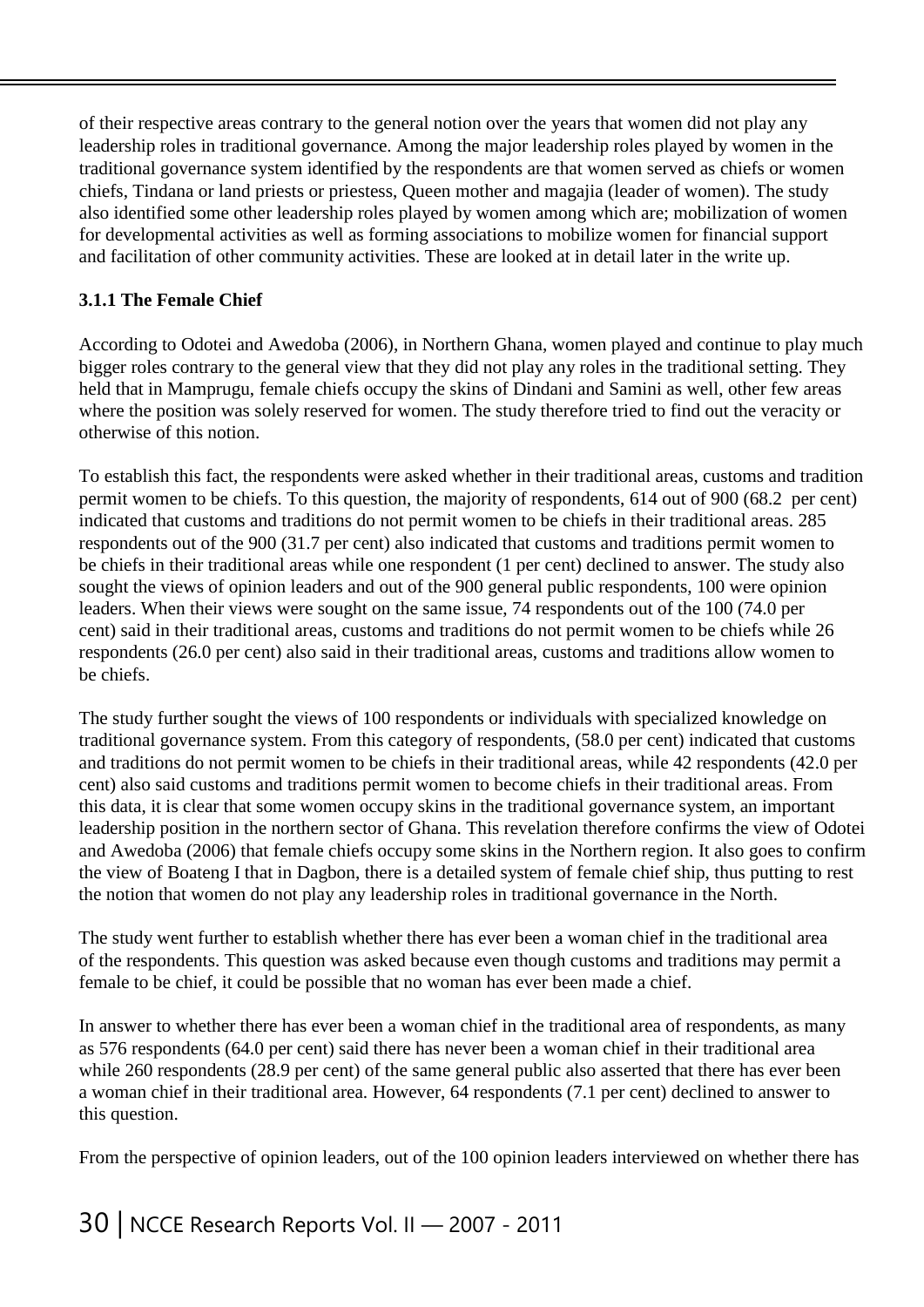ever been a woman chief in their traditional area, 64 respondents (64 per cent) said there has never been a woman chief in their traditional area while 26 respondents (26 per cent) also answered that there has ever been a woman chief in their traditional area with 10 respondents (10 per cent) declining to answer. When the point of view of the specialized category was sought on whether there has ever been a woman chief in the traditional area of respondents, as many as 64 respondents out of the 100 (64.0 per cent) said there has never been a female or woman chief in their traditional area while 35 respondents (35.0 per cent) of this category also indicated that there has ever been a woman chief in their traditional area with one (1) respondent (1.0 per cent) offering no answer.

#### **Qualities of a Female Chief**

The election, nomination or selection of a person to occupy a leadership position in traditional or modern governance systems demands that such a person possesses some qualities. To be a female chief in the traditional governance system certainly demands that such a woman should possess some qualities to warrant her nomination into such a high office of a chief. The study therefore solicited the views of the respondents on what qualities a woman should possess to be enskined a woman chief in their traditional areas.

To this question, as many as 413 respondents of the general public (45.9 per cent) said a woman should be of royal lineage to be made a chief; 236 respondents (26.2 per cent) also pointed out that a woman should be respectful to be made a chief; 184 respondents (20.4 per cent) held the view that a woman should be brave in order to qualify as a woman chief. A further 167 respondents (18.6 per cent) also indicated that a woman should be impartial to qualify as a female chief; wealth was mentioned as one of the qualifications for the position of a female chief and 59 respondents (6.6 per cent) said that a woman should be wealthy to qualify as a chief. Physical appearance was also mentioned as one of the qualifications for enskinment as a female or woman chief and here 29 respondents (3.2 per cent) said a woman should be physically beautiful in order to be made a woman chief while 19 respondents (2.1 per cent) indicated other qualities such as being the first wife of a chief.

From the point of view of opinion leaders, a woman should be of a royal lineage to qualify to be made a chief, 48 respondents (48.0 per cent) from the 100 opinion leaders sampled indicated that. Respectfulness is another major qualification for nomination for a leadership position especially when it has to do with women particularly so when customs and traditions exact so much respect from women. Here 33 (33.0 per cent) respondents also thought a woman needed to be respectful to qualify to be made a chief. Another qualification for chief ship is bravery, so a woman should be brave to be made a chief. Impartiality is a quality a person should possess to be a good leader and 20 of the opinion leaders sampled (20.0 per cent) believed that a woman should be impartial to qualify to be made a chief. Five (5) respondents (5.0 per cent) of this category also indicated that a woman should be wealthy for her to be made a chief. Finally, one (1) respondent (1.0 per cent) thought that a woman should be physically beautiful for her to qualify to be a chief while six other respondents (6.0 per cent) of this category mentioned other qualifications for a woman to be made a chief.

The respondents with specialized knowledge on customs and traditions also agreed with the general public that a woman should be of royal lineage to qualify to be made a chief. Fifty (50) respondents (50.0 per cent) out of the 100 people sampled from this category believe that a woman should be of royal lineage to be made a chief. Like the respondents from the general public, respondents from specialized knowledge also believed that respectfulness on the part of a woman was critical for qualification as chief and 22 respondents (22.0 per cent) of the 100 persons sampled from this category said a woman should be respectful to be made a chief.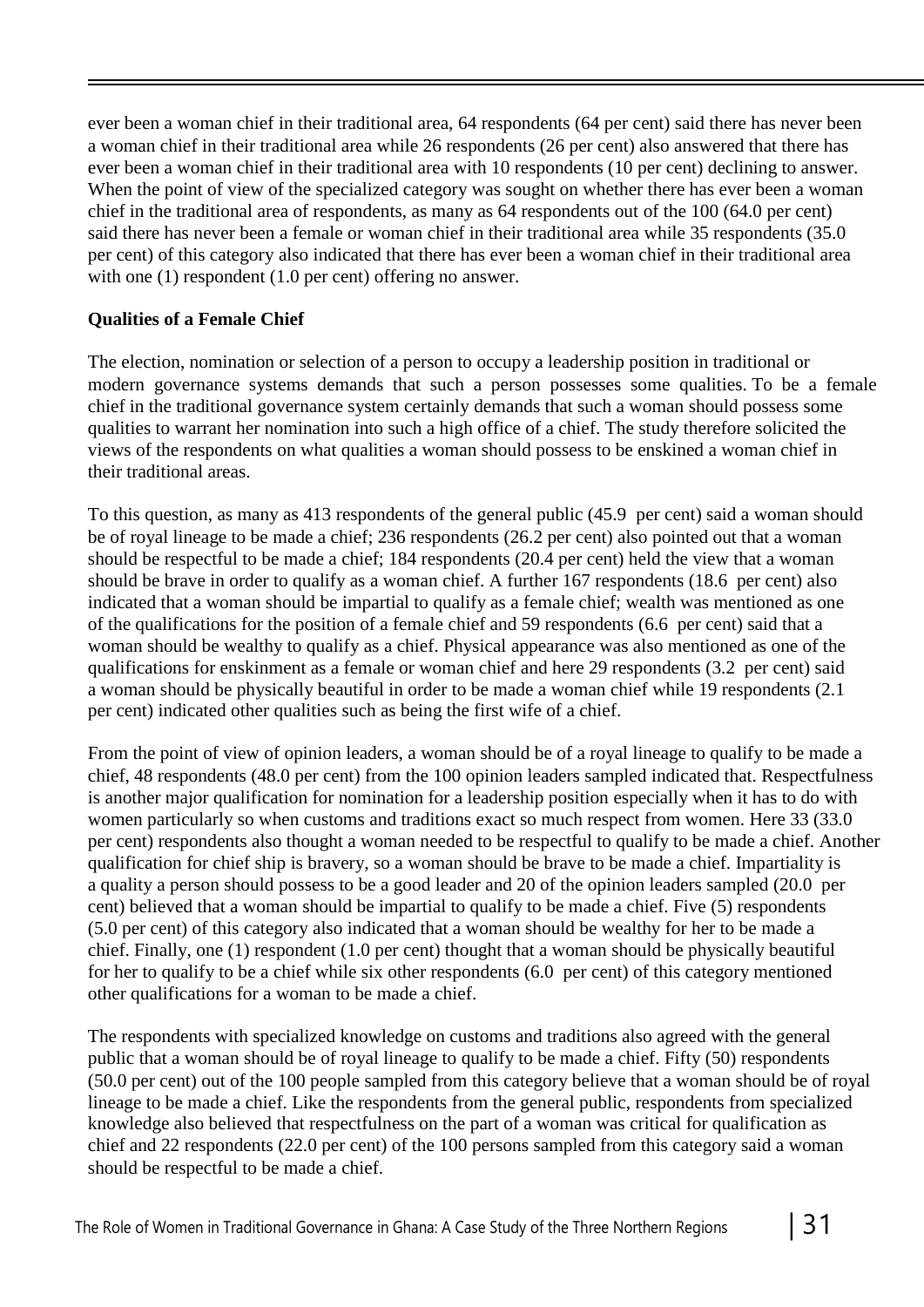Another critical qualification for chief ship according to the data is impartiality. Here, 20 respondents (20.0 per cent) of this category like their general public counterparts also thought that a woman should be impartial to qualify to be made a chief. Bravery is another quality a person should have to be made a chief, more so a woman, and 18 respondents (18.0 per cent) from this category again agreeing with their general public counterparts indicated that a woman should be brave to be made a chief. Five (5) respondents (5.0 per cent) also believed that wealth should be a qualifying factor and thus pointed out that a woman should be wealthy in order to be made a chief. Physical appearance is thought to be a qualification for chief ship but here the data shows only one respondent (1.0 per cent) thought that a woman should be physically beautiful to qualify to be a chief while three (3) respondents (3.0 per cent) in this category mentioned others.

From the data it is quite clear that the two categories of respondents, that is the general public and people with specialized knowledge, were unanimous in their opinion of the qualities a woman should possess in order to be made a chief. From the data, the most critical quality a woman should possess according to the two categories to qualify her to be made a chief is that the woman should be of royal lineage. A large number of respondents, 463 respondents (46.3 per cent) of the 1000 persons sampled believed that a woman should be of royal lineage to qualify her to be made a chief.

Another qualification the data revealed consensus from both categories was respectfulness. Both categories of respondents agreed that for a woman to be made a chief she must be respectful. According to the data, 258 of the 1000 respondents sampled from both categories (25.8 per cent) agreed that a woman should be respectful in order to qualify her to be made a chief. It is not surprising since the customs and traditions of the Northern Ghana exact a lot of respect from women.

This is evident in the manner in which women have to go on their knees when greeting their males and even sometimes prostrating when greeting their chiefs. Impartiality is yet another quality both categories of respondents agreed was crucial to qualification for chief ship. Both category of respondents believed that besides being of royal lineage, respectful and brave, a woman should be impartial in order to be made a chief. Here, 185 (18.5 per cent) of respondents of both categories said so.

Bravery is also very critical in the enskinment or enstoolment of a person as a chief and more so, a woman, generally thought to be weaker than a man. The data reveals that the respondents from both categories believed or agreed unanimously that besides being of a royal lineage and respectful, a woman should be brave in order for her to be made a chief.

Finally, the two qualities both categories of respondents believed were not very critical or important to qualify a woman to be made a chief were wealth and physical beauty.

#### **3.1.2 The Female Tindana**

The Tindana in Northern Ghana is the earth Priest, and owner of the land in the various traditional areas. He was the head of the council of elders in the hitherto acephalous societies with traditional authority vested in him in those societies. The Tindana is considered the link between the people and the ancestral spirits and the earth deities of the various traditional areas and hence performs some ritual on behalf of the people.

The female Tindana is therefore the earth Priestess and owner of the land in the various traditional areas with the same or similar authority and functions of the male counterpart.

### 32 | NCCE Research Reports Vol. II — 2007 - 2011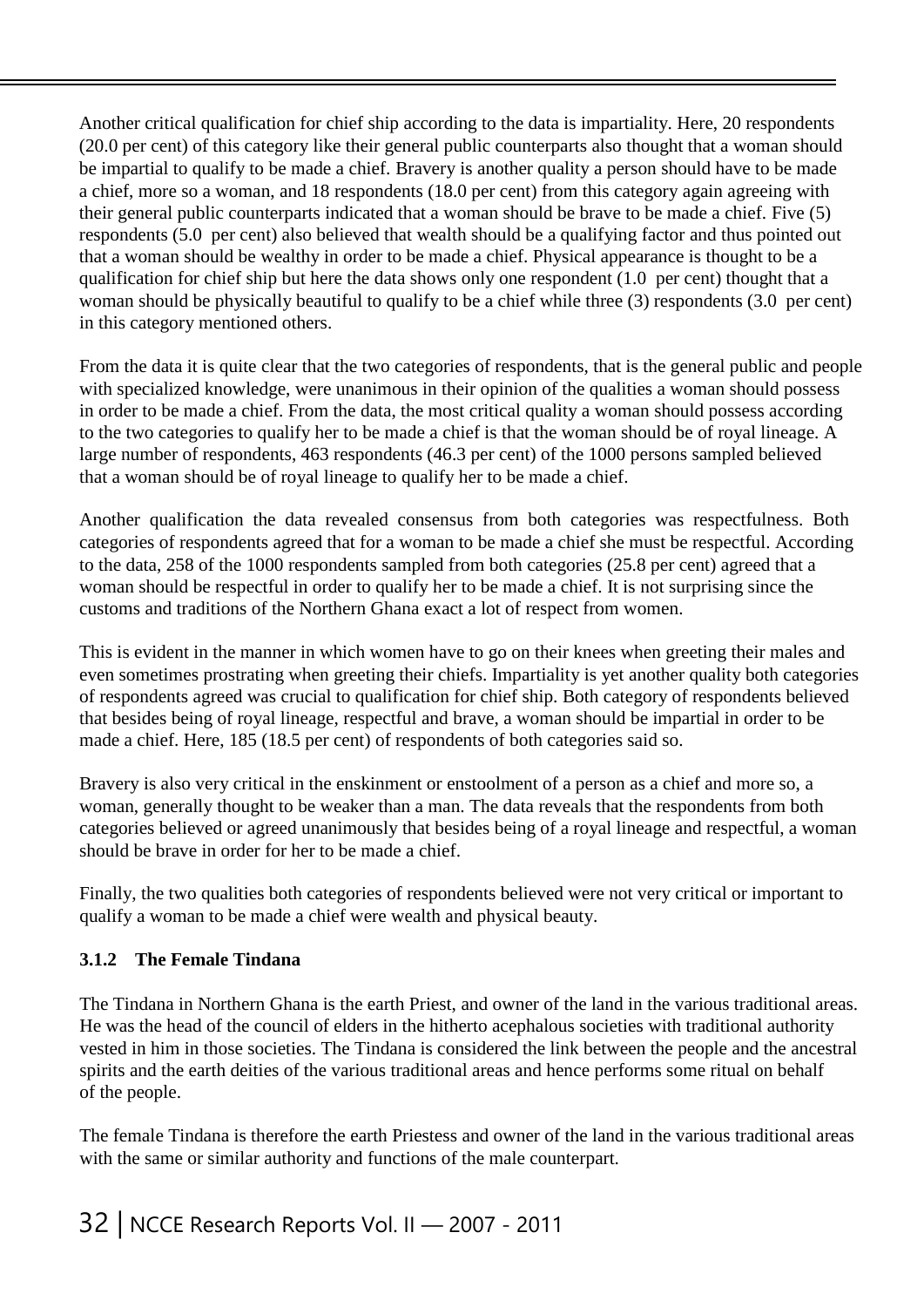The study therefore tried to establish whether there has ever been a female Tindana in the traditional areas of respondents.

From the general public, a high majority of 650 respondents (72.6 per cent) said there has never been a female Tindana in their traditional areas while 248 respondents (27.6 per cent) also indicated there has ever been a female Tindana in their traditional area with two (2) respondents (2.0 per cent) declining to respond to the question.

From the opinion leaders, 78 respondents out of the 100 sampled, (78.0 per cent) observed that there has never been a female Tindana in their traditional area while 21 respondents (21.0 per cent) also said there has ever been a female Tindana in their traditional areas. One respondent (1.0 per cent) in this category offered no answer.

The same issue was looked at from the perspective of people with special knowledge of customs and traditions of their areas, and 71 respondents (71.0 per cent) out of the 100 sampled said there has never been a female Tindana in their traditional areas while 29 respondents (29.0 per cent) also said there has ever been a female Tindana in their traditional areas.

#### **Roles Played by the Female Tindana**

The next stage was to establish the role or roles a female Tindana plays from those who indicated there has ever been a female Tindana in their traditional areas.

The data reveal that for those who said there has ever been a female Tindana in their traditional areas, 179 (19.9 per cent) said a female Tindana mediates between her people and the gods. Another important function or role of a Tindana is the performance of ritual on behalf of the people and 178 respondents (19.8 per cent) observed that a female Tindana performs rituals on behalf of the people. Tindanas are also believed to be the owners and general administrators of their respective traditional areas, 70 respondents (7.8 per cent) were of this opinion while 57 other respondents (6.3 per cent) also indicated that a female Tindana arbitrates and settles disputes between her people. One respondent (0.1 per cent) indicated some other role.

From the stand point of respondents with specialized knowledge on customs and traditions who said there has ever been a female Tindana in their traditional areas, 25 (25.0 per cent) of them said a female Tindana mediates between her people and the gods. Performance of rituals on behalf of the people followed and 22 respondents (22.0 per cent) believed that a female Tindana performs rituals on behalf of her people.

Tindanas are generally, believed as the owners and general administrators of their respective land, thus 12 respondents (12.0 per cent) indicated that a female Tindana is the owner and administrator of the land of the traditional area. Another 10 respondents (10.0 per cent) said she arbitrates and settles disputes among the people with no respondent in this category indicating to the contrary.

The data reveal that the two most important roles a female Tindana plays are mediating between her people and the gods and performance of rituals on behalf of the people. This point became clear as many of the respondents from both the general public and specialized categories mentioned or listed these two as such. The other three roles of a female Tindana attracted a good number of respondents though.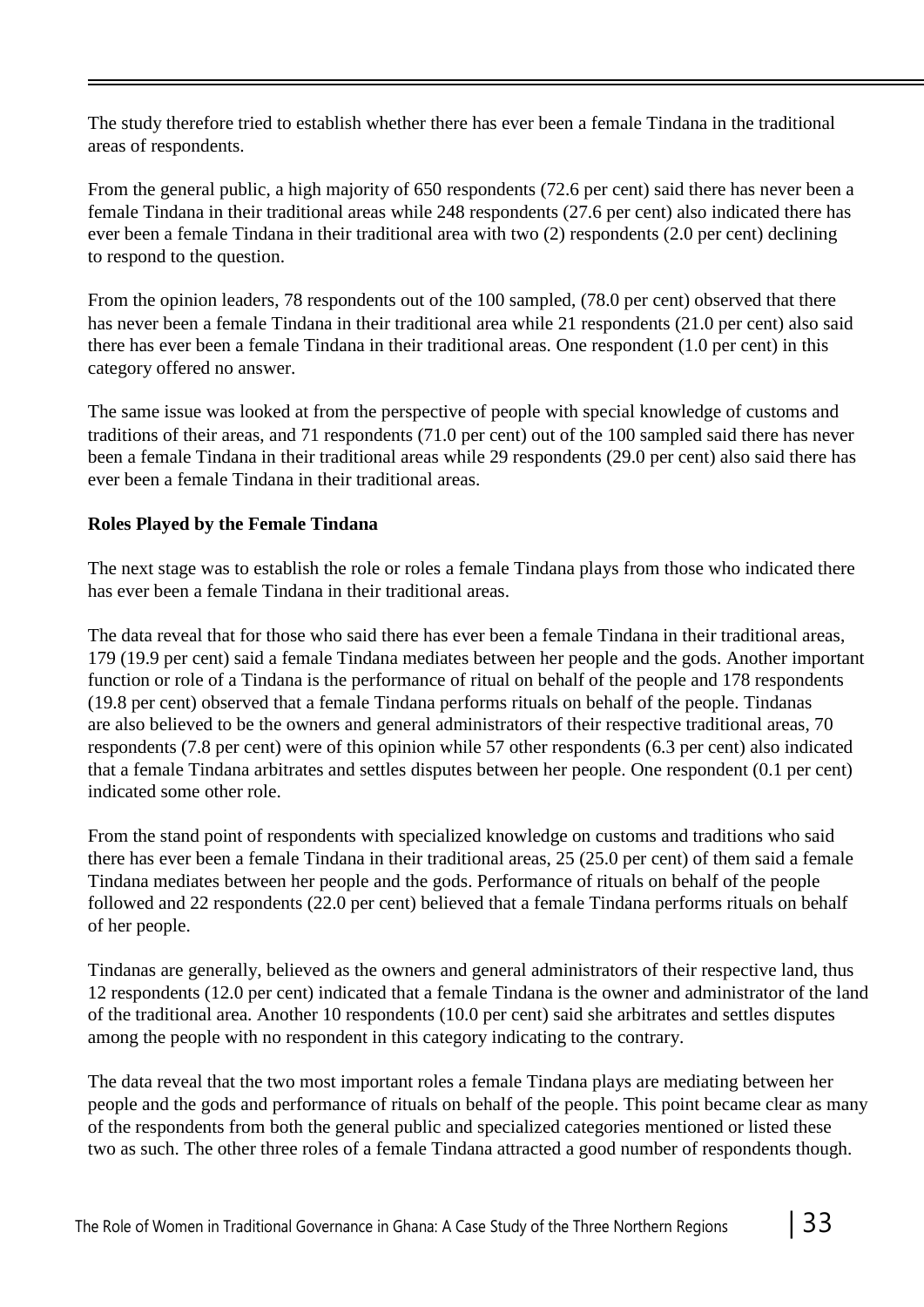The data show an overwhelming majority of respondents, 721 (72.1 per cent) from both the general public and the specialized knowledge group who said there has never been a female Tindana in their traditional areas. This group was asked to give reasons why there has never been a female Tindana in their traditional areas.

Below is a table showing the reasons why there has never been a female Tindana in the traditional areas of those respondents.

| Table 3.1: Reasons Why There Has Never Been a Female Tindana in the Traditional Areas |  |  |  |  |
|---------------------------------------------------------------------------------------|--|--|--|--|
| (General Public)                                                                      |  |  |  |  |

| Reasons For No Female Tindana in the Traditional Area                   | Frequency | Per cent |
|-------------------------------------------------------------------------|-----------|----------|
| Customs and traditions do not permit a female Tindana                   | 421       | 46.8     |
| Women by their biological makeup are not qualified to perform spiritual | 92        | 10.0     |
| sacrifices                                                              |           |          |
| As wives, women are not permanent members of the family                 | 48        | 5.3      |
| Women cannot own land                                                   | 34        | 3.8      |
| Women lack leadership skills                                            | 17        | 1.9      |
| Not applicable                                                          | 248       | 27.6     |
| Any other                                                               | 23        | 2.6      |
| Don't know                                                              | 5         | 0.6      |
| No response                                                             | 12        | 1.3      |
| Total                                                                   | 900       | 100.0    |

From the table above, 421 respondents (46.8 per cent) of the general public said there has never been a female Tindana in their traditional areas because customs and traditions do not permit a female Tindana. Women are generally perceived unclean during their menstrual period and so 92 respondents (10.2 per cent) believed that there has never been a female Tindana in their areas because women by their biological make up are unqualified to perform spiritual sacrifices. Another 48 respondents (5.3 per cent) held that as wives, women are not permanent members of the family and therefore cannot be a Tindana while 34 respondents (3.8 per cent) also indicated that women cannot own land and as a result cannot be a Tindana. Some other respondents, 17 (1.9 per cent) thought that women lack leadership skills hence cannot be a Tindana which is a leadership position in a traditional setup. For the other reasons why there has never been a female Tindana in the traditional areas of respondents, 23 (2.6 per cent) indicated other reasons. Furthermore, 248 respondents (27.6 per cent) said the question was not applicable to them while 12 respondents (1.3 per cent) declined to state any reason with five (5) respondents (0.6 per cent) saying they did not know why there has never been a female Tindana in their areas.

The study solicited reasons why there has never been a female Tindana in some traditional areas from persons with specialized knowledge category. The reasons adduced by this category of respondents are the same as those from the general public except for one reason which said that the role of Tindana is given by the gods to only men. Thus, for this category, 45 respondents (45.0 per cent) noted that there has never been a female Tindana in their traditional area because customs and traditions do not permit a female Tindana. The role of Tindana is given by the gods only to men and 11 respondents (11.0 per cent) were of this view while six (6) respondents (6.0 per cent) also said women by their biological makeup are not qualified to perform spiritual sacrifices that go with the position.

One critical issue in the traditional governance system in the Northern part is the ownership of land.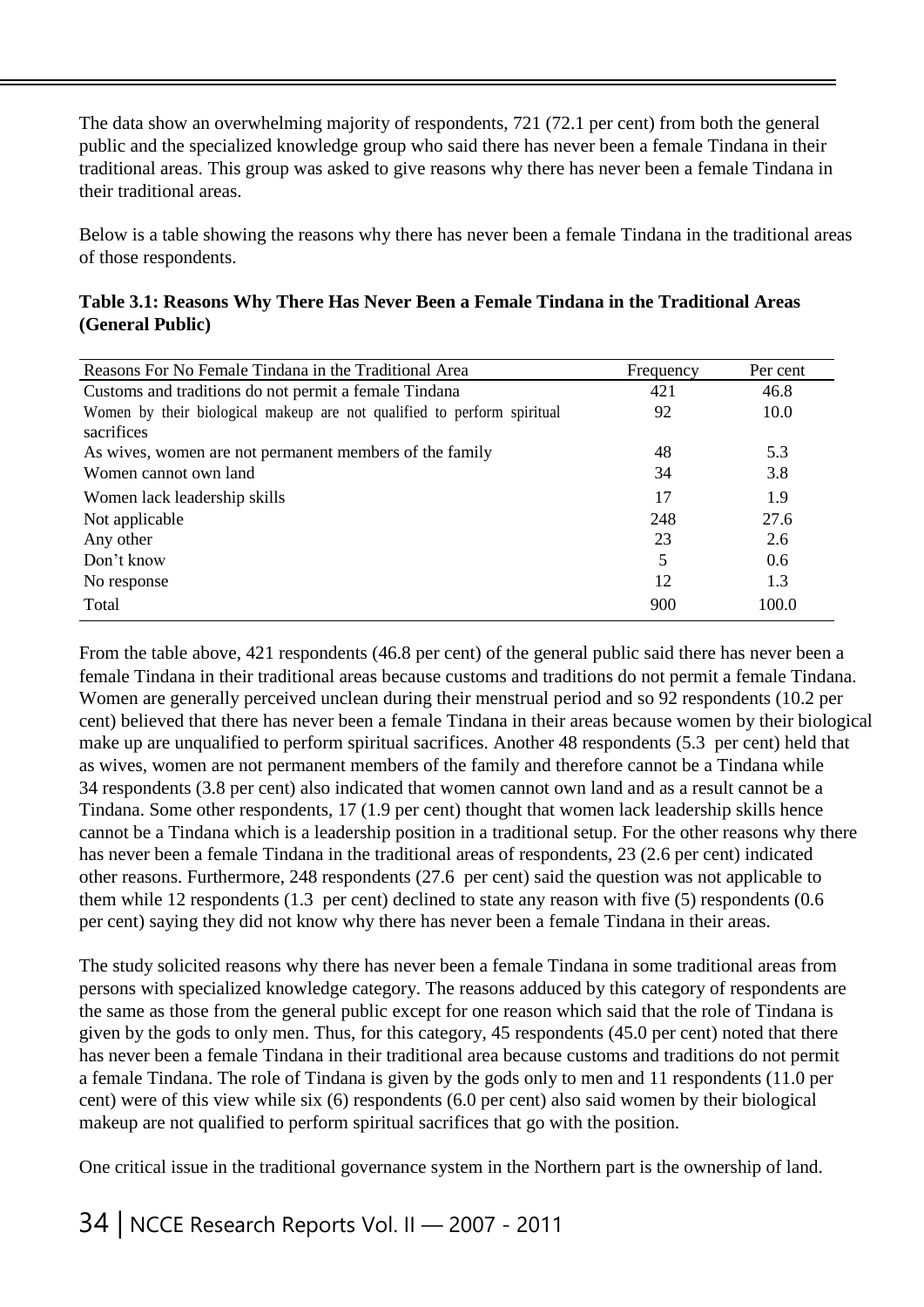A woman cannot own land in the Northern sector and invariably cannot be a Tindana a position which entitled her to become a general administrator of the traditional land. Hence, three (3) respondents (3.0 per cent) said there has never been a female Tindana in their traditional area because a woman cannot own land and therefore cannot be the owner and administrator of the traditional land.

A further 29 respondents (29.0 per cent) observed that the question was not applicable to them and while one respondent (1.0 per cent) said he or she did not know, two respondents (2.0 per cent) did not offer any reason at all.

#### **3.1.3 The Queen Mother**

The Queen mother according to Busia (1951) and Warren (1973:14) is the second most important person in Akan tradition. She is responsible for the women in the clan or town with a major stake in picking and installing a new chief. She sits in council and takes part in decision making. She is the only person who can publicly rebuke the chief, spokesman and the elders and also directly address the court. There are clearly defined roles for a queen mother in the Akan traditional areas of the country. The Ewes and Gas also have the same roles and powers carved out for their queen mothers. It is believed that the queen mother concept is new to the Northern sector of the country.

According to Mr. Yusiff Akulugu, Assistant Registrar of the Upper East Regional House of chiefs, the queen mother system is a new concept being adopted in the Northern part of the country and there are no clear cut roles for them yet. However, women have always played some roles similar to the roles of queen mothers in the Northern part of the country. The roles of a woman chief and magajia are similar or akin to those of the queen mothers of the south.

The study in an attempt to establish the truth or otherwise of this opinion asked the respondents whether in the past, there were any queen mothers in their traditional areas.

The data reveal that out of the 900 respondents sampled from the general public on this issue, 570 (63.3 per cent) said they did not have queen mothers in the past in their traditional areas while 330 respondents (36.7 per cent) also observed that they did have queen mothers in the past in their traditional areas. What is however not clear is whether those who said they did have queen mothers in the past were mistaking women chiefs for queen mothers or they really meant queen mothers as women chiefs in the Northern part plays similar roles.

However, in some situations women chiefs play much bigger roles than queen mothers of the south as they preside over territories independently with subjects and council of elders under them for example, the Dindani-Tamboku and Samini skins. The queen mothers are always subject to the kings or chiefs. According to the views of the 100 respondents with specialized knowledge on customs and traditions of their respective areas sampled, 57 (57.0 per cent) said they did not have queen mothers in the past in their traditional areas while 43 respondents (43.0 per cent) also indicated that they did have queen mothers in the past in their traditional areas.

Granted that this category of respondents have in-depth knowledge of the customs and traditions of their respective areas, then it could be concluded that queen mother's existed in some parts of northern Ghana in the past. Then the views of the general public category about the existence of queen mothers in the past could not be a mistaken role identity of women chief for queen mothers.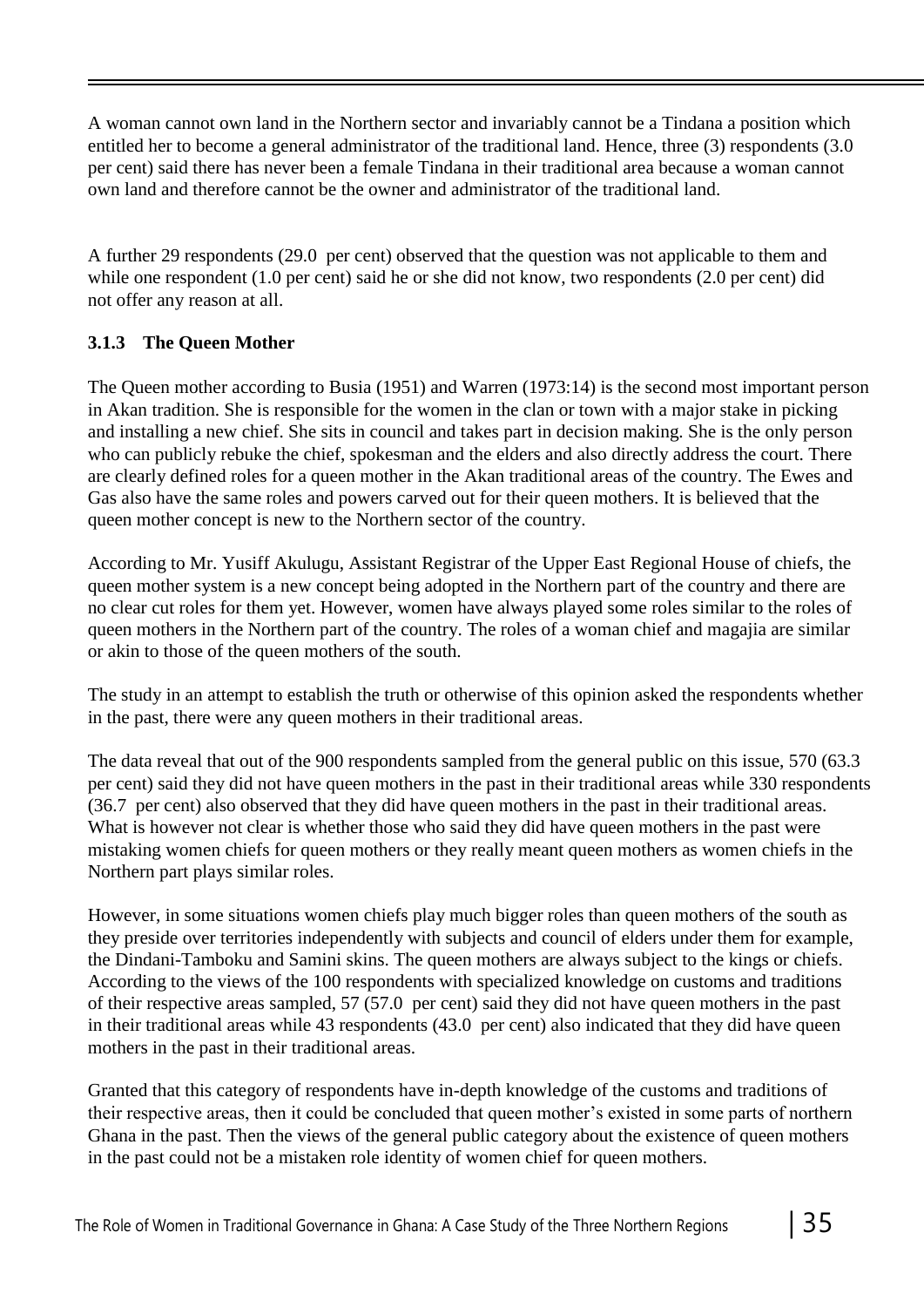The respondents were asked to give reasons why they had queen mothers in the past or did not. The respondents who said they did have queen mothers in the past in their areas assigned these various reasons for their answer. The table below shows the distribution of the reasons for yes responses.

| <b>Table 3.2:</b> | The Distribution of Reasons for Having Queen mothers in the Past |
|-------------------|------------------------------------------------------------------|
|                   |                                                                  |

| <b>Reasons for Having Queen mothers in the Past</b>         | <b>Frequency</b> | Per cent |
|-------------------------------------------------------------|------------------|----------|
| Their Position is a Traditional Requirement                 | 114              | 12.7     |
| They are From the Royal Family                              | 53               | 5.9      |
| They Assist the Chief in the Governance of the Area         | 52               | 5.8      |
| They are Born to Serve as Women Leaders                     | 44               | 4.9      |
| They Mobilize Woman for Developmental Activities and Handle | 34               | 3.8      |
| their Issues                                                |                  |          |
| They Support in the Maintenance of Culture                  | 11               | 1.2      |
| Any other                                                   | 16               | 1.8      |
| Don't Know                                                  | 3                | 0.3      |
| No Response                                                 | 3                | 0.3      |
| Not Applicable                                              | 570              | 63.3     |
| Total                                                       | 900              | 100      |

The table above captures vividly the reasons why there were queen mothers in the past in the traditional areas of respondents who said yes. The table shows that the five most important reasons why there were queen mothers in the past in some traditional areas as follows; 114 respondents (12.7 per cent) believed because their position is a traditional requirement; 53 respondents (5.9 per cent) said because the queen mothers were from the royal family; 52 respondents (5.8 per cent) also believed there were queen mothers in the past because they assisted the chiefs in the governance of their area. Another 44 respondents (4.9 per cent) believed the queen mothers were born to serve as women leaders while 34 respondents (3.8 per cent) also thought there were queen mothers in the past in their areas because they mobilize woman for developmental activities and handle their issues. These were put forward among others while 570 (63.3 per cent) also indicated that the question was not applicable to them. For those who said they did not have queen mother in the past, the table below displays the distribution of their reasons.

#### **Table 3.3: Distribution of Reasons Why There Were no Queen mothers in the Traditional Areas of Respondents** (**General Public)**

| <b>Reasons Why There Were no Queen mother in the Traditional Areas of Frequency</b>               | Per cent |
|---------------------------------------------------------------------------------------------------|----------|
| <b>Reasons in the Past</b>                                                                        |          |
| Customs and Tradition Do Not Permit the Queen mother Pposition<br>443                             | 49.2     |
| Woman Are Not Good Leader / Not Courageous<br>24                                                  | 2.7      |
| As Wives, Woman are Not Permanent Members of the Family<br>15                                     | 1.7      |
| The Gods of the Land Forbid the Queen mother Position<br>12                                       | 1.3      |
| The Authority of the Area Should Reside Only in the Male Chief<br>11                              | 1.1      |
| The Role of the Queen mother Will Conflict With Other Roles of the Woman<br>$\mathcal{D}_{\cdot}$ | 0.2      |
| Any Other<br>44                                                                                   | 4.9      |
| 10<br>Don't Know                                                                                  | 1.1      |
| Not Applicable<br>330                                                                             | 36.7     |
| No Response<br>9                                                                                  | 1.0      |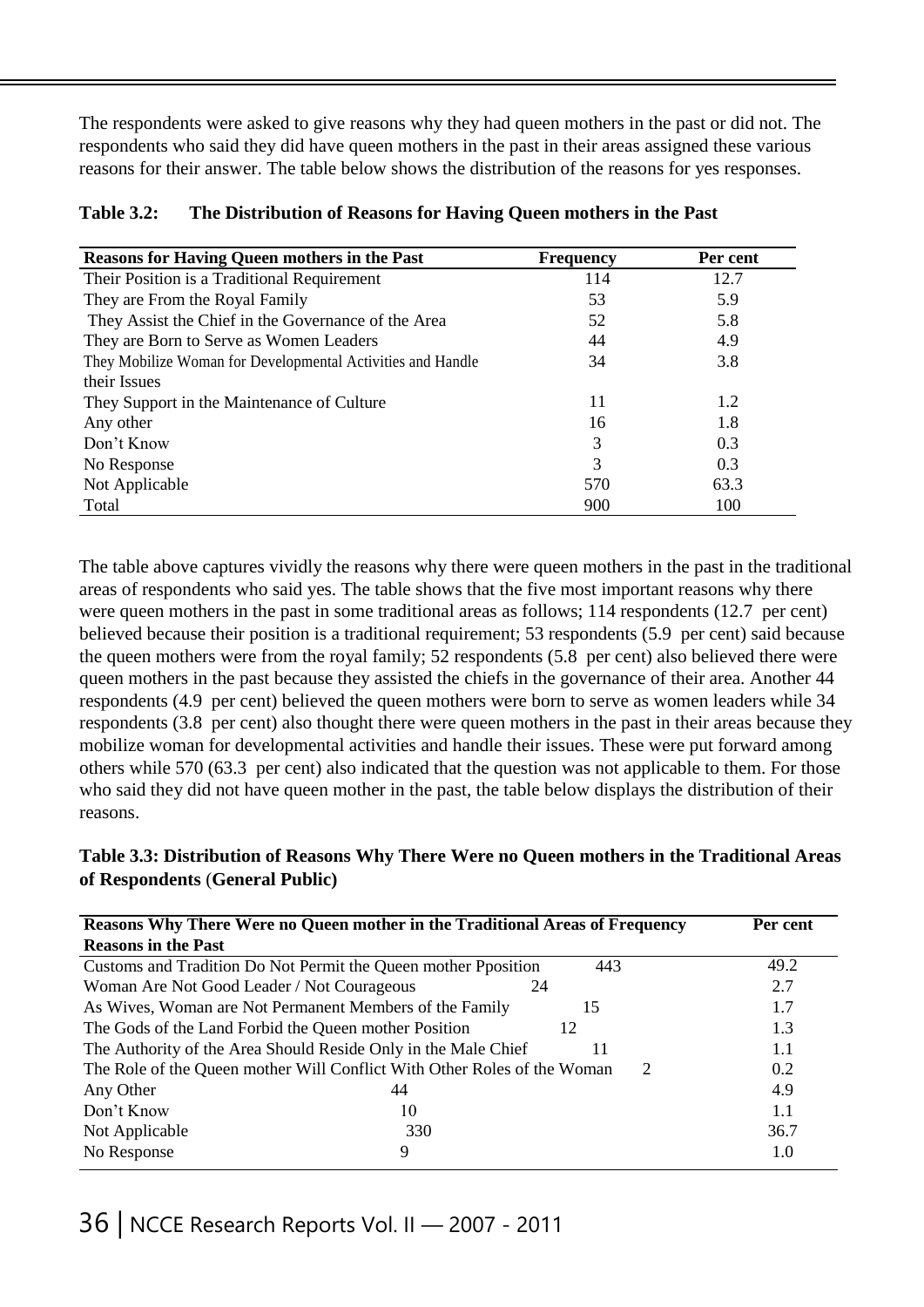Here again the table shows the distribution of the reasons for non existence of queen mother in the traditional areas of some respondent in the past. The main reason for the non-existence in the past of queen mother in some traditional areas was that customs and traditional do not permit the queen mother position;443 respondents (49.2 per cent) said so; 24 respondents (2.7 per cent) also said they did not have queen mothers in the past because woman were not good leaders and they were not also courageous. Another major reason was that as wives, women were not permanent members of the family. They said these among other while 330 respondents (36.7 per cent) said the question was not applicable to them. From the opinion of persons with specialized knowledge there were queen mothers in the past in some traditional areas for these reasons. Twelve (12) respondents (12.0 per cent) of the 100 respondent sampled from this category observed that they had queen mothers in the past in their traditional areas because they were from the royal family; 10 respondents (10.0 per cent) also said queen mother existed in their traditional areas in the past because their position was a traditional requirement.

A further 8 respondents (8.0 per cent) indicated that they did have queen mother in the past because they assist the chief in the governance of the areas .Two reasons, the fact that queen mother are born to serve as leader of woman and that they mobilize woman for developmental activities and handle their issues attracted fine respondents (5.0 per cent) each. Queen mothers are also thought to support in the maintenance of culture and two (2) respondents (2.0 per cent) said so while one (1) respondent (1.0 per cent) also indicated the question was not applicable to them.

Some respondent also said they did not have queen mother in their traditional areas. The reason they put forward for that situation are as follows. The major reason is that customs and traditions do not permit the queen mother position and 34 respondents (34.0 per cent) of this category indicated so; 10 respondents (10.0 per cent) also observed that the concept of queen mother was not port of their tradition.

Some respondents also said woman cannot be chief and therefore they have no queen mothers in the past and two (2) respondents (2.0 per cent) held that view. Woman are not warriors is another reason why there were no queen mothers in their traditional areas in the past and two (2) respondents (2.0 per cent) observed so while 43 respondents (43.0 per cent) said the question was not applicable to them with 20 respondent (20.0 per cent) declining to state any reasons.

#### **3.1.4 The Magajia**

The magajia is another important female leader in Northern Ghana. There are no laid down criteria for nominating or appointing a magajia into office as well as no official election involving several candidates. There are diverging opinions on the appointing or selection of a magajia into office while some believe that a magajia needed the majority consent or endorsement of other women to be appointed, others also claim that the community chief chooses his favorite candidate to represent women.

These claims of the appointment of a magajia not withstanding it is generally believed that a magajia is usually an elderly woman chosen by the chief based on certain qualities she possesses. The concept of magajia seems to pervade the Northern sector as it is one leadership position that cuts across all the three Northern regions. It is believed that she together with the woman chief mobilizes woman for development activities in the north.

This notwithstanding, it is likely to find some traditional areas without this female leadership position in their traditional setup. The study consequently, moved on to find out whether respondents have magajia in their areas.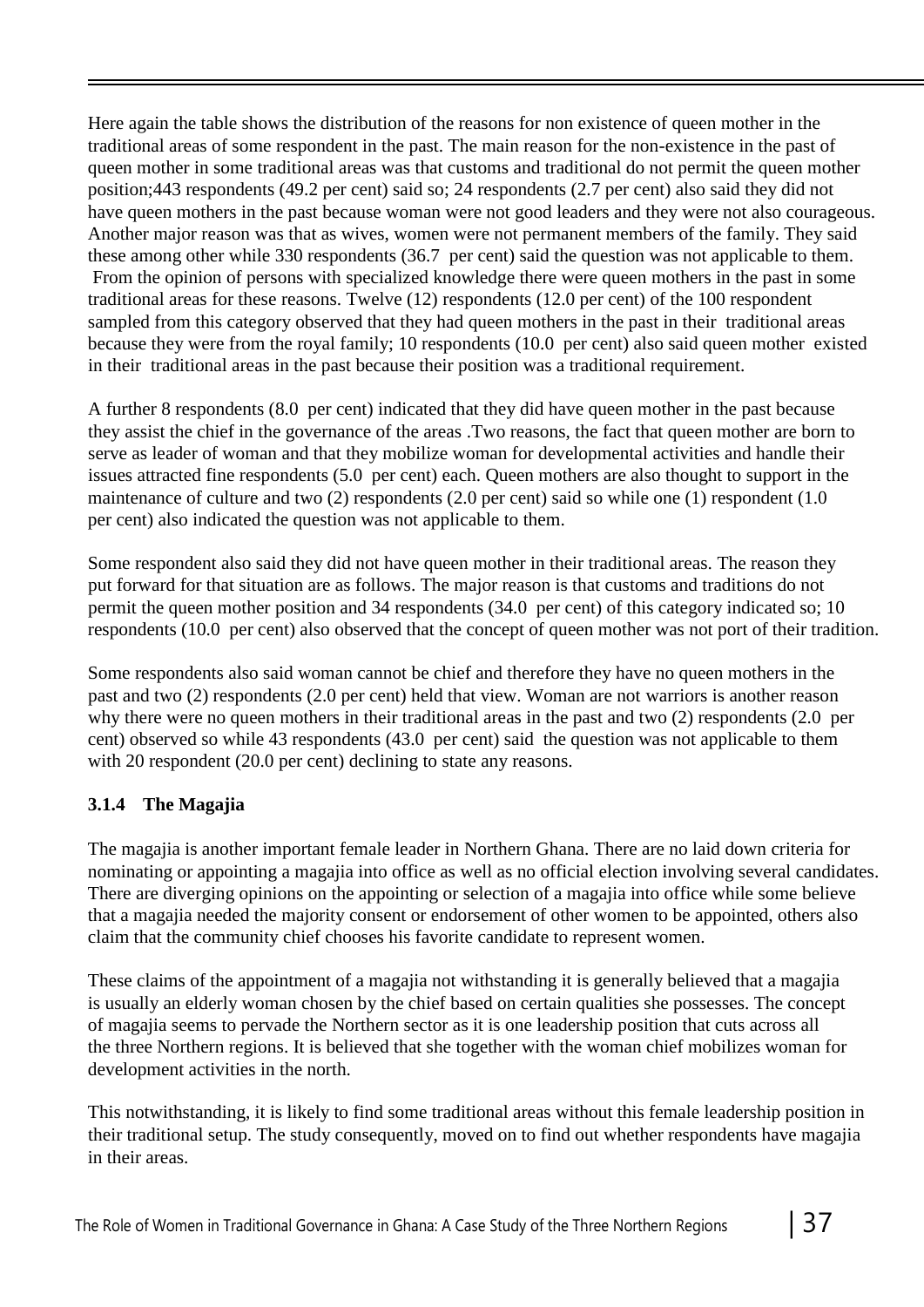In order to establish whether the respondents have magajia in their respective areas, they were asked "Do you have a magajia in your traditional area?"

To this question a majority of the respondents from the general public, 737(81.9 per cent) said there are magajias in their traditional areas while 161 respondents (17.9 per cent) also indicated that they do not have magajias in their traditional areas with only two(2) respondents (2 per cent) offering no answers. Out of the 100 opinion leaders who were sampled for the study, 82 (82 per cent) affirmed that they have magajias in their areas with 18 respondents (18.0 per cent) also observing that they do not have magajia in their traditional areas.

The question as to whether there are magajias in the traditional areas of respondents was looked at from the perspective of people with specialized or in-depth knowledge on customs and traditions of their areas. Out of the 100 persons with expert or specialized knowledge category, 88 respondents (88.0 per cent) stated that they have magajia in their respective areas while 12 respondents (12.0 per cent) also observed that they do not have magajia in their traditional areas.

The data show that indeed, the magajia is one of the important female leadership positions that cuts across the three northern regions as pointed out earlier in the write up. The responses from the respondents from the general public as well as those from the specialized knowledge categories point clearly to this fact .However, it is also clear that few traditional areas do not have magajia leadership position in their traditional areas.

This is also evidenced by the few respondents from both the general public and specialized knowledge who indicated they do not have magajia in their traditional areas.

#### **Roles Magajias Play in their Traditional Areas**

Every leadership position goes with the performance of certain roles or functions .The magajia is also expected to perform some roles or functions in the traditional areas. The respondents were consequently asked to state the roles a magajia plays in their traditional areas.

According to the data, mobilization of women for developmental activities is a major role of magajias in the traditional areas .Out of the 900 respondents from the general public including opinion leaders, 712(79.1 per cent) respondents said magajias mobilize women for developmental activities in the traditional areas; 571 respondents (63.4 per cent) also observed that magajias lead women groups in organizing funerals, marriages, festivals and important occasions.

Another role of a magajia according to the data is that she forms associations to support women financially and 525 respondents (58.3 per cent) indicated that magajias form associations to support women financially in their traditional areas. Settlement of disputes is one major role of women leaders in the northern Ghana. For this role 360 respondents (40.00 per cent) were of the view that the role of a magajia is the settlement of disputes. Then any other, also attracted 17 respondents (1.9 per cent).

The views of the 100 opinion leaders of the general public were also sought on the issue of roles magajias play in the traditional areas. From the data, 81 respondents (81.0 per cent) believed that the major role of a magajia is the mobilization of women for developmental activities. The second major role of a magajia according to the data is leading women groups in organizing funerals, marriages, festivals, and other important occasions. Another key role of a magajia is formation of associations to support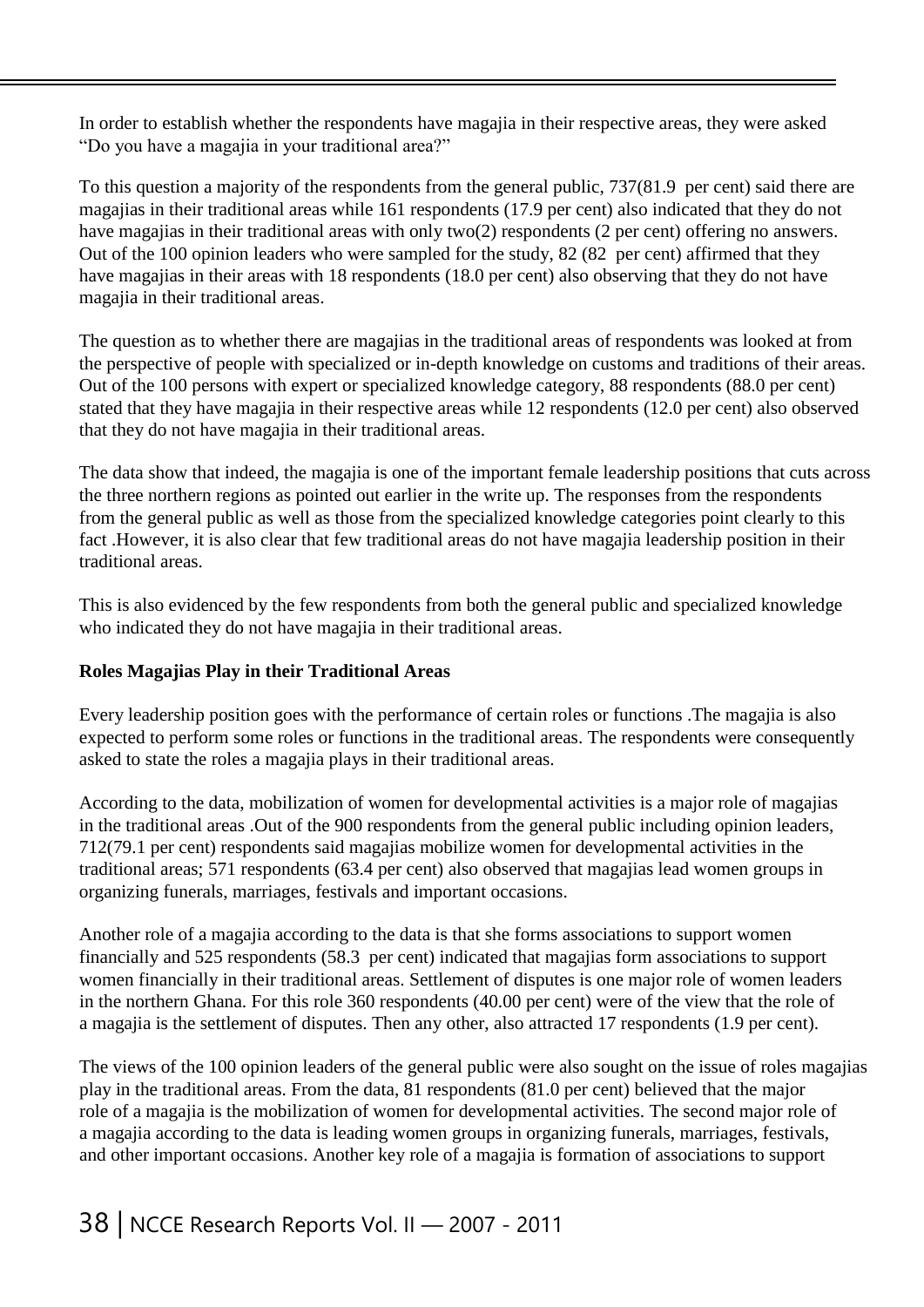women financially and 64 respondents (64.0 per cent) of this category of respondents observed that the role of magajia is to form associations to support women financially. Yet another 47 respondents (47.0 per cent) also indicated that the role of a magajia is to settle disputes and for any other, three (3) respondents mentioned other roles.

From the perspective of persons with specialized knowledge on customs and traditions, 84 respondents (84.0 per cent) out of the 100 persons sampled from that category, said a magajia mobilizes women for developmental activities. Here again, the second most important role of a magajia is that she leads women groups in organizing funerals, marriages, festivals and important occasions and 68 respondents (68.0 per cent) indicated that. Yet another key role of a magajia is the settlement of disputes and 43 respondents (43 per cent) said so while three respondents (3.0 per cent) mentioned some other roles.

From the data, it is quite clear that all three categories of respondents are unanimous on the roles of magajias in their traditional areas. The data reveal that all three categories believed that the most important role of a magajia is the mobilization of women for developmental activities. This was followed by leading women groups in organizing funerals, marriages, festivals and important occasions. The third key role all categories were unanimous on is that magajias form associations to support women financially. This role of a magajia came out prominently during the fact finding tour by some officers of the department on the subject. The fourth key role of a magajia according to the data is the settlement of disputes .Here again there is a general consensus from all three categories of respondents on this role. This therefore means that there is no contention about the roles magajias play in the traditional area of the northern sector of Ghana.

#### **Whether the Concept of Magajia Has Always Been Part of their Traditional System**

There is a diverging opinion on the introduction of the system of magajia in the northern part of Ghana. According to Mr. Yusiff Akulugu, Assistant Registrar of the Upper East Regional House of Chiefs, in the past, magajias were known in the various traditional areas but they were not recognized as chiefs. The magajia system came after independence and during the era of the CPP. He said the magajias were brought in to organise their women folks. They were selected on how active and vocal they were. Again, according to Madam Ansariata (Gender Desk Officer of the Wa Municipal Assembly), the concept of female leadership started with magajia in the past but was associated with political parties but in the traditional setting. Magajias according to her were organizing women for durbars, communal labour and creating platforms for deliberations. However, others also held that the position of magajia was long in the north before the coming of the Europeans subsequent to the introduction of party politics. This group held that there were women who were playing the role of magajia in the past but the introduction of party politics, indeed CPP and subsequent parties only heightened the roles of magajia and popularized them.

The study therefore sought to find out whether magajias have always been part of the traditional system. To this question, as many as 518 respondents (57.6 per cent) out of the 900 persons sampled from the general public said magajias have always been part of their traditional areas. However, 377 respondents (41.9 per cent) also observed that magajias have not always been part of their traditional areas with five (5) respondents offering no answer.

The views of the 100 opinion leaders sampled from the general public were split on this issue. Whereas 51 respondents (51 per cent) of this category said there have always been magajias in the traditional areas, 49 respondents (49 per cent) also stated that magajias have not always been part of their traditional areas.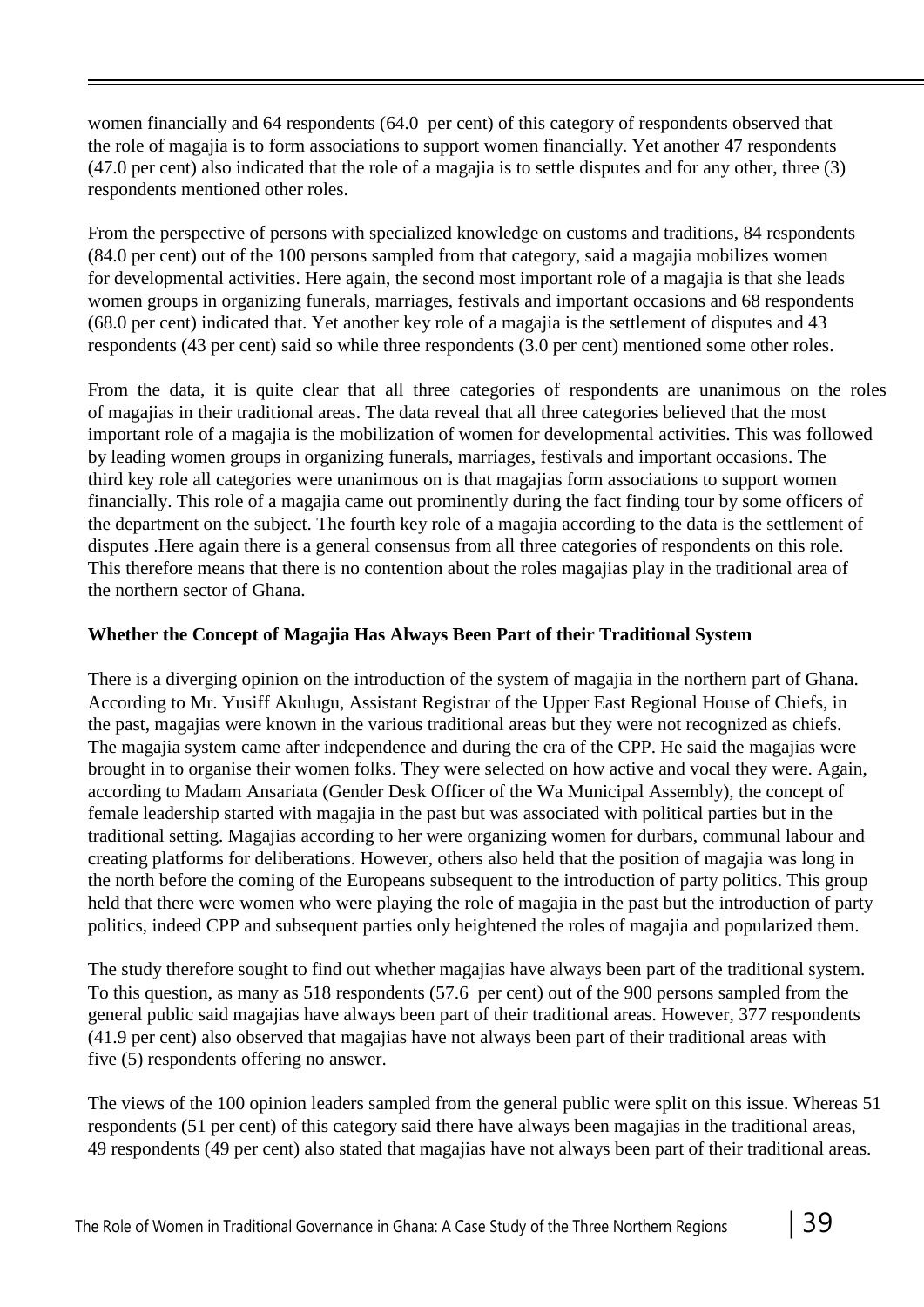Looking at the position of the 100 persons with specialized knowledge on customs and traditions, the data show a majority decision. Here, 64 respondents (64.0 per cent) held that the concept of magajia has always been part of their traditional system while 35 respondents (35.0 per cent) also believed that the concept of the magajia has not always been part of their traditional system with one (1) respondent (1.0 per cent) declining to answer.

Granted that 64 out of 100 persons with in-depth knowledge on customs and traditions of their respective traditional areas held the view that the concept of magajia has always been part of their traditional system together with a majority of 57.6 per cent of the respondents from the general public holding the same view, it could safely be deduced from the data that the concept of magajia has always been part of the traditional system of the Northern part of Ghana. This seems to support the views of those who held that the concept of magajia was long part of the traditional system before the coming of the Europeans to the Northern part subsequent to the introduction of party politics. It follows therefore that some women were playing the roles of magajia and that party political activities only helped in heightening and perhaps popularizing their roles.

#### **3.1.5 Other Leadership Roles Played By Women**

In the Northern Sector of Ghana, women played and continue to play some other leadership roles in traditional governance other than the roles of a Women Chief, female Tindana, Queen mother and Magajia. Below is a table showing the distribution of responses on the other leadership roles women played in traditional governance system.

#### **Table 3.4 Distribution of other leadership roles played by women in Traditional Governance (General Public)**

| <b>Other Leadership Roles Played By Women In Tradition Governance Frequency</b> |     | Per cent |
|---------------------------------------------------------------------------------|-----|----------|
| Facilitates other community activities                                          | 294 | 32.7     |
| Mobilize women for developmental activities/form associations to                | 216 | 24.0     |
| mobilize the women for financial support                                        |     |          |
| Advise the chief and is the representative of women in the community            | 133 | 14.8     |
| / maintain the culture of the community                                         |     |          |
| Assist in organizing chiefs funeral                                             | 38  | 4.2      |
| Organize the processing, storage and marketing of farm produce                  | 25  | 2.8      |
| Assist in installing of a chief                                                 | 17  | 1.9      |
| Act as traditional birth attendant                                              | 10  | 1.1      |
| Any other                                                                       | 67  | 7.4      |
| Don't know                                                                      | 54  | 6.0      |
| No response                                                                     | 46  | 5.1      |
| Total                                                                           | 900 | 100.0    |

The table above shows the opinion of the respondents from the general public on the other leadership roles that women play in traditional governance in the various traditional areas of the Northern Ghana. The most important other leadership role in the opinion of respondents of the general public is the facilitation of other community activities and as many as 294 respondents (32.7 per cent) said so. Another 216 respondents (24.0 per cent) from the general public also indicated that women mobilize other women for developmental activities as well as organize or form association to mobilize women for financial support.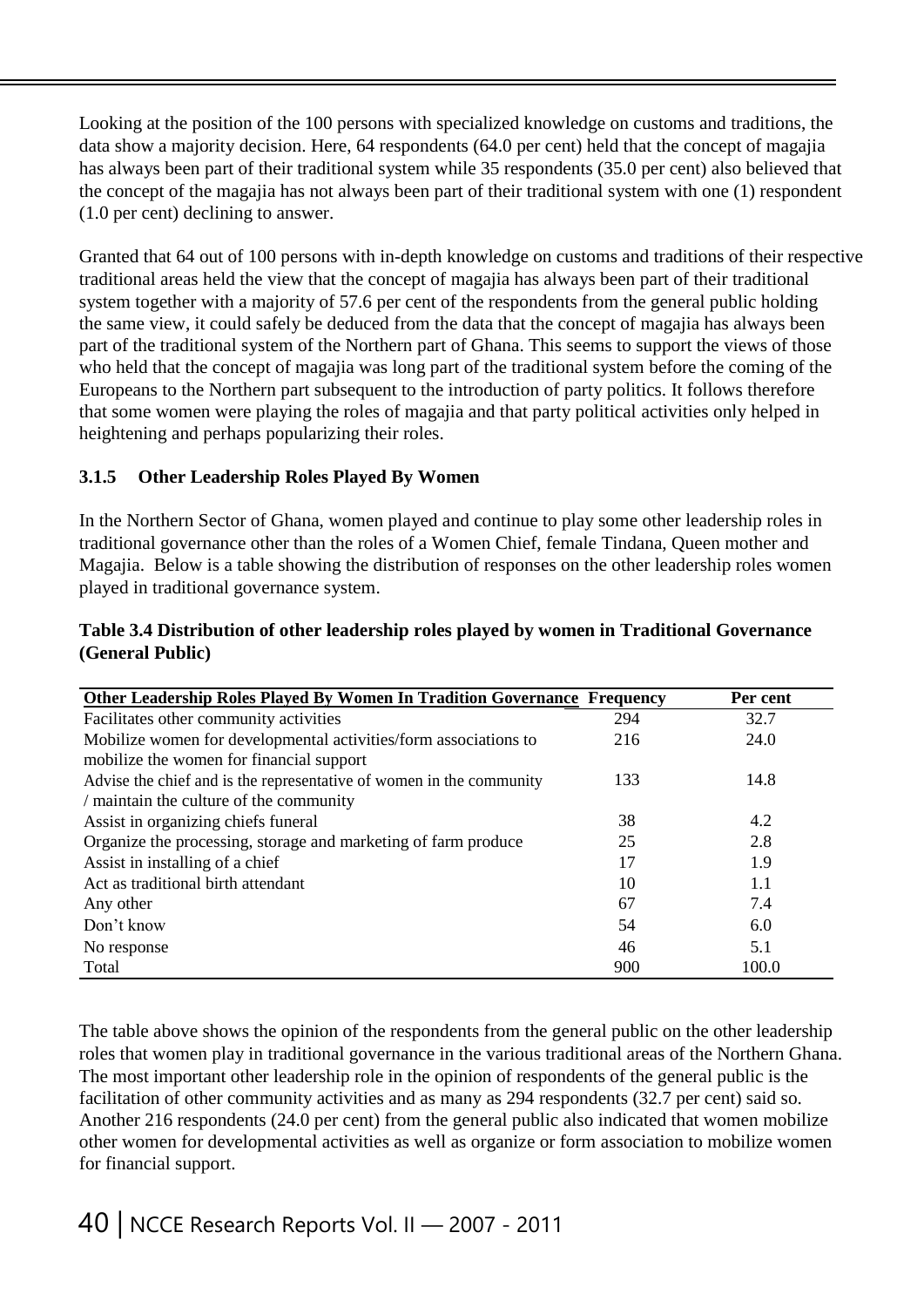Yet another 133 respondents (14.8 per cent) were also of the view that the leadership role women play in traditional governance is that they advise the chief and are the representative of women in the community/maintain the culture of community. Women are also said to assist in the organization of chief's funeral as a leadership role and 38 respondents (4.2 per cent) said this. Another leadership role by women is the organization of women for the processing, storage and marketing of farm produce and this attracted 25 respondents (2.8 per cent). These are among the other leadership roles that women play in traditional governance. The above table says it all.

The views of the 100 opinion leaders sampled as part of the general public also follow the same trend as the entire general public. Here again, facilitation of the community activities was mentioned as the first other leadership roles played by women in traditional governance and 38 respondents (38.0) said so. Mobilization of women for developmental activities / formation of associations to mobilize women for financial support came second with 22 respondents (22.0 per cent) and then another 13 respondents (13.0 per cent) said that women advise the chief and are the representatives of women in the community / maintain the culture of the community.

The views of opinion leaders on the other roles women play in traditional governance follow the pattern of the general public.

The table below shows the distribution of other leadership roles played by women in traditional governance by specialized knowledge category.

| <b>Other Leadership Roles Played by Women in Traditional Governance Frequency</b> |                | Per cent |
|-----------------------------------------------------------------------------------|----------------|----------|
| <b>System</b>                                                                     |                |          |
| <b>Facilitates Other Community Activities</b><br>32                               |                | 32.0     |
| Mobilize Women for Developmental Activities / Form Associations to Mobilize       | 30             | 30.0     |
| Women for Financial Support                                                       |                |          |
| Advise the Chief /Representative of Women in the Community /Maintain the          | 13             | 13.0     |
| Culture of the Community                                                          |                |          |
| Organize the Processing, Storage and Marketing of Farm Produce                    | 5              | 5.0      |
| <b>Assist in Organizing Chiefs Funeral</b>                                        | 4              | 4.0      |
| Assist in the Installation of a Chief                                             | 3              | 3.0      |
| Act as Traditional Birth Attendant                                                |                | 1.0      |
| Any Other                                                                         | 4              | 4.0      |
| Don't Know                                                                        | $\overline{2}$ | 2.0      |
| No Response                                                                       | 6              | 6.0      |
| Total                                                                             | 100            | 100.0    |

#### **Table 3.5: Other Leadership Roles Played by Women in Traditional Governance System**

The data shows complete agreement of opinion on the other leadership roles played by women in traditional governance by all two categories of respondents sampled for the study.

The two tables from both the general public and the specialized knowledge categories show unanimity in opinion on the roles and the rank ordering of importance thus portraying virtual agreement. There is no disagreement on any of the roles by any of the categories.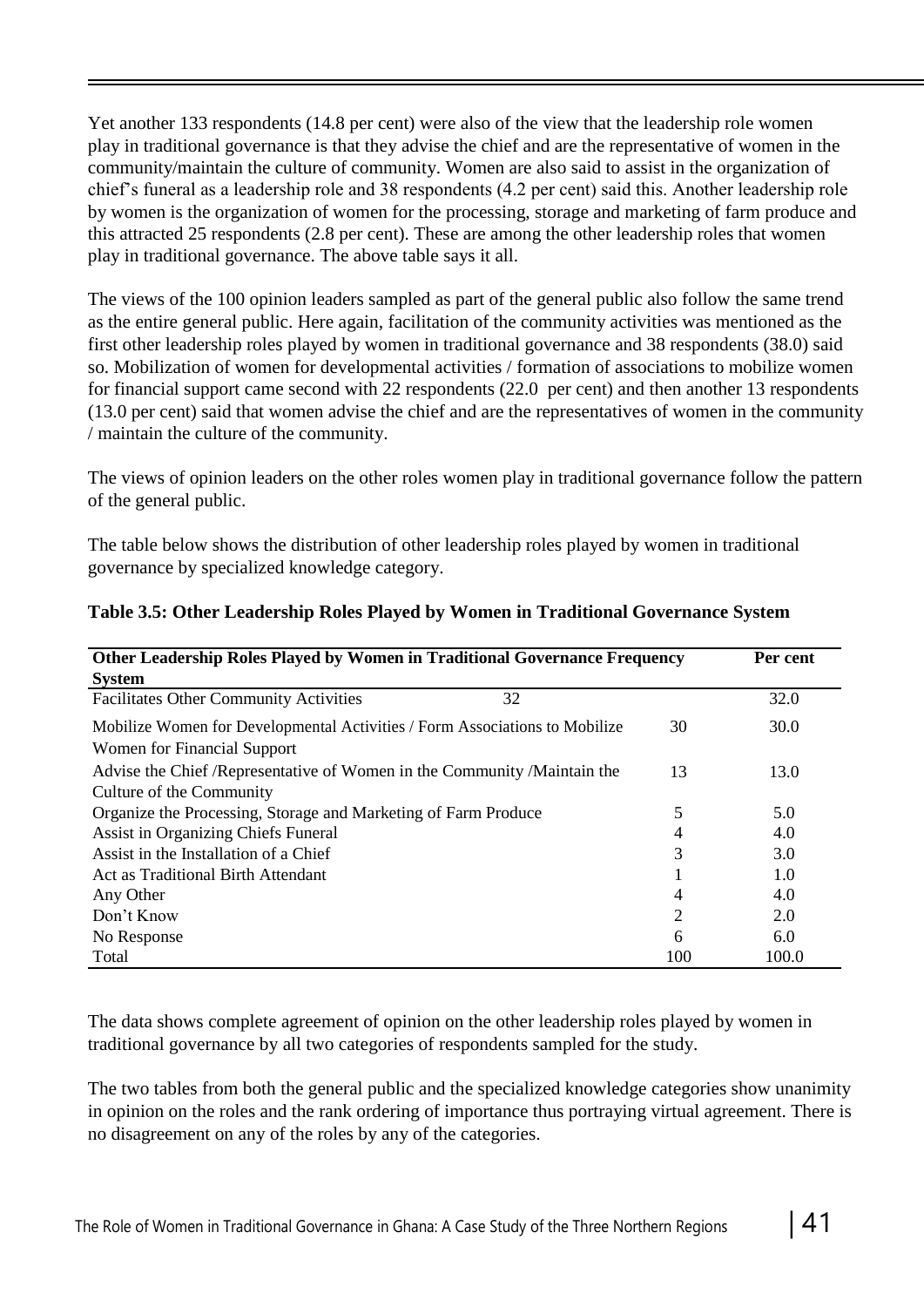The conclusion therefore is that the other leadership roles listed by the two tables on the issue are truly the other leadership roles played by women in traditional governance in the Northern part of Ghana.

#### **3.2 Economic Roles Played By Women**

In the Ghanaian Traditional setting and for that matter the Northern sector gender roles are very clear. In the household or family, certain roles are assigned to men and women. The men provide solid food and women the ingredients for the food. Women are also the caretakers of the home and nurturers of the children. They are therefore house keepers. The woman's place therefore it is said is the kitchen, catering for the home, nurturing of children and fetching of water. They also help their husbands on the farms by sowing and harvesting.

Women apart from their traditional role as home makers also play very important economic roles in the traditional setting of Northern Ghana. They help in growing the economy by way of trading, farming and other activities.

#### **3.2.1 Economic Roles Women Played in the Past**

Below are the economic roles that women played in the past as identified by the respondents? The data reveal Shea butter extracting as the most important economic activity women engaged in, in the past. 791 respondents (87.9 per cent) of the general public believed that Shea butter extraction is the number one economic activity women in the northern sector engaged in, in the past. Farming is another economic activity that attracted a high number of women in the past. Here 702 respondents (78.0 per cent) of the general public category said so. Home making also featured prominently as an economic role and 669 respondents (74.3 per cent) were also of the view that home making was an economic role women played in the past. Trading is an age old economic role and the data shows that 553 respondents (61.4 per cent) also believed that trading was one of the major economic roles women played in the past in their traditional areas. Weaving is another important economic activity women engage in, in the Northern sector only few women participate in it thus 96 respondents (10.7 per cent) out the 900 respondents sampled from the general public said so. Finally, 100 respondents (11.1 per cent) also mentioned other economic activities.

The views of the opinion leaders sampled out of the 900 general public, categories are not any different. The order of importance of the economic activities engaged in by women in the past remains the same except that here Home making came second in order of importance instead of farming. Thus, 90 respondents (90 per cent) mentioned Shea butter extraction; 85 respondents (85.0 per cent) indicated home making while 79 respondents (79.0 per cent) also mentioned farming as the economic roles women played in the past. The rest followed in the same trend of the general public respondents.

From the perspective of the persons with specialized knowledge, farming is the number one economic activity women engaged in, in the past. The data reveal 82 respondents (82.0 per cent) of this category saying so. The second most important economic role in the past played by women is Shea butter extraction. The data reveal that 81 respondents (81.0 per cent) mentioned Shea butter extracting as the second most important economic role played by women in the past. Home making featured here again prominently as an economic role played by women in the past and here 79 respondents (79.0 per cent) were of this opinion. Trading as pointed out earlier, is an age old economic activity and 67 respondents (67.0 per cent) of this category saw it as an important economic roles played by women in the past with weaving following with 36 respondents (36.0 per cent) of specialized knowledge category also listing weaving as an economic activity women engaged in, in the past.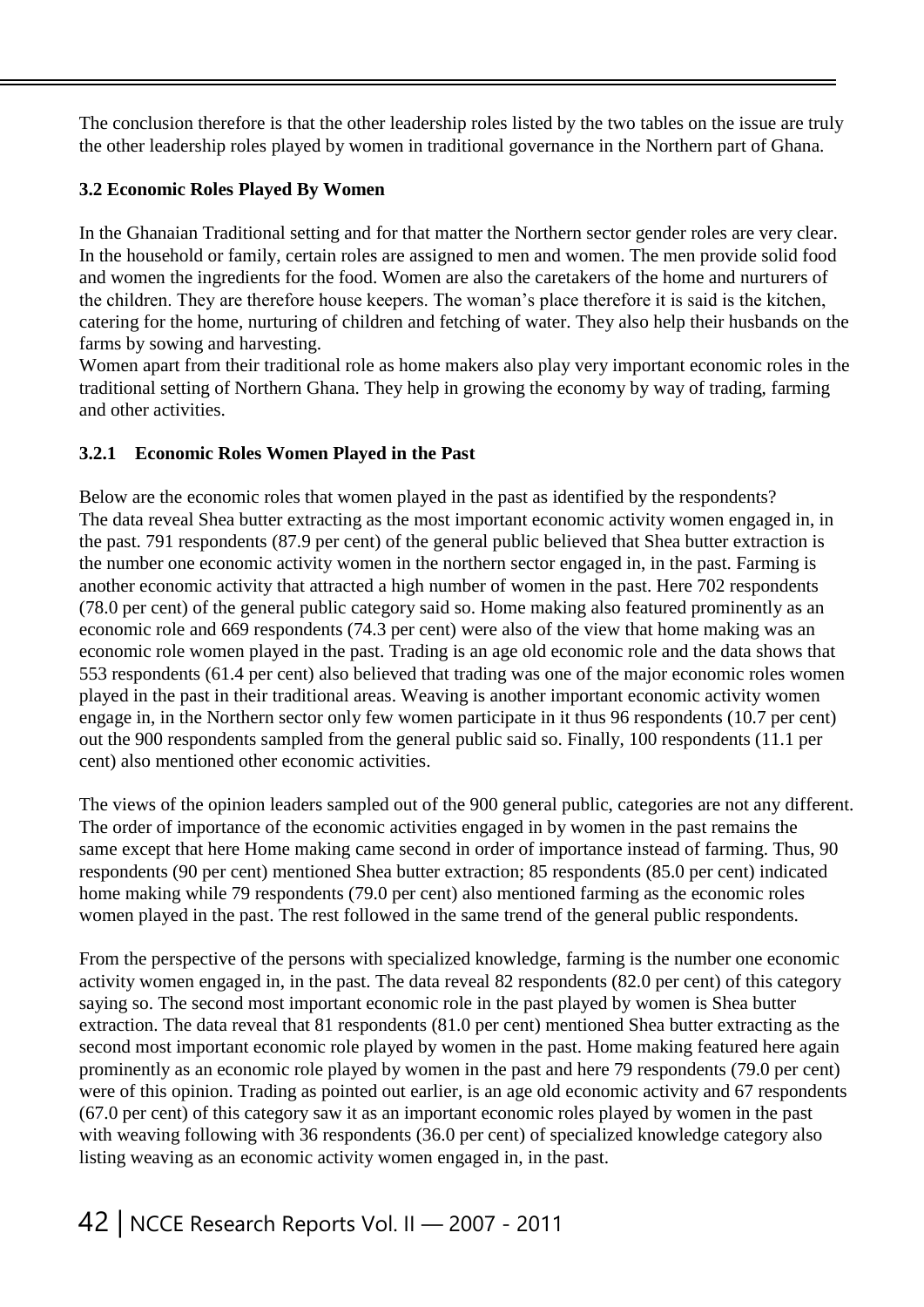Here again, fishing is seen as a minor economic activity of women in the past thus, only 11 respondents (11.0 per cent) listed it as such with 12 respondents (12.0 per cent) also listing others. There is again a slight change in the order of importance of the roles. Whereas the general public respondents listed Shea butter extraction as the most prominent economic role played by women in the past, respondents with the specialized knowledge mentioned farming as such. But apart from this change in order of importance, the general trend is the same for both categories. One role respondents of both category put at the third place is Home making. One wonders whether home making is an activity that brought in an income, profit or dividend in the past. This issue is raised because both categories listed it as the number three economic activity of women in the past.

#### **3.2.2 Economic Roles Currently Played by Women**

Roles that people play in society change overtime. People take on new roles either to complement existing ones or take over from existing roles.

The study therefore in a bid to ascertain as it were, whether women in the northern sector have taken on new economic roles over the years asked the respondents to indicate current economic roles women are playing.

From the opinion of respondents from the general public women have currently become traders and business women and 767 respondents (85.2 per cent) said this while 732 respondents (81.3 per cent) also believed that currently many more women are into farming. A further 611 respondents (67.9 per cent) also are of the view that currently women have taken on teaching or lecturing roles while 530 respondents (58.9 per cent) observed that many women are currently homemakers.

Again, 516 respondents (57.3 per cent) indicated that the current economic role played by women is that they have become public servants. To another 370 respondents (41.1 per cent) the current economic role of women is schooling thus many more women are currently becoming students while 273 respondents (30.3 per cent) believed that currently women are becoming artisans. Finally, 92 respondents (10.2 per cent) said currently women are going fishing with 79 respondents (8.7 per cent) indicating others.

The data reveal that the views of the opinion leaders category on the current economic roles of women in the Northern sector follow the trend of the rank ordering of the current economic roles of the entire general public from which this category was sampled.

From the perspective of persons with specialized or in-depth knowledge Farming remains the number one economic activity of women in the Northern sector currently and 85 respondents (85.0 per cent) said so. Following farming in the opinion of the specialized category said women are currently becoming traders and businesswomen; Home making still remains prominent and 53 respondents (53.0 per cent) observed the current economic roles of women is home making.

Teaching/lectureship has also assumed prominence in the current economic roles of women and here 50 respondents (50 per cent) observed that women are currently becoming teachers and lectures. Yet another 46 respondents (46.0 per cent) said women are currently becoming public servants while 32 respondents (32.0 per cent) also observed that the current economic role women are taking on is schooling.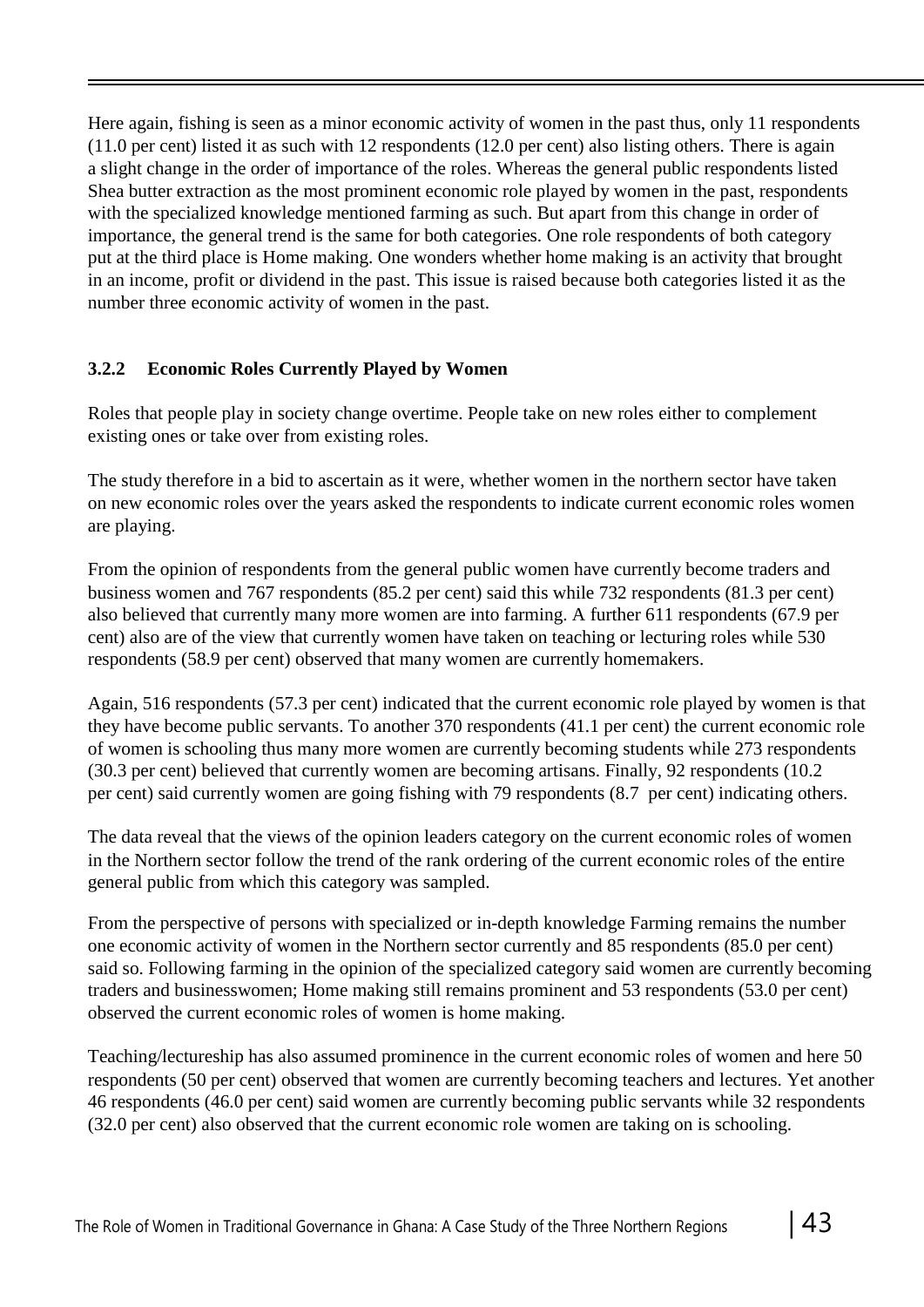Artisanship is also fast catching up with women in the North and 23 respondents (23.0 per cent) believed that women are currently becoming artisans. However, 8 respondents (8.0 per cent) still believe that current economic role of women is fishing with 12 respondents (12.0 per cent) also indicating others.

The data reveal that there is general agreement on the current economic roles played by women in the opinion of both general public and specialized knowledge respondents. The only point of disagreement is the position of trading/business and farming. Whereas the general public respondents believe that currently more women are going into trading or business, the respondents with specialized knowledge also believed that women are currently still into farming more than business or trading. From the data, 767 respondents (85.2 per cent) out of the 900 respondents sampled from the general public believed that currently many more women are involved in trading or business whereas 85 respondents (85.0 per cent) from the specialized knowledge category also believed that currently many more women are still into farming.

Looking at the percentage margin, it is clear that it is one's word against the other. It only means that more women are still farming just as many more are taking to trading and business.

One economic role that is conspicuously missing in the list of current economic roles is Shea Butter extraction. This is missing in the lists of respondents of the general public and specialized knowledge categories. One wonders what could have accounted for this. Could it be that women in the North are no longer engaged in Shea Butter extraction for a living or a sheer oversight? Could it be that Shea Butter extraction has been put under artisanship?

#### **3.3 Changes in Traditional Roles of Women**

The traditional role of women in the past is housekeeping which are the maintenance of the home, catering for the home, nurturing of children and taking care of her husband. Thus, it is said that the woman's place is the kitchen. The women also help their husbands on the farm by sowing and harvesting among others.

It is however anticipated that over time there could be changes in the traditional roles of women in the three Northern regions just as it was the situation in the economic roles of women.

The study consequently sought the views of persons with specialized knowledge on whether there have been changes in the traditional roles of women and what might have accounted for the changes if there were any such changes.

To the question whether there have been changes in the traditional roles of women, 84 respondents (84.0 per cent) of the specialized group category answered in the affirmative while 16 respondents (16.0 per cent) observed otherwise.

#### **3.3.1 What Accounted for Changes in the Traditional Roles of Women**

For those who observed that there have been changes in the traditional roles of women, the study asked them to indicate what has accounted for the change. To this question, 28 respondents (28.0 per cent) of the 100 persons with specialized knowledge for study indicated the change was due to civilization and modernity. Another 22 respondents (22.0 per cent) also observed the change was due to education.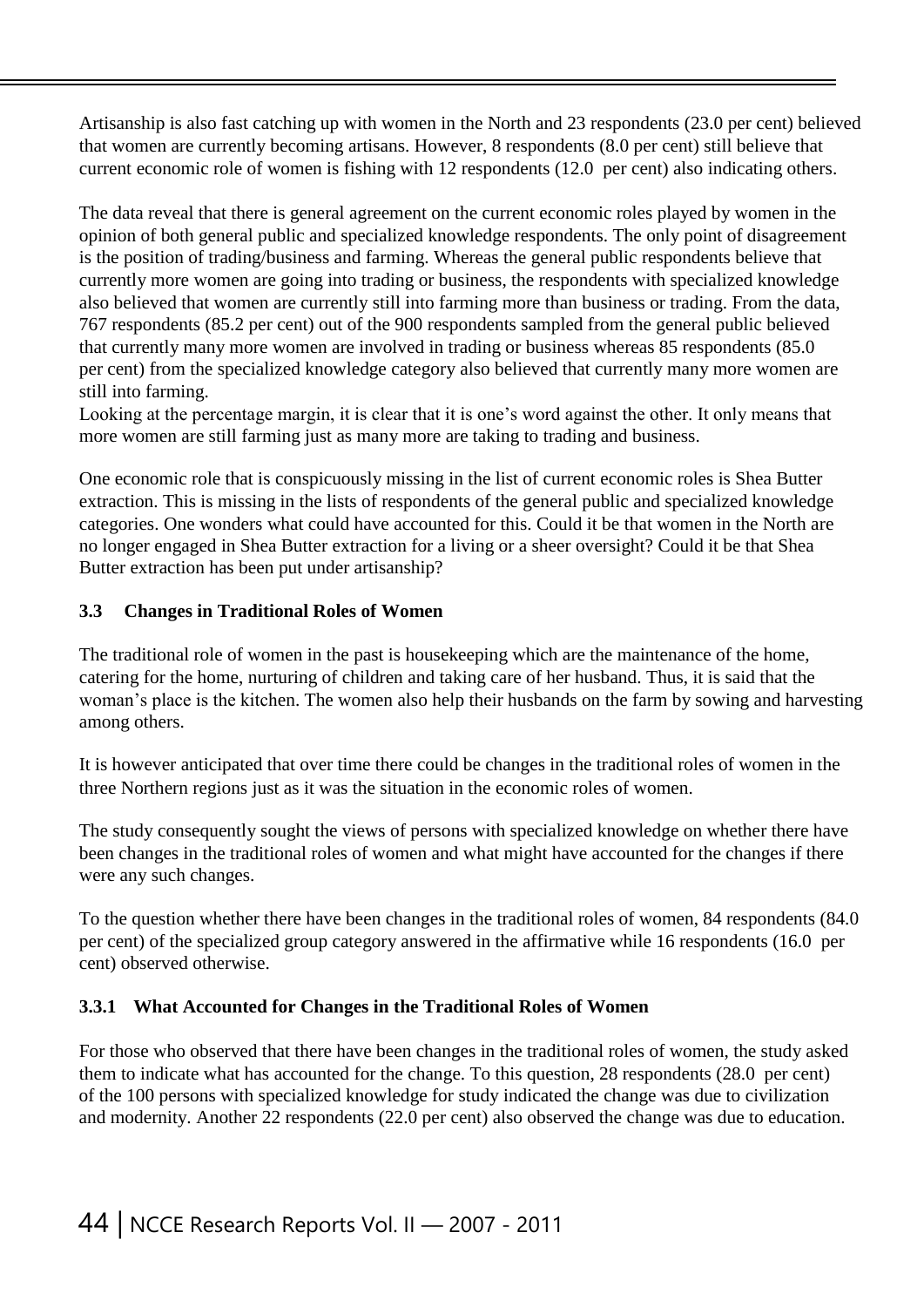Advocacy, sensitization and public education on women's issues and rights were seen as issues accounting for changes in the traditional roles of women and 11 respondents (11.0 per cent) of this category believed so.

Women hitherto could not create wealth and acquire properties because they are seen as properties of their husbands. It is said that a property cannot own property. However, that trend is changing. Therefore, 11 respondents (11.0 per cent) observed that the one thing that accounted for the change in the traditional roles of women was that women could now create wealth and acquire properties.

The data further show that the change in the traditional roles of women is due to the fact that women are now in paid employment and 6 respondents (6.0 per cent) observed that. Promotion of girl child education was identified as a factor accounting for a change in the traditional roles of women. Here, one (1) respondent (1.0 per cent) believed while 7 other respondents (7.0 per cent) also indicated others with two (2) respondents (2.0 per cent) saying they did not know what accounted for the change in the traditional roles of women in the Northern sector of Ghana. This question however was not applicable to 16 respondents (16.0 per cent) who said there was no change in the traditional roles of women in the North in their opinion.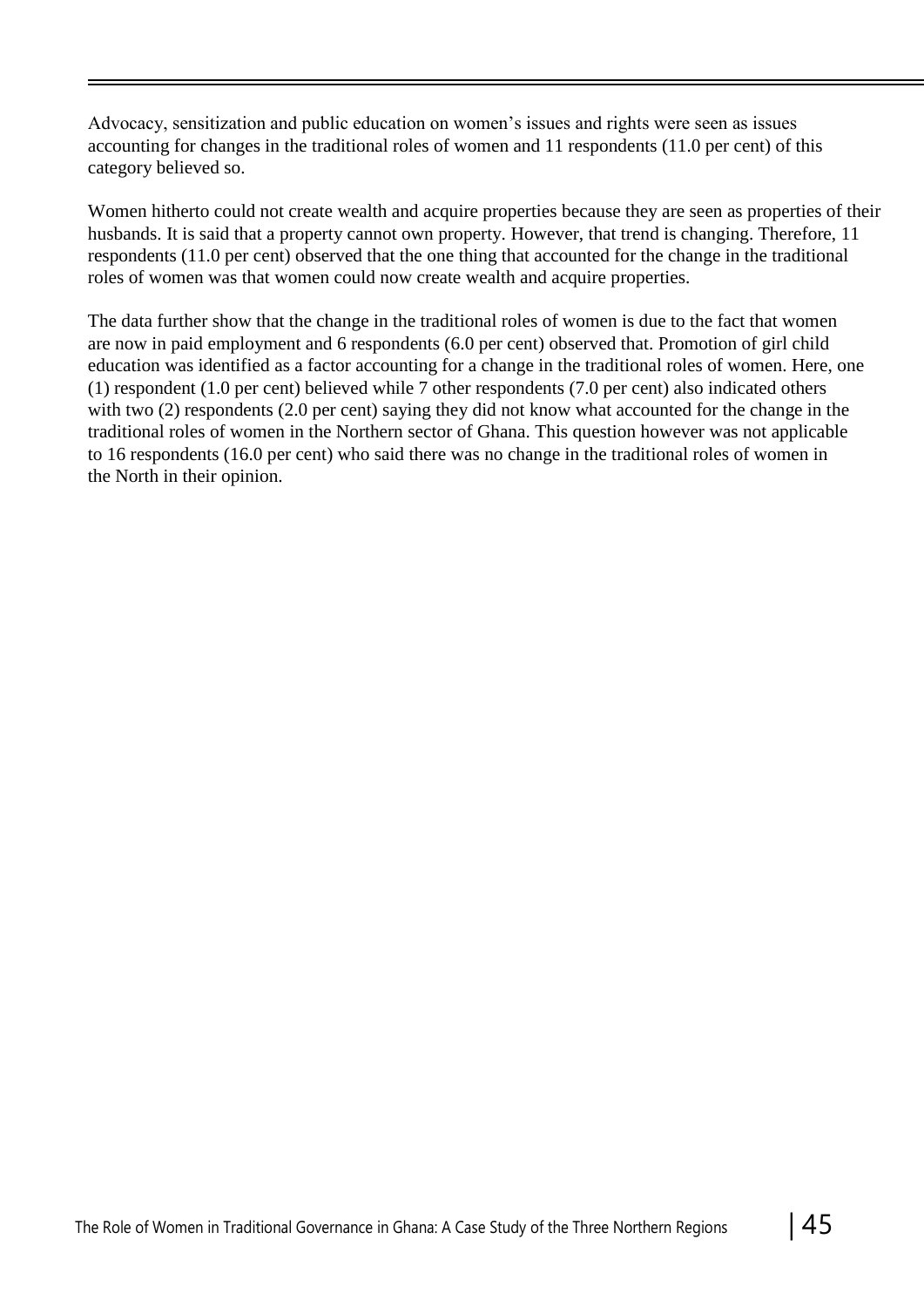## **Chapter 4**

### **Assessing General Participation Of Women In Governance**

#### **4.0 Introduction**

Proper gender parity involves an enabling environment for women to contribute vigorously in decision making processes affecting their lives. Women's participation in decision making at the traditional, district, regional and national level will contribute in diverse ways in building the nation. Women over the years have showed skilled leadership ability and given the chance can bring a gender perspective to good governance and community development.

In Northern Ghana, the participation of women in governance has not been elaborated because of the perceived non-recognition of the traditional leadership roles of women. This section of the report therefore assesses the general participation of women in traditional governance, district assembly elections, parliamentary elections and the state, as a whole.

#### **4.1 Women in Traditional Governance**

When respondents were asked to assess the general participation of women in traditional governance in their traditional area, all the three categories of respondents had over forty per cent of them assessing the participation to be low. Twenty per cent and over stated the participation to be high and very low. Less than ten per cent of the respondents said the participation is very high. The result is shown in Table 4.1 below.

| <b>Assessing General Participation of Type of Respondent</b> |                        |                              |                    |  |  |  |  |
|--------------------------------------------------------------|------------------------|------------------------------|--------------------|--|--|--|--|
| <b>Women in Traditional Governance</b>                       | <b>General</b> Opinion | <b>Specialized Knowledge</b> |                    |  |  |  |  |
|                                                              | <b>Public</b>          | <b>Leaders</b>               | <b>Individuals</b> |  |  |  |  |
| Very High                                                    | 29                     | 8                            | 6                  |  |  |  |  |
| Within Type of Respondent<br>%                               | 3.6 %                  | 8 %                          | 6 %                |  |  |  |  |
| High                                                         | 208                    | 28                           | 31                 |  |  |  |  |
| % Within Type of Respondent                                  | 26%                    | 28 %                         | 31 %               |  |  |  |  |
| Low                                                          | 348                    | 44                           | 43                 |  |  |  |  |
| % Within Type of Respondent                                  | 43.5 %                 | 44 %                         | 43 %               |  |  |  |  |
| Very Low                                                     | 215                    | 20                           | 20                 |  |  |  |  |
| %t Within Type of Respondent                                 | 26.9 %                 | 20 %                         | $20 \&$            |  |  |  |  |
| Total                                                        | 800                    | 100                          | 100                |  |  |  |  |
| % Within Type of Respondent                                  | 100 %                  | 100 %                        | 100 %              |  |  |  |  |

#### **Table 4.1: General Participation of Women in Traditional Governance**

An analysis within the region of interview indicates that; of the Opinion Leaders, 45.5 per cent (25) of respondents from the Northern region said the participation of women in traditional governance in their traditional area was low. This was followed by 23.6 per cent (13) and 20 per cent (11) of respondents in this region who mentioned very low and high respectively. Only 6 (10.9 per cent) of them said the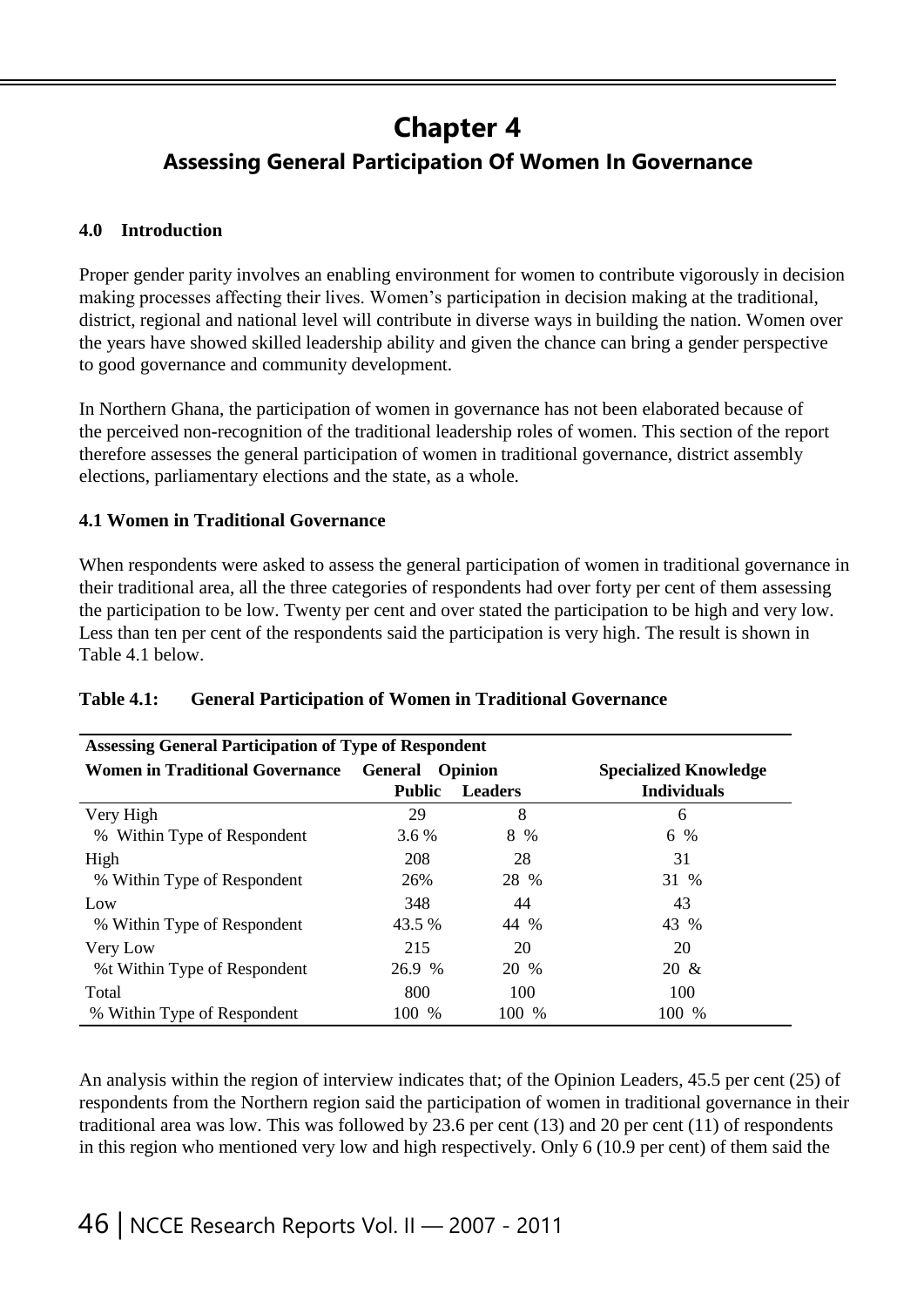participation was very high. In the Upper East region, 44 per cent (11) of the respondents from the region said the participation was high, 36 per cent (9) mentioned low and 20 per cent (5) said very low. None of the respondents from this region mentioned the participation to be very high. Half of the respondents from the Upper West region said the participation was low, 30 per cent (6) said high and 10 per cent (2) mentioned very high and very low concurrently.

With the members of the Specialized Knowledge however, of the respondents from the Northern region, 41.8 per cent mentioned low, followed by 30.9 per cent high, 20 per cent very low and 7.3 per cent very high. From the Upper East region, 40 per cent said low, 36 per cent high, 16 per cent very low and 8 per cent very high. In the Upper West region, 50 per cent of the respondents said low, 25 per cent mentioned high and very low respectively. None of the respondents from the region assessed the women's participation to be very high.

Of the General Public, a cross tabulation of region of interview with assessing the general participation of women in traditional governance in the traditional area revealed that of respondents from the Northern region, 191 (42.9 per cent) mentioned the participation to be high, 128 (28.8 per cent) very low, 110 (24.7 per cent) high and 16 (3.6 per cent) very high. In the Upper East region 100 (51.3 per cent) also mentioned low, 49 (25.1 per cent) very low, 38 (19.5 per cent) high and only 8 (4.1 per cent) said very high. For the Upper West region, 60 (37.5 per cent) said high, 57 (35.6 per cent) low, 38 (23.8 per cent) very low and 5 (3.1 per cent) very high.

In all categories of respondents, those who said the participation of women in traditional governance were low and very low across the regional distribution were proportionately higher than respondents who mentioned high and very high. From the respondents, it is evident that the participation of women in traditional governance in the various traditional areas is low.

A cross section of the sex of respondents shows that of the people with Specialized Knowledge, 19 (42.2 per cent) of the female respondents rated the participation to be low, followed by 33.3 per cent (15) who rated it to be high, 9(20 per cent) very low and only 2 (4.4 per cent) of the female respondents rated it to be very high. The male respondents within this group of interviewees, also followed a similar trend as that of the females, 24(43.6 per cent) said low, 16 (29.1 per cent) high, 11 (20 per cent) very low and 4 (7.3 per cent) very high.

The male respondents of the Opinion Leaders category had 23(48.9 per cent) for low, 9 (19.1 per cent) very low, 9 (19.1 per cent) high and 6 (12.8 per cent) very high as their responses. The female on the other hand recorded the figure 21 (39.6 per cent) for low, 19(35.8 per cent) high, 11 (20.8 per cent) very low and 2(3.8 per cent) very high.

With the General Public, the female respondents had 193 (45.7 per cent) for low, 112 (25.6 per cent) very low, 102 (24.2 per cent) high and 15 (3.6 per cent) very high. The males had 155 (41 per cent) low, 106(28 per cent) high, 103 (27.2 per cent) very low and 14 (3.7 per cent) very high.

#### **4.1.1 Reasons for the Assessment**

Of the various assessments given, the respondents were further asked to give reasons why they think the participation was very high, high, low or very low.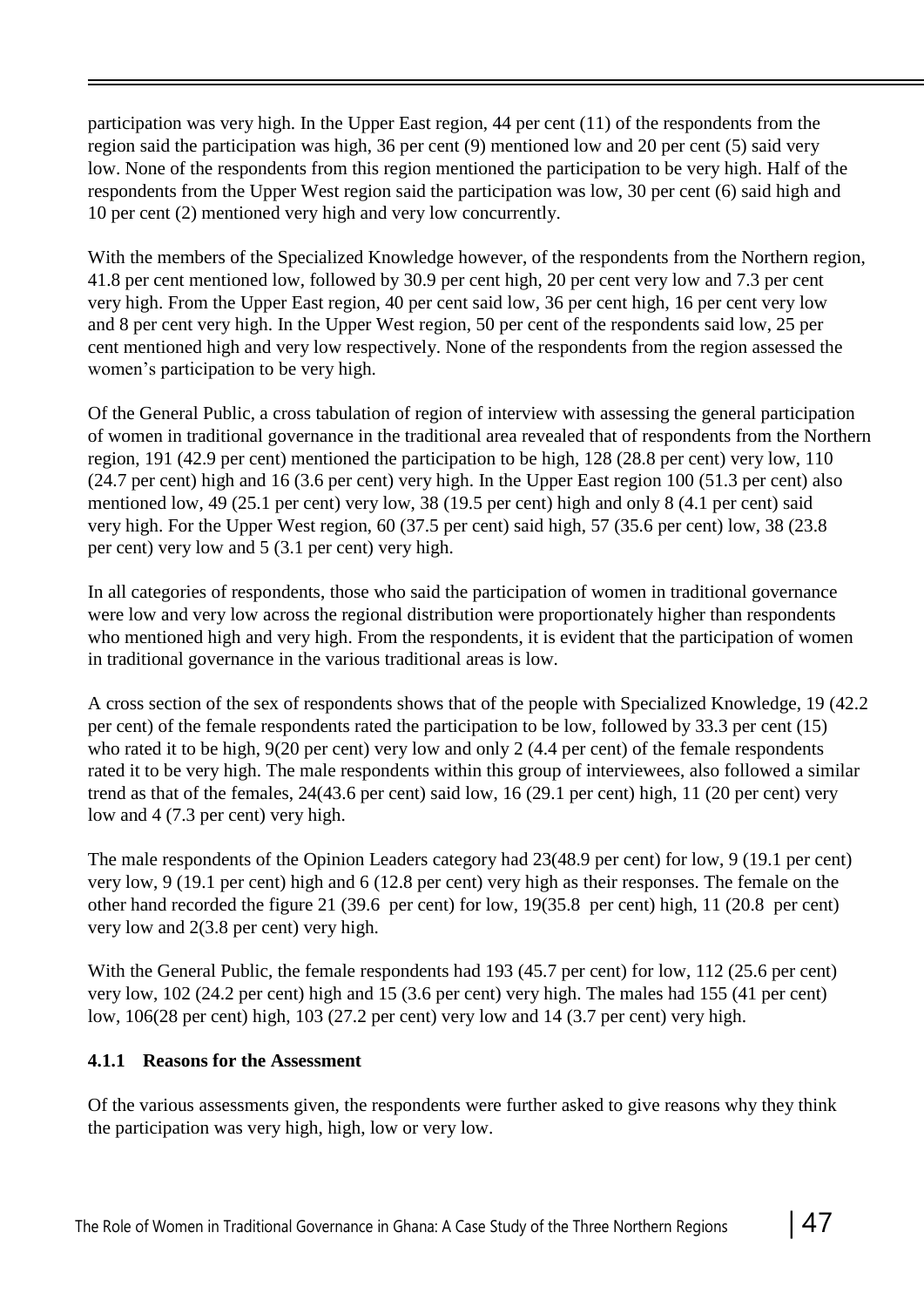#### (a) **Very High and High Reasons**

A high percentage of respondents among all the three types of respondents were of the view that women help in decision making. They cited that women were mostly the representatives in settling disputes and advising the chief on certain important matters. Some of the respondents also said women do take decision in the selection of a new chief.

This group was followed were respondents who said women contribute to developmental activities. And all the categories of respondents attested to this fact. It is evident that in the Northern part of the country, developmental activities such as the sanitation works, road works and molding of houses are undertaken by women.

Another reason given was that women oversee the welfare of children. This includes their upbringing, education and health. It is the woman's responsibility that the child grows to become a morally upright person.

Also, women are those who organize marriages, funerals and festivals in the community. It is said that without the women all these cannot take place. She is the one who arranges and sees to it that everything is in place, for such events to take place. Furthermore, all categories of respondents stated that women assist in religious activities of the community.

Some respondents of the general public and opinion leaders added that women enhance the beauty and cultural aspect of funerals. They held the belief that during important functions, women dress to look beautiful and their presence alone beautifies the occasion. They hail the occasion by singing, dancing or crying, whatever the demands be.

Another important point by these groups of respondents was that the participation of women in traditional governance is high and very high because their women are enskined as queen mothers. A well-defined role has been assigned to women hence their great involvement in the traditional governance of their area. Certain individuals of the specialized knowledge also added that women do support each other for financial stability. They form co-operatives to support each other and also seek financial support. They also generate funds to support the family.

#### (b) **Low and Very Low Reasons**

From the findings, tradition, customs and religion do not permit women to be leaders and that accounted for majority of the responses for the low and very low reasons for the participation of women in traditional governance in the traditional area. With tradition, respondents believed that culturally a woman is considered to be unclean and cannot perform sacrifices due to her menstrual cycle. Also, women are not consulted on decision making, even on issues that do concern them. They are seen as not part of the family since they will one day marry and go to their husbands' house and there too, wives are not seen as part of their husbands' family. In effect, women as wives are seen to have no homes in the traditional setting. It is also perceived by the Islamic religion that women are not allowed to lead, especially in public reading of the Quran and prayers. In addition, some respondents had the notion that traditionally, the place of the woman is the kitchen and workload is too much on women to involve in the governance of the area. Workload according to the respondents includes; household chores, upbringing of children and looking after the family. 491(61.4 per cent) of the members of the General Public, 58(58 per cent) of the Opinion leaders and 31(31 per cent) of Specialized knowledge individuals mentioned this point.

Lack of self-confidence on the part of women was also seen as a contributory factor. Women according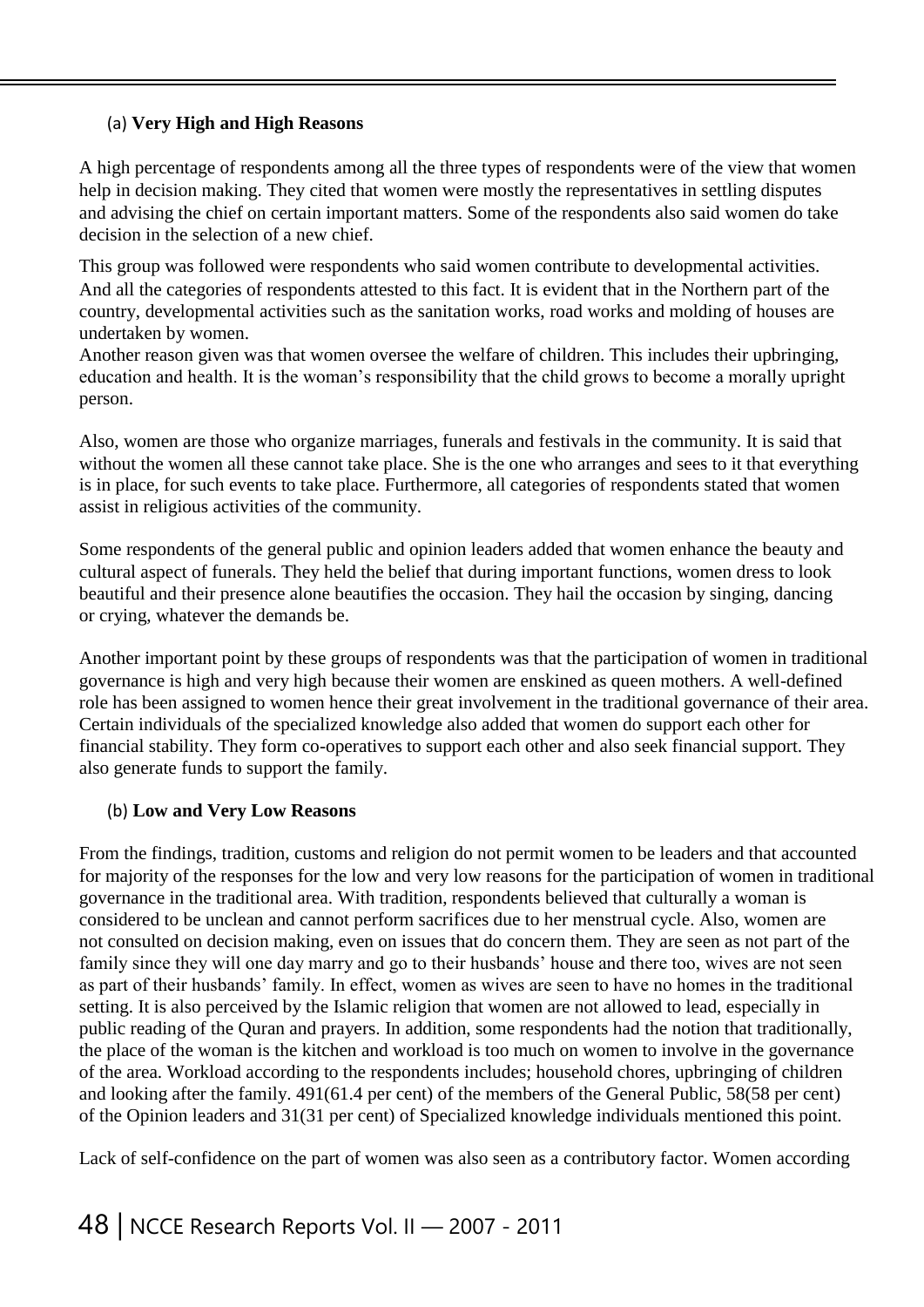to the findings were seen as the weaker sex, not capable and courageous to lead. Women are seen to have a low self-esteem and therefore could not take up such important leadership positions in the traditional setting.

Moreover, respondents made mention of the fact that the low educational background of women was a major constraint. This is due to the high illiteracy and ignorance level of women.

Lastly lack of support from men, this is where the male counterparts or husbands do not permit their wives to engage in any leadership roles. Also, the respondents were of the view that the men fear to give leadership roles to women due to the fact that the women will become very powerful and disobedient. Is this a mere myth made to be believed or is it rather that the men fear that women would be very good at leading and might take away the leadership title (a belief that men are the head) from them.

Other reasons given by respondents were that the leadership roles of women are not well spelt out since they do not have a well-defined role and this contribute to their low participation in traditional governance. Even though women are seen in the majority of the population, women are said not to be united and like back biting and gossiping.

#### **4.2 Women in District Assembly Elections**

It is the wish of government to increase the level of participation among women in the district assembly elections.

| <b>Assessment of General Participation of Women</b><br><b>Type of Respondent</b>  |                |          |                |                     |                        |             |  |  |
|-----------------------------------------------------------------------------------|----------------|----------|----------------|---------------------|------------------------|-------------|--|--|
| in the District Assembly Elections Over the General Public Opinion<br>Specialized |                |          |                |                     |                        |             |  |  |
| Years                                                                             |                | Leaders  |                | Knowledge           |                        |             |  |  |
|                                                                                   |                |          |                |                     |                        | Individuals |  |  |
| <b>Very High</b>                                                                  | 20             | 8        | $\overline{2}$ |                     |                        |             |  |  |
| % Within Type of Respondent                                                       |                | 2.5 %    |                | 8 %                 | 2 %                    |             |  |  |
| <b>High</b>                                                                       | 98             | 14       | 14             |                     |                        |             |  |  |
| % Within Type of Respondent                                                       |                | 12.2 %   |                | 14 %                | 14 %                   |             |  |  |
| Low                                                                               | 413            | 49       | 54             |                     |                        |             |  |  |
| % Within Type of Respondent                                                       |                |          | 51.6 %         | 49 %                | 54 %                   |             |  |  |
| <b>Very Low</b>                                                                   | 265            | 29       | 30             |                     |                        |             |  |  |
| % Within Type of Respondent                                                       |                | 33.1 %   |                | 29 %                | 30 %                   |             |  |  |
| <b>No Response</b>                                                                | $\overline{A}$ | $\Omega$ | $\overline{0}$ |                     |                        |             |  |  |
| % Within Type of Respondent                                                       |                | $0.5\%$  |                | $\overline{0}$<br>% | $\overline{0}$<br>$\%$ |             |  |  |
| <b>Total</b>                                                                      | 800            | 100      | 100            |                     |                        |             |  |  |
| % Within Type of Respondent                                                       |                | 100      | $\%$           | 100<br>$\%$         | 100 %                  |             |  |  |

#### **Table 4.2: Assessment of General Participation of Women in the District Assembly Elections Over the Years**

The table above depicts the similarity among the three groups of respondents. Comparatively, analysis reveals that majority of the respondents said the participation of women in the district assembly elections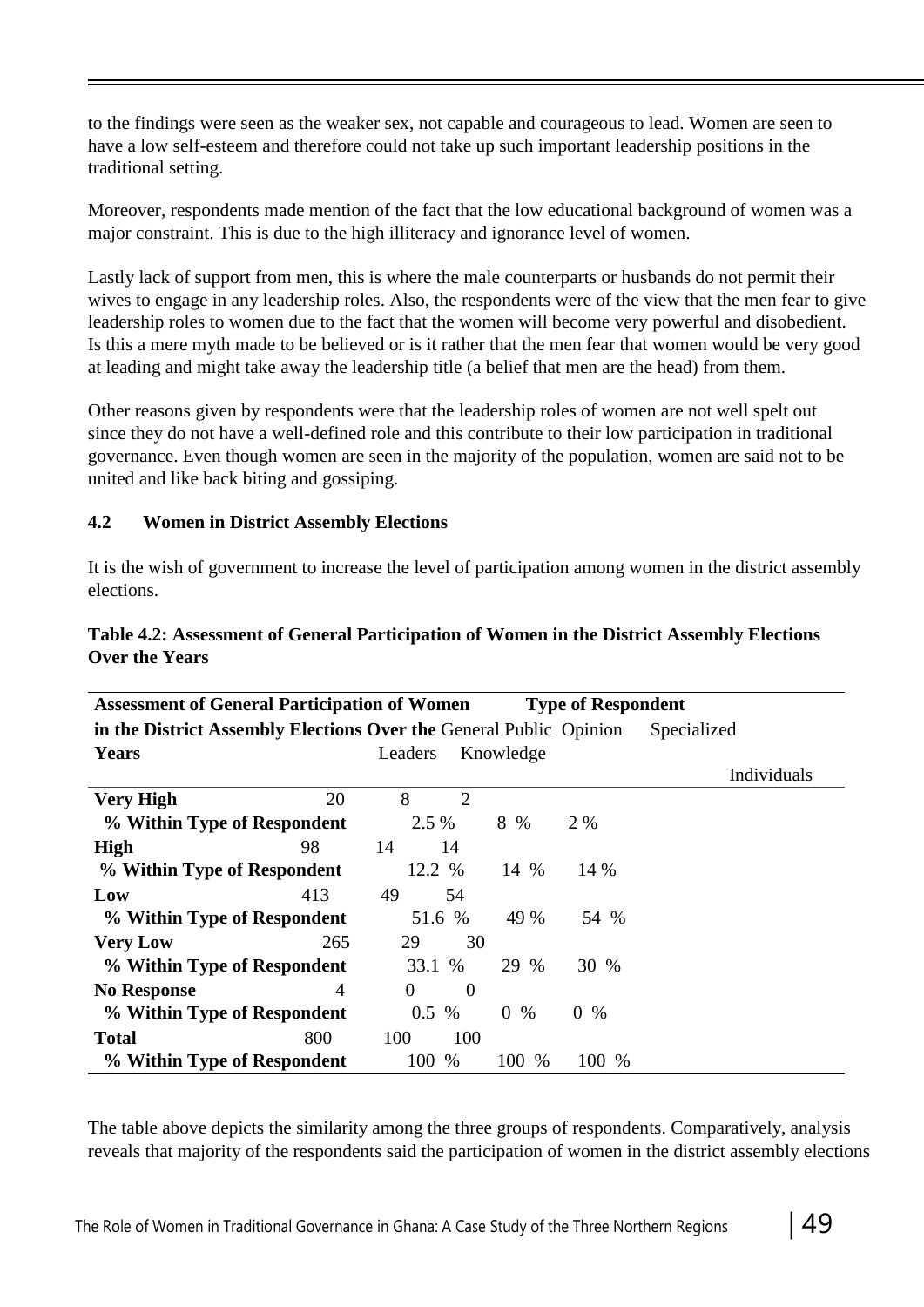over the years has been low. 54 per cent of individuals with specialized knowledge, 49 per cent of Opinion leaders and 51.6 per cent of the general public mentioned so.

A similar trend went for respondents who mentioned very low, high and very high; where 30 per cent of the individuals with specialized knowledge, 29 per cent of the opinion leaders and 33.1 per cent of the general public stated the participation to be very low.

For respondents who mentioned high, 14 per cent of individuals with specialized knowledge, 14 per cent of the opinion leaders and 12.2 per cent of the general public asserted to this fact.

A low percentage in all categories of respondents went for very high; they represented 2 per cent of individuals with specialized knowledge, 8 per cent of opinion leaders and 2.5 per cent of the general public.

#### **4.2.1 Analysis of Assessment of General Participation of Women in the District Assembly Elections Over the Years With Region of Respondents**





**S-Specialized individuals O-Opinion leaders GP-General pubic**

Comparatively, with the exception of individuals with specialized knowledge from the Upper West Region, all the rest had a greater proportion of the respondents saying the participation of women in the elections was low. Followed were respondents who said very low, high and very high.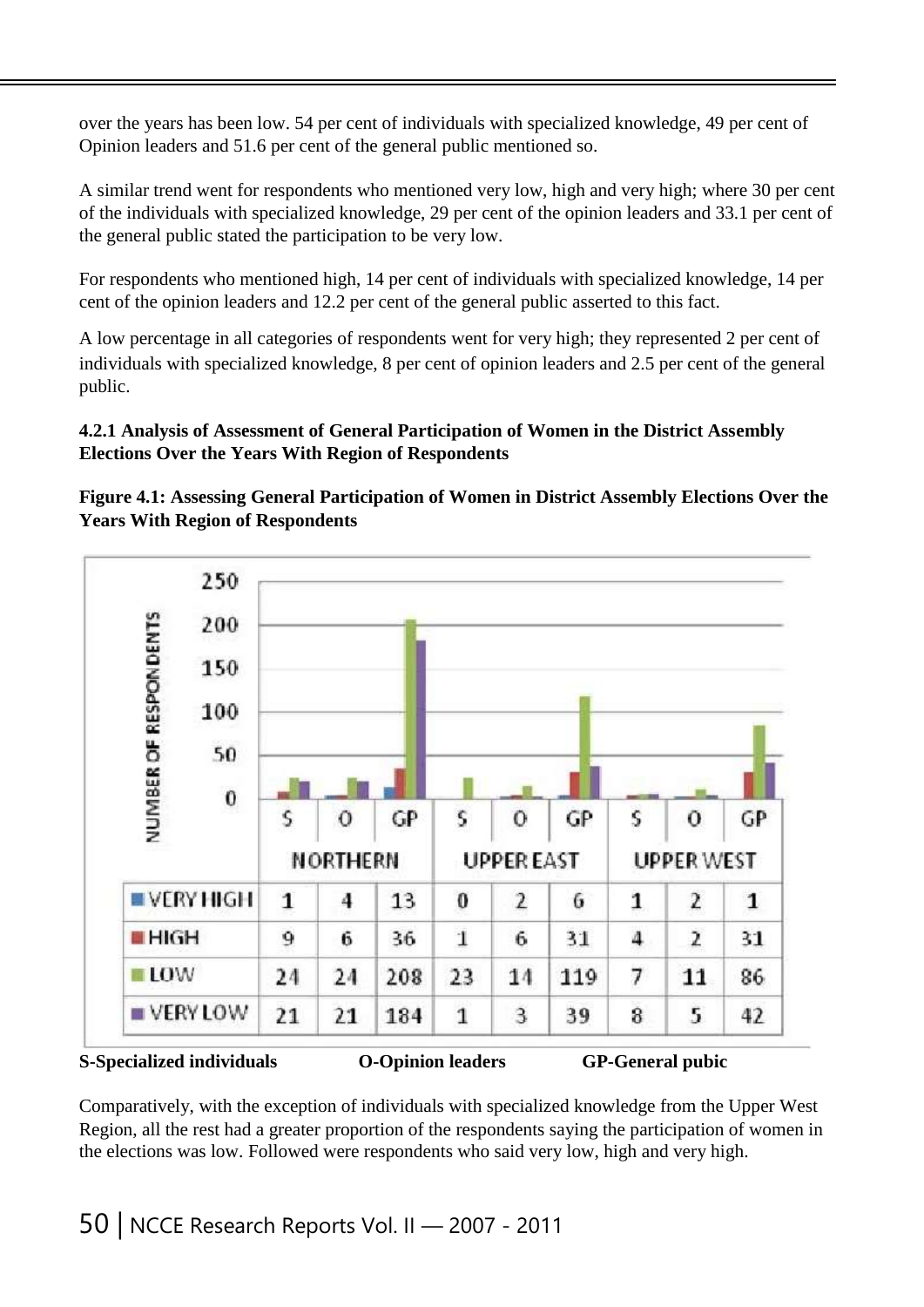It is only in the case of opinion leaders from the Upper East Region where a number of the respondents mentioned low, followed by those who mentioned high, very low and very high. The individuals with the specialized knowledge from the Upper West Region however, had a greater percentage saying the participation was very low followed by low, high and very high.

A careful analysis with the sex of respondents shows clear similar pattern. With the three categories of respondents, a relatively high number of them said the participation of women in the district assembly elections was low, followed by those who said very low, high and very high.

Examining the individuals with specialized knowledge depicts that 93.3 per cent of those who said the participation of women in the district assembly elections was very low were 40 years and above, and 87 per cent of those who said low were also within the age group 40 years and above.

In the case of the opinion leaders, of respondents who mentioned low, 93.8 per cent of them were 30 years and above. For those who said very low, 86.2 per cent of them were 30 years and over. Of the general public, over 70 per cent of the respondents who mentioned low and very low were above 30 years.

#### **4.3 Women in Parliamentary Elections**

Currently, the Parliament of Ghana has only nineteen (representing 8 per cent of the total number of 230 parliamentarians) parliamentarians being women. The Northern part of Ghana, out of this figure has only two women parliamentarians one each from the Northern and Upper West regions. The last parliament saw six women parliamentarians from Northern Ghana out of the twenty-five women parliamentarians. The first, second and third Parliaments of the Fourth Republic however, saw one, four and three women parliamentarians respectively from Northern Ghana. It is for this reason that respondents were asked to assess the participation of women in the parliamentary elections.

| <b>Assessment of General Participation of Women</b> | <b>Type of Respondent</b> |             |                               |  |  |
|-----------------------------------------------------|---------------------------|-------------|-------------------------------|--|--|
| in the Parliamentary Elections Over the Years       | General                   |             | Opinion Specialized Knowledge |  |  |
|                                                     | Public                    | Leaders     | Individuals                   |  |  |
| <b>Very High</b>                                    | 12                        | 2           | $\theta$                      |  |  |
| % Within Tpe of Respondent                          | 1.5 per cent              | 2 per cent  | 0 per cent                    |  |  |
| High                                                | 57                        | 10          | 5                             |  |  |
| % Within Type of Respondent                         | 7.1 per cent              | 10 per cent | 5 per cent                    |  |  |
| Low                                                 | 324                       | 42          | 48                            |  |  |
| % Within Type of Respondent                         | 40.5 per cent 42 per cent |             | 48 per cent                   |  |  |
| <b>Very Low</b>                                     | 400                       | 46          | 46                            |  |  |
| % ithin type of respondent                          | 50 per cent               | 46 per cent | 46 per cent                   |  |  |
| <b>No Response</b>                                  |                           | $\Omega$    |                               |  |  |
| per cent within type of respondent                  | $0.9$ per cent            | 0 per cent  | 1 per cent                    |  |  |
| <b>Total</b>                                        | 800                       | 100         | 100                           |  |  |
| per cent within type of respondent                  | 100 per cent              | $100$ per   | 100 per cent                  |  |  |
|                                                     |                           | cent        |                               |  |  |

#### **Table 4.3: Assessment of General Participation of Women in the Parliamentary Elections Over the Years**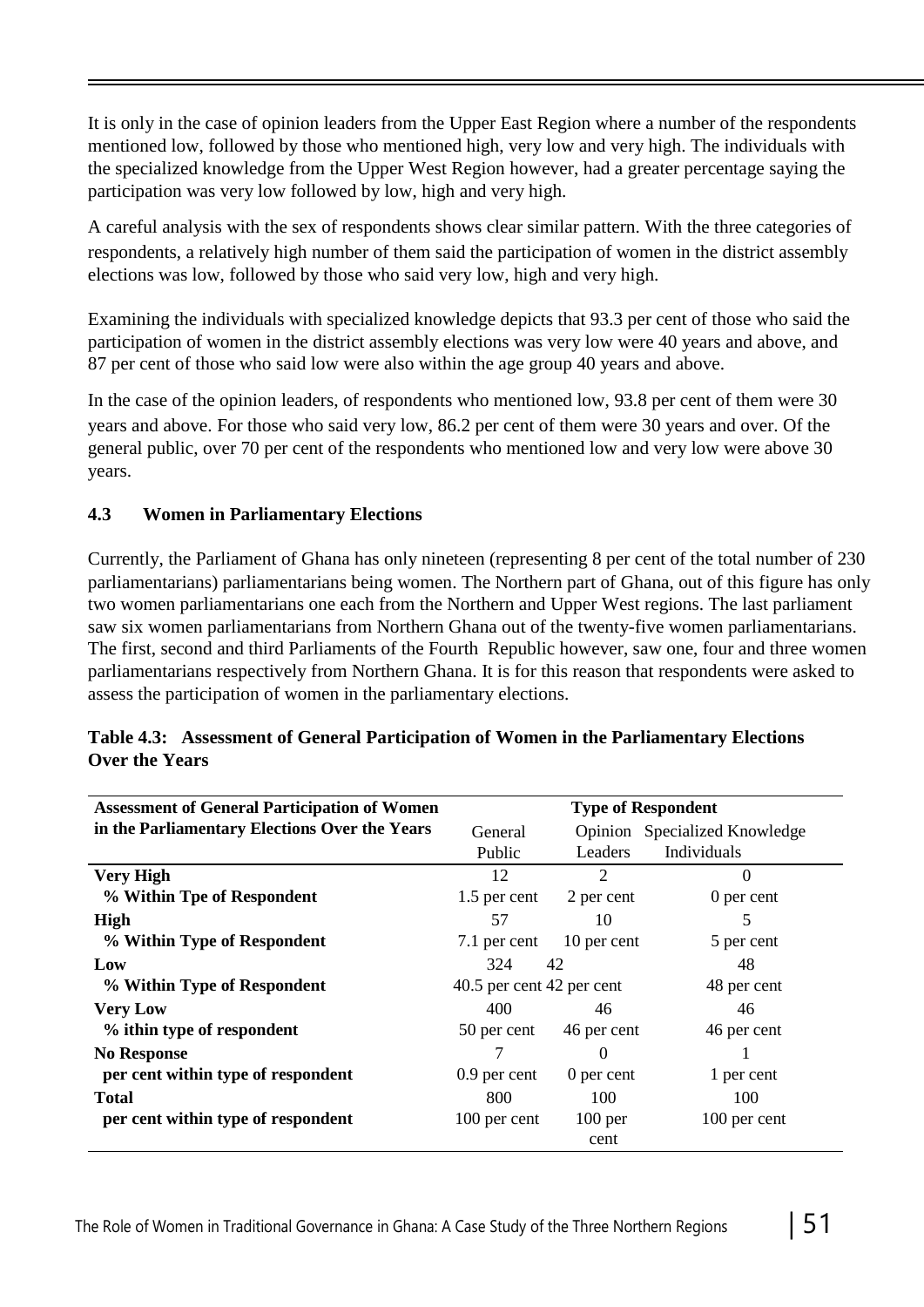From members of the general public, it revealed that 400(50 per cent) respondents mentioned the participation of women in the parliamentary elections to be very low, followed by 324(40.5 per cent) low, 57 (7.1 per cent) high and 12 (1.5 per cent) very high.

A similar pattern evolved with the opinion leaders, 46(46 per cent) said very low, 42(42 per cent) low, 10 (10 per cent) high and 2 (2 per cent) very high.

For the individual with specialized knowledge however, none of them said the participation of women was very high. Only 5(5 per cent) said the participation was high, 46(46 per cent) said very low and 48(48 per cent) said low.

#### **4.3.1 Cross Analysis of Region of Interview and Assessing General Participation of Women in the Parliamentary Election**





The figure above indicates that; of the individuals from the general public, 258(58 per cent) of the 445 respondents from the Northern Region said the participation of women was very low, followed by those who said low, 160 (36 per cent), high 17 (3.8 per cent) and very high 6 (1.3 per cent). Individuals from the Upper West also followed similar pattern in the reverse order with 67 (41.9 per cent) said very low, 64 (40 per cent) low, 24 (15 per cent) high and 2 (1.2 per cent) very high. In the Upper East region however, 100 (51.3 per cent) of them said low, 75 (38.5 per cent) very low, 16 (8.2 per cent) high and 4 (2.1 per cent) said very high.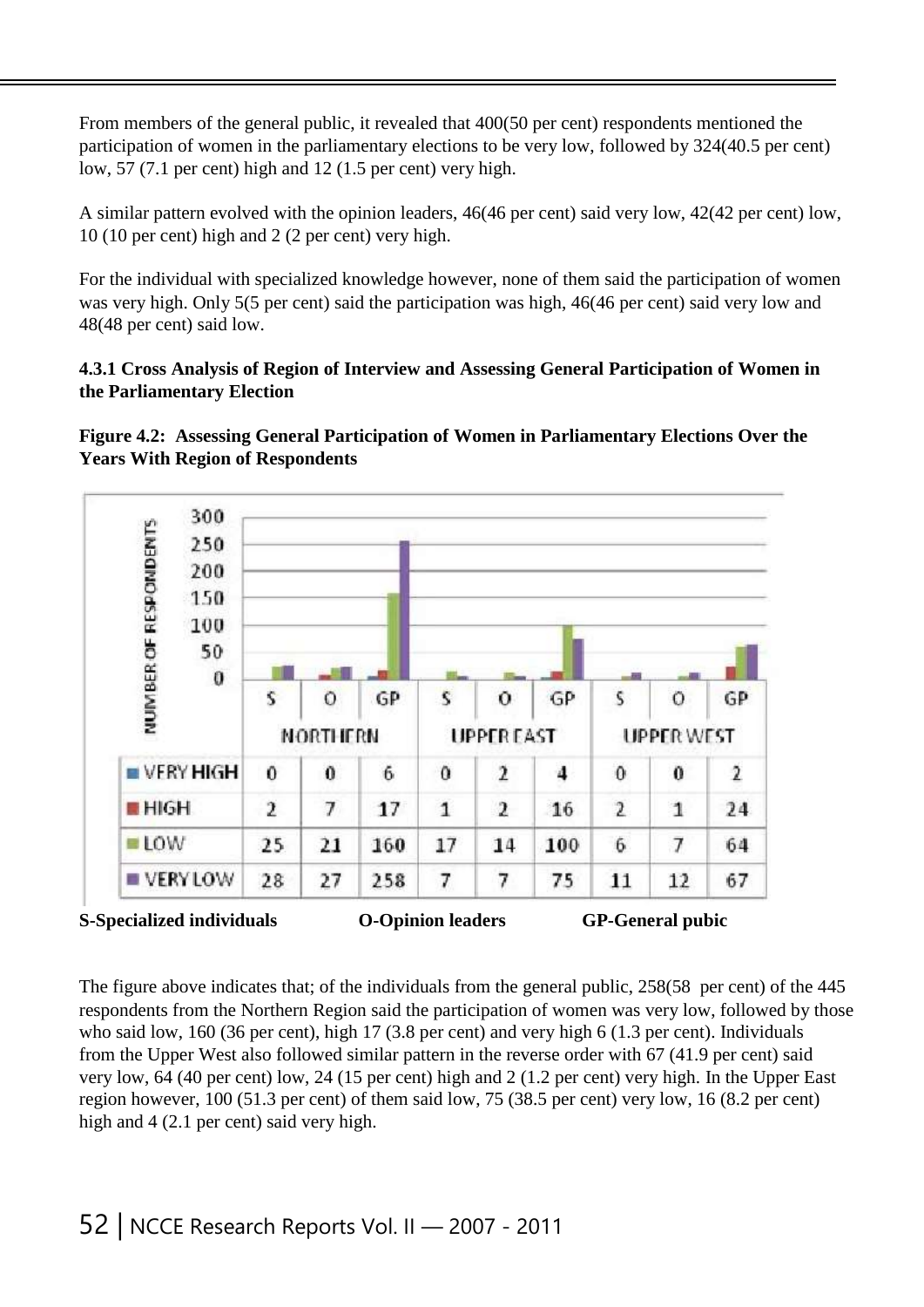With the opinion leaders, 14 (56 per cent) of the respondents from the Upper East said low, whilst 12 (60 per cent) of respondents from the Upper West said very low. For the Northern region, 27 (49.1 per cent) of respondents said very low while 21 (38.2 per cent) said the participation was low. None of the opinion leaders from the Northern and Upper West regions mentioned the participation to be very high whilst 2 (8 per cent) from the Upper East said the participation was very high. The Upper East and Upper West had 2(8 per cent) and 1 (5 per cent) person respectively assessing the participation to be high and the Northern region 7 (12.7 per cent) persons assessed the participation to be high.

Of the individuals with specialized knowledge, from the Northern Region, 2(3.6 per cent) of them said the participation was high, 25 (45.5 per cent) low and 28 (50.9 per cent) said very low.

From the Upper East, 1 (4 per cent) of those from the region said high, 171 (68 per cent) low and 7(28 per cent) very low. In the Upper West, 2 (10 per cent) high, 6 (30 per cent) low and 11 (55 per cent of those in the region) said very low.

Overall, 80 per cent of respondents within the region of interview registered low and very low response for assessing the general participation of women in parliamentary elections.

Assessing with the sex of respondents, in the case of opinion leaders, 91.4 per cent of the 47 male opinion leaders interviewed were of the view that the participation of women in the parliamentary elections were low and very low. For the female opinion leaders, 84.9 per cent of them also stated the participation to be low and very low.

In the case of the general public, of the males within this category of respondents, 90.4 per cent stated low and very low when asked to assess the general participation of women in the parliamentary elections. For the specialized knowledge individuals, 94.5 per cent of male respondents and 93.3 per cent of female respondents said participation of women was low and very low.

#### **4.4 The State and Women**

Today, women in Ghana remain a demographic majority, representing 51.3 per cent of the population and contributing considerably to the development of the nation. This aspect of the chapter views the willingness of respondents to vote for a female candidate at any level of election and the role of the state towards the participation of women in governance.

#### **4.4.1 Willingness to vote for a Female Candidate**

When respondents were asked "Will you vote for a female candidate at any level of election", a whooping majority of them said 'Yes'. 91(91 per cent) of individuals with specialized knowledge, 95 (95 per cent) of opinion leaders and 713 (89.1 per cent) of the general public said 'Yes'. For individuals who said 'No', 8 (8 per cent) were individuals from the specialized knowledge, 2 (2 per cent) opinion leaders and 83 (10.4 per cent) general public.

Only a small percentage of the respondents gave no response to the question with 1(1 per cent) of the individual with specialized knowledge, 3(3 per cent) opinion leaders and 4 (0.5 per cent) members of the general public. Results are shown in table 4.4.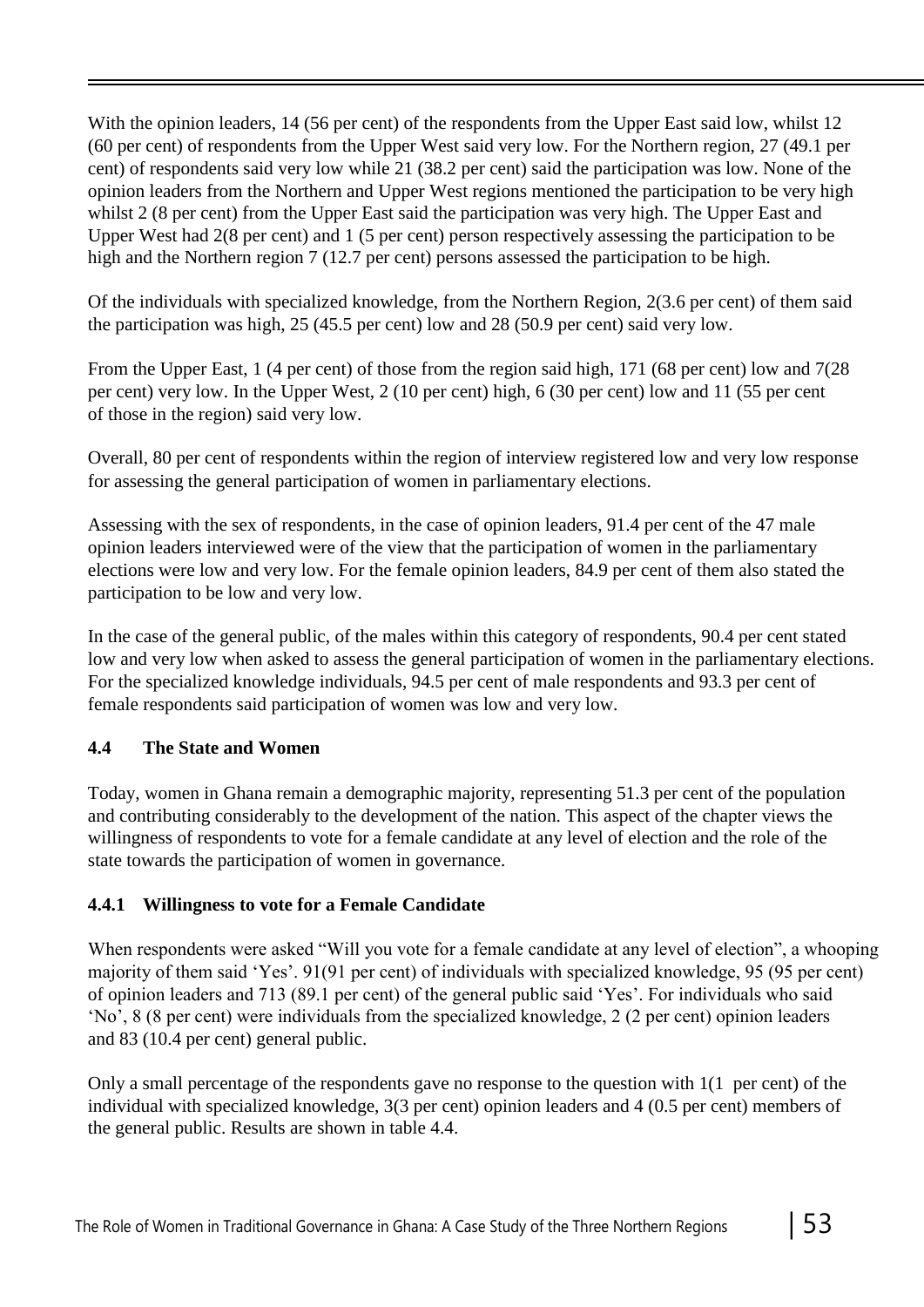#### **Table 4.4: Cross Tabulation of Willingness to Vote for a Female Candidate at Any Level of Election With the Type of Respondents**

| Willingness to Vote for a Female Candidate at Any Type of Respondent<br><b>Level of Election</b> |                                    |     |               |     |       |        | General Public Opinion Leaders Specialized Knowl- |
|--------------------------------------------------------------------------------------------------|------------------------------------|-----|---------------|-----|-------|--------|---------------------------------------------------|
|                                                                                                  |                                    |     |               |     |       |        | edge Individual                                   |
|                                                                                                  | Yes                                | 713 | 95            | 91  |       |        |                                                   |
|                                                                                                  | % Within Type of Respondent 89.1%t |     |               |     | 95%   | 91 %   |                                                   |
|                                                                                                  | No                                 | 83  | $\mathcal{D}$ | 8   |       |        |                                                   |
|                                                                                                  | % Within Type of Respondent 10.4%  |     |               |     | 2 %   | 8 %    |                                                   |
|                                                                                                  | No Response                        | 4   |               |     |       |        |                                                   |
|                                                                                                  | % Within Type of Respondent 0.5%   |     |               |     | 3 %   | %<br>1 |                                                   |
|                                                                                                  | Total                              | 800 | 100           | 100 |       |        |                                                   |
|                                                                                                  | % Within Type of Respondent 100 %  |     |               |     | 100 % | 100 %  |                                                   |

### **a) Willingness to Vote for a Female Candidate at Any Level of Election by Region of Interview**

All the three regions in respect of the type of respondent had majority of them saying they will vote for a female candidate at any level of elections, as depicted in the table 4.5.

| <b>Willingness to Vote</b> | <b>Type of Respondent</b>                                   |                 |       |                                       |  |  |  |  |
|----------------------------|-------------------------------------------------------------|-----------------|-------|---------------------------------------|--|--|--|--|
| for a Female Candi-        |                                                             |                 |       |                                       |  |  |  |  |
| date at Any Level of       |                                                             |                 |       |                                       |  |  |  |  |
| <b>Election</b>            |                                                             |                 |       |                                       |  |  |  |  |
|                            | General Public<br>Specialized Knowledge In- Opinion Leaders |                 |       |                                       |  |  |  |  |
|                            | dividual                                                    |                 |       |                                       |  |  |  |  |
|                            | Northern $U$ p p e r $U$ p p e r                            | Northern Upper  | Upper | Northern $U$ $p$ $p$ $e$ $r$<br>Upper |  |  |  |  |
|                            | West<br>East                                                | East            | West  | West<br>East                          |  |  |  |  |
| Yes                        | 90<br>88<br>92.7                                            | 100<br>94.5     | 90    | 89.4<br>89.9<br>87.2                  |  |  |  |  |
| N <sub>0</sub>             | 12<br>7.3<br>-5                                             | $\theta$<br>1.8 | 5     | 12.3<br>9.4<br>10.6                   |  |  |  |  |
| <b>No Response</b>         | 5<br>$\Omega$                                               | $\theta$<br>3.6 | 5     | $\Omega$<br>0.7<br>0.5                |  |  |  |  |

#### **Table 4.5: Willingness to Vote for a Female Candidate at Any Level of Election by Region of Interview in Percentage**

The table above depicts that over 80 per cent of all the respondents across the regions said they will vote for a female candidate at any level of election. In the Upper East Region, for the opinion leaders, 100 per cent of them answered 'Yes' they will vote, and for the General Public in the same region, 87.2 per cent of them said 'Yes'. Of those who said 'No', from the Upper East region, 12.3 per cent of them were respondents from the general public.

#### **b) Willingness to Vote for a Female Candidate at Any Level of Election by Sex of Respondents**

With the individuals of the general public, it was interesting to note that of the 713 respondents who said yes they will vote for a female candidate, 327 (45.9 per cent) of them were males whereas 386(54.1 per cent) females, the remaining 83 respondents who said 'No' they will not vote, 50(60.2 per cent)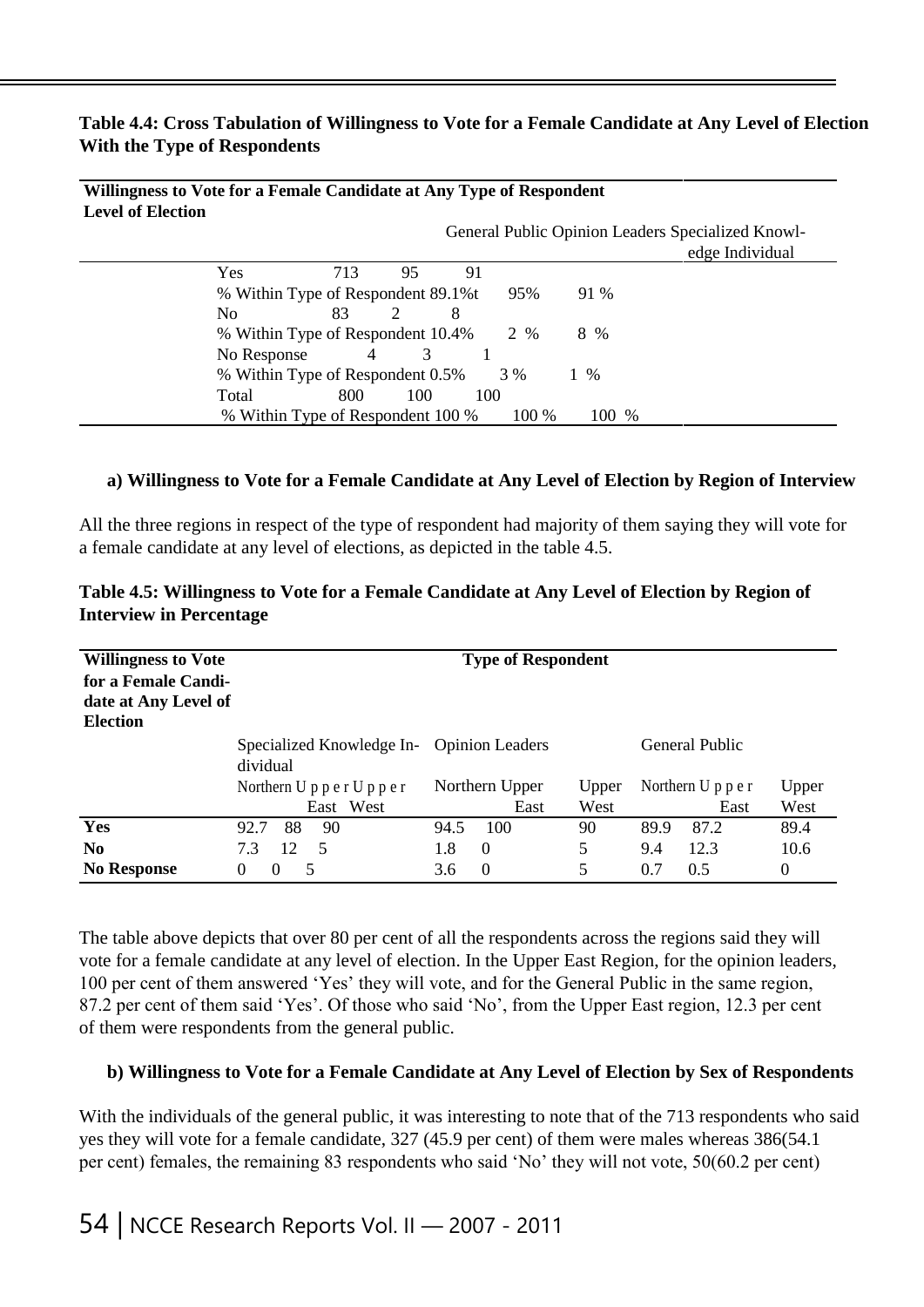were males and 33 (39.8 per cent) females.

Analyzing that of the opinion leaders, 45 (47.4 per cent) of the 95 respondents who said yes they will vote were males and 50 (52.6 per cent) females. In the case of the 'No' respondents, 50 per cent of the males and 50 per cent of the females registering one respondent each said 'No'.

An insight into the individuals with specialized knowledge shows a different turn of events where 48(52.7 per cent) of the 91 respondents who said 'Yes' were males and 43 (47.3 per cent) females. For respondents who said 'No' however, 6 (75 per cent) were males and 2 (25 per cent) females.

#### **c) Willingness to Vote for a Female Candidate by Age Groups of Respondents**

**Table 4.6: Willingness to Vote for Female Candidate by Age Groups of Respondents in Percentages (%)**

| <b>Age Groups of</b><br><b>Respondents</b> | Willingness to Vote for a Female Candidate at Any Level of Election |      |      |                |                |             |                                                         |  |
|--------------------------------------------|---------------------------------------------------------------------|------|------|----------------|----------------|-------------|---------------------------------------------------------|--|
|                                            | Yes                                                                 |      |      | N <sub>0</sub> |                |             |                                                         |  |
|                                            |                                                                     |      |      |                |                |             | Specialized Opinion General Specialized Opinion General |  |
|                                            |                                                                     |      |      |                |                |             | Individuals Leaders Public Individuals Leaders Public   |  |
|                                            | 19 and 100                                                          | 100  | 93.3 | - 0            | $\theta$       | 6.7         |                                                         |  |
|                                            | below                                                               |      |      |                |                |             |                                                         |  |
|                                            | $20 - 29100$                                                        | 100  | 88   | $\theta$       | $\Omega$       | 11.3        |                                                         |  |
|                                            | $30 - 3987.5$                                                       | 94.7 | 90   | 12.5           | $\Omega$       | 9.5         |                                                         |  |
|                                            | $40 - 4993.3$                                                       | 92   | 89.7 | 6.7            | $\overline{4}$ | 10.3        |                                                         |  |
|                                            | $50 - 5988.4$                                                       | 96.9 | 87.9 | 11.6           |                | 3.1<br>11.4 |                                                         |  |
|                                            | 93.6<br>$60^{+}$                                                    | 93.3 | 89   | 3.2            | $\theta$       | 9.8         |                                                         |  |

From the table above, all age groups had majority expressing their willingness to vote for a female candidate at any level of election. The age group 19 and below and 20-29 of the individual with specialized knowledge and age group 20-29 of the opinion leaders had 100 per cent of their respondents saying they will vote for a female candidate. Of the general public, the age group 19 and below had the highest proportion within this age group of respondents declaring their willingness. It can be seen that, from the survey, overall the younger generation shows more willingness to vote for a female candidate as compared to the other age groups and this can be seen as a change in the ideology of the younger generation towards gender equality at all levels.

#### **4.4.2 The Role of the State Towards the Participation of Women in Governance**

This was a 'Yes' or 'No' question which expected respondents to state in their opinion whether the state was doing enough to ensure effective participation of women in governance.

For the respondents with specialized knowledge, 61 (61 per cent) of them said 'Yes' and 39 (39 per cent) answered 'No'. For the opinion leaders, 57 (57 per cent) responded 'Yes' and 43 (43 per cent) responded 'No'. For respondents of the general public, 513 (64.1 per cent) said 'Yes' and 285(35.6 per cent) said 'No'.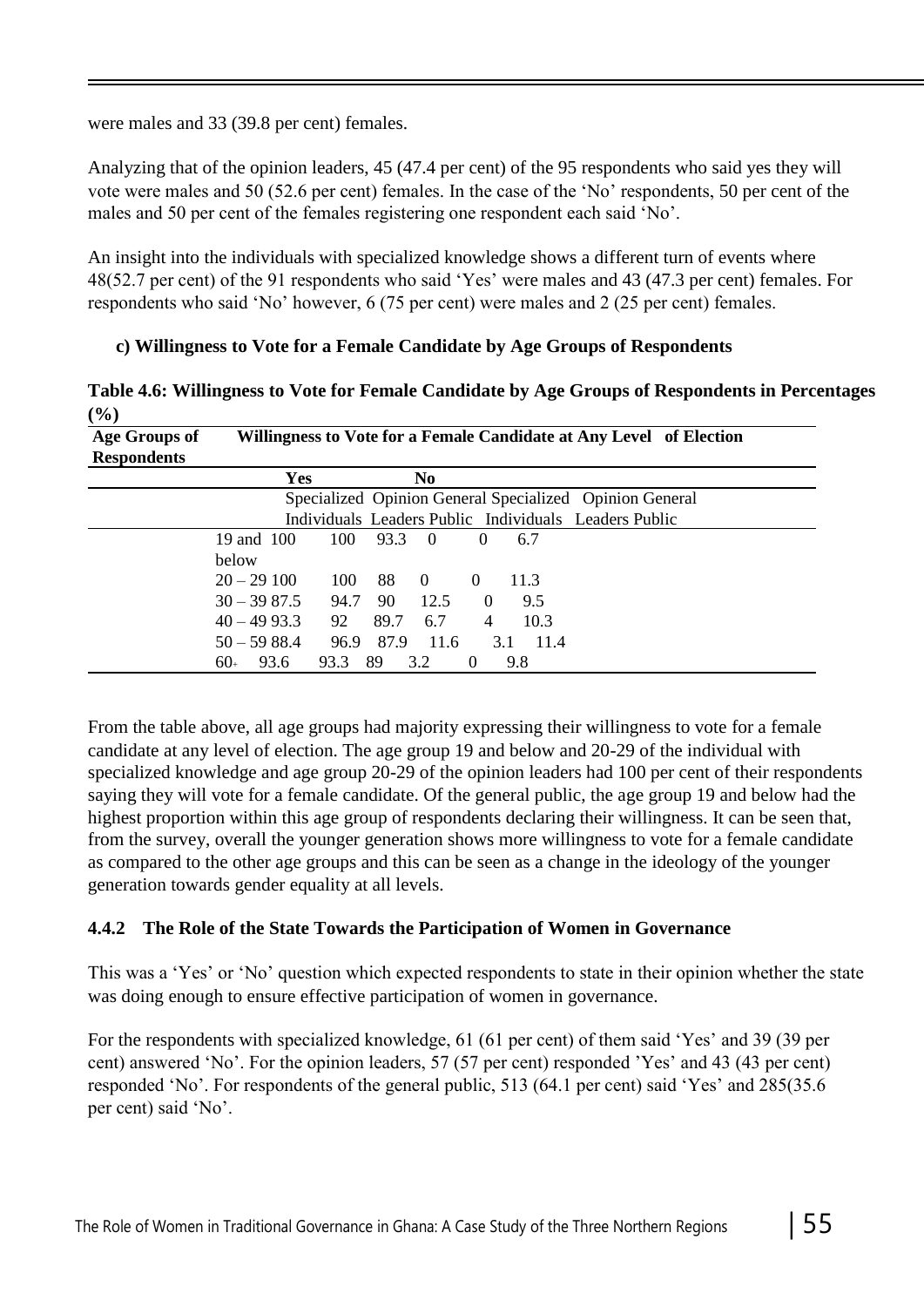#### **Figure 4.3: Governance Whether the State is Doing Enough to Ensure Effective Participation of Women in**



A cross analysis of whether the state is doing enough to ensure effective participation of women in governance with the region of interview shows that of the 100 individuals with specialized knowledge, 31(56.4 per cent) of respondents from the Northern region said 'Yes' and 24 (43.6 per cent) said 'No'. From the Upper East region, 17(68 per cent) said 'Yes' and 8 (32 per cent) said 'No'. In the Upper West also, 13 (65 per cent) responded 'Yes' and 7 (35 per cent) 'No'.

With the opinion leaders, from the Northern region, 31(56.4 per cent) said 'Yes' and 24 (43.6 per cent) said 'No'. In the Upper East, 18 (72 per cent) of them said 'Yes' and 7(28 per cent) 'No'. From the Upper West however, as much as 60 per cent (12) of the respondents said 'No' and 40 per cent (8) said 'Yes'.

Of the general public, the regional analysis revealed that in the Northern region, 280(62.9 per cent) said 'Yes' and 163 (36.6 per cent) 'No'. For the Upper East, 118 (60.5 per cent) responded 'Yes' and 77 (39.5 per cent) 'No'. In the Upper West, 115 (71.9 per cent), responded 'Yes' and 45(28.1 per cent) 'No'.

The analysis of the sex of respondents in the various categories revealed that 52.8 per cent (28) of the opinion leaders who are female respondents said 'Yes', the state is doing enough to ensure effective participation of women in governance whereas 47.2 per cent (25) said 'No'. Of the male respondents in this category, 29 (61.7 per cent) said 'Yes' and 18 (38.3 per cent) said 'No'. That of the general public shows that 252 (66.7 per cent) of the male respondents and 261 (61.8 per cent) of the female respondents said 'Yes'. 126(33.3 per cent) of the male respondents and 159 (37.7 per cent) of the female respondents responded 'No'. With the individuals who had special knowledge on the research, a similar trend evolved, 33(60 per cent) and 22 (40 per cent) of the male respondents said 'Yes' and 'No' respectively. Whereas, 28 (62.2 per cent) and 17(37.8 per cent) of the female respondents recorded 'Yes' and 'No' in that order.

Respondents were asked to give two reasons for their 'Yes' and 'No' response as to whether in their opinion the state is doing enough to ensure effective participation of women in governance.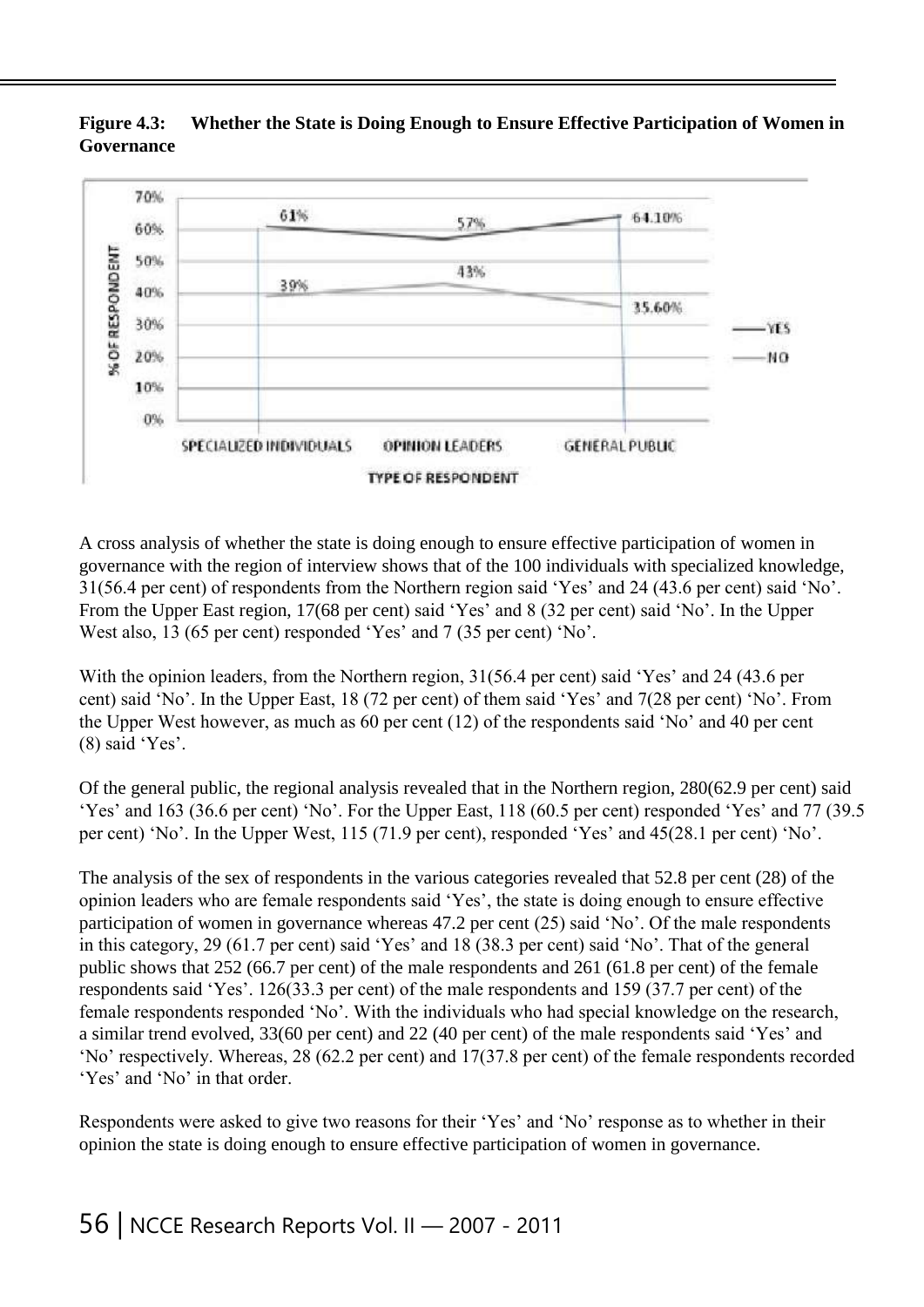For the reasons why respondents said 'Yes', the state is doing enough to ensure effective participation of women in governance, a relatively high response was that, women have been appointed to key governmental positions. 36 (36 per cent) of the opinion leaders, 42(42 per cent) of the specialized individuals and 287 (35.9 per cent) of the general public gave this response.

The second reason given was that the government is educating, sensitizing and organizing capacity building workshop to empower women. This is because they believe that women are encouraged to stand for district assembly elections and also more education is done by the state on gender equality. 18(18 per cent), 24(24 per cent) and 174(21.8 per cent) of the opinion leaders, specialized individual and the general public respectively cited this.

Another reason given was that the state is promoting gender equality and the rights of women. This is where the state sees to it that the rights of women are being promoted and not abused. Also gender equality is being targeted by government were equal chance is given to both men and women to compete at all levels. This reason was given by 11 (11 per cent) of the opinion leaders, 14 (14 per cent) of the specialized individual and 162 (20.3 per cent) of the general public.

Promotion of girl child education by the state is yet another reason mentioned by 9 (9 per cent) opinion leaders, 4(4 per cent) specialized individual and 82 (10.3 per cent) general public respondents. Here, the state is encouraging and sensitizing parents to send their girl child to school.

Also some respondents made mention of the fact that women are being appointed to the executive level where ministerial and district chief executive positions are held by women. This position was made by 3(3 per cent) of the opinion leaders, 6 (6 per cent) of the specialized individual and 69 (8.6 per cent) of the general public. In addition, 42 (5.3 per cent) respondents of the general public, 7 (7 per cent) specialized individual and 6 (6 per cent) opinion leaders said there are women in the legislature, where we have female Members of Parliament. For women in the judiciary, 5 (0.6 per cent) of the general public and 3 (3 per cent) of the opinion leaders gave this response, some citing Chief Justice Georgina Theodora Wood.

Lastly, 65 (8.1 per cent) respondents of the general public, 9 (9 per cent) specialized individual and 6(6 per cent) opinion leaders mentioned that financial assistance is being given to women by the state in the form of loan through the forming of associations.

Among the reasons given by respondent as to why they think the state is not doing enough to ensure effective participation of women in governance is that there are no deliberate policies to encourage women in government. They made mention of the fact that there government has failed to acknowledge women who have the potential to lead. In addition some respondents said there is no motivational package for women with capabilities to lead. Twenty-four (24 per cent) opinion leaders, 127 (15.9 per cent) general public members and 15 (15 per cent) specialized individual asserted to this fact.

More so, respondents believe that there are few women appointed to leadership positions since men are appointed in high positions than women. This point was mentioned by 18(18 per cent) specialized individuals, 108 (13.5 per cent) general public, 22 (22 per cent) opinion leaders.

Also, inadequate financial support for women as mentioned by 18 (18 per cent) specialized individual, 9(9 per cent) opinion leaders and 101(12.6 per cent) members of the general public is another reason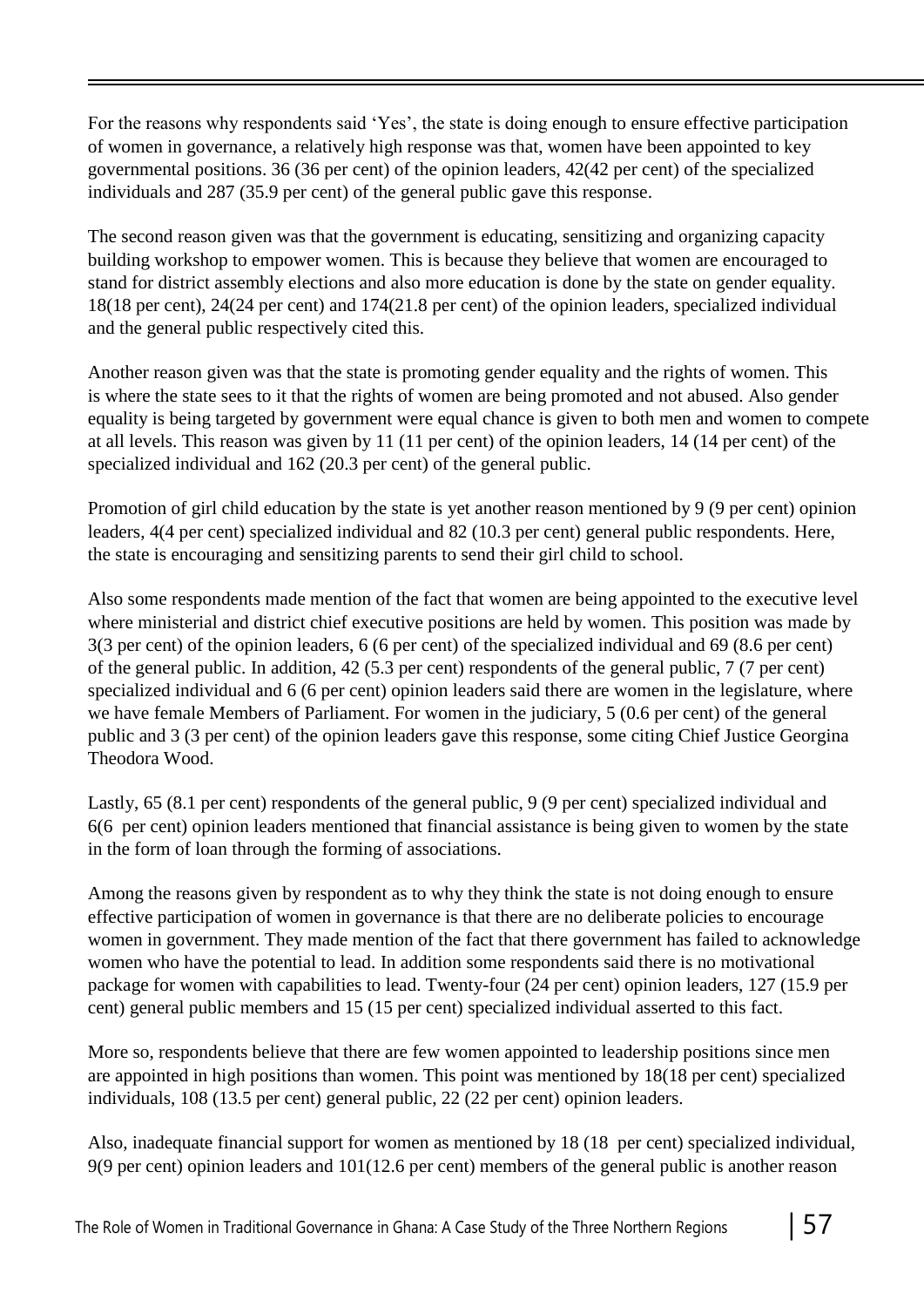mentioned. Here respondents said no financial support is given to women to support them in taking up leadership positions.

Five (5 per cent) specialized knowledge individuals, 18 (2.3 per cent) members of the general public and 1(1 per cent) opinion leader mentioned that the girl child education is not supported by government to the highest level where there are no scholarship package to motivate the female to attain education to the highest level.

Another reason mentioned was that there is no gender balance in appointments as much attention is not paid to women with regards to appointments. 5 (5 per cent) specialized individuals, 60(7.5 per cent) members of the general public and 10(10 per cent) opinion leaders mentioned this point.

No woman at highest decision making level of the government and the various political parties. Respondents mentioned that there has never been a woman president in the country. This point was stated by 20(2.5 per cent) members of the general public, 2 (2 per cent) opinion leaders and 2 (2 per cent) specialized individuals.

The low levels of education among women in the country was stated by 26 (3.3 per cent) members of the general public, 5 (5 per cent) specialized individuals and 4 (4 per cent) opinion leaders. Poverty amongst women in general was another reason given by 10 (1.3 per cent) members of the general public, 1 (1 per cent) opinion leader and 1(1 per cent) specialized individual.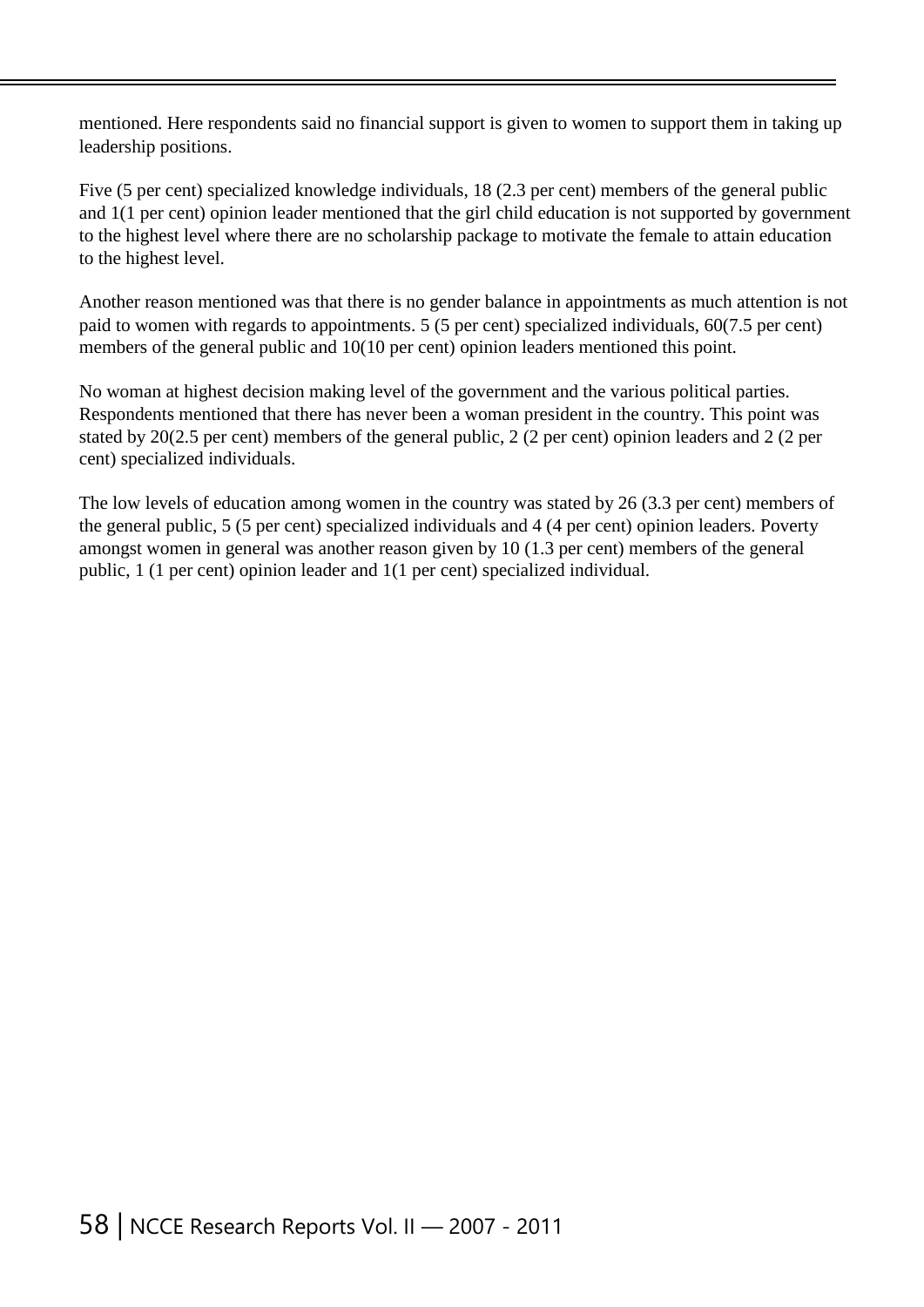# **Chapter 5**

## **Challenges Impeding Women From Taking Up Leadership Roles In Governance**

#### **5.0 Introduction**

Leadership is described as the ability of a person or group of persons to guide or direct a group. Governance relates to decisions that define expectations, grant power, or verify performance. According to the Statistical Service provisional figures, Ghana's' population as at 2010 stands at 24,223,431 with 12,421,770 (51.3 per cent) females and 11,801,661(48.7 per cent) males. This implies that the country has a higher female population.

Women are very dynamic, hardworking and have huge potentials and capabilities. Yet when it comes to leadership women are found to lag behind. This chapter examines the issues that prevent women from taking up leadership roles whether it relates to traditional or modern governance system.

#### **5.1 Customs and Traditions**

A custom can be described as a practice followed by people of a particular group or region. According to (Wikipedia the free Online Encyclopedia) a tradition is a ritual, belief or object passed down within a society, still maintained in the present.

In our Ghanaian society culture plays a very important role. There are traditional kingdoms with chiefs, queen mothers, sub-chiefs etc. Communities have different traditions and customs depending on the particular community. Most of these customs and traditions are productive and portray the way of life of the people. There are some customs and practices however that are outmoded and have negative effects on women. We can draw examples from the Volta region with the practice of Trokosi and the practice of female circumcision from some ethnic groups in the Northern part of Ghana.

In the study respondents were asked the question "in your traditional area do customs and traditions permit women to be chiefs?"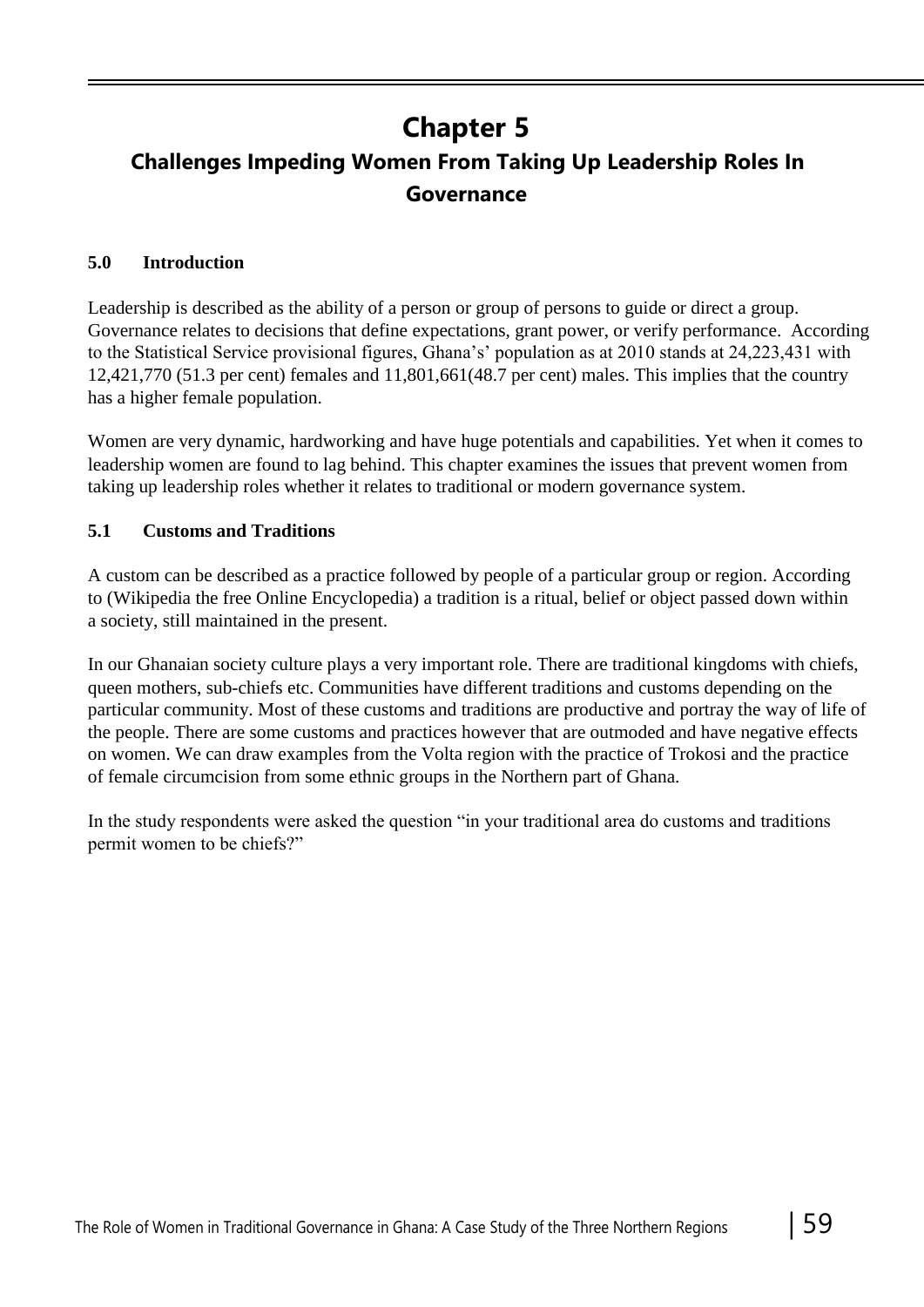#### **Figure 5.1: General Public and Opinion leaders: Whether in Your Traditional Area, Customs and Traditions Permit Women to be Chiefs**



**Figure 5.2: Specialized Individuals: Whether in Your Traditional Area, Customs and Traditions Permit Women to be Chiefs**



Figure 5.1 indicates that of 900 respondents interviewed for the general public and opinion leaders majority of the respondents 614 (68.2 per cent) gave a 'No' response to women being chiefs in their area. Two hundred and eighty five (31.7 per cent) of respondents said 'Yes' that indeed their customs and traditions permitted women to be chiefs. One person gave no response to this question.

The study sample also included one hundred people who have specialized knowledge about the traditions of the people in those regions. The same question about women being chiefs was put to them. Most respondents 58 (58 per cent) said 'No 'meaning their customs and traditions did not permit women to be chiefs. Forty eight (48 per cent) said "Yes' that women can be made chiefs.

The results suggest that the traditions and customs of most areas within the Northern, Upper East and Upper West regions do not permit women to be chiefs.

### 60 | NCCE Research Reports Vol. II — 2007 - 2011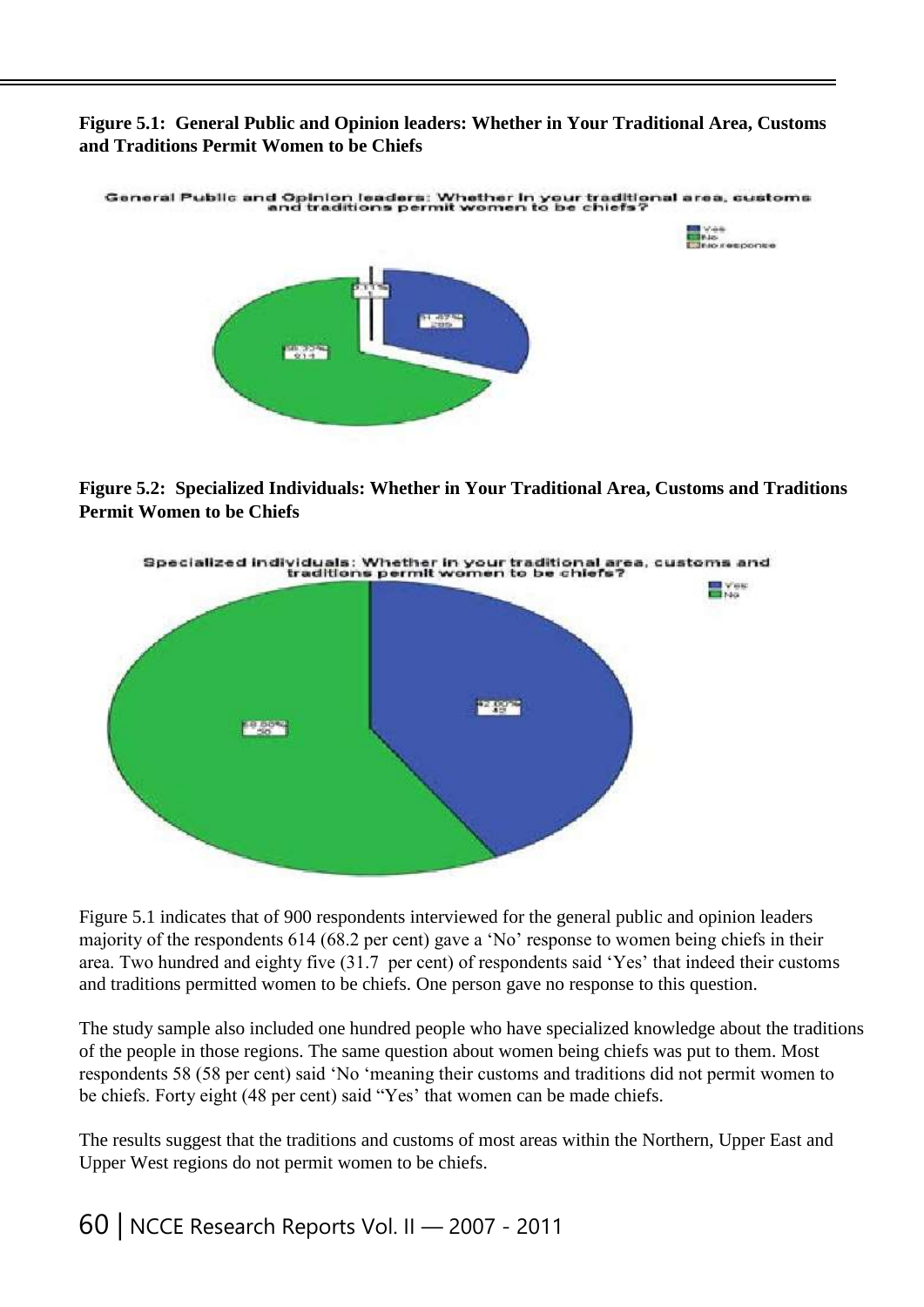#### **5.1.1 Cross Tabulation on Whether Your Traditional Area, Customs and Traditions Permit Women to be Chiefs and Region of Interview**

#### **Table 5.1: Cross Tabulation on Whether in Your Traditional Area, Customs and Traditions Permit Women to be Chiefs and Region of Interview-Opinion Leaders and General Public**

| Whether in Your Traditional Area,<br><b>Customs and Traditions Permit</b><br>Women to be Chiefs? | Total                                                                                                                                                                                                                                                                                                                                                                                                                                                                                                                                                                                          |
|--------------------------------------------------------------------------------------------------|------------------------------------------------------------------------------------------------------------------------------------------------------------------------------------------------------------------------------------------------------------------------------------------------------------------------------------------------------------------------------------------------------------------------------------------------------------------------------------------------------------------------------------------------------------------------------------------------|
| Yes<br>N <sub>o</sub><br>No Re-                                                                  |                                                                                                                                                                                                                                                                                                                                                                                                                                                                                                                                                                                                |
| sponse                                                                                           |                                                                                                                                                                                                                                                                                                                                                                                                                                                                                                                                                                                                |
|                                                                                                  | 500                                                                                                                                                                                                                                                                                                                                                                                                                                                                                                                                                                                            |
| of Interview                                                                                     | 100.0%                                                                                                                                                                                                                                                                                                                                                                                                                                                                                                                                                                                         |
| % within<br>95.1 %<br>100.0%<br>37.1 %                                                           | 55.6 %                                                                                                                                                                                                                                                                                                                                                                                                                                                                                                                                                                                         |
| Whether in Your                                                                                  |                                                                                                                                                                                                                                                                                                                                                                                                                                                                                                                                                                                                |
| Traditional Area,                                                                                |                                                                                                                                                                                                                                                                                                                                                                                                                                                                                                                                                                                                |
| Customs and                                                                                      |                                                                                                                                                                                                                                                                                                                                                                                                                                                                                                                                                                                                |
| <b>Traditions Permit</b>                                                                         |                                                                                                                                                                                                                                                                                                                                                                                                                                                                                                                                                                                                |
| Women to be                                                                                      |                                                                                                                                                                                                                                                                                                                                                                                                                                                                                                                                                                                                |
|                                                                                                  |                                                                                                                                                                                                                                                                                                                                                                                                                                                                                                                                                                                                |
| Count<br>$\overline{0}$                                                                          | 220                                                                                                                                                                                                                                                                                                                                                                                                                                                                                                                                                                                            |
|                                                                                                  | 100.0 %                                                                                                                                                                                                                                                                                                                                                                                                                                                                                                                                                                                        |
|                                                                                                  |                                                                                                                                                                                                                                                                                                                                                                                                                                                                                                                                                                                                |
|                                                                                                  | 24.4 %                                                                                                                                                                                                                                                                                                                                                                                                                                                                                                                                                                                         |
|                                                                                                  |                                                                                                                                                                                                                                                                                                                                                                                                                                                                                                                                                                                                |
|                                                                                                  |                                                                                                                                                                                                                                                                                                                                                                                                                                                                                                                                                                                                |
|                                                                                                  |                                                                                                                                                                                                                                                                                                                                                                                                                                                                                                                                                                                                |
|                                                                                                  |                                                                                                                                                                                                                                                                                                                                                                                                                                                                                                                                                                                                |
|                                                                                                  |                                                                                                                                                                                                                                                                                                                                                                                                                                                                                                                                                                                                |
|                                                                                                  |                                                                                                                                                                                                                                                                                                                                                                                                                                                                                                                                                                                                |
|                                                                                                  | 180                                                                                                                                                                                                                                                                                                                                                                                                                                                                                                                                                                                            |
|                                                                                                  | 100.0 %                                                                                                                                                                                                                                                                                                                                                                                                                                                                                                                                                                                        |
|                                                                                                  | 20.0 %                                                                                                                                                                                                                                                                                                                                                                                                                                                                                                                                                                                         |
|                                                                                                  |                                                                                                                                                                                                                                                                                                                                                                                                                                                                                                                                                                                                |
|                                                                                                  |                                                                                                                                                                                                                                                                                                                                                                                                                                                                                                                                                                                                |
|                                                                                                  |                                                                                                                                                                                                                                                                                                                                                                                                                                                                                                                                                                                                |
|                                                                                                  |                                                                                                                                                                                                                                                                                                                                                                                                                                                                                                                                                                                                |
|                                                                                                  |                                                                                                                                                                                                                                                                                                                                                                                                                                                                                                                                                                                                |
|                                                                                                  |                                                                                                                                                                                                                                                                                                                                                                                                                                                                                                                                                                                                |
| Northern<br>Upper<br>East<br>Upper<br>West                                                       | 271<br>228<br>$\mathbf{1}$<br>Count<br>% within Region 54.2% 45.6 %<br>$0.2\%$<br>Chiefs?<br>216<br>$\overline{4}$<br>% Within Re- 1.8 %<br>98.2%<br>0.0 %<br>gion of Interview<br>% Within<br>35.2 %<br>1.4 %<br>0.0 %<br>Whether in Your<br>Traditional Area,<br>Customs and<br><b>Traditions Permit</b><br>Women to be<br>Chiefs?<br>10<br>170<br>$\theta$<br>Count<br>% Within Re- 5.6 %<br>94.4 %<br>0.05<br>gion of Interview<br>% Within<br>$3.5\%$<br>27.7 %<br>$0.0\%$<br>Whether in Your<br>Traditional Area,<br>Customs and<br><b>Traditions Per-</b><br>mit women to be<br>chiefs? |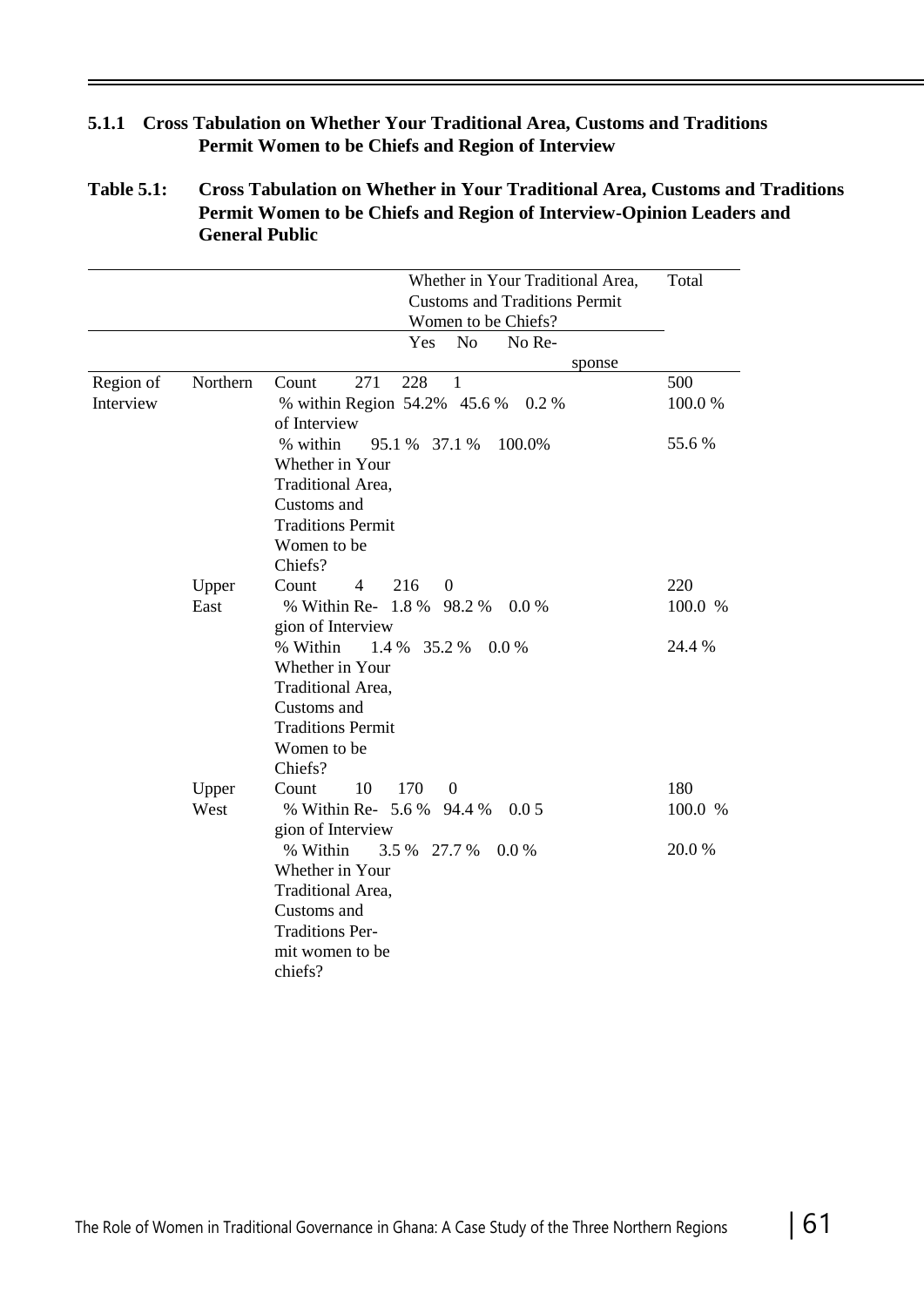| Total | Count % Within                                       | 285    | 614    |           | 900  |
|-------|------------------------------------------------------|--------|--------|-----------|------|
|       | Region of Inter- 31.7 %<br>view<br>% Within          |        | 68.2%  | $0.1\%$   | 100% |
|       | Whether in Your<br>Traditional Area,                 |        |        |           |      |
|       | Customs and                                          |        |        |           |      |
|       | <b>Traditions Per-</b><br>mit women to be<br>chiefs? |        |        |           |      |
|       |                                                      | 100.0% | 100.0% | $100.0\%$ | 100% |

The responses from within the regions in the cross tabulation of the general public and opinion leaders indicate that of the 285 people who said that in their traditional area customs and traditions permit women to be chiefs, 271 (53.7 per cent) were from the Northern region;4 (1.9 per cent)from the Upper East region and 10 (5.6 per cent) from the Upper West region.

There were 614 respondents who said in their traditional area customs and traditions do not permit women to be chiefs. Of this number 233 (46.1 per cent) were form the Northern region, 211 (98.1 per cent) from the Upper East region and 170 (94.4 per cent) from the Upper West region. One respondent (2 per cent) from the Northern region did not give a response.

The responses indicate that in the northern region with (46.1 per cent) their customs and traditions are bit more permissive of women becoming chiefs. The Upper East region with 98.1 per cent is a region which according to the responses customs and traditions does not permit women to be chiefs. The responses from the Upper West region with (94.4 per cent) shows they also do not permit women to be chiefs.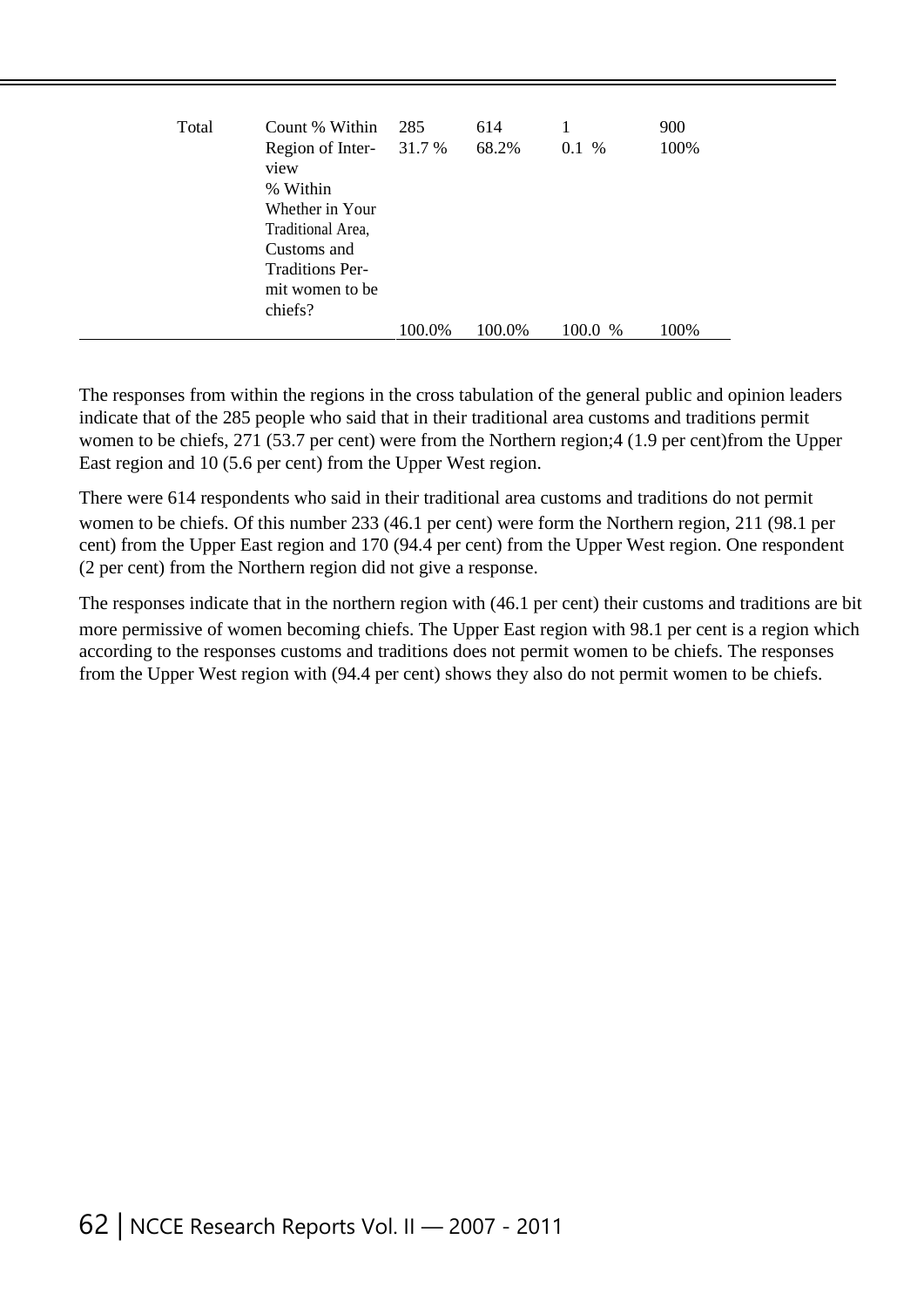|           |                                   | Whether in Your Tradi- | Total $(\%)$ |
|-----------|-----------------------------------|------------------------|--------------|
|           |                                   | tional Area, Customs   |              |
|           |                                   | and Traditions Permit  |              |
|           |                                   | Women to be Chiefs?    |              |
|           |                                   | Yes $(\%)$ No $(\%)$   |              |
| Region of | Northern Count                    | 37<br>18               | 55           |
| Interview | % within Region of interview      | 67.3<br>32.7           | 100.0        |
|           | %t within Whether in Your Tra-    | 88.1<br>31.0           | 55.0         |
|           | ditional Area, Customs and Tradi- |                        |              |
|           | tions Permit Women to be Chiefs?  |                        |              |
|           | <b>Upper East Count</b>           | 23<br>2                | 25           |
|           | % Within Region of Interview      | 8.0<br>92.0            | 100.0        |
|           | % Within Whether in Your Tra-     | 4.8<br>39.7 %          | 25.0%        |
|           | ditional Area, Customs and Tradi- |                        |              |
|           | tions Permit Women to be Chiefs?  |                        |              |
|           | <b>Upper West Count</b>           | 3<br>17                | 20           |
|           | % Within Region of Interview      | 85.0<br>15.0           | 100.0        |
|           | % Within Whether in Your Tra-     | 7.1<br>29.3            | 20.0         |
|           | ditional Area, Customs and Tradi- |                        |              |
|           | tions Permit Women to be Chiefs?  |                        |              |
|           | Count % Within<br>Total           | 58<br>42               | 100          |
|           | Region of Interview               | 58.0<br>42.0           | 100.0        |
|           | % Within Whether in Your Tradi-   |                        |              |
|           | tional Area, Customs and Tradi-   |                        |              |
|           | tions Permit women to be chiefs?  |                        |              |
|           |                                   | 100.0<br>100.0         | 100.0        |

#### **Table 5.2: Specialized Individuals: Cross Tabulation on Whether in Your Traditional Area, Customs and Traditions Permit Women to be Chiefs and Region of Interview**

The one hundred respondents with specialized knowledge were asked the same question whether customs and traditions permit women to be chiefs. There were (42 per cent) of respondents who agreed that within their traditional area customs and traditions permit women to be chiefs. The responses within region of interview indicates that the Northern region had 37 (67.2 per cent), the Upper East 2 (8 per cent) and the Upper West 3 (15 per cent).

There were (58 per cent) of respondents who said in their traditional area customs and traditions do not permit women to be chiefs. The responses within the regions show that the Northern region had 18 (32.7 per cent), Upper East 23 (92.1 per cent) and Upper West region 17 (85 per cent).

The results once again portrayed the Northern region as having customs and traditions that are more permissive to women becoming chiefs. The Upper East region was the least permissive in terms of customs and culture that allow women to become chiefs.

### **5**.**1.2 Ways Cultural Beliefs Minimize Women's Participation in Governance**

Cultural beliefs are the commonly held norms and moral standard of a culture, the standard of right and wrong that set expectations for behavior. The beliefs are usually rooted in the cultures symbolic inheritance and include the roles that are appropriate for particular persons (J.J Arnett)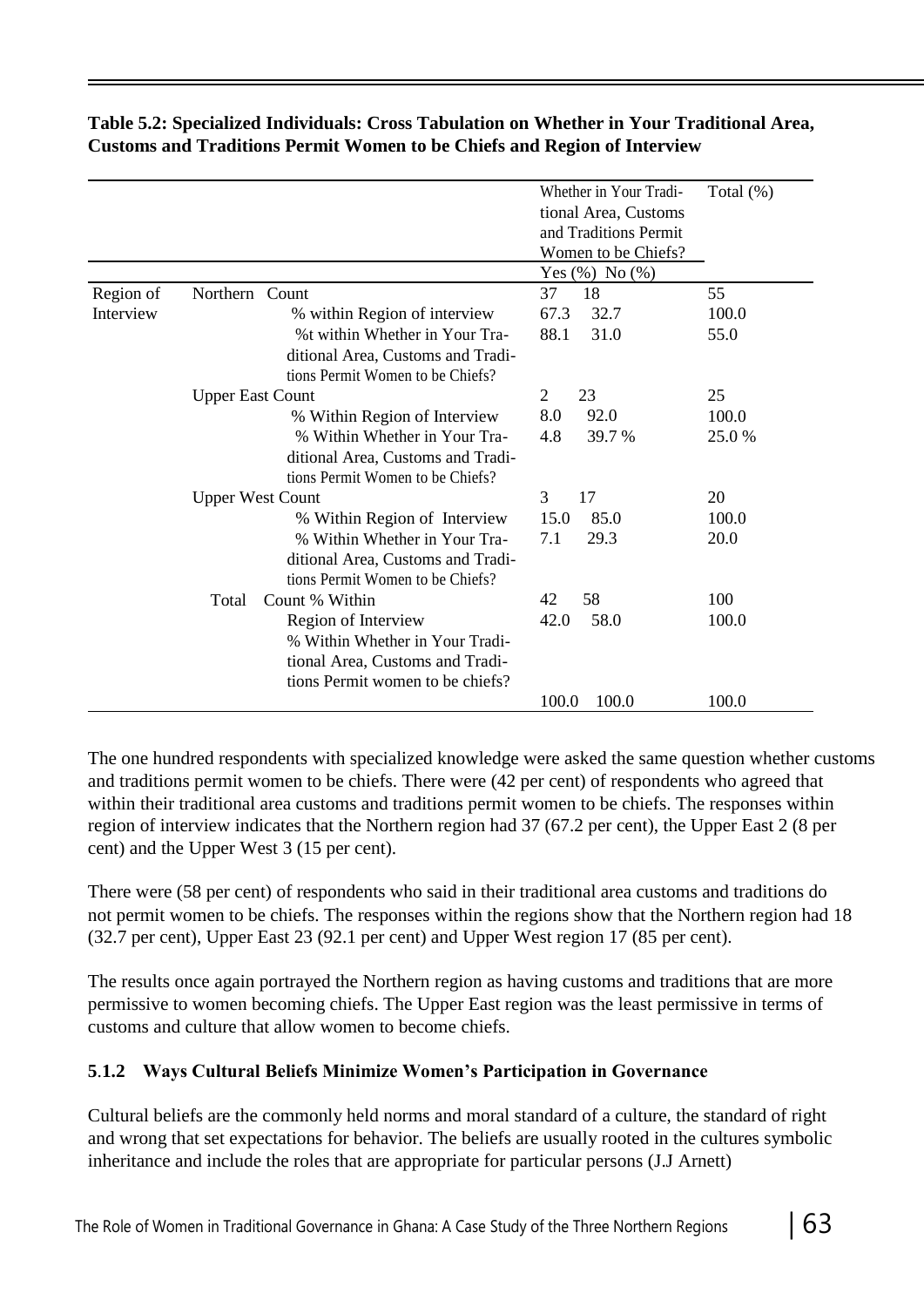A question was asked about the specific way cultural beliefs minimize women's participation in traditional governance?

#### **Table 5.3: General Public and Opinion Leaders: Specific Cultural Beliefs That Minimize Women's Participation in Traditional Governance**

**General Public and Opinion Leaders: Specific Cultural Beliefs that Minimize Women's Participation**

| in Traditional Governance                                           |                  |                  |
|---------------------------------------------------------------------|------------------|------------------|
|                                                                     | <b>Frequency</b> | Per cent $(\% )$ |
| Women Should Listen More Than Take Active Part in Decision Making   | 100              | 11.1             |
| Women are Incapable, Not Strong Enough and Ritually Unclean to Lead | 188              | 20.9             |
| Superstitious Beliefs on the Part of the Community                  | 245              | 27.2             |
| Ignorance / High Illiteracy Level on the Part of Women              | 10               | 1.1              |
| Women are Not Custodians of Land                                    | 24               | 2.7              |
| Men are Meant to Lead Women                                         | 118              | 13.1             |
| Women Should be More of Home Makers                                 | 82               | 9.1              |
| Only Older Women Should be Made to Play Specific Roles              | 19               | 2.1              |
| Any Other                                                           | 80               | 8.9              |
| Don't Know                                                          | 19               | 2.1              |
| No Response                                                         | 15               | 1.7              |
| <b>Total</b>                                                        | 900              | 100.0            |

The results from the general public and opinion leaders shows that out of the 900 respondents interviewed 245(27.2 per cent) mentioned superstitious beliefs on the part of the community as a hindrance to women's participation in governance.

One hundred and eighty eight (20.8 per cent) of respondents felt women are incapable, not strong enough and are ritually unclean and therefore cannot lead. One hundred and eighteen (20.9 per cent) held the belief that men were meant to lead. One hundred (11.1 per cent) of respondents were of the opinion that women should listen more than take active part in decision making. Eighty two (9.1 per cent) said women should be more of homemakers. Twenty four (2.7 per cent) said women's participation was affected by them not being the custodians of the land. Nineteen (2.1 per cent) of respondents said only older women should play specific roles. Ten (1.1 per cent) talked about the problem of ignorance and high illiteracy rate on the part of women.

Eighty (8.9 per cent) of respondents gave other responses than those listed above. Nineteen (2.1 per cent) said don't know and fifteen (1.7 per cent) gave no response.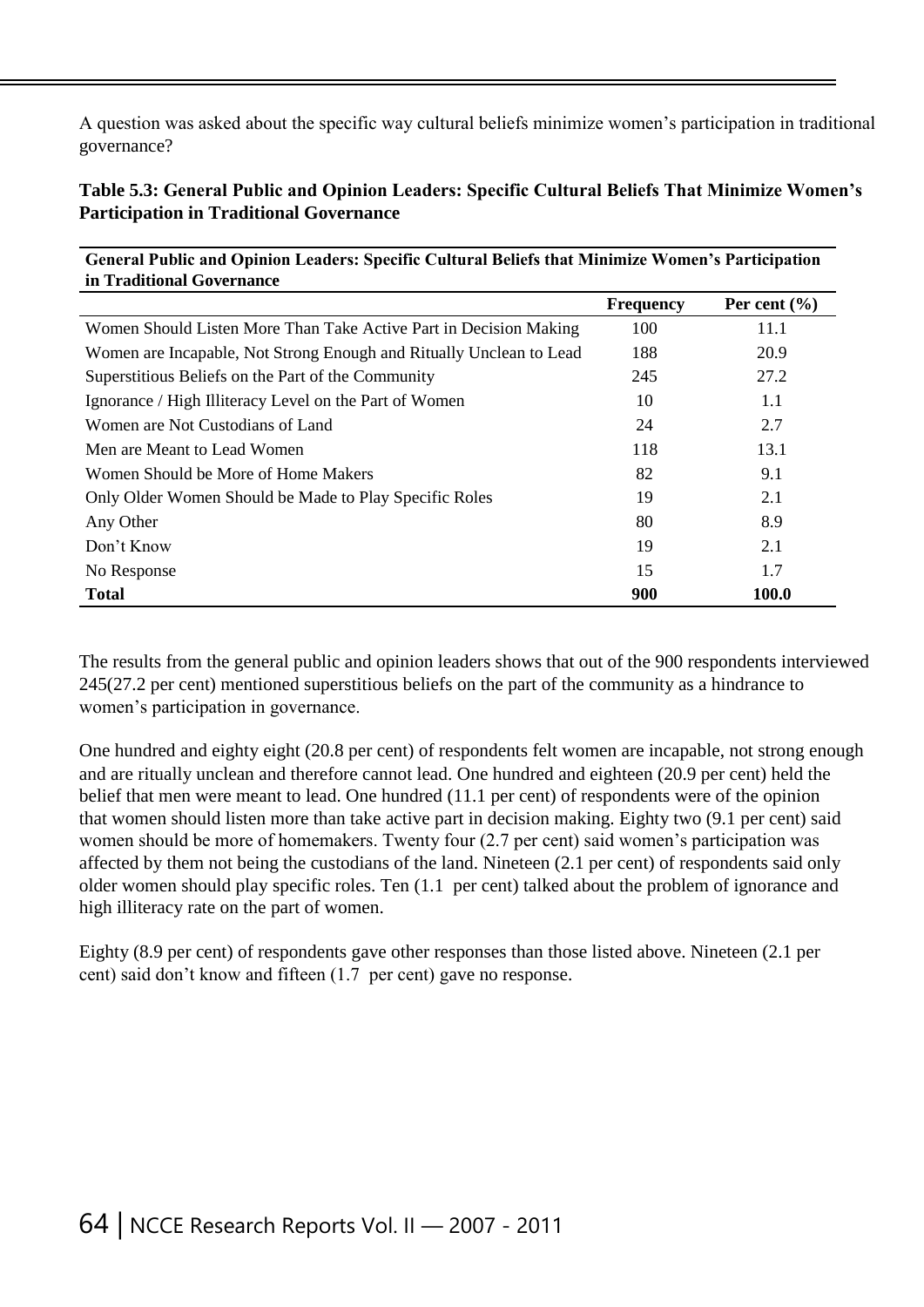#### **Table 5.4: Specialized Individuals: Specific Cultural Beliefs That Minimize Women's Participation in Traditional Governance**

| nance                                              |                |                  |  |
|----------------------------------------------------|----------------|------------------|--|
|                                                    | Frequency      | Per cent $(\% )$ |  |
| Women Should Listen More than Take Active Part     | 16             | 16.0             |  |
| in Decision Making                                 |                |                  |  |
| Women are Incapable, Not Strong Enough and Ritu-   | 26             | 26.0             |  |
| ally Unclean to Lead                               |                |                  |  |
| Superstitious Beliefs on the Part of the Community | 20             | 20.0             |  |
| Ignorance / High Illiteracy Level on the Part of   | 3              | 3.0              |  |
| Women                                              |                |                  |  |
| Women are Not Custodians of Land                   | 1              | 1.0              |  |
| Men are Meant to Lead Women                        | 8              | 8.0              |  |
| Women Should be More of Home Makers                | 7              | 7.0              |  |
| Only Older Women Should be Made to Play Specific   | 6              | 6.0              |  |
| Roles                                              |                |                  |  |
| Any Other                                          | 10             | 10.0             |  |
| Don't Know                                         | $\overline{2}$ | 2.0              |  |
| No Response                                        |                | 1.0              |  |
| Total                                              | 100            | 100.0            |  |

#### **Specific Cultural Beliefs That Minimize Women's Participation in Traditional Governance**

The pattern of responses for those with specialized knowledge was quite similar to that of the general public and opinion leaders. Of the one hundred respondents interviewed twenty six (26 per cent) said Women are incapable, not strong enough and ritually unclean to lead and this notion affects their participation in governance.

Twenty (20 per cent) mentioned superstitious beliefs on the part of the community. Sixteen (16 per cent) of respondents felt women should listen more than take active part in decision making. Eight (8 per cent) insist that men are meant to lead women; another eight (8 per cent) held the view that only older women should be made to play specific roles in traditional governance. Seven (7 per cent) of the respondents said women should be more of home keepers. Three (3 per cent) also mentioned ignorance and the high illiteracy level on the part of women and one(1 per cent) that women are not custodians of the land.

Ten (10 per cent) of respondents gave other responses than those listed above; two (2 per cent) said don't know and one person (1 per cent) gave no response.

The key responses received give an indication that there are negative cultural attitudes and social beliefs about women. Culturally a woman who is strong and shows huge leadership potential may be called a witch, disrespectful and many other names. In some cases if women played certain traditional roles of offering sacrifice it is believed that the gods would kill them for disobeying certain taboos because they are considered ritually unclean because of their monthly cycle.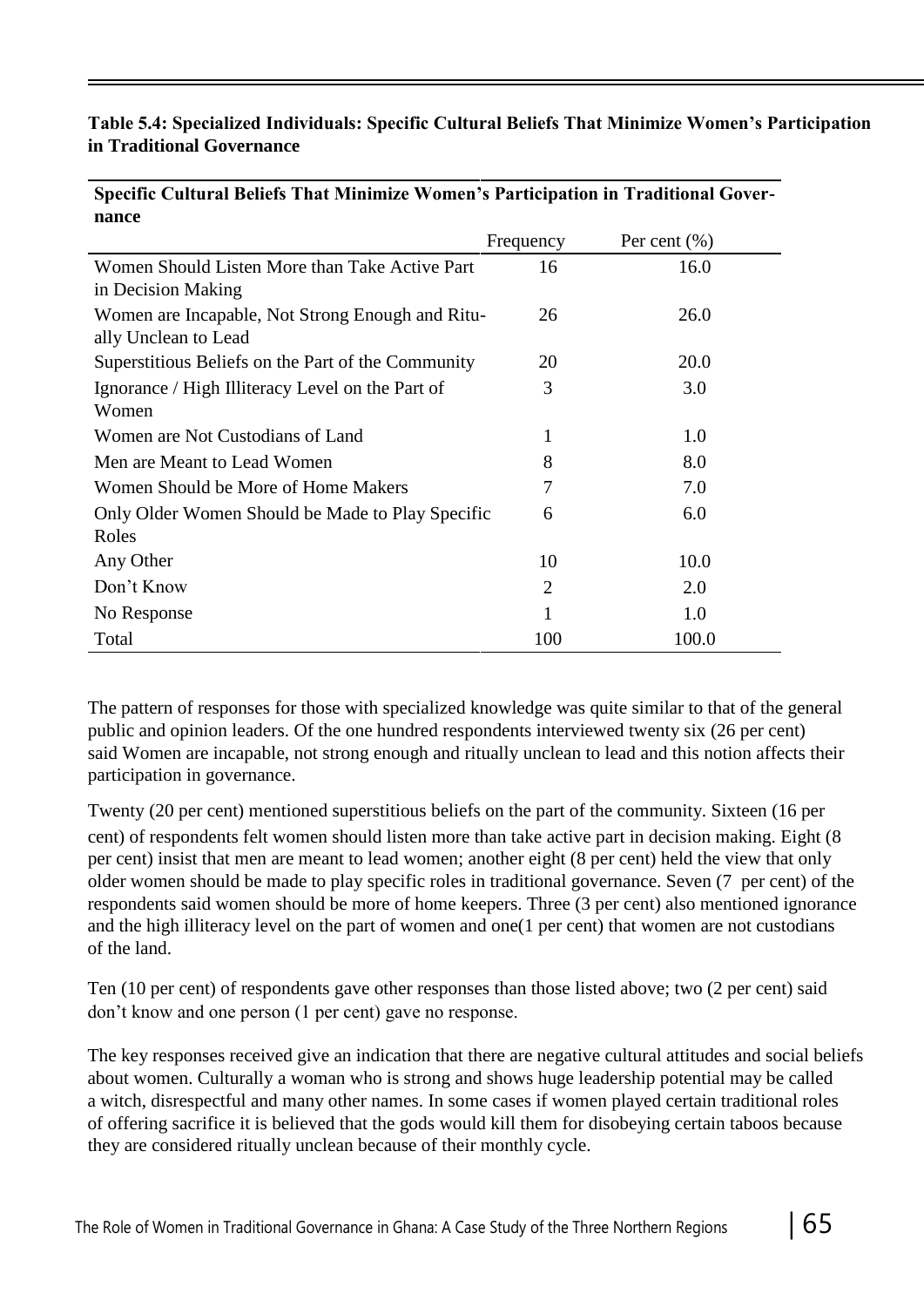The myths that women are not capable of being good leaders and that women should not take active part in decision making, that it is only right for men to lead women, women should only limit their roles to home keeping and only elderly women should perform certain tasks feature prominently in the responses given.

This actually reflects the tremendous public education and awareness creation that needs to be undertaken to correct erroneous impressions about women which are seriously affecting their participation in governance.

#### **5.1.3 A Cross Tabulation of the Specific Cultural Beliefs that Minimize Women's Participation in Traditional Governance and Their Religious Affiliation (General Public and Opinion Leaders)**

A few of the key findings from a cross tabulation of specific cultural beliefs that minimize women's participation in traditional governance and their religious affiliation indicates the following for the general public and opinion leaders.

- Superstitious beliefs on the part of the community were one of the problems mentioned. Within the religious affiliation of the respondent that gave this answer 112 (31.5 per cent) were Christians, 109(24.9 per cent) were Moslems and 24(22.9 per cent) Traditionalists. This proved that superstitious beliefs were held by all the religious groupings whether Christian, Moslem or Traditionalist.
- A woman being incapable and not strong enough and ritually unclean to lead was also mentioned by respondents. Findings from within their religious affiliation indicate that 81(22.8 per cent) of those who gave this response were Christians, 87(19.9 per cent) were Moslems and 20(19 per cent) were Traditionalists. More respondents who are Christians have the belief that women are not capable and ritually clean enough to lead.
- The response that men are meant to lead women was given by 76(17.4 per cent) of respondents who are Moslems, 31(8.7 per cent) Christians and 10(9.5 per cent) who are traditionalists. This issue had a high Moslem response and it may be attributed to their belief system related to their religion.
- Women should be more of homemakers was a response given by some interviewees. The results taking into consideration the religious affiliation of respondents were as follows. The results indicate that those who gave this response 31 (8.7 per cent) were Christians, 37(8.5 per cent) Moslems and 13(12.4 per cent) Traditionalists. Despite their different religious backgrounds they held on to the old fashioned notion that women's place is only to manage the home. Though their actual number was low the percentage of traditionalists was higher than those with other religious background.
- The issue that women should listen more than take active part in decision making was another response given. Within the religious affiliation of respondents, those who gave this response 37 (10.4 per cent) were Christians, 52(11.9 per cent) Moslems and 11(10.5 per cent) Traditionalists. Respondents from the different religious backgrounds seemed to hold this erroneous notion that women should listen more than take active part in decision making. Respondents with Moslem background gave this response more than those with the other religious background.

#### **5.2 Factors That Impede Women's Participation in Traditional Governance**

The study sought to determine what issues were preventing women from participating in traditional governance. The respondents were to mention the two most important factors preventing women from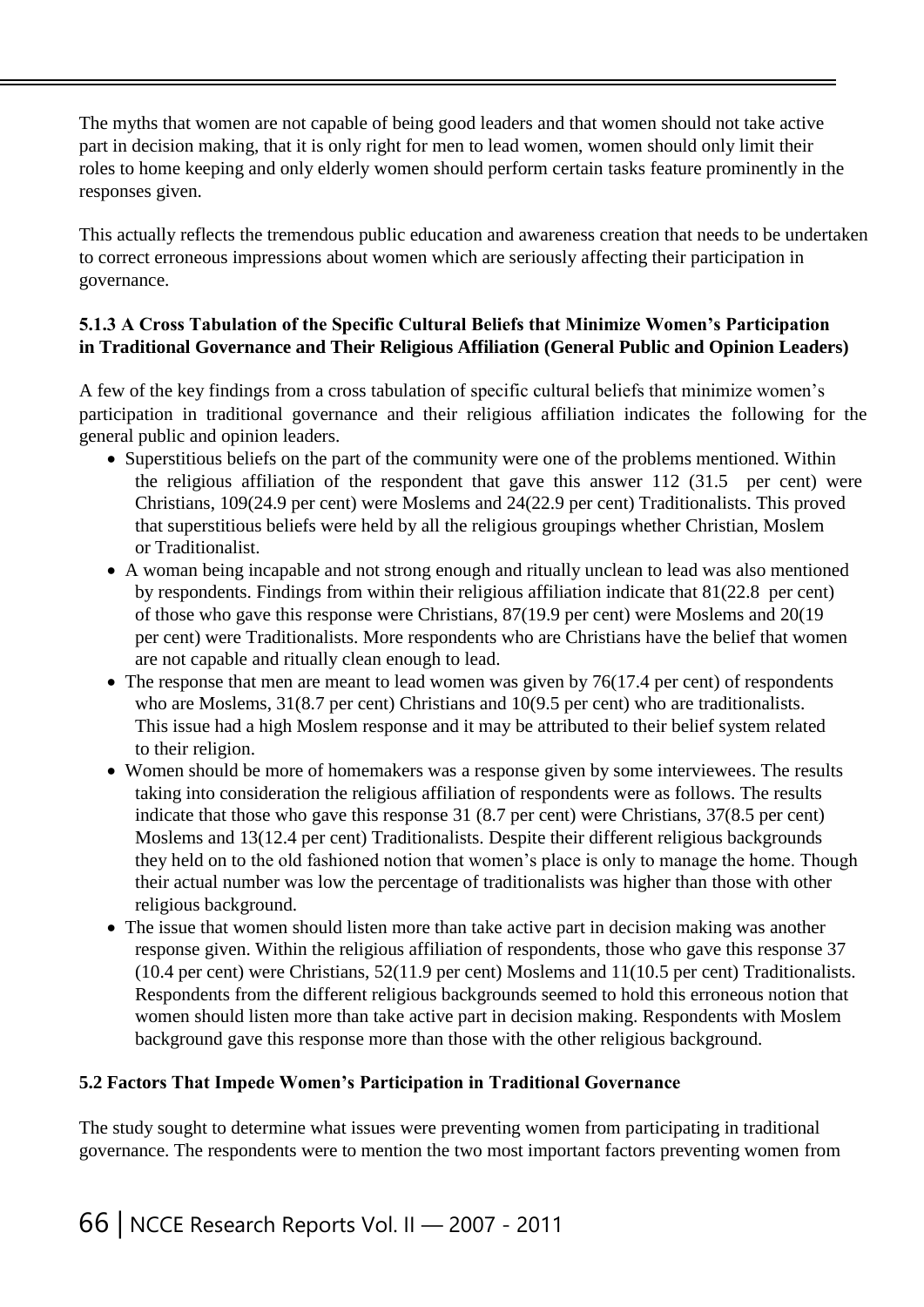taking up leadership positions in traditional governance.

The important issues that were raised by the 900 respondents who consist of the general public and opinion members are as follows:

- Tradition and customs do not permit women to be leaders.
- Women have a problem with low self esteem.
- Men are not supporting their women to take up leadership positions.
- Women are perceived as homemakers and not leaders.
- High illiteracy rate among the general population.
- Lack of education among women.
- Gender discrimination.

The same question was put to the one hundred people with specialized knowledge concerning factors that impede women's participation in traditional governance. the traditional systems. The responses given followed a similar pattern as that of the general public and opinion leaders' response. An addition given was that:

Patrilineal system of inheritance prevents women from taking leadership positions.

The findings indicate that there are various factors that impede women from participating in traditional governance. The most significant seems to be the traditions and customs of the area that do not encourage women to play leadership roles. Closely linked with this is the issue of women seen as homemakers and not leaders. Men not supporting their women to take up leadership positions because they say women who are leaders may become arrogant or disrespectful. The patrilineal system of inheritance also prevents women from taking up leadership positions.

In our Ghanaian society our cultures and traditions play an integral role in our way of life. If people are socialized to believe that women are not meant to be leaders but are homemakers then obviously a problem has been created. It makes it difficult for men to encourage their wives to take up leadership positions. Women are not expected to get too involved in traditional governance because of their cultural beliefs about the roles and place of the woman. Women have some leadership roles but they seem limited. There is the need to reform certain cultural practices that inhibit the progress of women and there is the need to conscientize the public on the importance of women participating in traditional governance.

The lack of education or literacy is another important factor that impedes women from participating in traditional governance. Currently we are aware that education helps to break down many barriers such as religion, culture etc. The more women are educated the more likely they are to rise above impediments and participate in traditional governance. In the past most women received little or no education which disadvantaged them in many respects in terms of leadership. To solve this problem the government would need to encourage young girls in the three regions to go to school and attain higher heights in education.

The issue of women having low self esteem may be a result of the way their cultural systems project women as having the primary role of home maker and child producer. Coupled with some women having low educational level it could definitely affect their moral and confidence level. Capacity building programs need to be organized for the women to teach them how to build up their self confidence and participate more in traditional governance.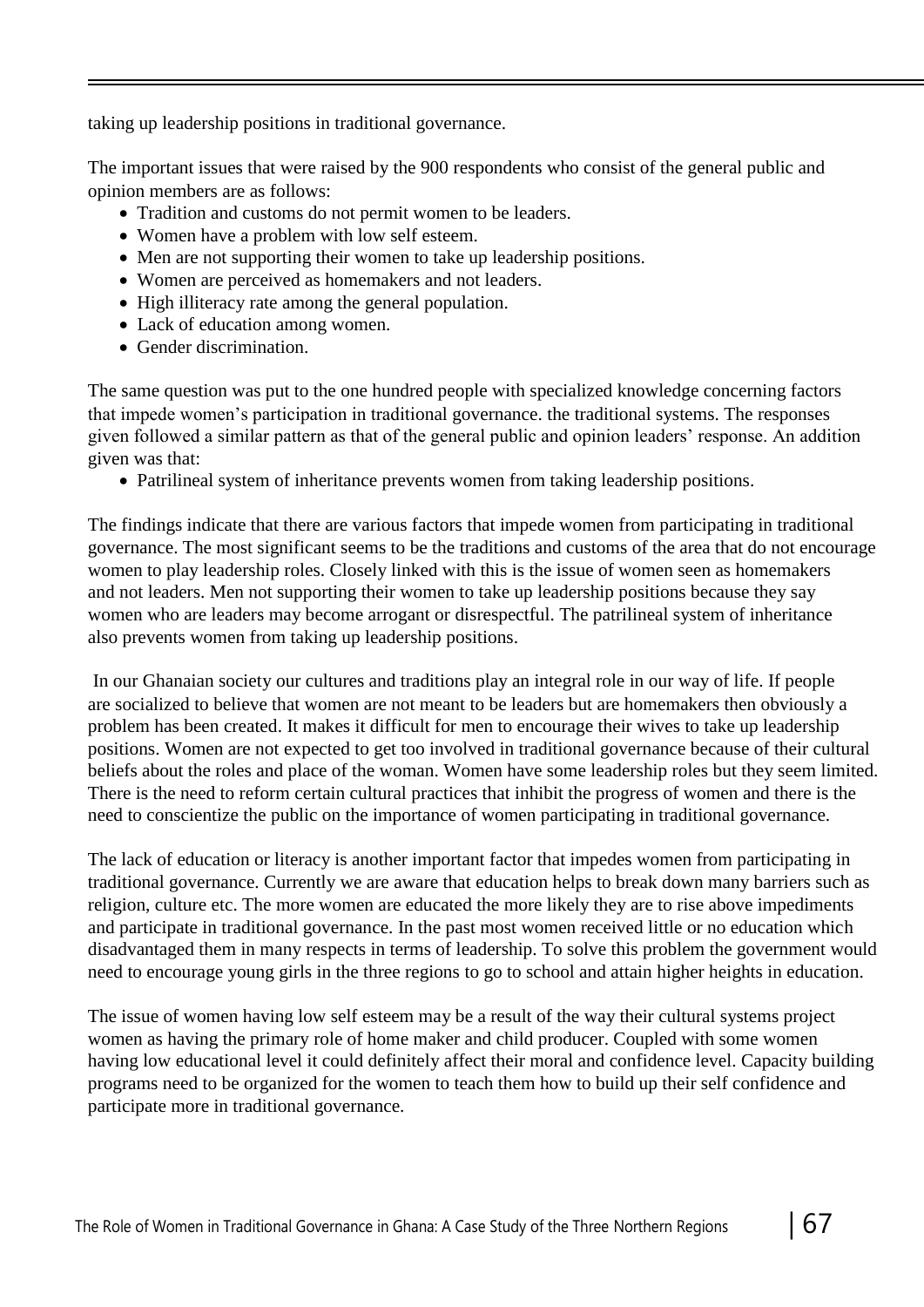#### **5.2.1 Cross Tabulation of Two Important Factors Preventing Women From Taking Up Leadership Positions in Traditional Governance and Educational Background**

One of the important factors mentioned was that traditions and customs do not permit women to be leaders. The findings indicate that of those who gave this response 109 (12.1 per cent) of them had no formal education, 22 (2.4 per cent) had no formal education but can speak or write English or vernacular. There were 63 (7 per cent) who had basic education, 86 (9.6 per cent) had secondary level education and 52 (5.8 per cent) tertiary education .Quite a number of respondents (12.1 per cent) who said that traditions and customs do not permit women to be leaders had no formal education. A closer look at the results implies that even (9.6 per cent) of those with secondary education, (7 per cent) who had basic education and (5.8 per cent) with tertiary education felt the same.

Another important factor raised was the fact that women did not receive support from men including their own husbands.

The results show that of the respondents that gave this response 38(4.2 per cent) had no formal education, 3 (0.3 per cent) had no formal education but can speak or write English or vernacular. There were 23 (2.6 per cent) who had basic education, 27 (3 per cent) who had secondary level education and 10 (1.1 per cent) who have tertiary level education. More respondents (4.2 per cent) who had no formal education gave this response, those with secondary (3 per cent) and (2.6 per cent) of respondents with basic education. Very few respondents with tertiary level education (1.1 per cent) gave this response.

The next important factor mentioned was that of women having low self esteem or the fact that they lack self confidence. Of those who gave this response  $31(3.4)$  per cent) had no formal education, 12 (1.3) per cent) had no formal education but can speak or write English or vernacular. There were 26 (2.9 per cent) who had basic education, 49 (5.4 per cent) who had secondary level and 30 (3.3 per cent) who had tertiary level education. These results clearly indicate that the respondents with secondary education (5.4 per cent) gave this response the most, those with no formal education (3.4 per cent) followed and those with tertiary education (3.3 per cent). It seems that individuals with different educational backgrounds all felt women had a problem with low self esteem. This may indicate that probably this problem really exists and needs to be tackled urgently.

The last important factor chosen for discussion is that women are perceived as homemakers and cannot take up leadership positions.

The findings show that for those who gave this response 26 (2.9 per cent) had no formal education, 7 (0.8 per cent) had no formal education but can speak or write English or vernacular. Another 16 (1.8 per cent) had basic education, 19 (2.1 per cent) had secondary education and 13 (1.4 per cent) tertiary level education. The responses indicate that this is a general perception of the respondents irrespective of their educational background.

#### **5.3 Factors preventing women from taking up leadership positions in modern governance**

The study asked the respondents to mention the two most important factors preventing women from taking up leadership positions in modern governance.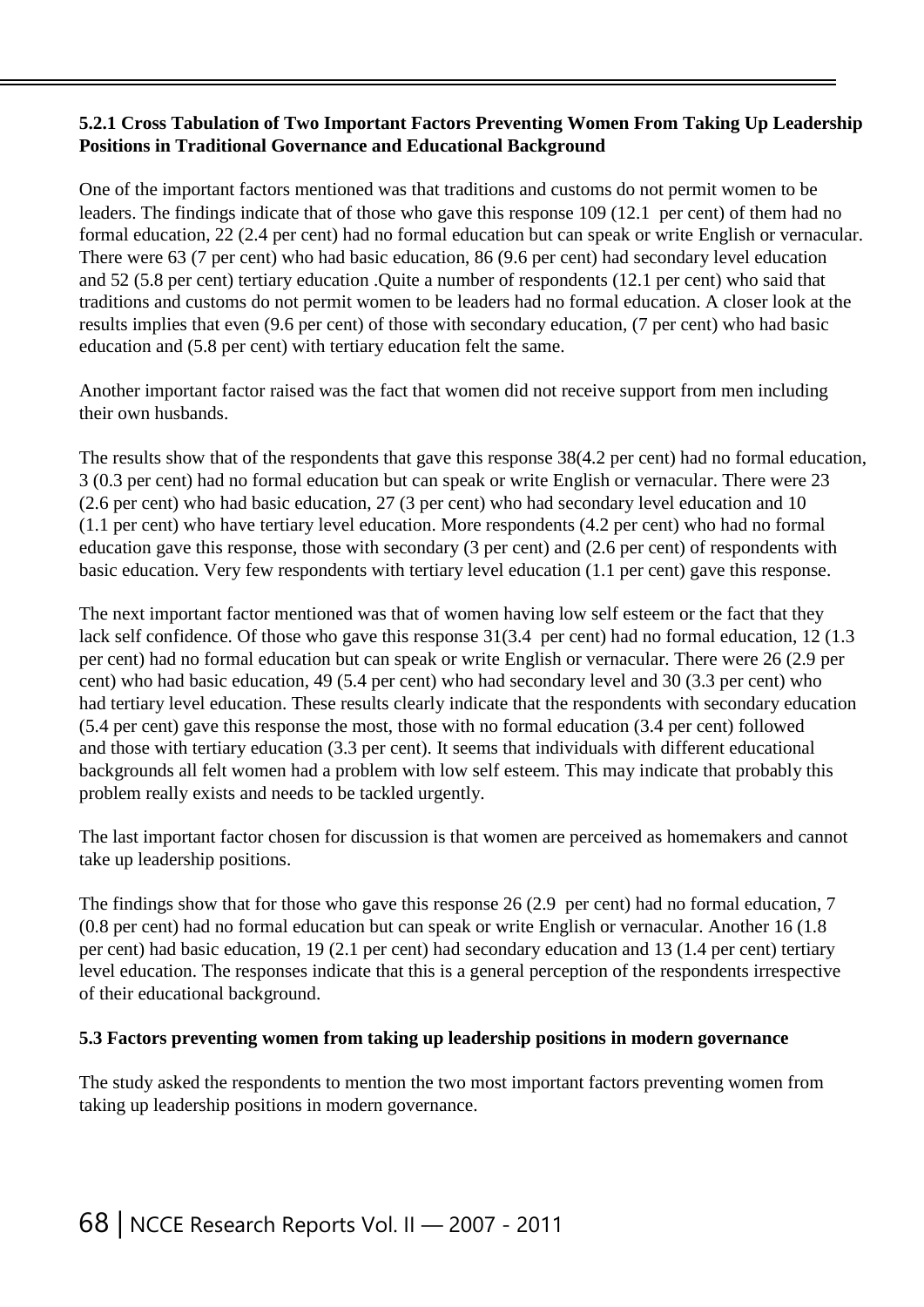#### **Table 5.6: General Public and Opinion Leaders: Two Important Factors Preventing Women from Taking Up Leadership Positions in Modern Governance**

|              |                                                            | <b>Frequency</b> | Per cent $(\% )$ |
|--------------|------------------------------------------------------------|------------------|------------------|
|              | Lack of Education/Ignorance on the Part of the Women       | 505              | 28.1             |
|              | Financial Constraints on the Part of Women                 | 284              | 15.8             |
|              | Lack of Self Confidence                                    | 428              | 23.8             |
|              | Cultural and Religious Beliefs Inhibiting Women            | 143              | 7.9              |
|              | Lack of Support from Husbands and Men                      | 234              | 13.0             |
|              | Lack of Effective Programmes to Promote Women Attainment   | 49               | 2.7              |
|              | of Leadership Positions                                    |                  |                  |
|              | Due to Wrong Socialization, Some Women Will Not Vote for a | 49               | 2.7              |
|              | Woman Candidate                                            |                  |                  |
|              | Any Other                                                  | 76               | 4.2              |
|              | Don't Know                                                 | $\overline{2}$   | 0.1              |
|              | No Response                                                | 30               | 1.7              |
| <b>Total</b> |                                                            | 1800             | <b>100.0</b>     |

The following issues emerged as the factors preventing the women from taking up leadership positions in modern governance for the general public and opinion leaders as well as those with specialized knowledge.

- Lack of education and ignorance on the part of the women.
- Lack self confidence.
- Financial constraints on the part of women.
- Lack of support from their husbands and men.
- Cultural and religious beliefs inhibiting women.
- Lack of effective programmes to promote women attainment of leadership positions.
- Due to wrong socialization some women will not vote for a female candidate.

The responses were given by nine hundred respondents who comprised of the general public and opinion leaders. Respondents were asked to give two important factors preventing women from taking leadership positions in modern governance.

Lack of self confidence is another important reason which prevents women from taking positions of leadership in governance. This was mentioned by 200 (22.2 per cent) of respondents as their first important factor and 228 (25.3 per cent) indicated it as their second important factor.

Women often face a lot of financial constraints and this affects their chances of taking up certain leadership positions in modern governance. Of those who responded, 127 (14.1 per cent) mentioned this as their first important reason, and 157 (17.4 per cent) as their second important factor preventing women from taking up leadership in governance.

The problem of women not getting support from men especially their husbands is mentioned. The respondents indicate that also affects the women's ability to take up leadership positions. In all 100 (11.1 per cent) gave this as their first important factor and134 (14.9 per cent) as their second factor.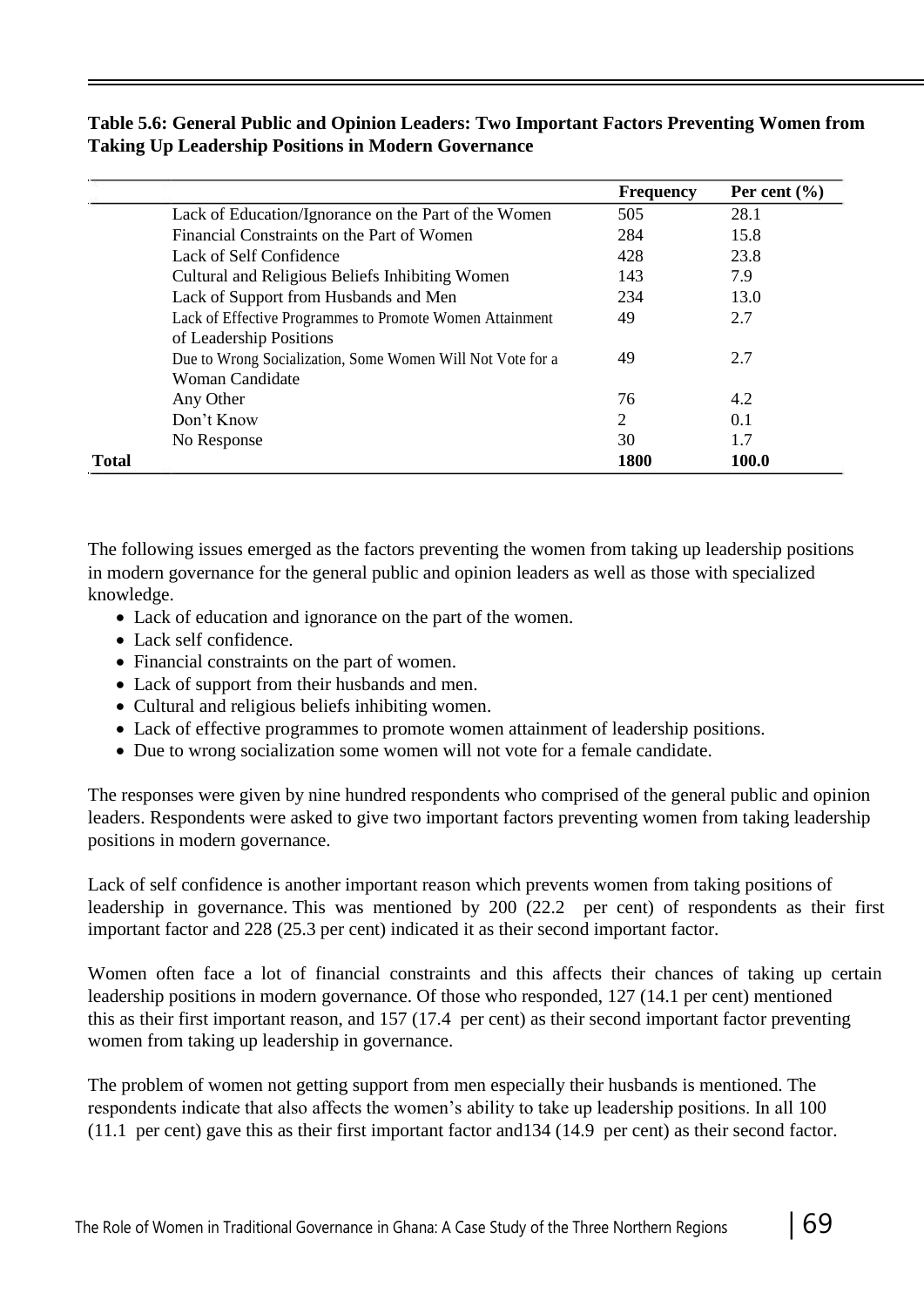Cultural and religious beliefs inhibiting women was also indicated by 54(6 per cent) as their first important factor and 89 (9.9 per cent) as a second factor.

Lack of effective programmes to promote women's attainment of leadership positions is also mentioned by 28 (3.1 per cent) as first important factor and 21 (2.3 per cent) as second factor.

The problem of women receiving wrong socialization as a result of which some women will not vote a female candidate was spoken about by 18 (1.8 per cent) of respondents as their first important factor and 33(3.7 per cent) as their second.

The question "mention two most important factors preventing women from taking up leadership positions in modern governance" was also put to one hundred respondents' with specialized knowledge.

#### **Table 5.7: Specialized Individuals: Important Factors Preventing Women From Taking Up Leadership Positions in Modern Governance**

|              |                                                                         |     |      |           | <b>Frequency Per cent</b> |  |
|--------------|-------------------------------------------------------------------------|-----|------|-----------|---------------------------|--|
|              | Lack of Education/Ignorance on the Part of the Women                    |     |      | 52        | 26.0                      |  |
|              | Financial Constraints on the Part of Women                              |     | 32   | 16.0      |                           |  |
|              | Lack of Self Confidence                                                 | 53  | 26.5 |           |                           |  |
|              | Cultural and Religious Beliefs Inhibiting Women                         |     |      | 15<br>7.5 |                           |  |
|              | Lack of Support from Husbands and Men                                   |     | 25   | 12.5      |                           |  |
|              | Lack of Effective Programmes to Promote Women Attainment of<br>3.0<br>6 |     |      |           |                           |  |
|              | <b>Leadership Positions</b>                                             |     |      |           |                           |  |
|              | Due to Wrong Socialization, Some Women Will Not Vote for a Woman 5      |     |      |           | 2.5                       |  |
|              | Candidate                                                               |     |      |           |                           |  |
|              | 5<br>Any Other                                                          | 2.5 |      |           |                           |  |
|              | No Response                                                             | 3.5 |      |           |                           |  |
| <b>Total</b> | <b>200</b><br>100.0                                                     |     |      |           |                           |  |

The issue of women lacking education and being ignorant was indicated by 31(31 per cent) of respondents as their first important factor and by 21 (21 per cent) as second important factor preventing women from taking up leadership positions in modern governance.

Respondents considered women's lack of self confidence as another important factor preventing them from taking up leadership positions. There were 24 (24 per cent) of respondents who gave this as their first important factor whilst 29 (29 per cent) as their second important factor.

The problem of financial constraints faced by women was mentioned by the specialized respondents as a factor preventing them from taking up leadership positions in governance. As many as 13(13 per cent) respondents indicated this as their first important factor and 19 (19 per cent) as the second important factor affecting women.

The issue of women lacking support from men including their husbands was mentioned as the first important factor preventing women from taking leadership in governance by 16 (16 per cent) respondents with specialized knowledge; and a second important factor by 9 (9 per cent) of respondents.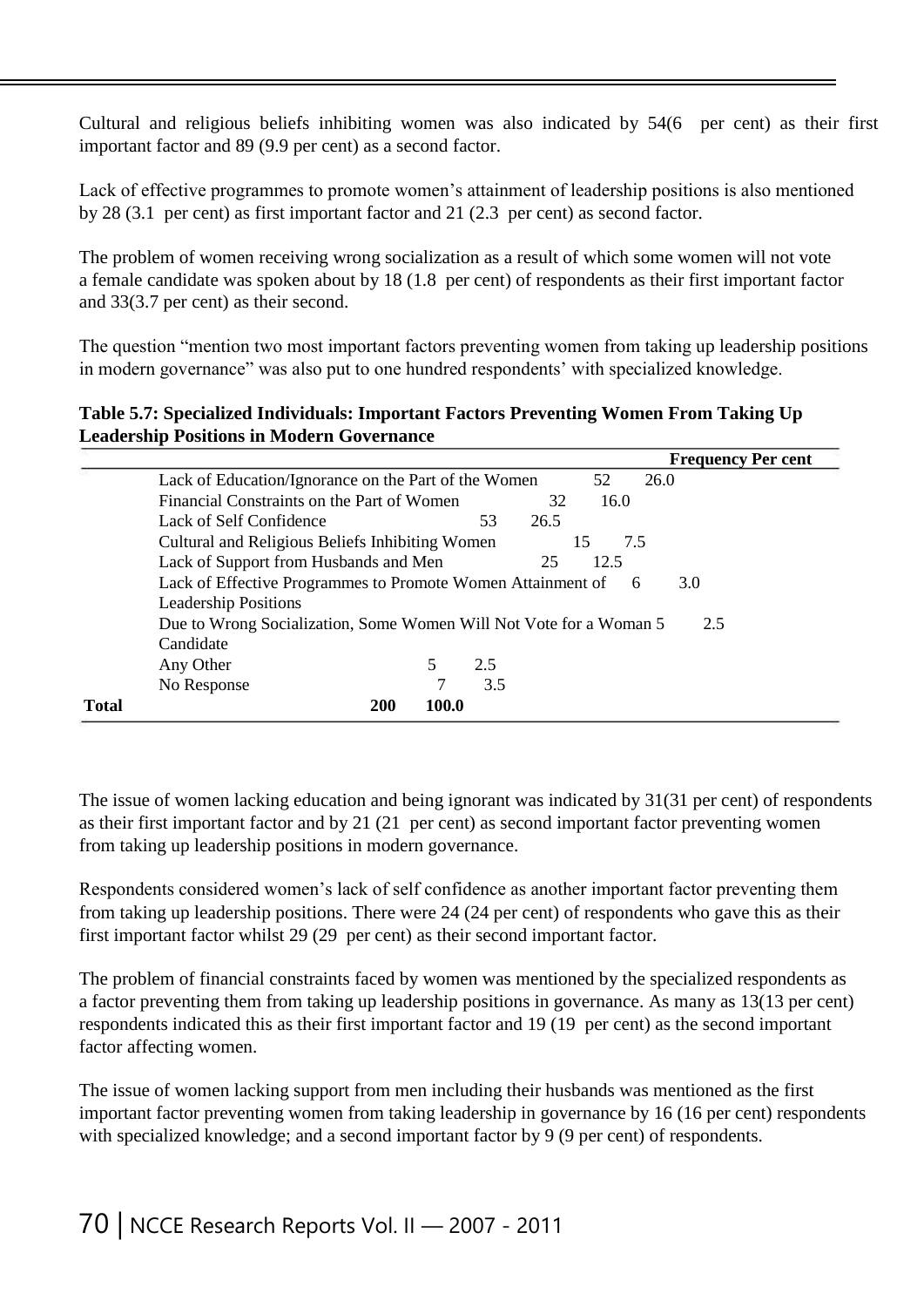The role of cultural and religious beliefs inhibiting women was also mentioned as the first important factor by 7(7 per cent) of the specialized respondents and a second important factor by 8(8 per cent) of respondents.

The lack of effective programmes to promote women attainment of leadership positions is another important factor that prevents women from taking leadership positions in modern governance. For the respondents with specialized knowledge 4(4 per cent) chose this as their first important factor whilst 2(2 per cent) as second important factor.

Due to wrong socialization some women do not vote for female candidates was mentioned by 2(2 per cent) of respondents as their first important factor and 3(3 per cent) as their second important factor.

On the whole the finding so far does indicate that there are many issues affecting the participation of women in governance whether it is traditional or modern. There is need for these issues to be looked at critically and tackled effectively to ensure that women play a stronger role in governance as a whole.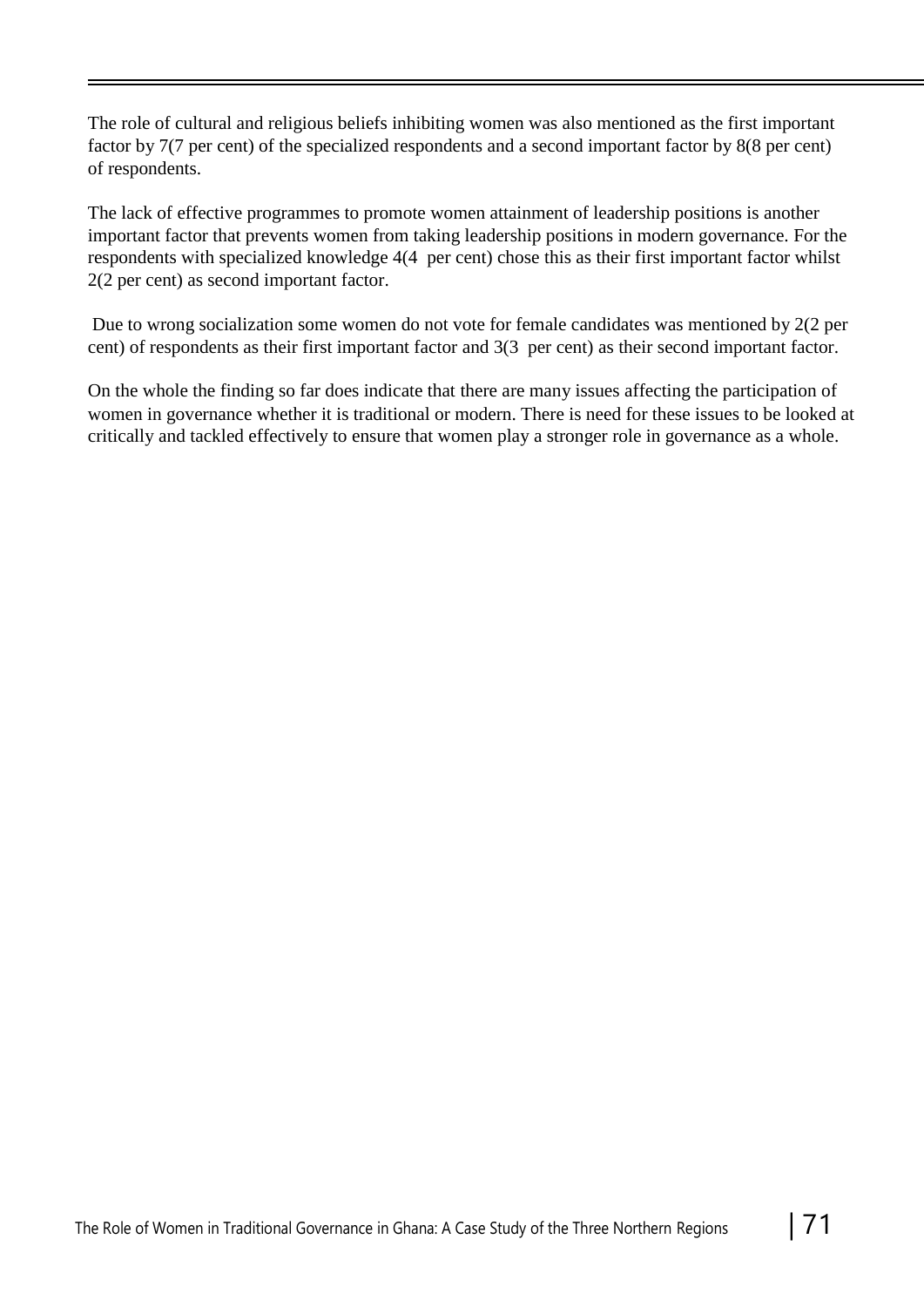## **Chapter 6 Enhancing Women Participation In Governance**

#### **6.0 Introduction**

The essential role of women in all facets of the nation's socio-economic development cannot be underestimated. Indeed, Article 17 of the Constitution of Ghana, 1992 provides that a person shall not be discriminated against on the basis of gender or socio economic status. It is therefore pertinent to ensure that women who constitute 51.3 per cent (2010 provisional result of the Ghana statistical service) of the nation's population are duly represented.

#### **6.1 Strengthening Women Participation in Traditional Governance**

The role of women in Ghana cuts across all aspects of human endeavours. The Traditional institution clearly is no exception as women play several roles in the institution with women in certain instances even serving as the chiefs. Hardly a dispute for instance, is settled without the involvement of a woman. Suggestions made to ensure the effective participation of women in Traditional governance included:

- That women should be more participatory in issues relating to traditional governance as they learn on the job so as to enhance their leadership wellbeing.
- That women should be given formal education as well as capacity building in leadership skills.
- That people should change their negative perception about women.
- That women leaders themselves must distinguish themselves in roles assigned to them.
- That outmoded cultural practices that inhibit the involvement of women in effective. participation should be changed.

#### **6.2 Strengthening Women Participation in Modern Governance**

The effective participation of women in the nation's current democratic dispensation cannot be overemphasized. There is therefore the need to ensure that they are well equipped to make significant impact .The opinions of the respondents were sought as to what could be done to ensure that women are strengthened to significantly contribute their quota to the socio-economic development of the nation. Among the means mentioned by the respondents in the category of persons named as the general public include:

- Holding of capacity building programmes for women.
- Non Governmental Organisations and other groups should give more financial assistance to women.
- Intensive Public Education to sensitize the public especially the men on the need to avoid all forms of gender based discrimination.
- Reserving some key positions in government for women.
- Doing away with all cultural believes that inhibit the effective involvement of women.
- Women availing and involving themselves in all social and political activities.
- The need for an affirmative action by government.

Among the suggestions given by the Specialized group included that;

- Educational and capacity building programmes should be organized for women.
- Women should be assisted financially by the government and Non Governmental Organisations.
- Men are sensitized through public education to encourage women and eliminate inhibitive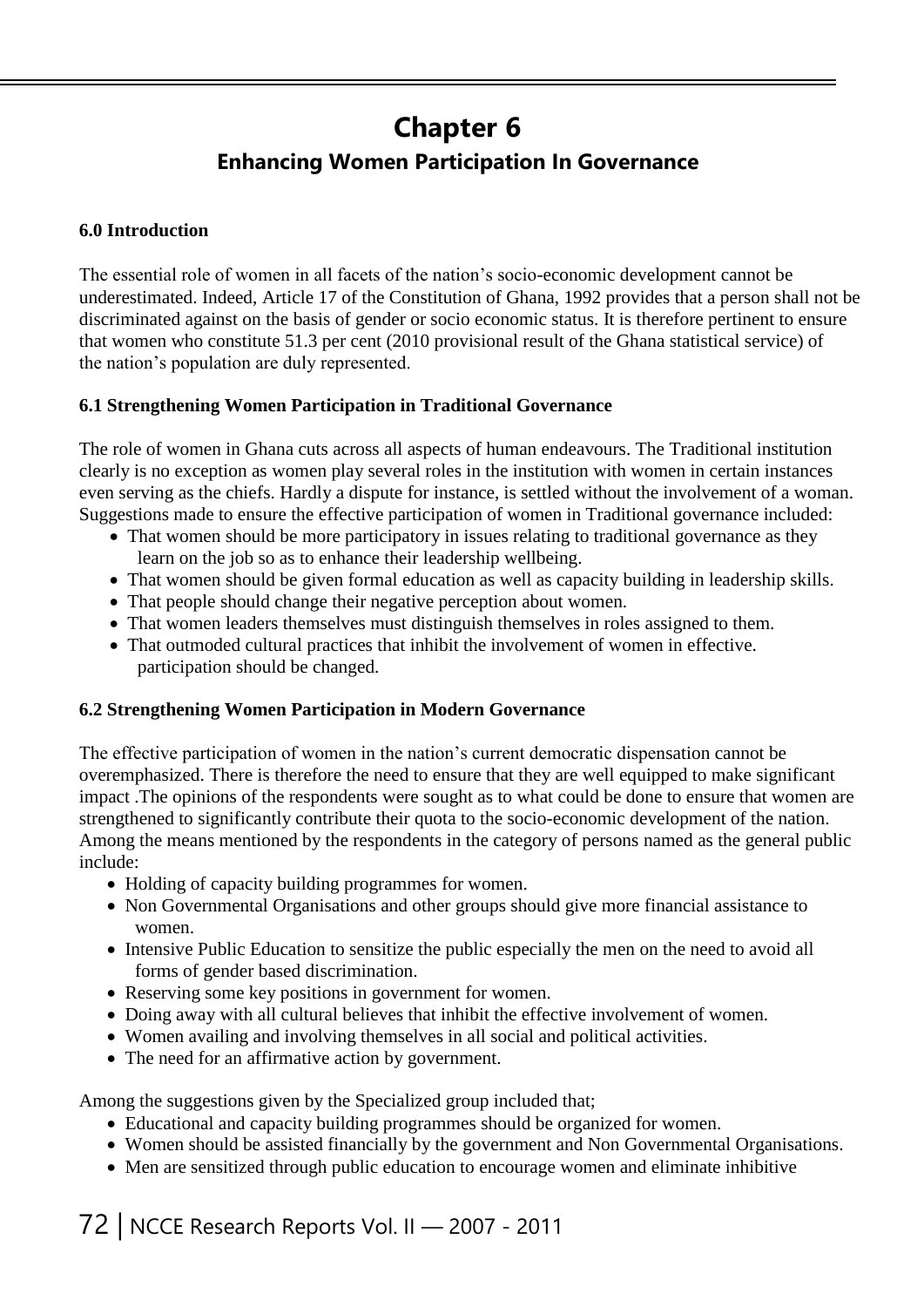cultural beliefs.

- Some key positions in government are reserve for women.
- Affirmative action should be enforced by government and other organizations.
- Women should involve themselves in partisan politics.

## **6.3 Ways Political Parties Can Promote the Participation of Women in Governance**

Political parties are free per article 55(3) of Ghana's 1992 Constitution to participate in shaping the political will of the people, to disseminate information on political ideas, social and economic programmes of a national character and sponsor candidates for elections to any public office other than to District Assemblies or lower local government units. It is in line with this constitutional provision on the role of political parties that respondents indicated contributions these parties can make towards the promotion of women in governance. Among the general public, their suggestions included;

- Political Parties providing financial and logistical support to women aspirants.
- Educational programmes to enhance the capacity of women.
- Women being allowed to express their opinions freely on political platforms.
- Quota for woman who aspire to leadership positions.
- Appointing more women to take up leadership positions.
- Encouraging women to be much more involved in decision making within their respective parties.
- Make the cost of filing for positions much more affordable.

Specialized group indicated that:

- Logistical and financial support should be given to women who intend contesting for elective positions.
- Educational programmes should be held to enhance the capacity of the women.
- Women should be much more involved in partisan politics and take front line roles.
- Opinions of women should be respected by all.
- There should be quota for women representatives.

#### **6.4 Improving the Participation of Women in District Assembly Elections**

The involvement of all persons in the local governance of this nation is very crucial as the local government system is deemed to be the closest to the people. Indeed, the active involvement of all women is expected to bring out the best from the assembly to satisfy the needs of the people.

In the opinion of the specialized group, women do not generally participate actively in the District Assembly Elections as 30 and 54 of them noted either the involvement of women in the District Assembly elections was Very Low or Low respectively. Only 14 of them indicated that it was high with 2 stating that the involvement was Very High.

The Assessment of the General public also followed that of the specialized group as 756 representing 84 per cent rated the involvement of women in the district assembly elections to be either Low or Very Low. A hundred and twenty two rated the involvement of women to be High with 28 representing 3.1 per cent rating it to be Very High.

It is evidently clear that in the opinion of a whooping majority of the respondents, women do not participate effectively in the District Assembly Elections, and therefore suggested ways by which the participation of women can be improved. The suggestions made included;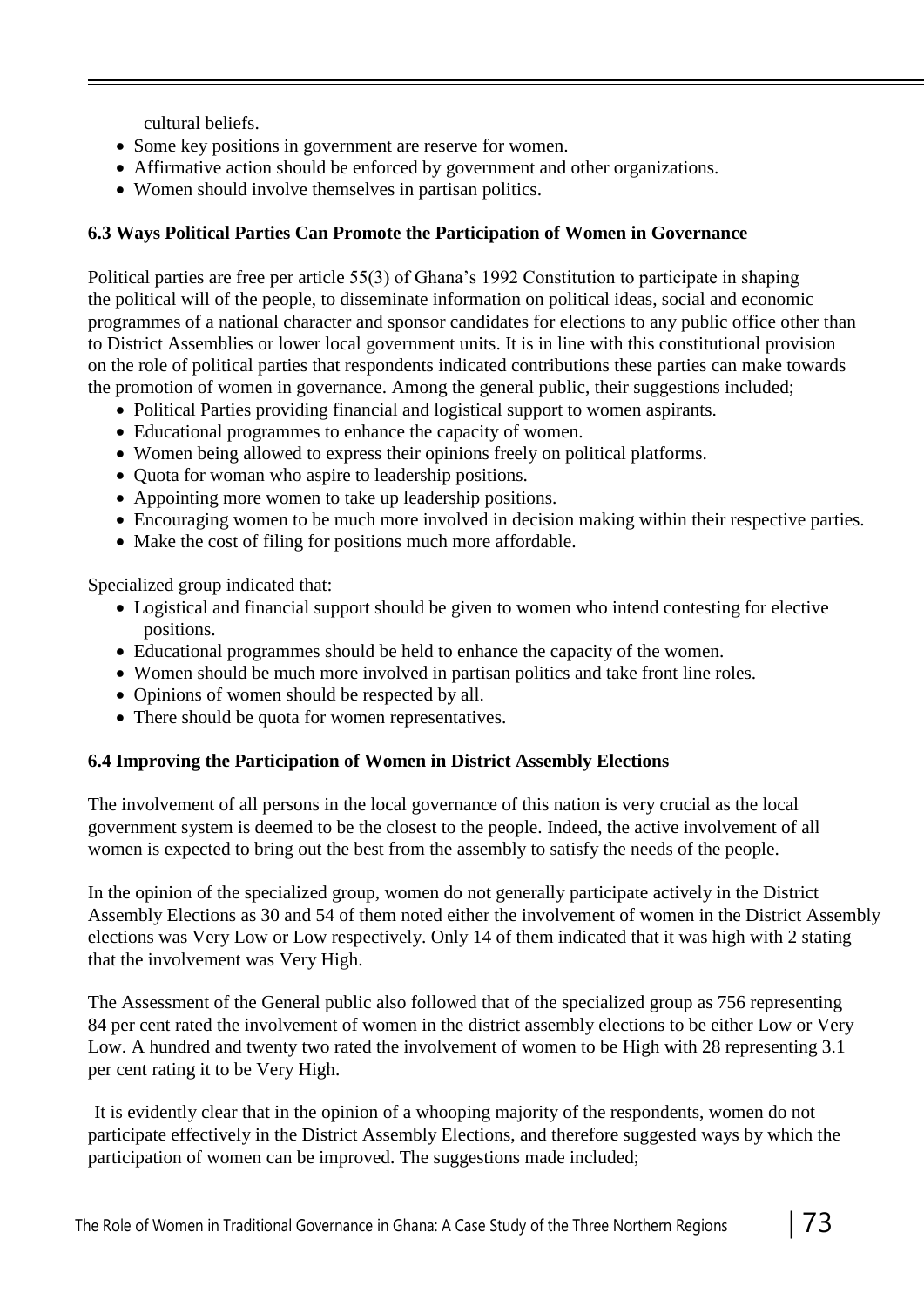- Women should be assisted financially by the state.
- Qualified women should be encouraged to contest.
- Effective capacity building programmes should be held for women who intend to contest for elections.
- Certain percentage or a Quota of positions should be reserved for women.
- Men should be sensitized to encourage and support women to contest.

#### **6.5 Improving the Participation of Women in Parliamentary Elections**

The legislative power of Ghana has been vested in the Parliament of Ghana in accordance with the 1992 Constitution of Ghana. Parliament therefore as expected is supposed to be much more representative of the people. It is in this regard that women who represent the majority of the nation's population should have a fair share of representation in the house.

#### **6.5.1 Rating Participation of Women in Parliamentary Elections**

Respondents were asked as to how effective in their opinion is the participation of women in the Parliamentary elections. In this line, majority (almost all) of the respondents rated the representation of women to be abysmal and several reasons were adduced to buttress their opinion. The reasons they stated included:

- Women should be assisted financially to assist them in their bid to be parliamentarians.
- Educative programmes should be organized to build their capacity.
- Men should be much more supportive of women ambitions.
- Women should be given a certain quota of the candidacy.
- Train women to communicate effectively and present a good campaign.
- Women as a start up should be given positions in the political parties.
- Train women to communicate effectively and present a good campaign.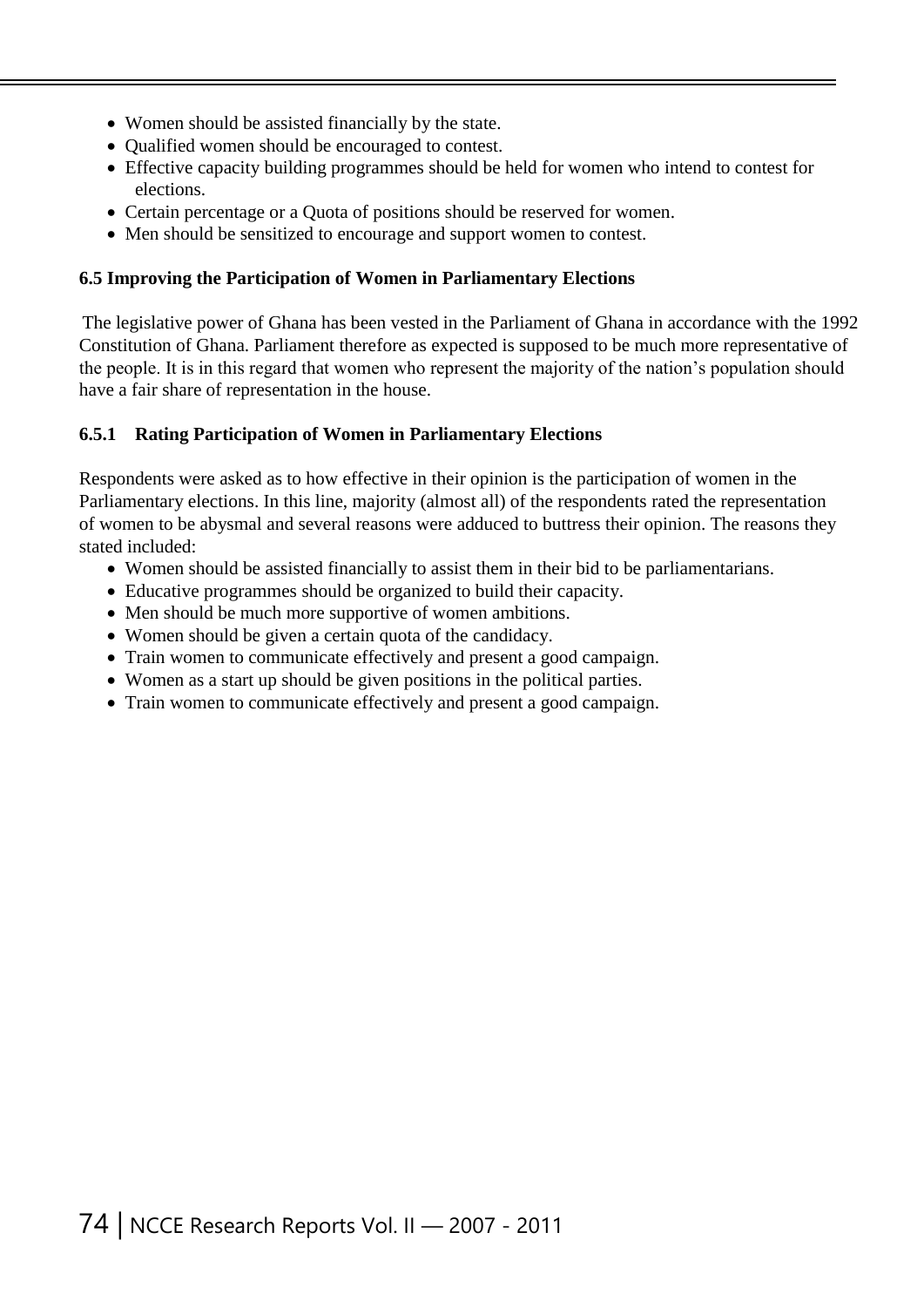# **Chapter 7 Field Experiences of Research Assistants**

#### **7.0 Introduction**

Some Research Assistants (RAs) were selected and trained by resource persons from the National Headquarters of the Research Department of NCCE. The main purpose and relevance of this training was to equip the RAs with the requisite skills for collecting adequate information for an effective exercise. Subsequently, Research Assistants (RAs) submitted a report at the end of the project.

The reports contained the procedure employed in conducting the research exercise, and challenges faced in implementation of the procedure, response to questionnaires, notable issues and recommendations for subsequent exercises.

## **7.1 Procedure Adopted in Selecting the Respondents**

Designed questionnaires for the general public and people with specialized knowledge were administered and methods adapted in the survey were purposive and random sampling using face to face interview method. The Simple Sampling Technique (SST) was used for the administration of the questionnaires to the populace once the day's code had been established. A sampling gap of three (3) in the rural area and five (5) in urban areas was employed. In cases where members of a household to be interviewed were absent, the RAs moved on to the next house, this is to ensure that, each unit in the selection stood an equal chance of being included or excluded in the final sample.

Purposive or judgemental sampling technique was used for the opinion leaders and specialised persons because they typify most of the characteristics of interest to the study. The questionnaire was administered by the RAs for the respondents with in-depth knowledge on customs and traditions, traditional leaders and opinion leaders thus enriching the information on the case under study.

## **7.2 Constraints Faced in Adopting Procedure Selected**

On the whole, the exercise was successful but laced with some bottlenecks. The sampling gap initially adopted was discontinued because it sometimes fell on a church building or an empty household. It was also difficult to administer since the houses in the communities were not properly situated.

Some respondents did not avail themselves for the interview for the fear of their husbands not being in favour of them interacting with strangers more so a male, which was a challenge to most of the interviewer. The questionnaire administration was wrongly timed since it was the harvesting period for the northern regions, so most community members were mostly on the farms during the day, hence making it quite hectic for data collection.

Most of the educated respondents precisely the opinion leaders, wanted to fill the questionnaires themselves due to their ability to read and write, making them understand this was not right took quite a while . This increased the time spent per correspondent thus making it difficult to achieve the said target of eight (8) questionnaires in a day.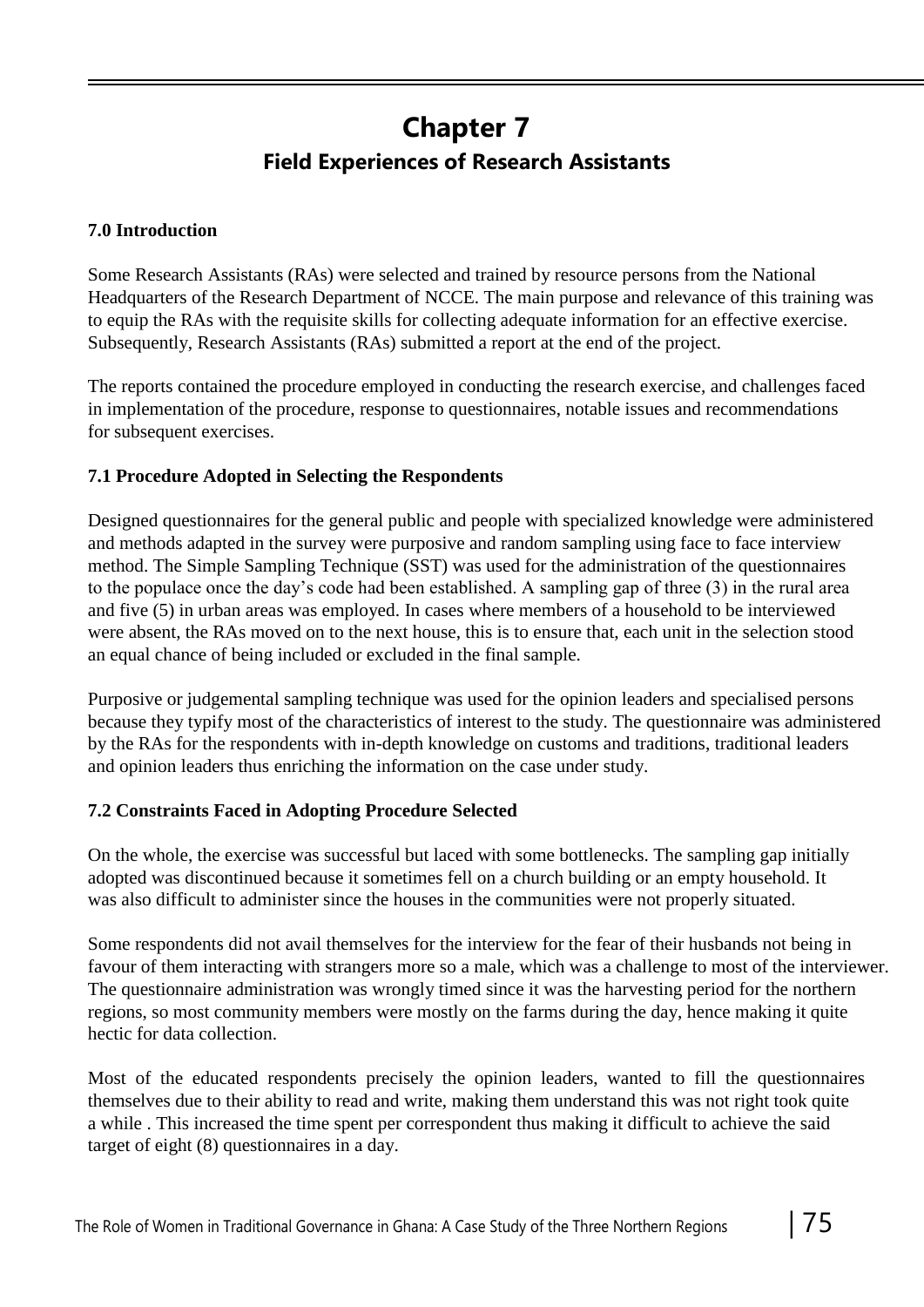Most respondent were not ready to speak on the issue, in spite of several attempts by RAs to make them know it was a national exercise. Some still believed it could be politically affiliated and they would not want to speak to any issues or show any commitment to issues concerning that. Thus putting constraints on the procedure adopted.

RAs also had difficulties interviewing women, specifically in the rural areas. This is because it is believed that women have no business in speaking on issues when heads of families such as their husbands were there to do it on their behalf.

## **7.3 Response to the Questionnaire**

The response to the questionnaire was encouraging, especially the opinion leaders were enthusiastic to provide information, and as most of the respondents cooperated with the RAs once the purpose of the exercise had been established. In all the research was a success since the stated objectives were achieved. However some of the respondents were reluctant in giving out information for fear of exposure and victimization. Others were also very evasive because they were of the view that the questionnaire should be administered to only women, and also on the grounds that the RAs have been sent by the government to fish them out, based on that pre-conceived notion, other respondents declined, but were only willing to do so at a cost.

## **7.4 Noteworthy Issues**

NCCE has been commended for its efforts in the education of the citizenry but has been urged to do more, especially in the case of women.

Some people especially some male respondents who are well versed in the Quran were of the notion that women by tradition and culture were not destine to command authority but did not disagree with the fact that women would become leaders of nations as stipulated in the Quran and thus only when the time is due.

Also the issue of discrimination against women is still being practiced in the districts and in some cases has become established as the norm. This is a very worrying development.

One important thing that kept coming is the limitation or barriers imposed by both culture and religion on women in certain areas such as performing sacrifices, and leading societies.

On the part of modern governance education is a major hindrance to women because of low rate of girl child education in some regions, which render most women unqualified to hold key positions.

Worse of it all women who actively participated in political or public affairs are given a second look and regarded as prostitutes, hence most women shy away from participating in governance.

#### **7.5 Suggestion**

Now that more people are appreciating the need for women in leadership position, NCCE should collaborate with the media, and through seminars to change the perception of people about women's participation in governance.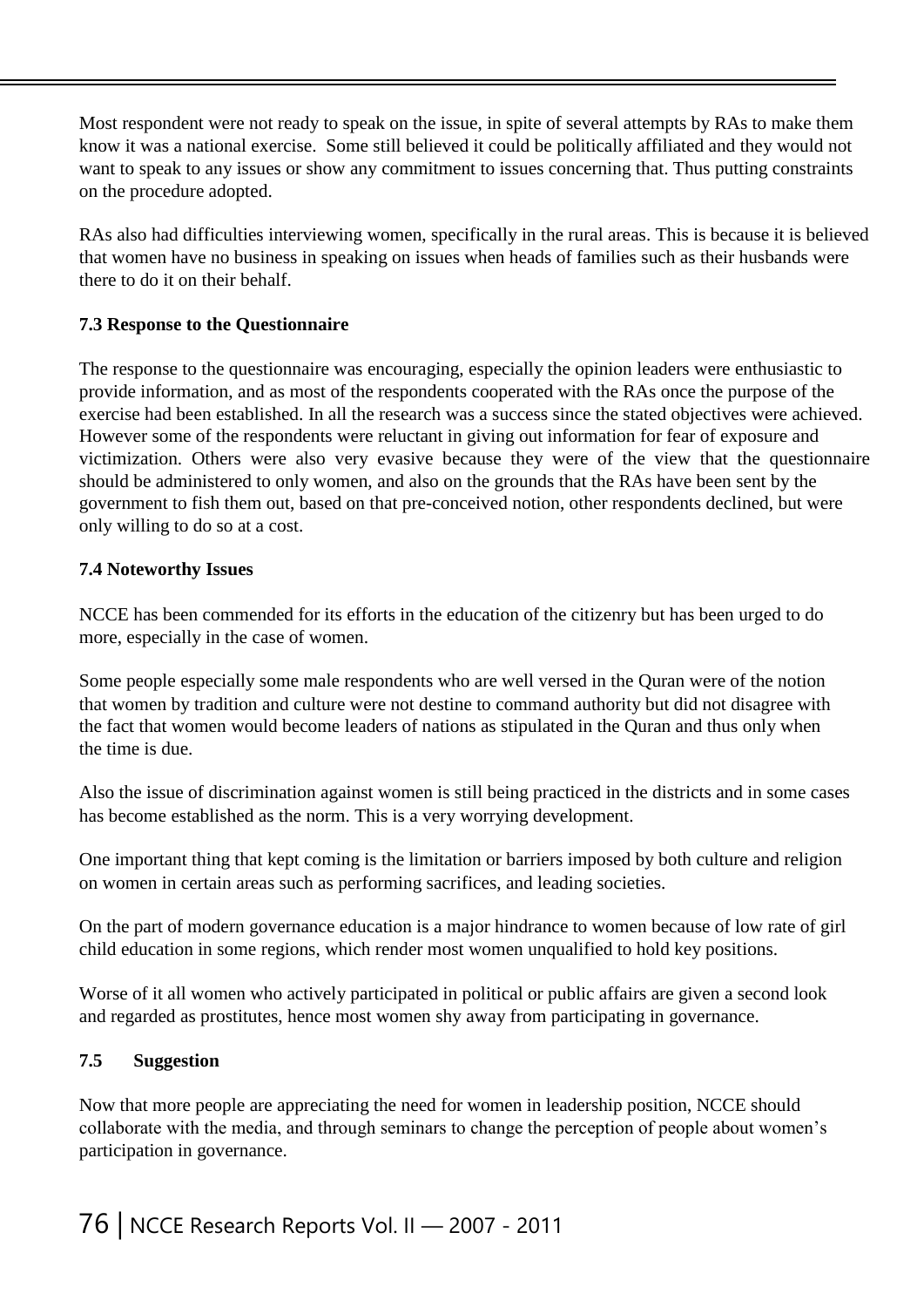To encourage the general public's participation in exercise of this nature, NCCE must intensify education and collaborate with all stakeholders and opinion leaders to educate the citizenry the objectives of the Constitution and most importantly why it is necessary to educate the girl child.

The public should be educated not to brand the women participating in governance in order not discourage others from coming up.

The RAs should be precise when translating the questionnaire to the respondents so as to minimize the difficulty in translating them into other local languages to preserve the right and true meaning of words used in the questionnaires.

There is also the need for all RAs to be well resourced for serious public and civic education in the districts and also RAs should have identification such as T-shirts or tags to enable them work with ease when it comes to community entry in executing future projects.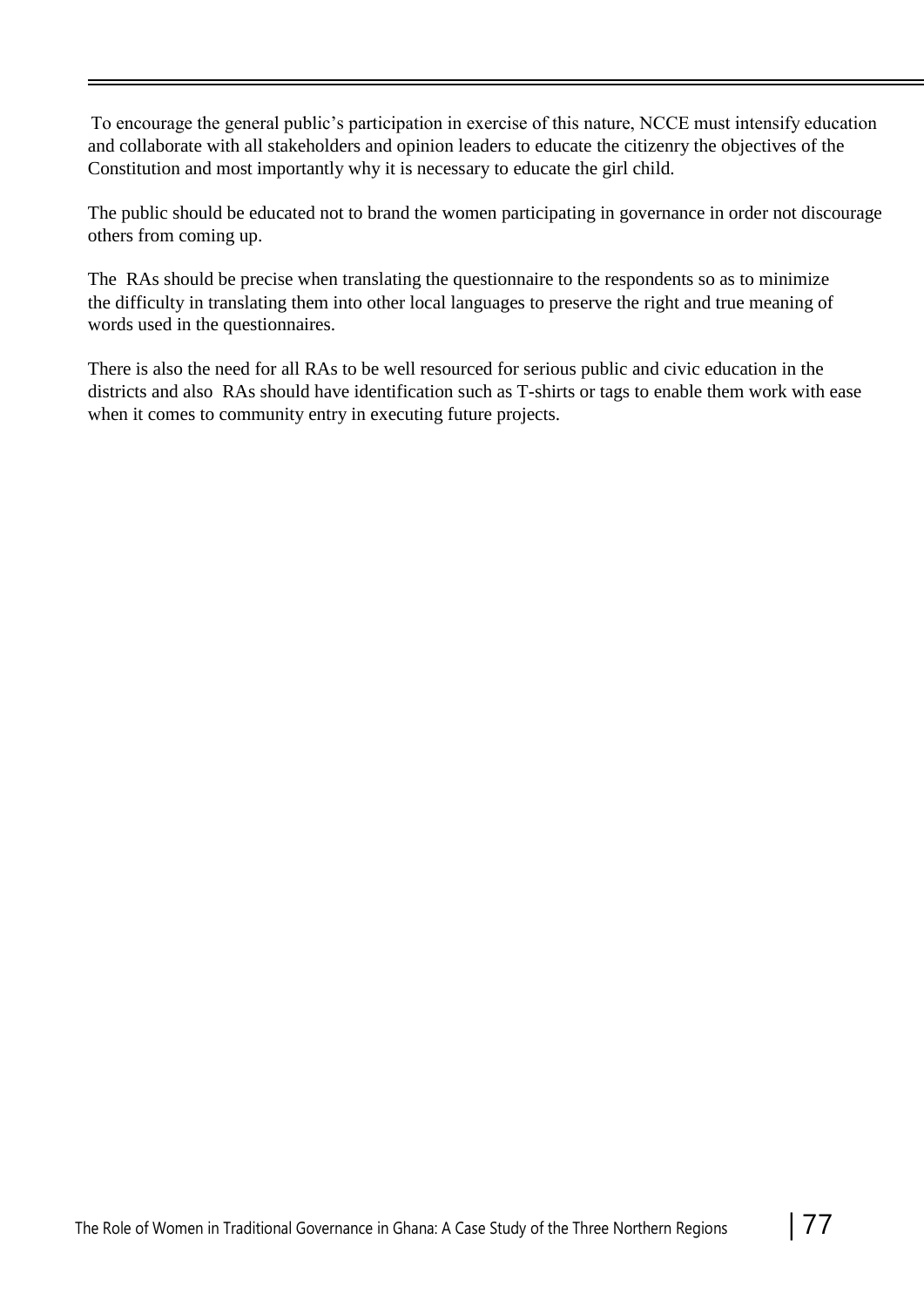# **Chapter 8 Summary of Findings and Conclusion**

This study, *The Role of Women in Traditional Governance: Case Study of the Three Northern Regions* was necessitated by the perceived non–recognition of the traditional roles of women from that part of the country resulting in few women occupying key leadership positions in traditional governance ultimately translating into very low representation of women in Parliament, District Assemblies as well as participating in key leadership positions in other political and public spheres of endeavour. The findings are intended to guide the NCCE, NGOs working in the interest of women and other allied institutions in their educational campaigns towards increasing and enhancing the participation of women in election 2012 and beyond.

The findings showed clearly that the respondents in the three Northern regions are aware of the roles women played and continue to play in traditional as well as modern governance. The respondents demonstrated a high level of knowledge about leadership roles that women played and continue to play in traditional governance by identifying such roles as a woman chief, *Tindana* (Earth Priestess) Queen mother and *magajia* (Leader of Women).

It was also evident that the respondents were aware of the other leadership roles that women played and continue to play in traditional governance towards moving their respective communities forward. However, for a large majority of respondents customs and traditions do not permit women to be chiefs except for a few places in the Northern and Upper East regions. For the position of a Female Tindana, the findings showed that for majority of respondents, customs and traditions do not allow a woman to be a Tindana except for a few areas in the Northern and Upper East regions. It also came out clearly that the position of the Queen mother is a new concept being adopted in the northern sector even though a few Queen mothers existed there especially in the Northern region. The position of Magajia is one that cuts across all three northern regions with a majority of respondents indicating that the position has always been part of their traditional system.

The findings showed that the participation of women in traditional governance is low (60 per cent). Twenty percent (20 per cent) indicated high with less than ten percent rating the participation of women as very high. Prominent among the reasons for rating the participation of women in traditional governance as low is the fact that customs and traditions do not permit women to be leaders.

The findings again showed that for a majority of respondents, the participation of women in district assembly elections is how. Again for a majority of respondents the participation of women in the parliamentary election is very low. For an overwhelming majority of respondents, (over 90 per cent) they will be willing to vote for a female at any level of election. We are yet to observe whether this view will translate into high election victory for women in 2012 general elections.

On the role of the state towards the participation of women in modern governance, the findings showed that a majority of respondents, (63.1 per cent) said government was doing enough to ensure effective participation of women in governance. However, for 36.7 per cent of respondents, the state was not doing enough to ensure the participation of women in governance.

Prominent among the reasons why the state was believed to be doing enough to ensure effective

78 | NCCE Research Reports Vol. II — 2007 - 2011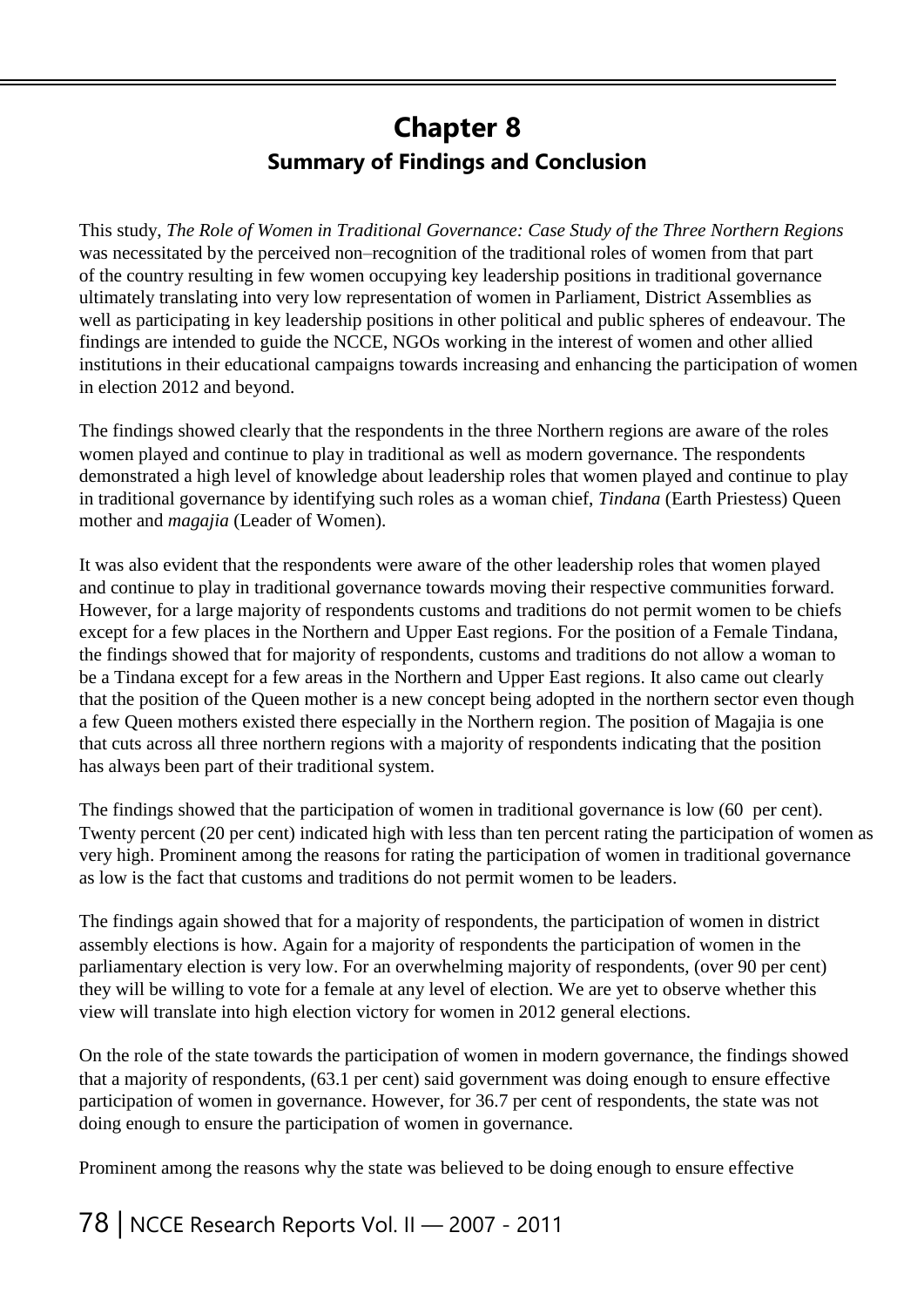participation of women in governance were; women have been appointed to key governmental positions, government was educating, sensitizing and organizing capacity building workshops to empower women as well as promoting gender equality and the right of women.

On the other hand, among the reasons why the state was perceived as not doing enough to ensure effective participation of women in governance was the lack of deliberate policies to encourage effective participation of women in governance; appointment of few women to key leadership positions and inadequate financial support for women who put up themselves for elections and structural constraints hindering women's attainment to highest decision-making positions in most political parties.

The findings revealed the challenges which constrained women from taking up leadership roles in governance. The major challenges identified for traditional governance were; customs and traditions; cultural beliefs; low self-confidence on the part of women and lack of support from men. The challenges identified for modern governance were; lack of education and ignorance on the part of women; lack of self-confidence; financial constraints; lack of support from husbands, men, cultural and religious beliefs. The survey offered some suggestions towards enhancing women's participation in governance. Prominent among the suggestions identified towards strengthening women's participation in traditional governance were that cultural practices inhabiting effective participation of women should be changed; people should change their negative perception about women; formal education should be given to women as well as capacity building in leadership skills.

The report also captured the suggestions towards strengthening effective participation of women in modern governance. Key among the suggestions were: there is the need for affirmative action by government; carry out intensive public education especially for men on the need to avoid all forms of gender based discrimination. Hold capacity building programmes for women; Reserve key positions in government for women; Doing away with all forms of cultural and religious beliefs that inhibit women. NGOs and other groups should support women financially, and finally women should avail and involve themselves in all social and political activities.

The survey also looked at ways political parties could promote the participation of women in governance. Here political parties were called upon to provide financial and Logistical support for women aspirant and carry out educational programmes to enhance the capacity of women; Quota should be reserved for women who aspire to leadership positions, and more women should be appointed to leadership positions. The cost of filing by women to contest elections should be made affordable.

On improving the participation of women in District Assembly and Parliamentary elections, respondents put forward these suggestions; Women should be assisted financially; qualified women should be encouraged to contest; effective capacity building programmes should be held for women aspirants; certain quota of positions should be reserved for women and men should be sensitized to encourage and support women to contest.

## **Conclusion**

Ghana's democratic experience has been reckoned as the beacon of hope on the African Continent as it has survived four successive general elections with a peaceful transition from one elected government to another. However, Ghana is said to be among the few countries with low representation of women in Parliament and other key leadership positions in the political and public spheres of endeavour.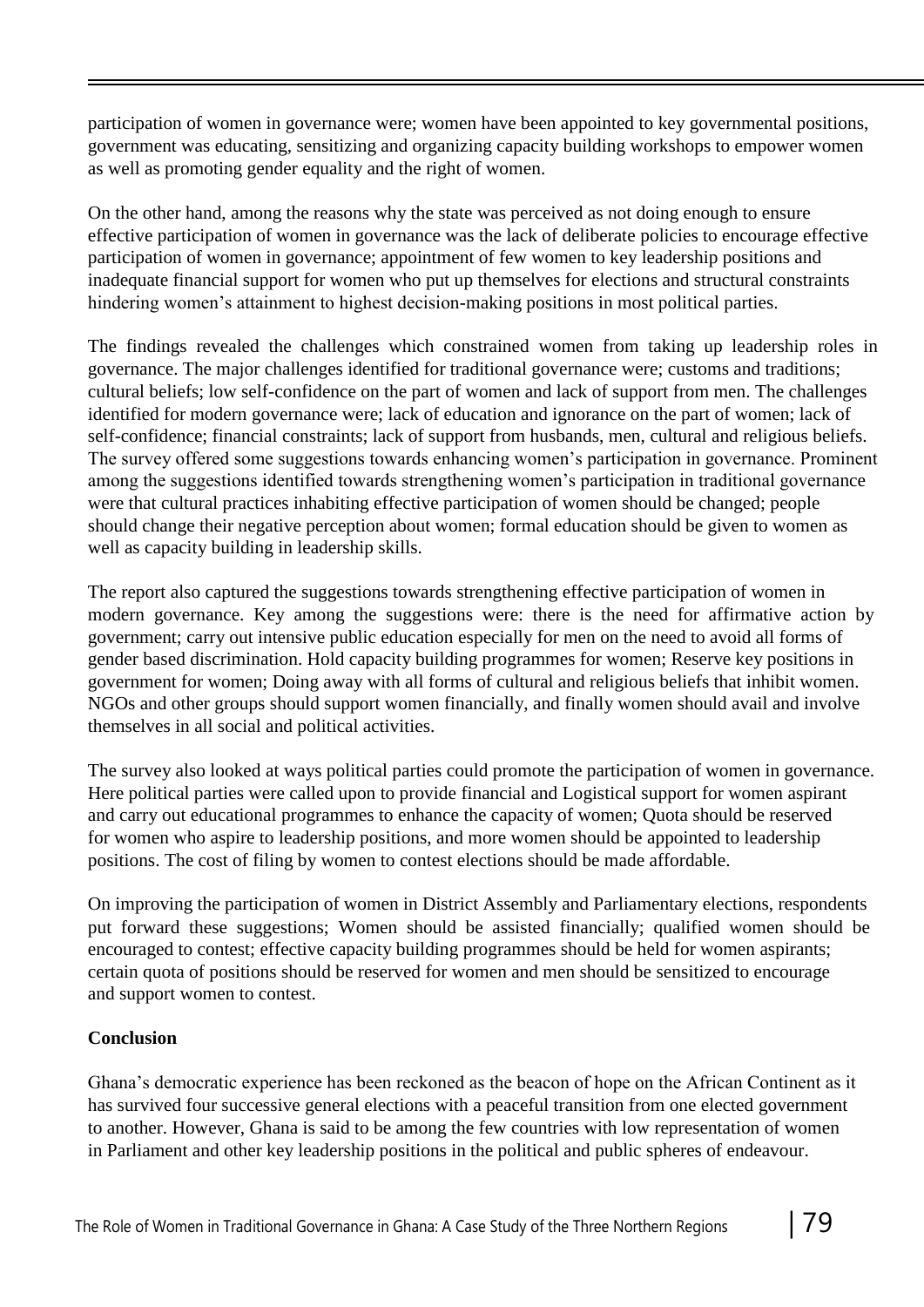From the findings, it is clear that there is the need for intensified public education for t he general public especially men to change their perception about women. There is also the need for capacity building programmes to enhance the leadership skills of women as well as boost their self-confidence. Also demanding serious attention is financial and logistical support for women who put up themselves for election at all levels as well as the adoption of the quota system by state governments and political parties towards the advancement of women in political and public spheres of life.

Finally, we call for a strong commitment on the part of government, NGOs and the NCCE to provide the needed support for increased representation of women in key positions in politics and public endeavours in Ghana in general and the Three Northern regions in particular.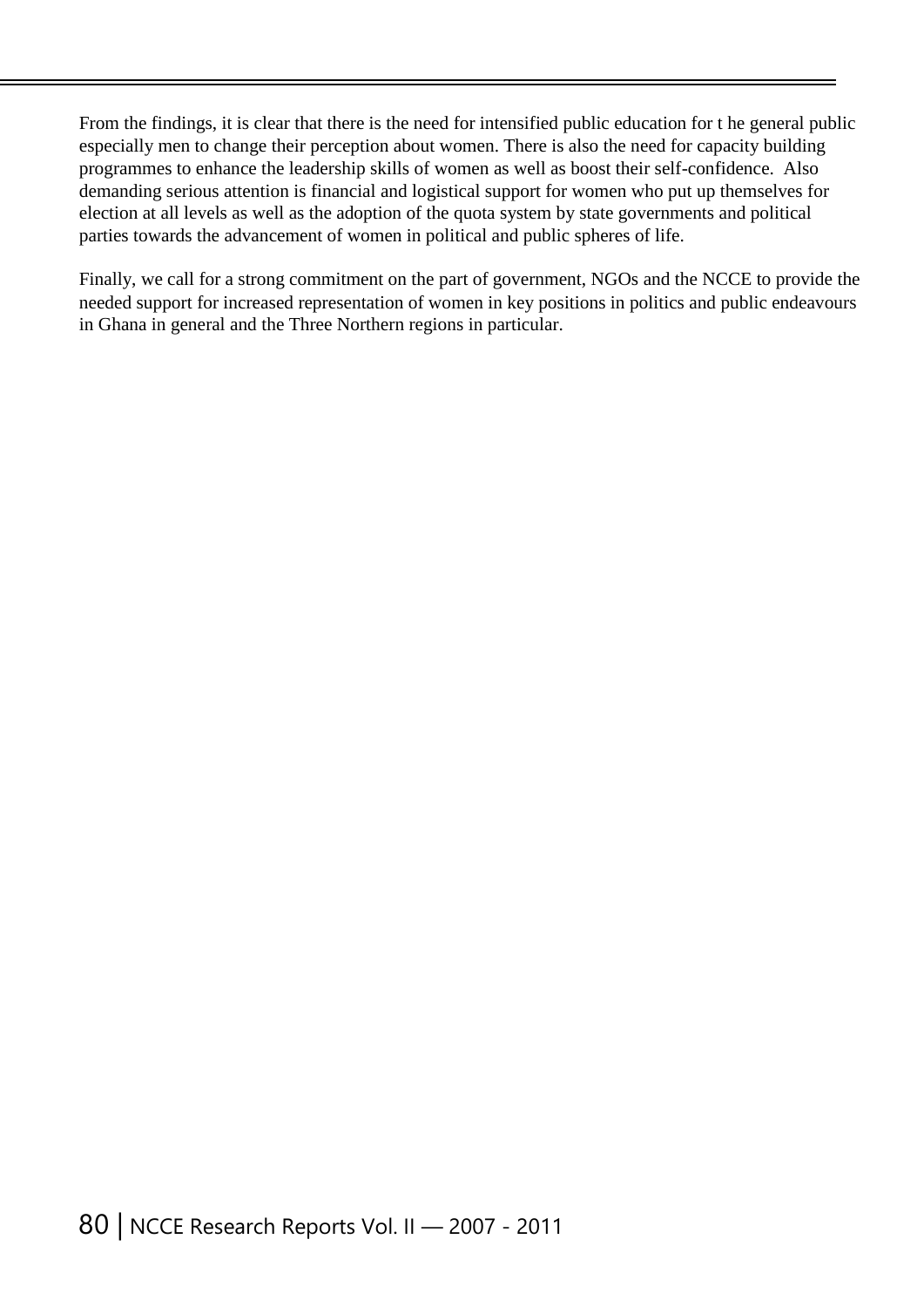# **References**

- 1. Albert K. Awedoba, *The People of Northern Ghana*, 2006.
- 2. Barbara Meier, *Women and Migration: Anthropological Perspective*, 2000.
- 3. Beverly J. Stoeltje, *Asante Queen Mothers: A Study in Female Authority*, 1988.
- 4. Republic of Ghana, *Constitution of the Republic of Ghana*, 1992.
- 5. D. M. Warren, *The Akans of Ghana,* Accra, Pointer Limited, 1970.
- 6. G. K. Nukunya, *Tradition and Change in Ghana*, 2004.
- 7. Irene Odotei and Albert K. Awedoba, *Chieftaincy in Ghana*,2006.
- 8. K. A. Busia, *The Position of Chiefs in Modern Political System of Ashanti*, 1951.
- 9. Nana Abayie Boaten I , *Research Reviews* Volume 12 on "Gender Relations in Traditional Administration: The Case of Discrimination Against Women", 1996.
- 10. Otumfuo Osei Tutu II "Traditional System of Governance and the Modern State", A Keynote Address at the Fourth African Development Forum at Addis Abba, 2004.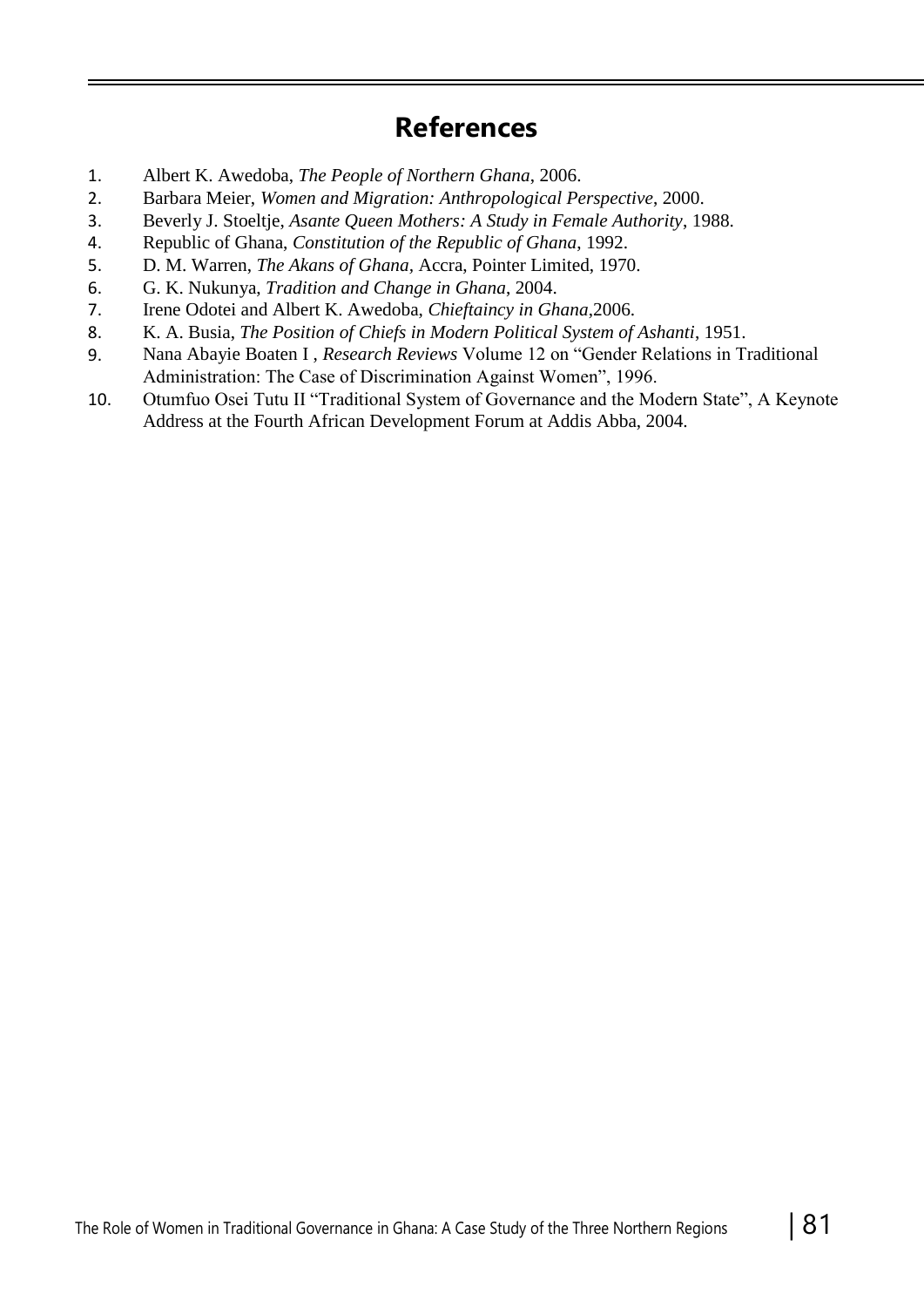# **Appendix A**

## **QUESTIONNAIRE NATIONAL COMMISSION FOR CIVIC EDUCATION QUESTIONNAIRE (GENERAL)**

## **TITLE: ROLE OF WOMEN IN TRADITIONAL GOVERNANCE: CASE STUDY OF THE THREE NORTHERN REGIONS**

(PLEASE BE ASSURED THAT YOUR RESPONSES WILL BE TREATED WITH UTMOST CONFIDENTIALITY. CONSEQUENTLY YOU NEED NOT PROVIDE YOUR NAME)

| <b>TYPE OF RESPONDENT:</b> |
|----------------------------|
| <b>GENERAL PUBLIC</b>      |
| <b>OPINION LEADERS</b>     |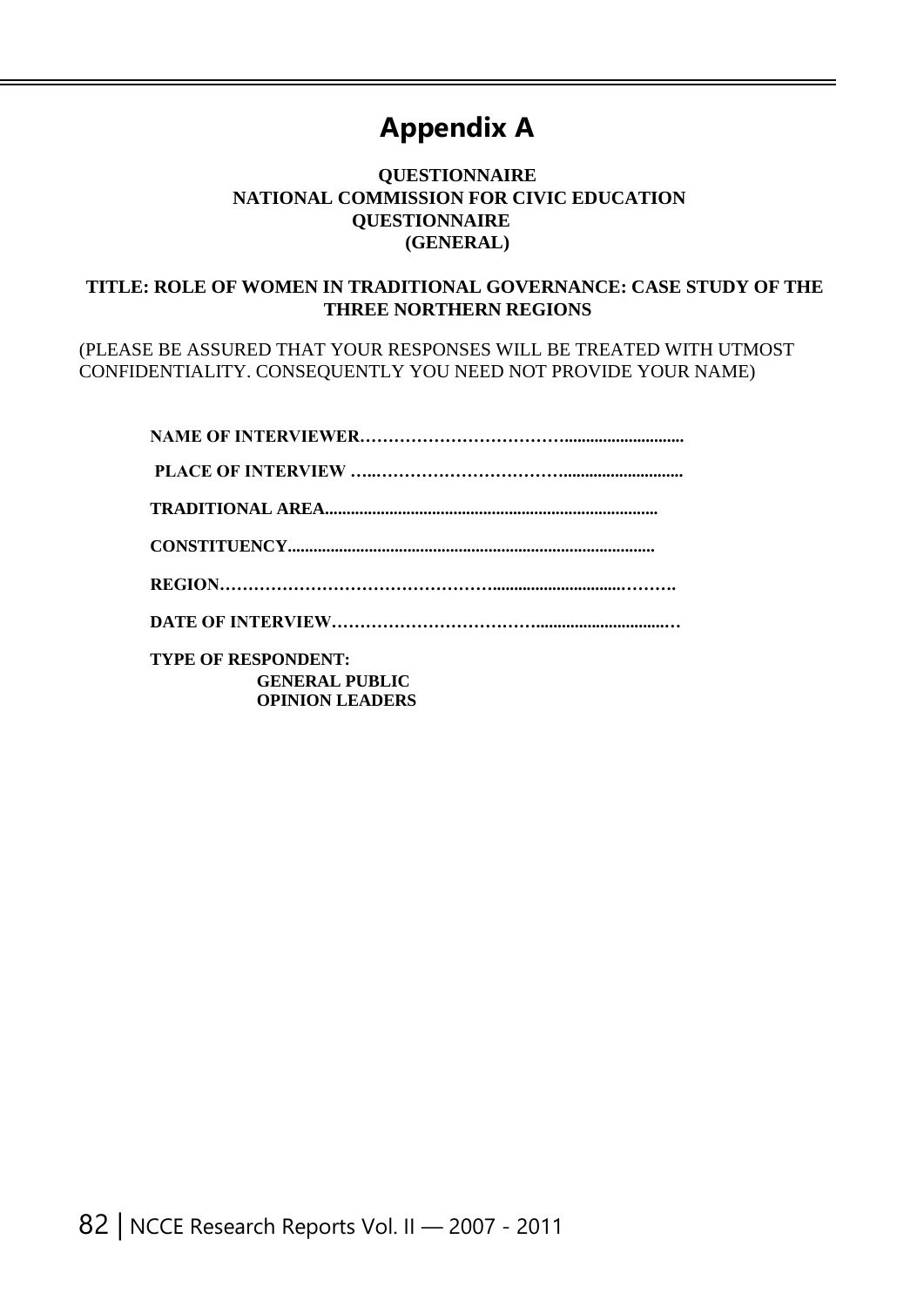## **SECTION A SOCIO-DEMOGRAPHIC DATA**

| 1. Sex:         |                |                                                 |                      |                    |                                                                        |
|-----------------|----------------|-------------------------------------------------|----------------------|--------------------|------------------------------------------------------------------------|
|                 |                | i. Male                                         | ii. Female           |                    |                                                                        |
| $2. \text{Age}$ |                |                                                 |                      |                    |                                                                        |
|                 | i.             | $19$ and below                                  |                      |                    |                                                                        |
|                 | ii.            | 20-29                                           |                      |                    |                                                                        |
|                 | iii.           |                                                 |                      |                    |                                                                        |
|                 | iv.            | $40-49$                                         |                      |                    |                                                                        |
|                 | $V_{\star}$    | $50-59$                                         |                      |                    |                                                                        |
|                 | vi.            | $60$ +                                          |                      |                    |                                                                        |
|                 |                | 3. Educational Background (Highest Attainment): |                      |                    |                                                                        |
|                 |                |                                                 |                      |                    |                                                                        |
| ii.             |                |                                                 |                      |                    | No Formal Education (but can speak/write in English and/or vernacular) |
|                 |                |                                                 |                      |                    |                                                                        |
| 1V.             |                |                                                 |                      |                    |                                                                        |
| V.              |                |                                                 |                      |                    |                                                                        |
| V1.             |                |                                                 |                      |                    |                                                                        |
|                 | 4. Occupation: |                                                 |                      |                    |                                                                        |
|                 |                | i. Student                                      | ii. Farmer/Fisherman |                    |                                                                        |
|                 |                | iii. Teacher/Lecturer                           |                      | iv. Public Servant |                                                                        |
|                 |                | v. Trader/Businessman                           |                      |                    | vi. Unemployed                                                         |
|                 |                | vii. Artisan (specify)                          |                      |                    |                                                                        |
|                 |                |                                                 |                      |                    |                                                                        |
|                 |                | 5. Marital Status:                              |                      |                    |                                                                        |
|                 |                | <i>i</i> . Single                               |                      | ii.                | Married                                                                |
|                 |                | iii. Separated                                  |                      | iv.                | Divorced                                                               |
|                 |                | v. Widowed                                      |                      | vi.                |                                                                        |
|                 |                | 6. Religious Affiliation                        |                      |                    |                                                                        |
|                 |                | i. Christian                                    |                      | ii.                | Muslim                                                                 |
|                 |                | iii. Traditionalist                             |                      | iv.                |                                                                        |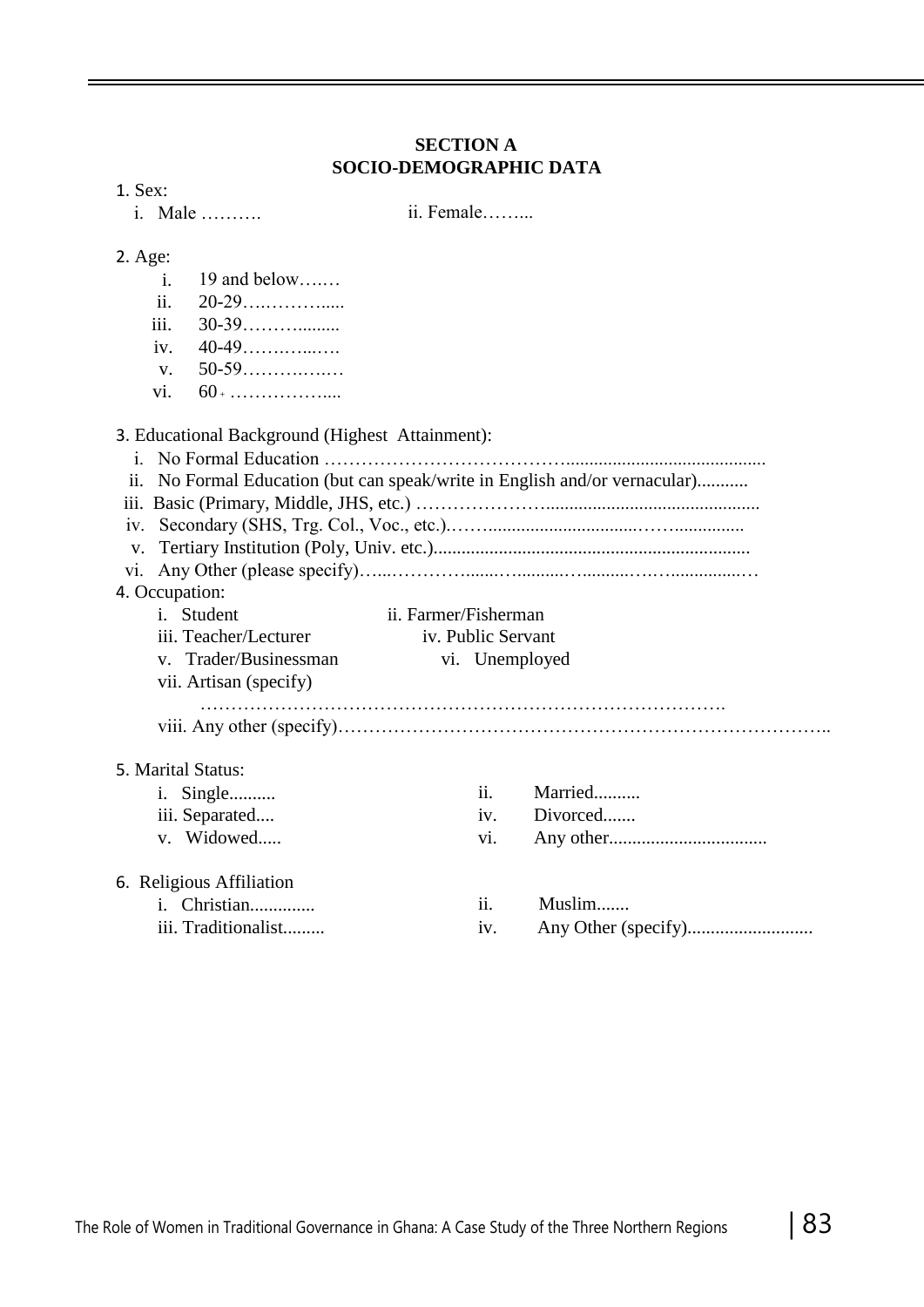#### **SECTION B**

#### **LEADERSHIP ROLES PLAYED BY WOMEN IN TRADITIONAL GOVERNANCE SYSTEM**

- 7. In your traditional area, do customs and traditions permit women to be chiefs?
	- i. Yes……….. ii. No…………
- 8. Has there ever been a woman chief in your traditional area?
	- i. Yes……….. ii. No..............

#### 9. In your opinion, what qualities should a woman possess to be a chief? She should be:

- i Brave
- ii. Wealthy…………...
- iii. Of Royal lineage.…
- iv. Respectful………..
- v. Impartial……………
- 
- vi. Physically Beautiful...
- vii. Any other (specify) ……………………………………………………………

#### 10. Has there ever been a female Tindana in your traditional area?

i. Yes……….. ii. No………..

11. If Yes, what role does she play in the traditional setting?

- i. Arbitration and settlement of disputes…………………
- ii. Owner and general administrator of the land………
- iii. Mediate between her people and the gods………….
- iv. Perform rituals on behalf of the people………………..
- v. Any Other (specify) …………………………………………………………………… ……………………………………………………………………………………….

#### 12. If No, why?

…………………………………………………………………………………………

13. In the past, were there any queen mothers in your traditional area?

i. Yes……….. ii. No ….........

14. Give two reasons for your answer.

i. ……………………………………………………………………………………………… ii. …………………………………………................................................................................ ....................................................................................................................................

#### 15. Do you have a magajia in your traditional area?

i. Yes............. ii. No...................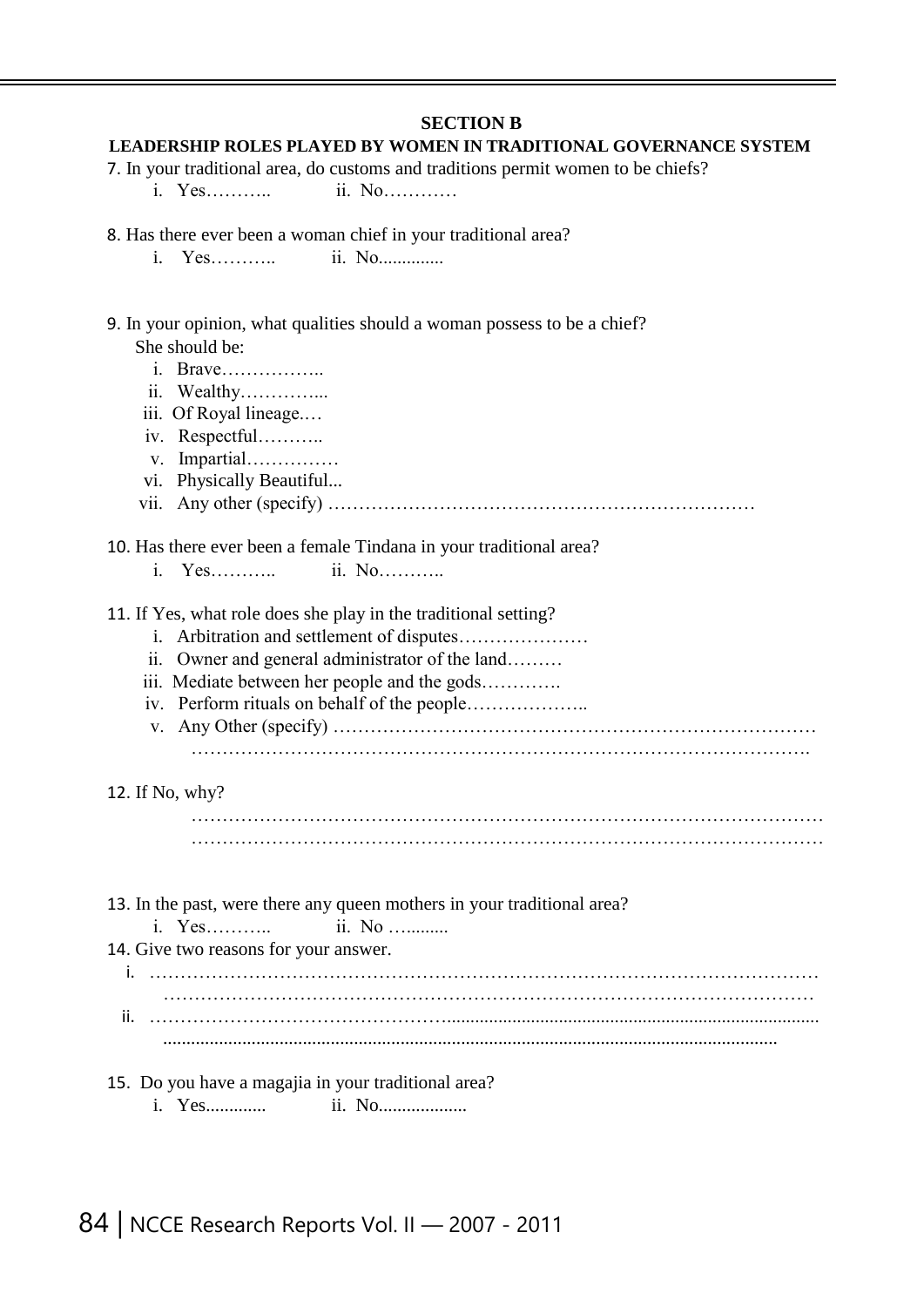| 16. What roles do they play in your traditional area? |                                                                                                   |
|-------------------------------------------------------|---------------------------------------------------------------------------------------------------|
|                                                       |                                                                                                   |
| 11.                                                   |                                                                                                   |
|                                                       | iv. Lead women group in organizing funerals, marriages, festivals and other important             |
|                                                       |                                                                                                   |
|                                                       |                                                                                                   |
| i. Yes                                                | 17. Has the concept of magajia always been part of your traditional system?<br>ii. No             |
|                                                       |                                                                                                   |
|                                                       | 18. What other leadership roles do women play in traditional governance in your traditional area? |
|                                                       |                                                                                                   |
|                                                       | 19. In the past, what economic roles did women play in your traditional area?                     |
|                                                       |                                                                                                   |
| ii. Farming                                           |                                                                                                   |
| iii. Fishing                                          |                                                                                                   |
|                                                       |                                                                                                   |
| v. Shea butter extraction                             |                                                                                                   |
|                                                       |                                                                                                   |
|                                                       |                                                                                                   |
|                                                       | 20. Currently, what are the economic roles of women in your traditional area?                     |
| Student<br>$\mathbf{1}$                               | ii. Farming                                                                                       |
| iii. Fishing                                          | iv. Teacher/lecturer                                                                              |
| v. Public servant                                     | vi. Trader/businesswoman                                                                          |
| vii. Home maker                                       |                                                                                                   |
|                                                       |                                                                                                   |
|                                                       |                                                                                                   |
|                                                       |                                                                                                   |
|                                                       | 21. How will you assess the general participation of women in traditional governance in your      |
| traditional area?                                     |                                                                                                   |
| i. Very high                                          |                                                                                                   |
| ii. High                                              |                                                                                                   |
| iii. Low                                              |                                                                                                   |
| iv. Very Low                                          |                                                                                                   |
| 22. Give two reasons for your answer?                 |                                                                                                   |
|                                                       |                                                                                                   |
|                                                       |                                                                                                   |
|                                                       |                                                                                                   |
|                                                       |                                                                                                   |
|                                                       |                                                                                                   |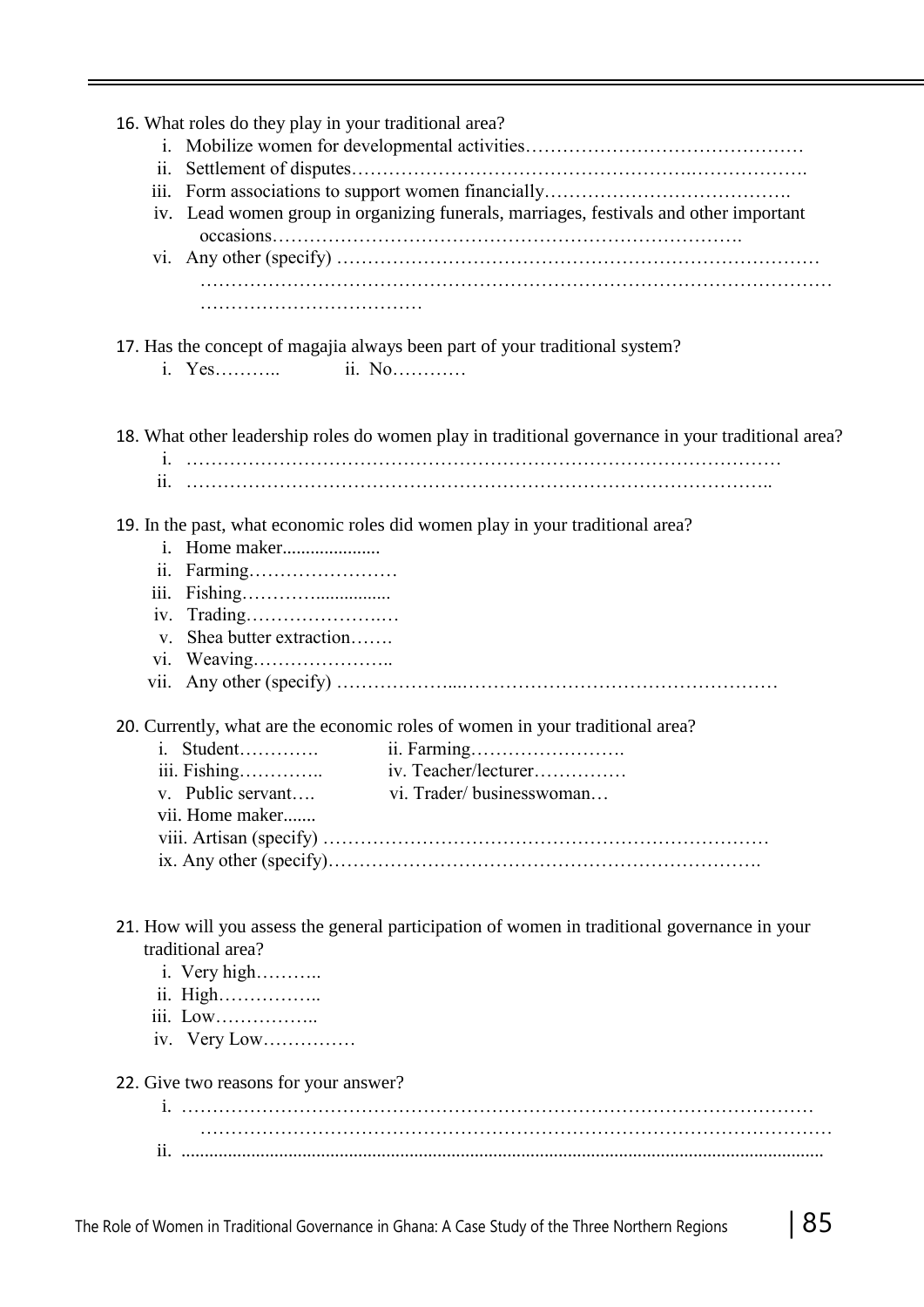#### **SECTION C ENHANCING WOMEN'S PARTICIPATION IN GOVERNANCE**

| 23. Mention two most important factors preventing women from taking up leadership positions in<br>traditional governance?  |
|----------------------------------------------------------------------------------------------------------------------------|
| 11.                                                                                                                        |
| 24. In what specific way do cultural beliefs minimize women's participation in traditional<br>governance?                  |
| 25. Suggest two ways to strengthen women's participation in leadership positions in traditional<br>governance?             |
| 11.                                                                                                                        |
| 26. In what ways can political parties promote the participation of women in leadership positions<br>in modern governance? |
|                                                                                                                            |
| 27. Mention two most important factors preventing women from taking up leadership positions in<br>modern governance?<br>1. |
| 11.                                                                                                                        |
| 28. Suggest two ways to strengthen women's participation in leadership positions in modern<br>governance?<br>1.            |
| 11.                                                                                                                        |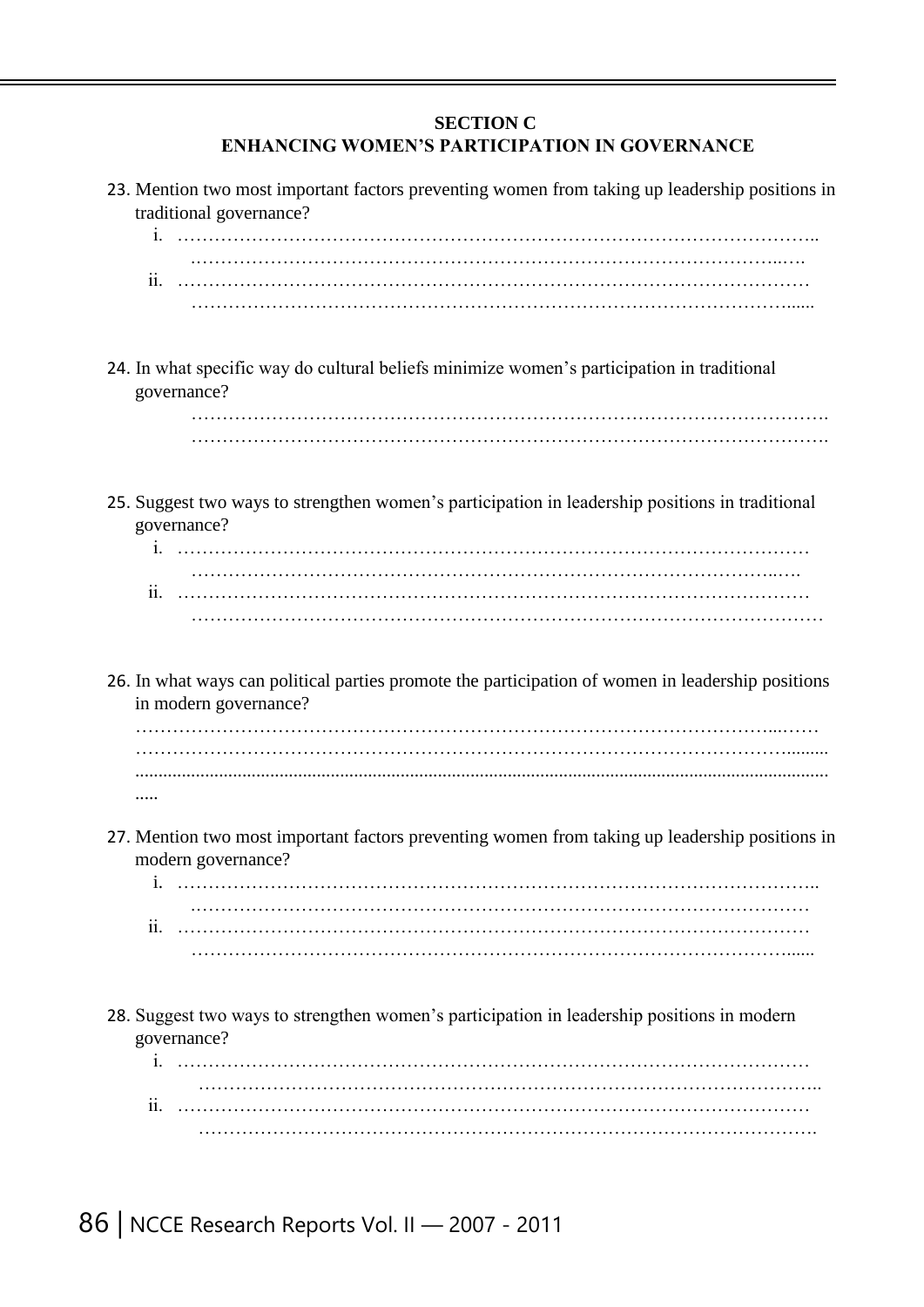29. Will you vote for a female candidate at any level of election?

- i. Yes……….. ii. No…………
- 30. How would you assess the general participation of women in the district assembly elections over the years in your traditional area?
	- i. Very high………..
	- ii. High………………
	- iii. Low………………
	- iv. Very low……
- 31. What can be done to improve the participation of women in the district assembly elections? .................................................................................................................................................... ......................................................................................................................................................
- 32. How would you assess the general participation of women in parliamentary elections over the years in your traditional area?
	- i. Very high………..
	- ii. High………………
	- iii. Low………………
	- iv. Very low….......…

33. What can be done to improve the participation of women in parliamentary elections?

.................................................................................................................................................... ......................................................................................................................................................

- 34. In your opinion, is the **State** doing enough to ensure effective participation of women in governance?
	- i. Yes……... ii. No…………
- 35. Give two reasons for your answer.

i. ………………………………………………………………………………………… ………………………………………………………………………………………... ii. .......................................................................................................................................... ........................................................................................................................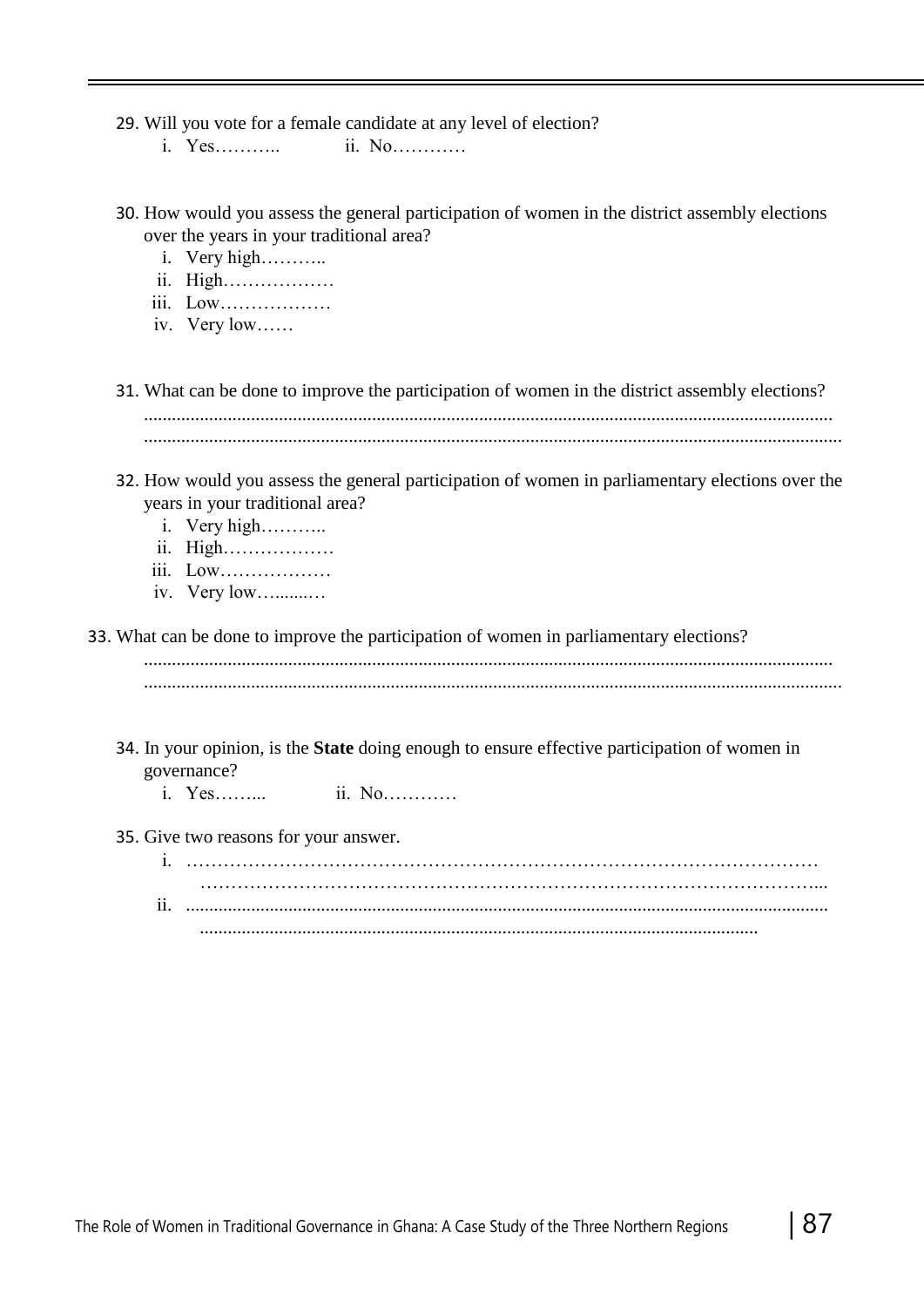#### **NATIONAL COMMISSION FOR CIVIC EDUCATION**

#### **QUESTIONNAIRE (IN-DEPTH INTERVIEW WITH PEOPLE WITH SPECIALIZED KNOWLEDGE)**

#### **TITLE: ROLE OF WOMEN IN TRADITIONAL GOVERNANCE: CASE STUDY OF THE THREE NORTHERN REGIONS**

(PLEASE BE ASSURED THAT YOUR RESPONSES WILL BE TREATED WITH UTMOST CONFIDENTIALITY. CONSEQUENTLY YOU NEED NOT PROVIDE YOUR NAME)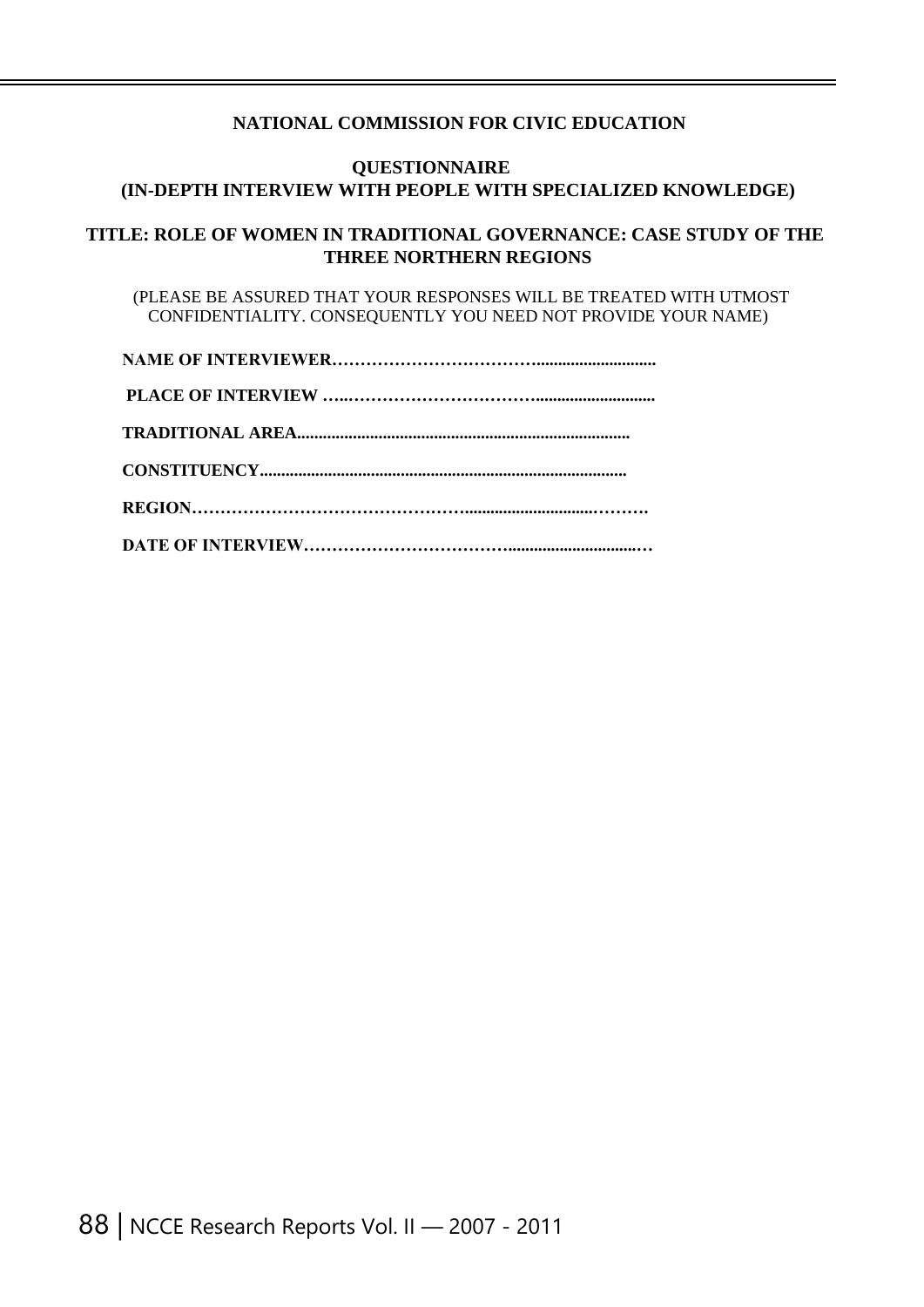#### **SECTION A SOCIO-DEMOGRAPHIC DATA**

| ۰,<br>۰.<br>× |
|---------------|
|---------------|

i. Male ……….

ii. Female……...

|  | ъ<br>71<br>r.<br>г. |
|--|---------------------|
|--|---------------------|

- i. 19 and below….…
- ii. 20-29….……….....
- iii. 30-39……….........
- iv. 40-49…….…...….
- v. 50-59……….….…
- vi. 60 <sup>+</sup> ……………....

#### 3. Educational Background (Highest Attainment):

- i. No Formal Education …………………………………...........................................
- ii. No Formal Education (but can speak/write in English and/or vernacular)...........
- iii. Basic (Primary, Middle, JHS, etc.) …………………..............................................
- iv. Secondary (SHS, Trg. Col., Voc., etc.).……................................……...............
- v. Tertiary Institution (Poly, Univ. etc.)....................................................................
- vi. Any Other (please specify)…...………….......…..........…..........….…...............…

#### 4. Occupation:

| Student<br>1 <sup>1</sup> | ii. Farmer/Fisherman |                |
|---------------------------|----------------------|----------------|
| iii. Teacher/Lecturer     | iv. Public Servant   |                |
| v. Trader/Businessman     |                      | vi. Unemployed |
| vii. Artisan (specify)    |                      |                |
|                           |                      |                |
| 5. Marital Status:        |                      |                |
| <i>i.</i> Single          | ii.                  | Married        |
| iii. Separated            | 1V <sub>1</sub>      | Divorced       |
| v. Widowed                | V1.                  |                |
|                           |                      |                |
|                           |                      |                |

#### 6. Religious Affiliation

| i. Christian        | Muslim |
|---------------------|--------|
| iii. Traditionalist |        |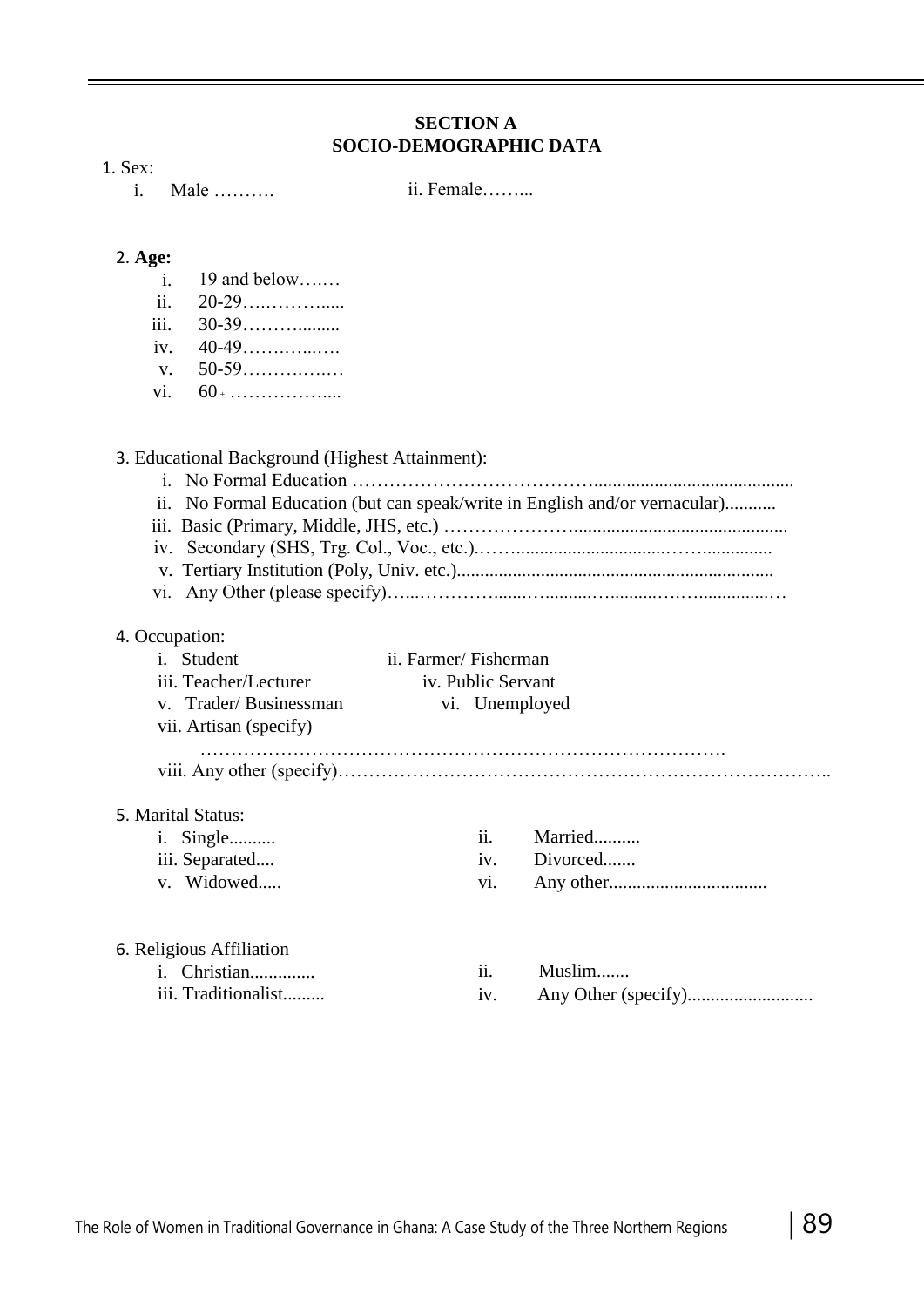#### **SECTION B**

#### **LEADERSHIP ROLES PLAYED BY WOMEN IN TRADITIONAL GOVERNANCE SYSTEM**

7. In your traditional area, do customs and traditions permit women to be chiefs?

- i. Yes……….. ii. No…………
- 8. Has there ever been a woman chief in your traditional area?
	- i. Yes……….. ii. No.............
- 9. In your opinion, what qualities should a woman possess to be a chief? She should be:
	- i. Brave……………..
	- ii. Wealthy…………...
	- iii. Of Royal lineage.….
	- iv. Respectful………..
	- v. Impartial……………
	- vi. Physically Beautiful...
	- vii. Any other (specify) ……………………………………………………………

#### 10. Has there ever been a female Tindana in your traditional area?

i. Yes……….. ii. No..............

#### 11. If Yes, what role does she play in the traditional setting?

- i. Arbitration and settlement of disputes…………………
- ii. Owner and general administrator of the land………
- iii. Mediates between her people and the gods………….
- iv. Perform rituals on behalf of the people………………..
- v. Any other (specify) ……………………………………………………………………
- 12. If No, why?
	- i. ………………………………………………………………………………………… ………………………………………………………………………………………
- 13. In the past, were there any queen mothers in your traditional area?
- i. Yes……….. ii. No…………
- 14. Give two reasons for your answer.

i. ……………………………………………………………………………………………… …………………………………………………………………………………………… ii. ................................................................................................................................................ .............................................................................................................................

#### 15. Do you have a magajia in your traditional area?

i. Yes……….. ii. No…………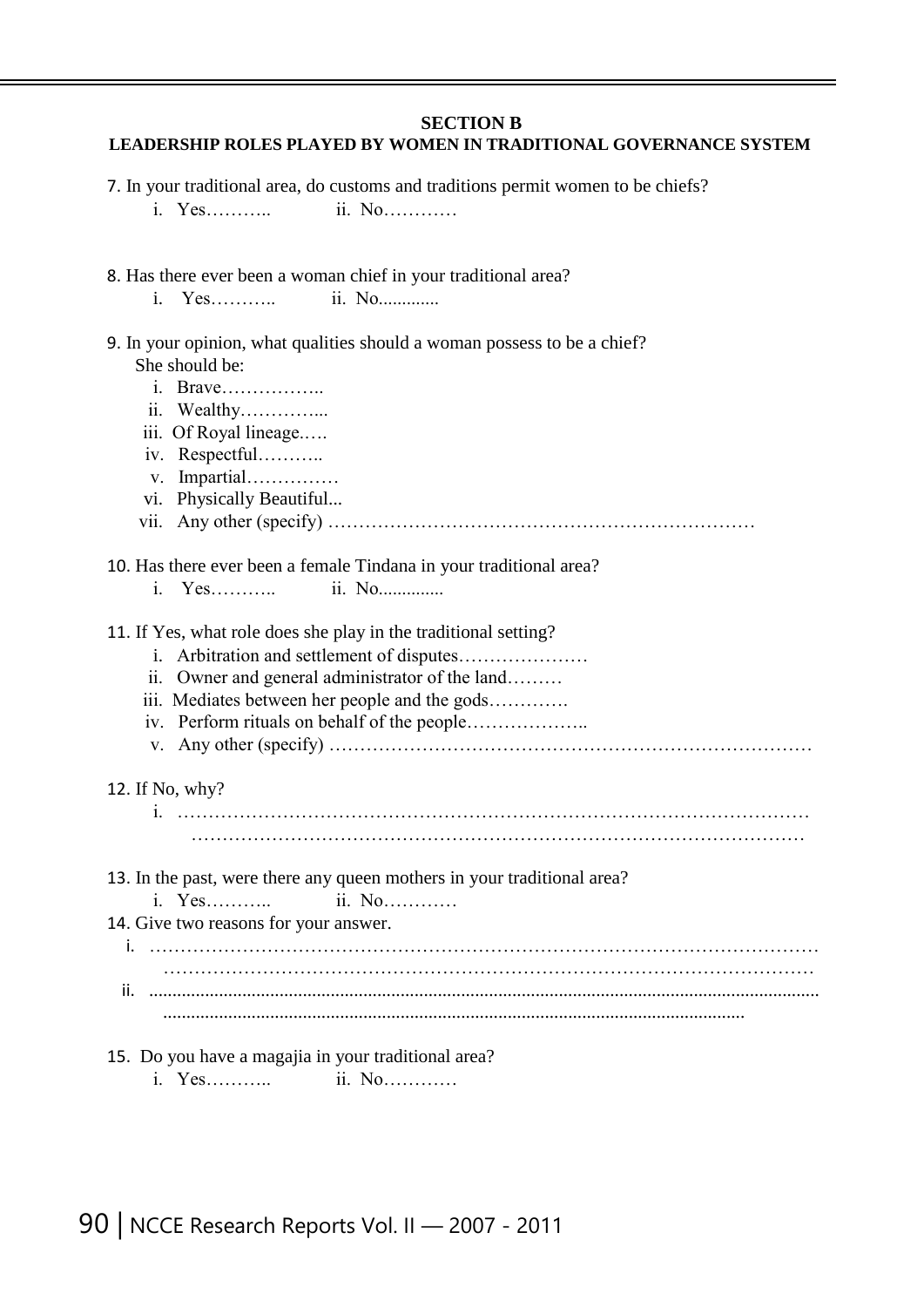| 16. What roles do they play in your traditional area?<br>11.<br>iii.<br>iv. Lead women group in organizing funerals, marriages, festivals and other important                                                  |
|----------------------------------------------------------------------------------------------------------------------------------------------------------------------------------------------------------------|
| 17. Has the concept of magajia always been part of your traditional system?<br>ii. No<br>i. Yes                                                                                                                |
| 18. What other leadership roles do women play in traditional governance in your traditional area?<br>11.                                                                                                       |
| 19. In the past, what economic roles did women play in your traditional area?<br>ii. Farming<br>$\overline{111}$ .<br>iv.<br>Shea butter extraction<br>$V_{\star}$<br>vii.                                     |
| 20. Currently, what are the economic roles of women in your traditional area?<br><i>i.</i> Student<br>iii. Fishing<br>iv. Teacher/lecturer<br>v. Public servant<br>vi. Trader/businesswoman<br>vii. Home maker |
| 21. Are there any changes in the traditional roles of women?                                                                                                                                                   |
| 22. If yes, what in your opinion has accounted for such a change?                                                                                                                                              |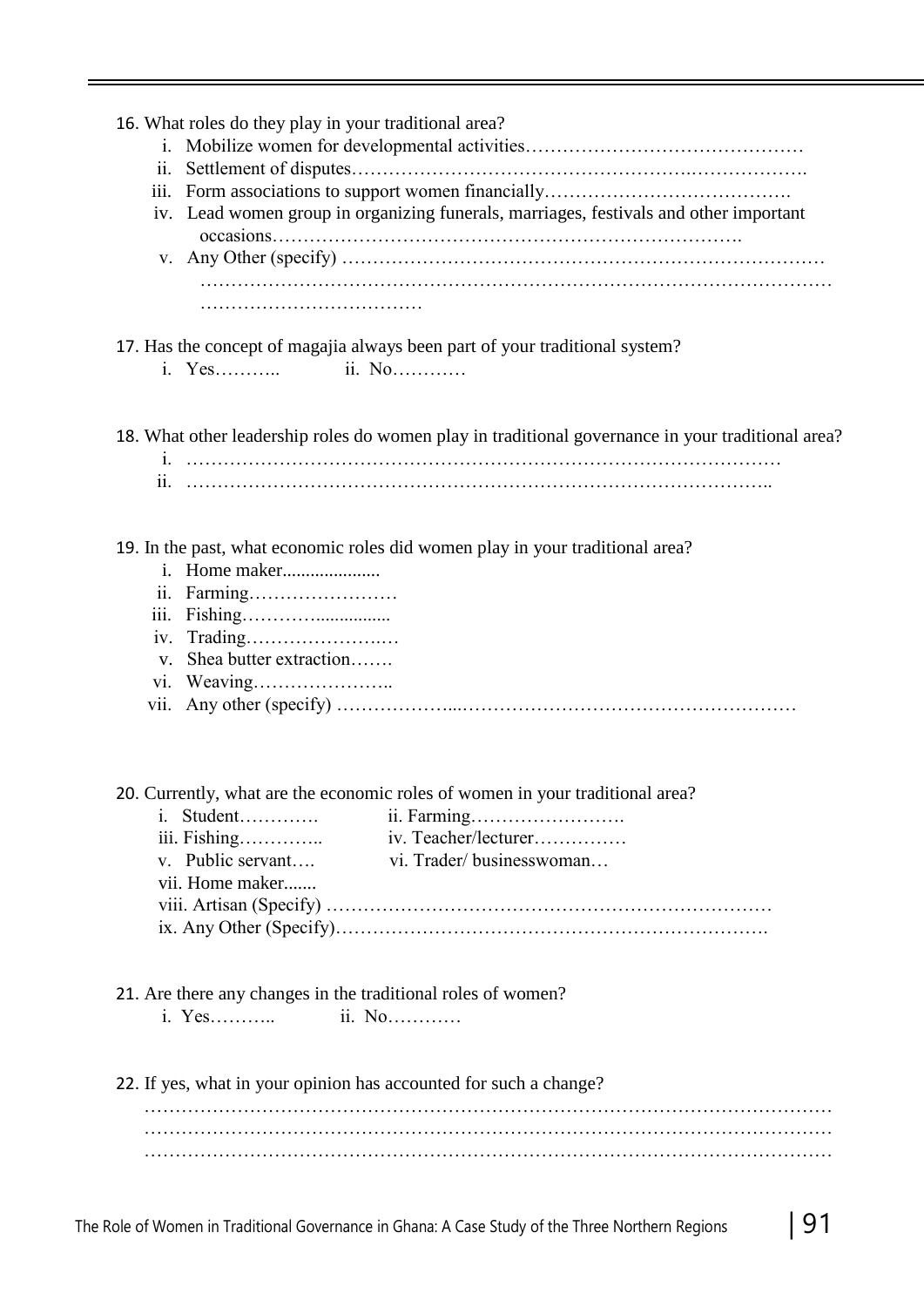23. How will you assess the general participation of women in traditional governance in your traditional area?

- i. Very high………..
- ii. High……………..
- iii. Low……………..
- iv. Very Low……………

24. Give two reasons for your answer?

- i. …………………………………………………………………………………………
- ………………………………………………………………………………………… ii. ..........................................................................................................................................
	- .....................................................................................................................

## **SECTION C**

## **ENHANCING WOMEN'S PARTICIPATION IN GOVERNANCE**

25. Mention two most important factors preventing women from taking up leadership positions in traditional governance? i. ………………………………………………………………………………………….. .……………………………………………………………………………………..…. ii. ………………………………………………………………………………………… ………………………………………………………………………………………...... 26. In what specific way do cultural beliefs minimize women participation in traditional governance? …………………………………………………………………………………………. …………………………………………………………………………………………. 27. Suggest two ways to strengthen women's participation in leadership positions in traditional governance? i. ………………………………………………………………………………………… ……………………………………………………………………………………..…. ii. ………………………………………………………………………………………… 28. In what ways can political parties promote the participation of women in leadership positions in modern governance? ………………………………………………………………………………………….. .………………………………………………………………………………………..... 29. Mention two most important factors preventing women from taking up leadership positions in modern governance? i. ………………………………………………………………………………………….. ii. ………………………………………………………………………………………… 30. Suggest two ways to strengthen women participation in leadership positions in modern governance? i. ………………………………………………………………………………………… ii. ………………………………………………………………………………………… 31. Will you vote for a female candidate at any level of election? i. Yes……….. ii. No…………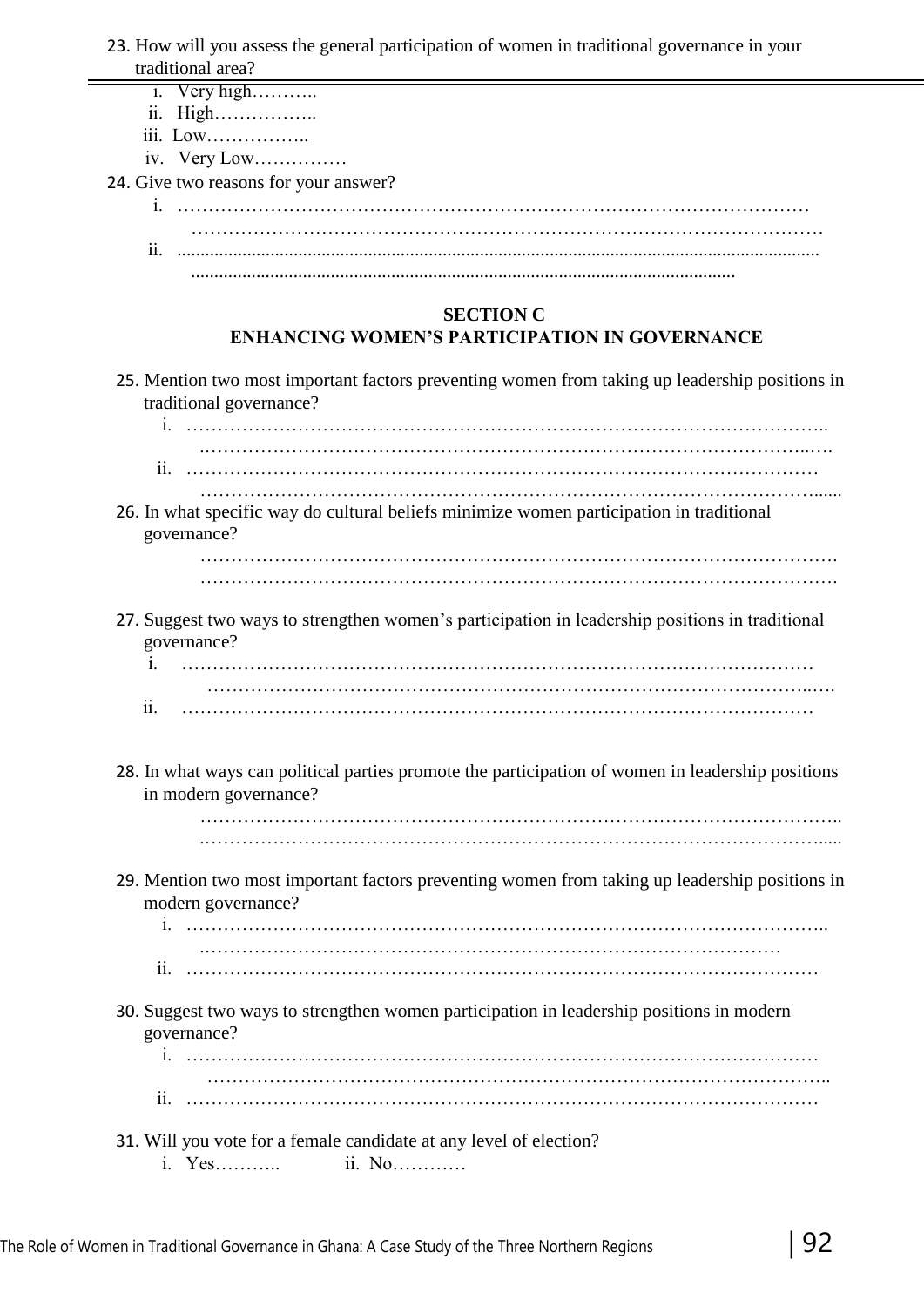- 32. How would you assess the general participation of women in the district assembly elections over the years in your traditional area?
	- i. Very high………..
	- ii. High……………..
	- iii. Low………………
	- iv. Very low……………

33. What can be done to improve the participation of women in the district assembly elections?

- 34. How would you assess the general participation of women in parliamentary elections over the years in your traditional area?
	- i. Very high………..
	- ii. High………………
	- iii. Low………………
	- iv. Very low……………

35. What can be done to improve the participation of women in parliamentary elections?

………………………………………………………………………………………………… …………………………………………………………………………………………………

- 36. In your opinion, is the **State** doing enough to ensure effective participation of women in governance?
	- i. Yes……… ii. No…………
- 37. Give two reasons for your answer.

i. ……………………………………………………………………………………………… …………………………………………………………………………………............. ii. ................................................................................................................................................ ..............................................................................................................................